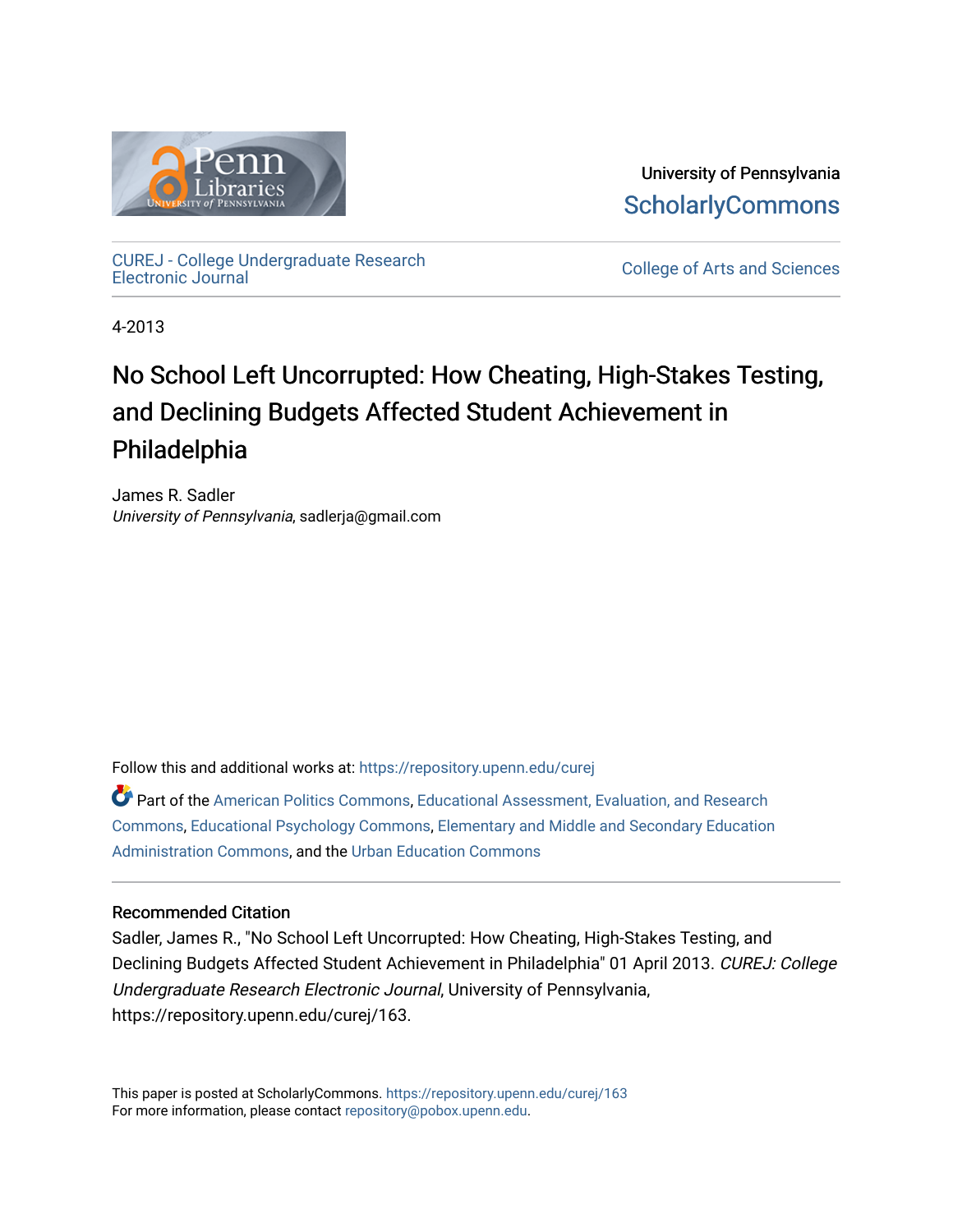# No School Left Uncorrupted: How Cheating, High-Stakes Testing, and Declining Budgets Affected Student Achievement in Philadelphia

# Abstract

The No Child Left Behind education act, signed by President Bush in 2002, imposed high-stakes testing standards on all schools in the nation. A decade later, amidst a cheating scandal and a budget crisis, the School District of Philadelphia experienced dramatic standardized test score declines after nine years of increases. This study aims to place these declines in the context of national, state, and local education policy and provide statistical evidence for the cause of the declines. School climate among schools flagged for cheating and budget decreases experienced by all Philadelphia schools significantly contributed to the declines. Nevertheless, the major finding faults the elimination of cheating, enforced by the use of increased testing security in 2012, for the lower test scores. The analysis supports existing theory that high stakes testing encourages administrative cheating and hinders the educational achievement of students.

## Keywords

nclb, education, policy, high-stakes, testing, cheating, erasure, philadelphia, pssa, no child left behind, education funding, budget, school district of philadelphia, ayp, Social Sciences, Political Science, Marc Meredith, Meredith, Marc

#### **Disciplines**

American Politics | Education | Educational Assessment, Evaluation, and Research | Educational Psychology | Elementary and Middle and Secondary Education Administration | Political Science | Urban **Education**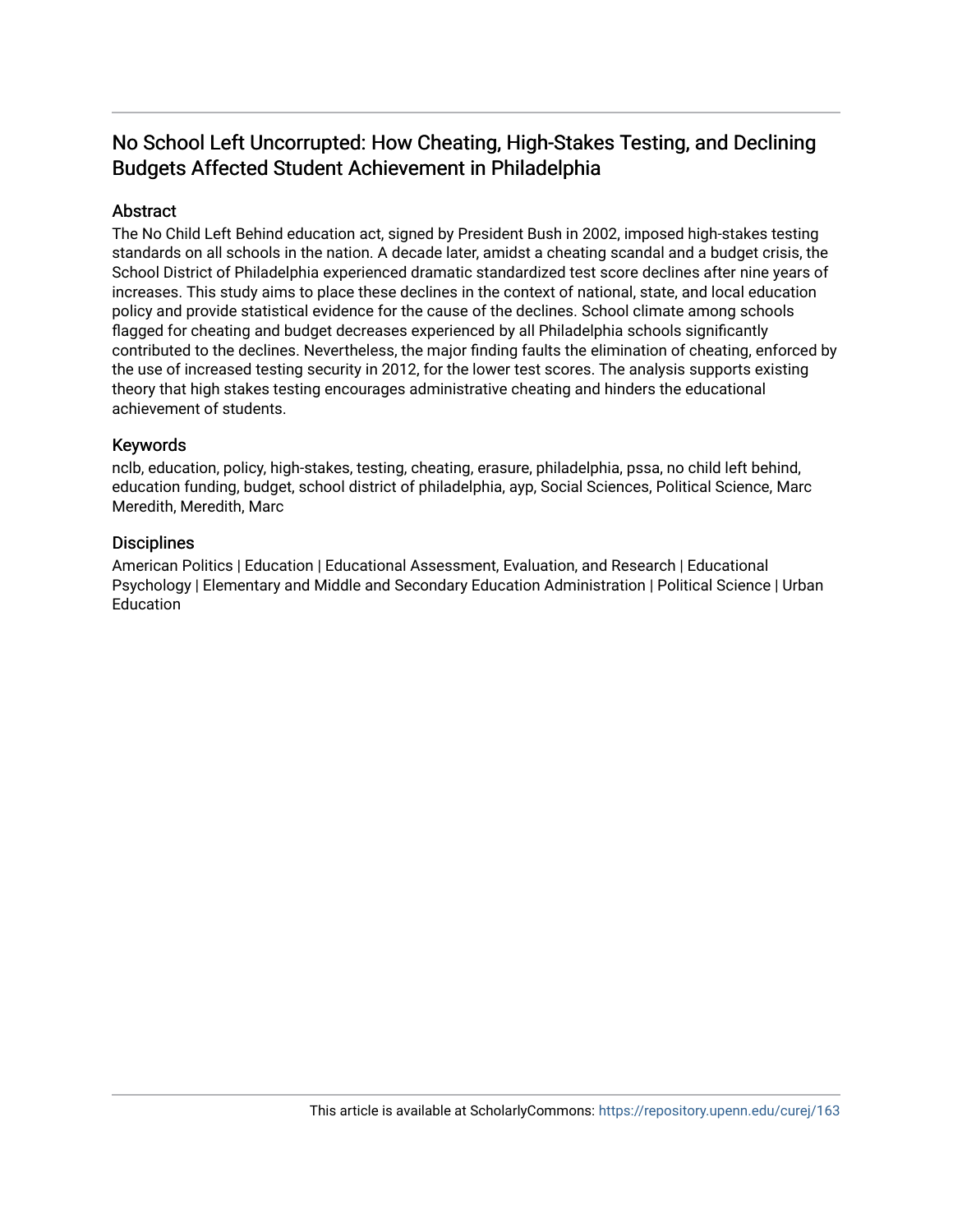No School Left Uncorrupted: How Cheating, High-Stakes Testing, and Declining Budgets Affected Student Achievement in Philadelphia

> by James Sadler

Dr. Marc Meredith, Advisor

A thesis submitted in partial fulfillment Of the requirement for the Degree of Bachelor of Arts In Political Science with Distinction

> University of Pennsylvania Philadelphia, PA

> > April 1, 2013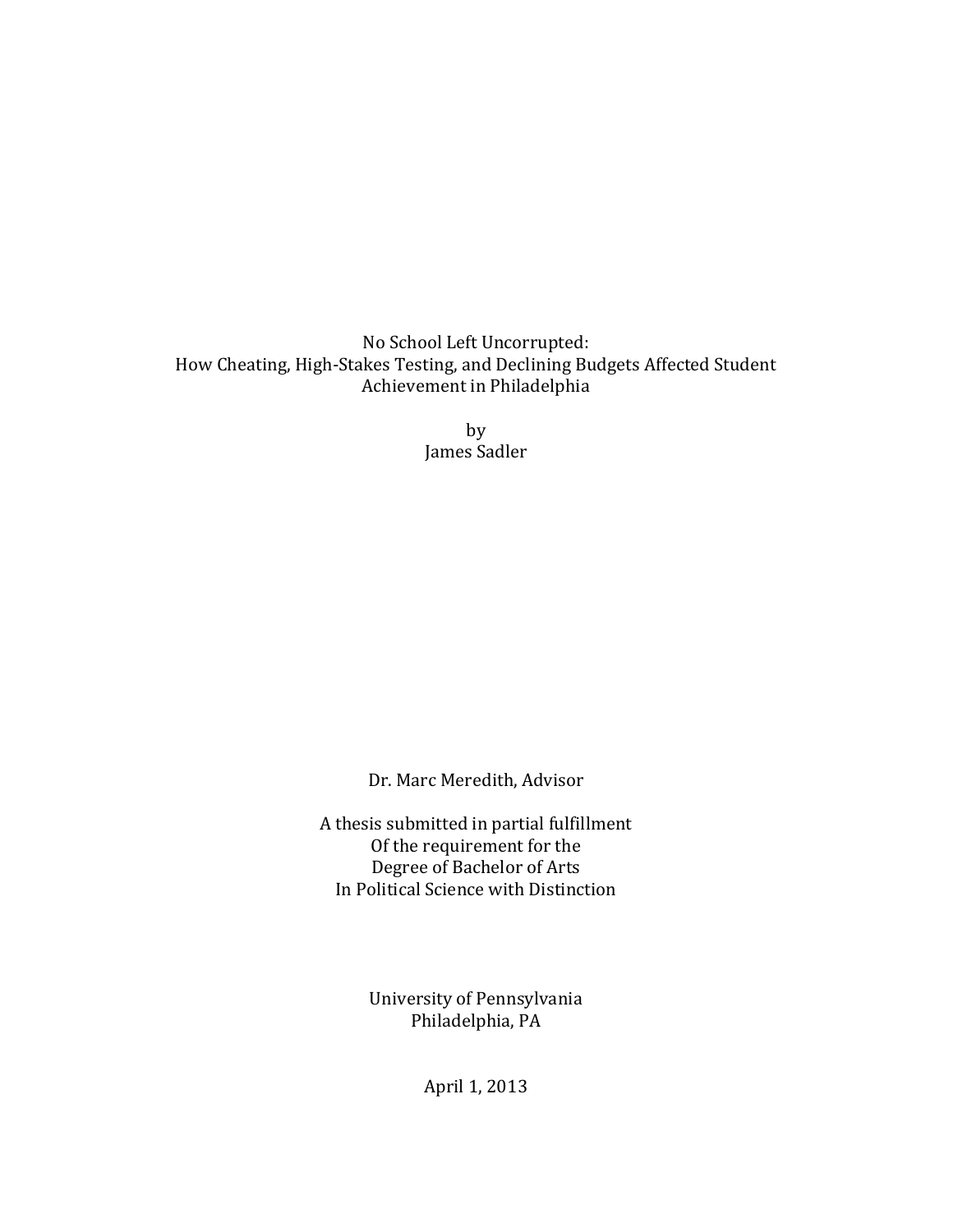#### **Abstract**

The No Child Left Behind education act, signed by President Bush in 2002, imposed high-stakes testing standards on all schools in the nation. A decade later, amidst a cheating scandal and a budget crisis, the School District of Philadelphia experienced dramatic standardized test score declines after nine years of increases. This study aims to place these declines in the context of national, state, and local education policy and provide statistical evidence for the cause of the declines. School climate among schools flagged for cheating and budget decreases experienced by all Philadelphia schools significantly contributed to the declines. Nevertheless, the major finding faults the elimination of cheating, enforced by the use of increased testing security in 2012, for the lower test scores. The analysis supports existing theory that high stakes testing encourages administrative cheating and hinders the educational achievement of students.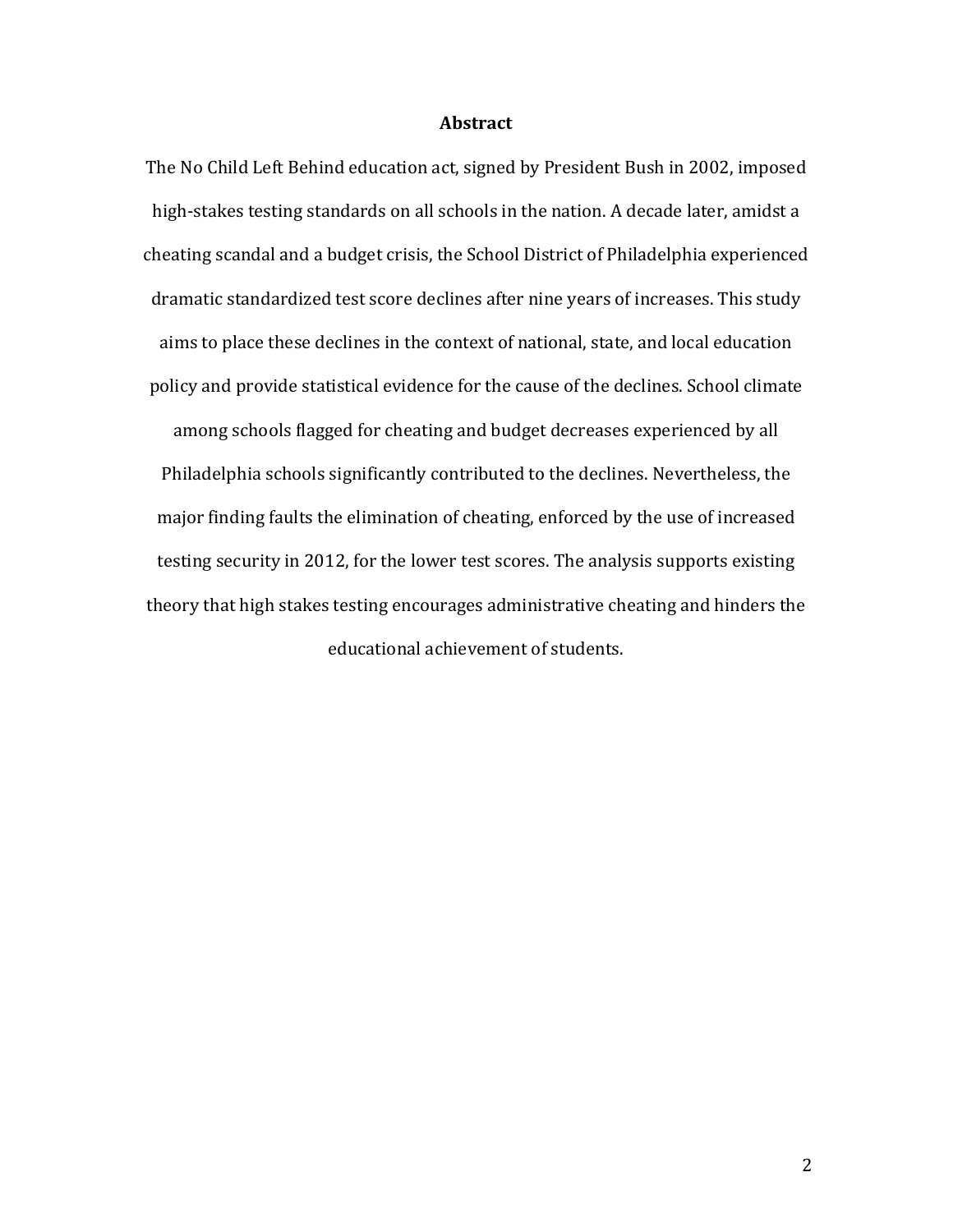# **Table of Contents**

| III. The State of Education in Pennsylvania and Philadelphia--------------------- Pg. 20 |  |
|------------------------------------------------------------------------------------------|--|
|                                                                                          |  |
|                                                                                          |  |
|                                                                                          |  |
|                                                                                          |  |
|                                                                                          |  |
|                                                                                          |  |
|                                                                                          |  |
|                                                                                          |  |
|                                                                                          |  |
| Appendix: Detailed Table of Flagged Schools in Philadelphia-------------------Pg. 86     |  |
|                                                                                          |  |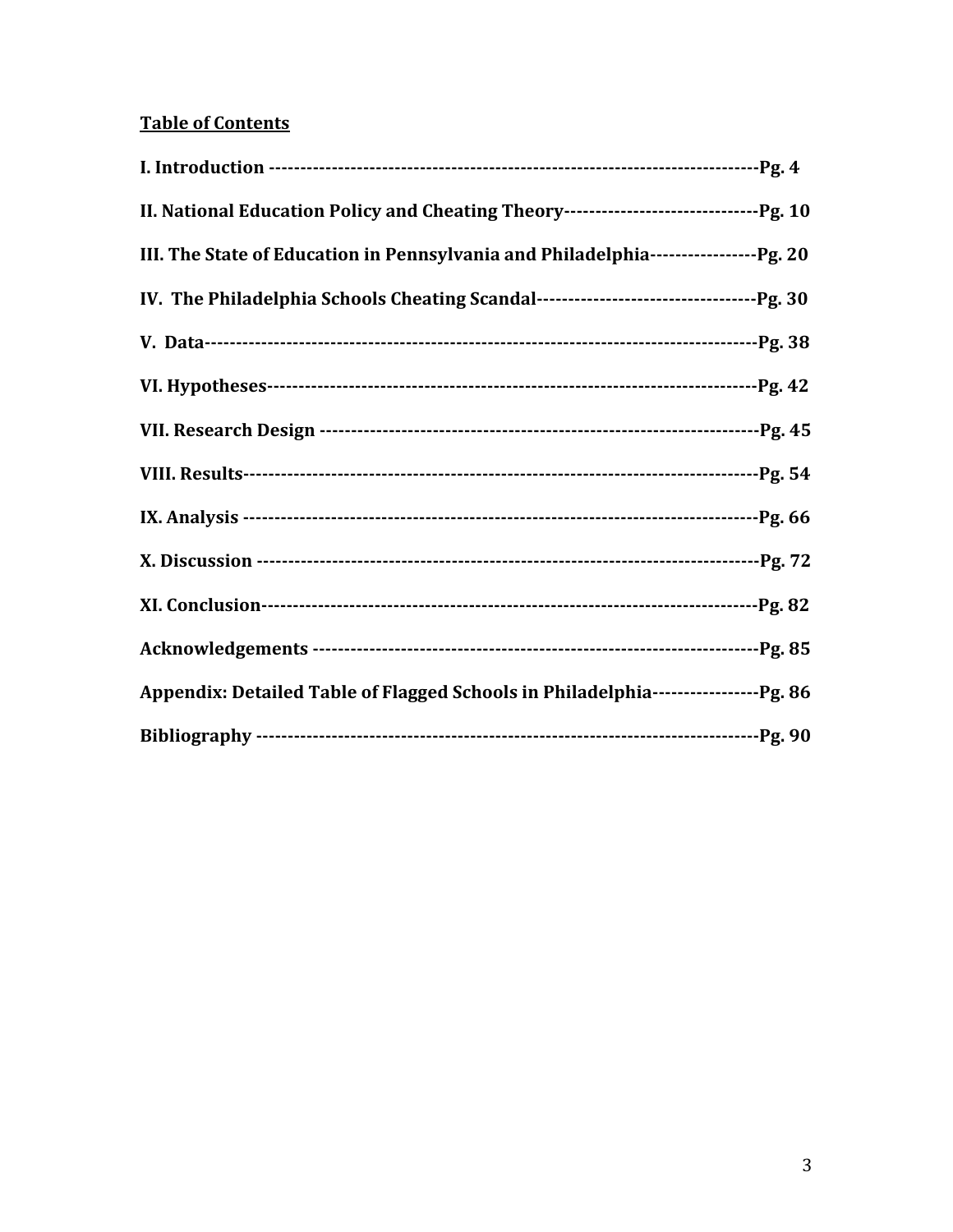#### **I. Introduction**

In 2010, Roosevelt Middle School, a school with an 85% poverty concentration located in the Germantown neighborhood of Philadelphia, Pennsylvania, gathered the attention of several education advocates for impressive improvements in academic achievement. In 2008, only 25.6% of Roosevelt's students were proficient in math while 29.7% were proficient in reading. In just two years, these figures jumped to 75% proficient in math and 78.2% proficient in reading. The school's teachers and staff were applauded for beating the odds and overcoming obstacles such as poverty, violence, and teenage pregnancy. Roosevelt's principal noted, "if you think miracles can't happen, look at us."<sup>1</sup> Then-Pennsylvania Governor Ed Rendell commented how Roosevelt proved politician's doubts about Philadelphia wrong. Even the US Secretary of Education, Arne Duncan, joined in the celebrations by personally congratulating Philadelphia's superintendant and Roosevelt's principal.

Roosevelt's success was part of a citywide trend of progress across several key indicators measured in 2011. Standardized test scores in Philadelphia increased for the ninth straight vear in both reading and math. The graduation rate for public school students was at an all time high. More schools met federal No Child Left Behind standards than ever before. Although then-Superintendent Arlene Ackerman admitted that the District "[had] a long way to go," the public viewed

<sup>&</sup>lt;sup>1</sup> Graham, Kristen; Purcell, Dylan. "City school's fast rising test scores questioned". *The Philadelphia Inquirer*. May 1, 2011.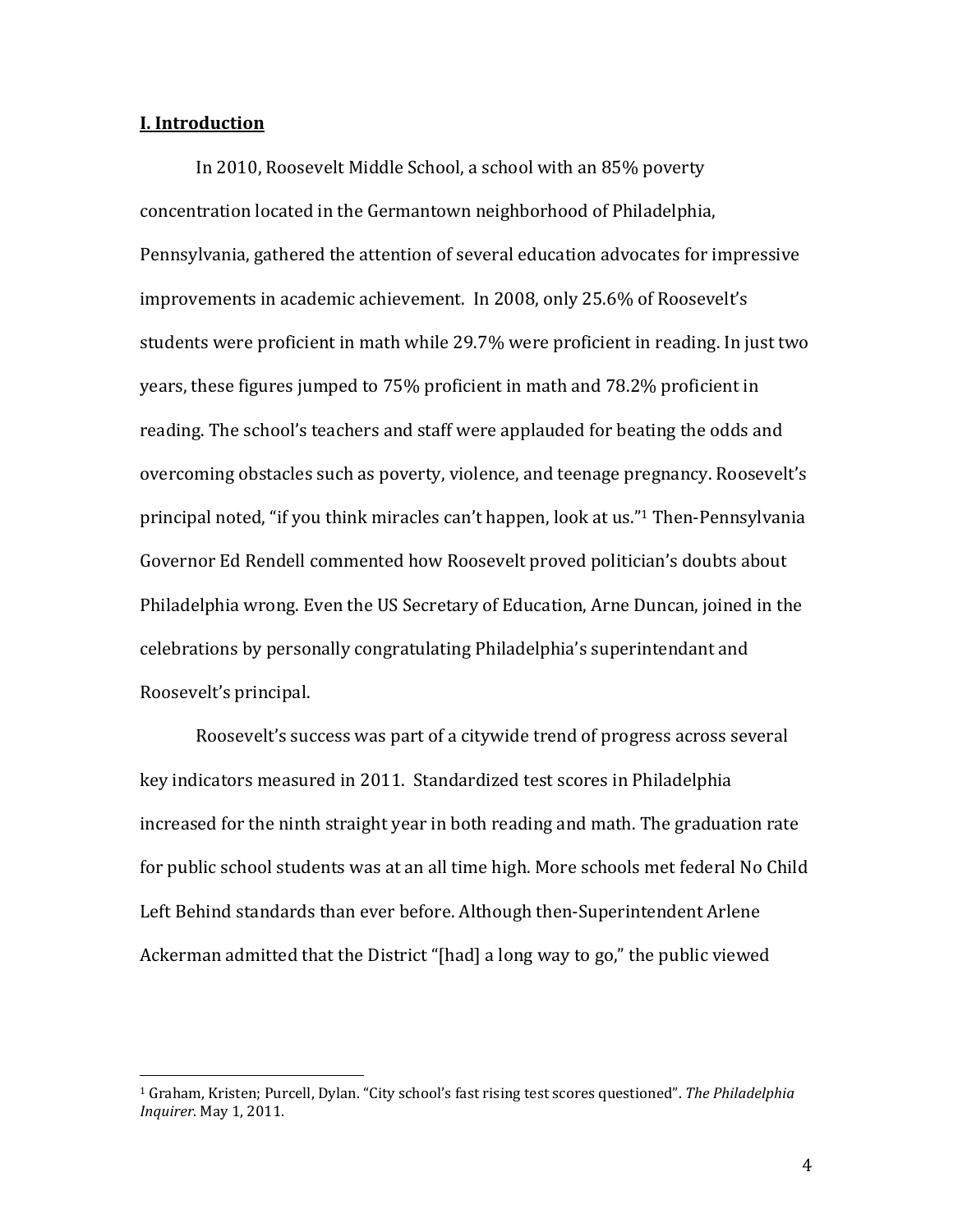Philadelphia as a District where—slowly, but surely—progress had occurred.<sup>2</sup> In an editorial, *The Philadelphia Inquirer* claimed that progress made in Philadelphia schools was "encouraging and worth applauding...they show that efforts to improve academic achievement in the city's public schools are slowly making a difference." $3$ The Pew Charitable Trusts noted "Philadelphia's education numbers tell a story of much that has been accomplished...".<sup>4</sup> The Council of Great City Schools named Ackerman the best urban superintendent in the country.<sup>5</sup> Much like the city itself, the School District successfully combated its reputation of being broken and unfixable. 

Unfortunately, the cautious optimism surrounding the District—one that took years to build—evaporated quickly over the course of the next year. First, the District spent the entire year trying to close a \$715 million budget shortfall that arose due to both state budget cuts and District mismanagement.<sup>6</sup> The District also dealt with a transition of leadership as four different people led the District between August 2011 and October 2012. Under extreme pressure from her employers, Ackerman left the District in August. Her Deputy, Leroy Nunery, led as Acting Superintendent until January 2012, when Thomas Knudsen was then temporarily brought in as Chief Recovery Officer (with the power of both a superintendent and chief financial officer) in an attempt to curb the District's rapidly deteriorating

<sup>&</sup>lt;sup>2</sup> Graham, Kristen. "A test-score milestone for Phila. schools". The Philadelphia Inquirer. June 17, 2010. 

<sup>&</sup>lt;sup>3</sup> "Editorial: Applaud, but lightly". The Philadelphia Inquirer. June 19, 2010.

<sup>&</sup>lt;sup>4</sup> "Philadelphia 2011: The State of the City". The Pew Charitable Trusts. Apr. 9, 2011.

<sup>5 &</sup>quot;Philadelphia Superintendent Wins Nation's Top Prize". *Council of the Great City Schools*. Oct. 21, 2010. 

 $6$  Mezzacappa, Dale. "Budget 'ominous,' further cuts required; District to hire recovery officer". The *Philadelphia Public School Notebook*. Jan 19, 2012.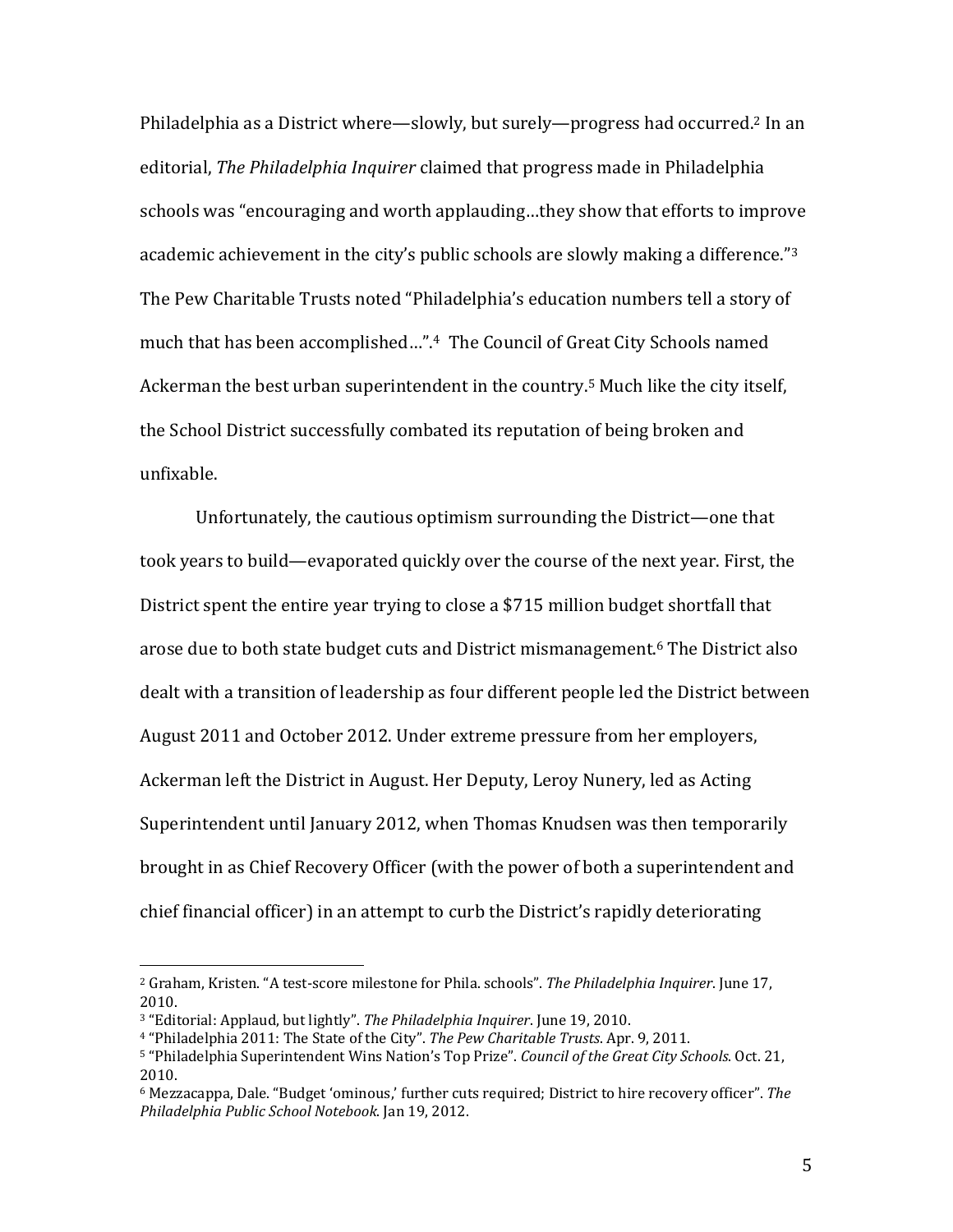budget situation. Ackerman's permanent successor, Dr. William Hite, was appointed in the summer of 2012 but did not officially start until October. Thus, for over a year, Philadelphia schools were left with a limbo of leadership without clear direction.

Yet even with these already negative occurrences, the most damaging effect on Philadelphia's education outlook arrived with a cheating scandal that first broke out in the summer of 2011. Across the entire state, several schools and Districts contained suspicious amounts of corrective erasure markings on standardized tests. The vast majority of these suspicions came from Philadelphia, where more than 25% of all District run schools were publicly flagged for multiple erasure irregularities between 2009-2011. Roosevelt Middle School—whose academic rise had seemed too good to be true—was flagged for every grade level in every subject across all three years that were investigated. Doubts on the credibility of the previous nine years of test score increases immediately surfaced as both the state and the District continued to investigate cheating accusations—an effort that is still ongoing at the time of this study.

In an effort to combat this alleged cheating, the School District increased security measures for all schools under their jurisdiction in 2012, with particular scrutiny on the flagged schools. Teachers could not administrate tests to their own students. Boxes containing test booklets remained locked and unopened until hours before test time. Central Office staff aided the process by monitoring school hallways and classrooms during tests.

When all the 2012 tests were taken and scores calculated, Philadelphia's proficiency rate plummeted across every grade and student subgroup. Overall math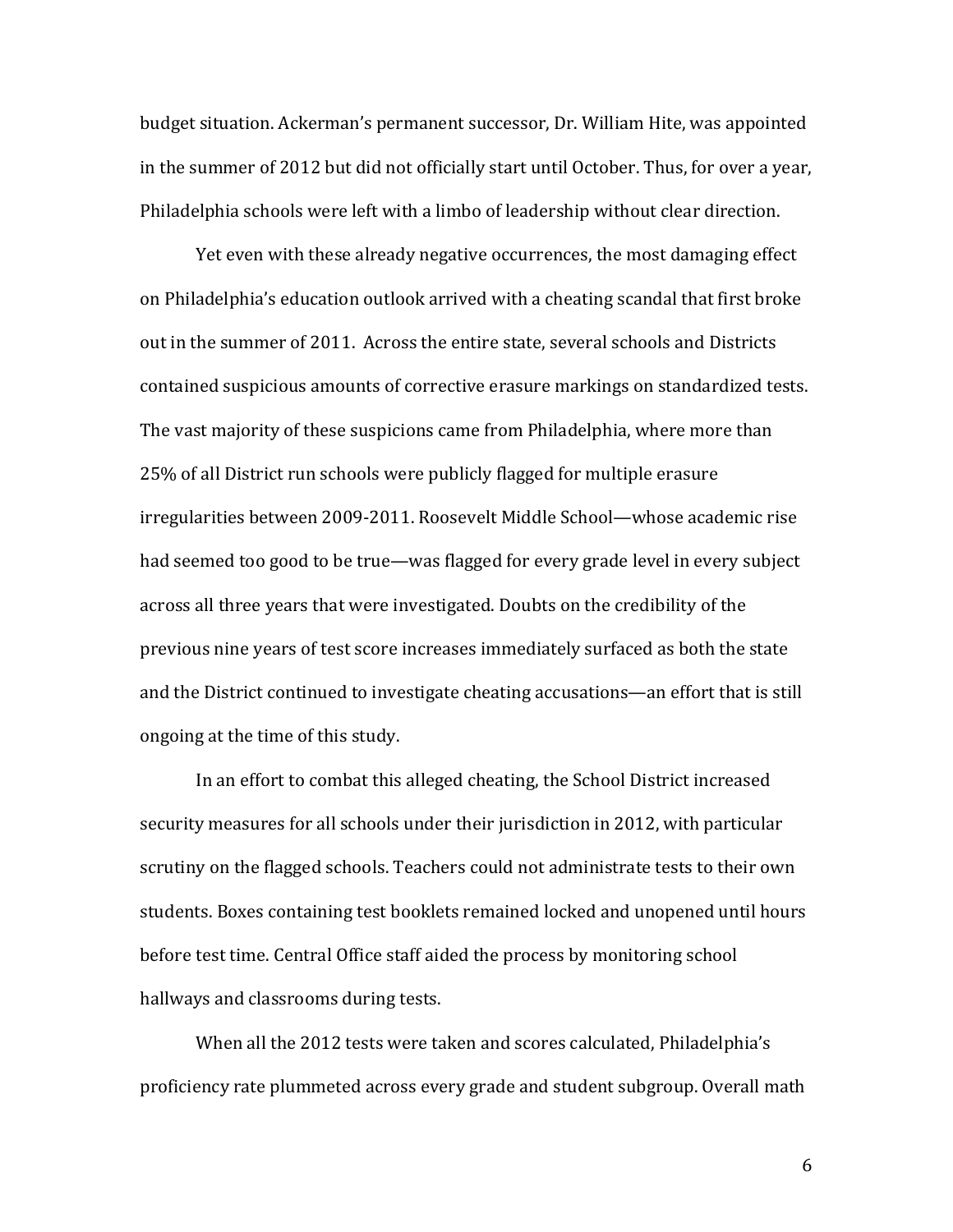proficiency rates dropped 8.7 percentage points (from  $57.8\%$  in 2011 to 49.1% in 2012). Similarly, reading proficiency rates dropped 7.1 percentage points (from 51.6% to 44.5%). The 2012 test score declines put Philadelphia back on 2008 testproficiency levels. Meanwhile, Roosevelt's scores plummeted by around 50% in both subjects, eliminating the impressive gains made the previous two years. The Philadelphia miracle appeared completely forced and fabricated.

While the elimination of cheating seemed to contribute heavily on the academic achievement declines in 2012, there are other plausible alternative explanations. During the nine years of test score increases, Philadelphia schools also experience nine years of funding increases. However, school budgets were drastically cut at an unprecedented rate during the  $2011$ - $2012$  school yearteachers were fired, extra curricular activities suspended, and resources eliminated. Perhaps the test score decreases were simply the result of Harrisburg failing to provide schools with enough resources to succeed.

On the other hand, the cheating scandal had a significant effect on Philadelphia schools. Morale was at an all time low, and all schools—flagged or not—were forced to defend their credibility to the public. Teachers and administrators complained that the intense security measures placed by the State and District created a climate that affected children on test day.

Of course, the most common analysis blamed schools themselves for the declines. Because of the increased security measures, schools that got away with cheating in previous years were forced to comply with proper testing protocol in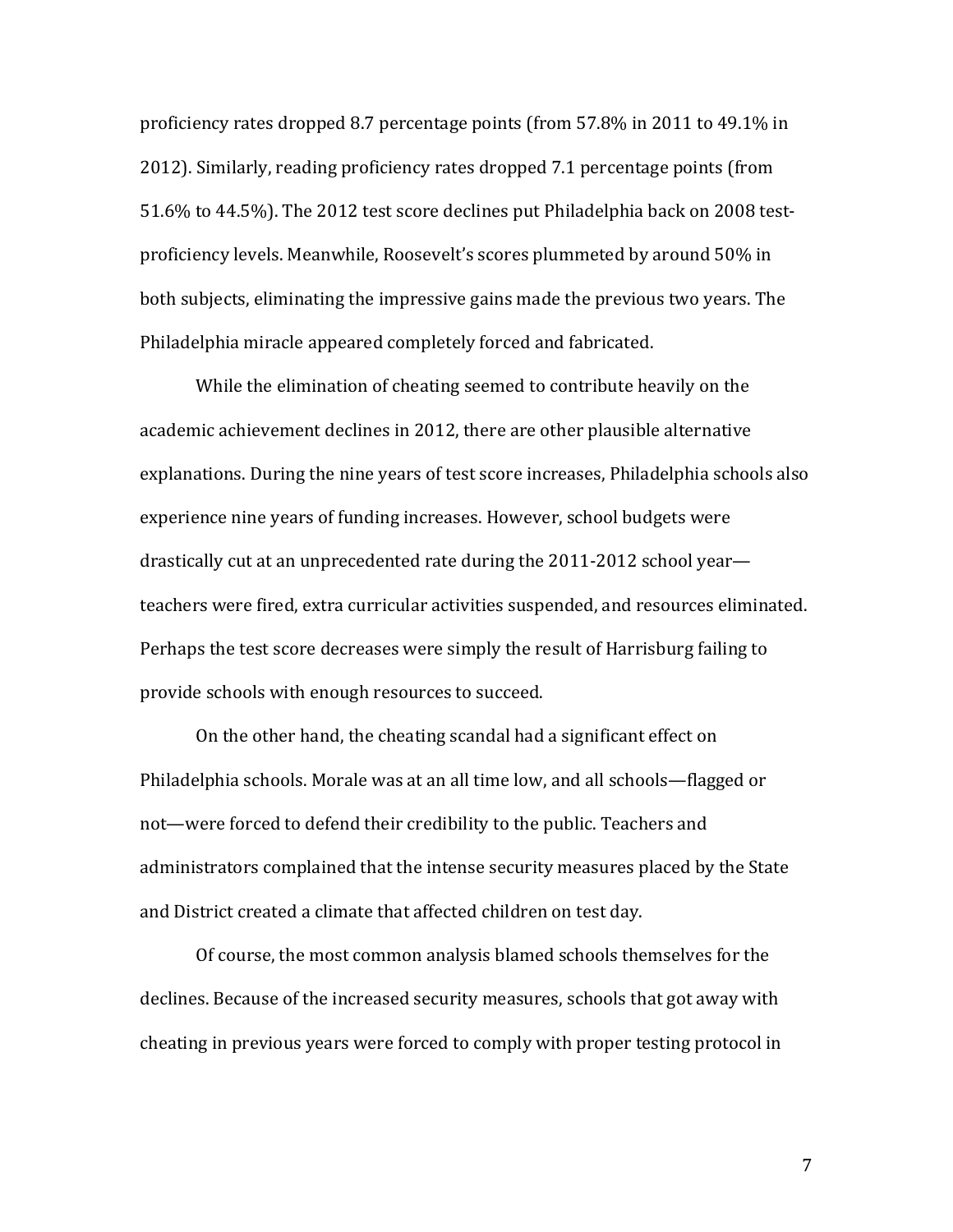2012. In this way, the 2012 test scores showed Philadelphia's true achievement for the first time.

This study aims to understand the context of education policy leading up to the 2012 declines and statistically determine what caused them. Did cheating in Philadelphia occur due to something particular about national, state, or local education policy, or did a minority of administrators misrepresent test data simply because they had the opportunity to do so? How much did cheating actually affect student achievement? Did flagged schools and grade levels experience sharper declines than their non-flagged counterparts? In many of the flagged schools, certain grade levels were not marked for cheating but still received the same level of public scrutiny and security because other grade levels in the schools *were* flagged. Did these non-flagged grade levels in flagged schools experience similar declines to their non-flagged counterparts? Were patterns different between the math and reading tests? 

The qualitative analysis portion in the study finds that the No Child Left Behind act—signed into law by President Bush in 2002—is guilty of creating a hostile environment in schools as it placed too much importance and influence on high-stakes standardized tests. The proficiency rates of students potentially determined the job status of teachers and administrators and inevitably led to cheating. 

On the statistical side, this study finds that the 2012 budget decreases experienced in Philadelphia schools significantly contributed to the declines in test scores, even when controlling for cheating. It also suggests that environmental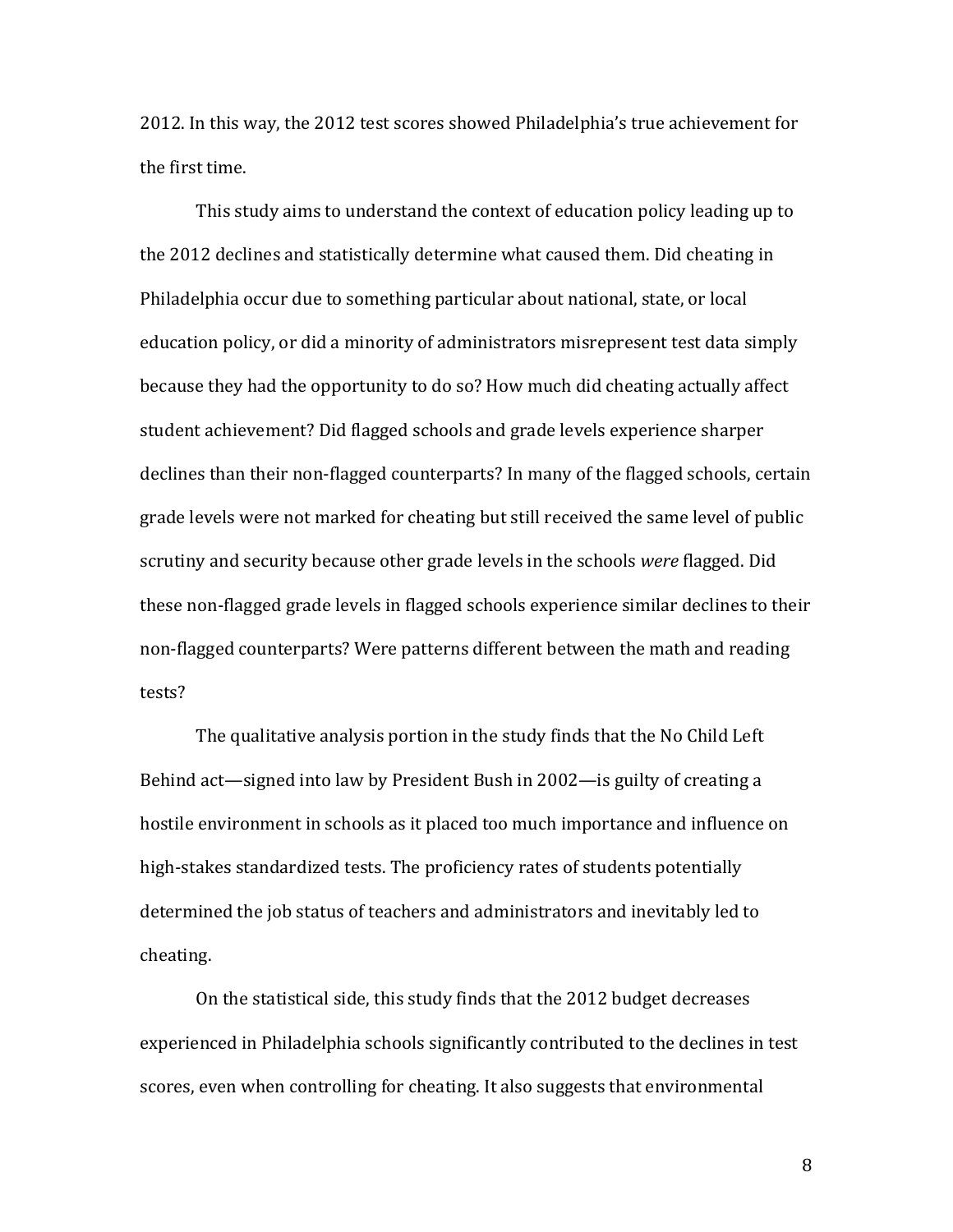factors within cheating schools may have contributed to the overall score declines, since test scores in non-flagged grades dropped significantly more if they were part of a flagged school. Nevertheless, the overall conclusion finds that even when taking the above findings in consideration, the elimination of massive cheating contributed significantly to the rapid decline in Philadelphia test scores.

The paper is organized as follows: The first half of the study aims to present a story of the context of the District on the day students took their test in March 2012. Part II will describe the existing theory on why public school administrators cheat and how cheating is connected to national education policy initiatives. Part III will provide an overview of the state of education in both Pennsylvania and the School District of Philadelphia. Part IV will specifically focus on the details of the cheating scandal in Philadelphia. The later half will shift the paper from qualitative description to quantitative analysis. Parts  $V$  – VII will introduce the data used, hypotheses tested, and equations manipulated. Part VIII will outline the results from statistical tests while Part IX will analyze the implications of what the data reveals. Finally, Part X will discuss who or what should be blamed for the test score declines and what the data reveals about the actions taken by local, state, and national education policy makers.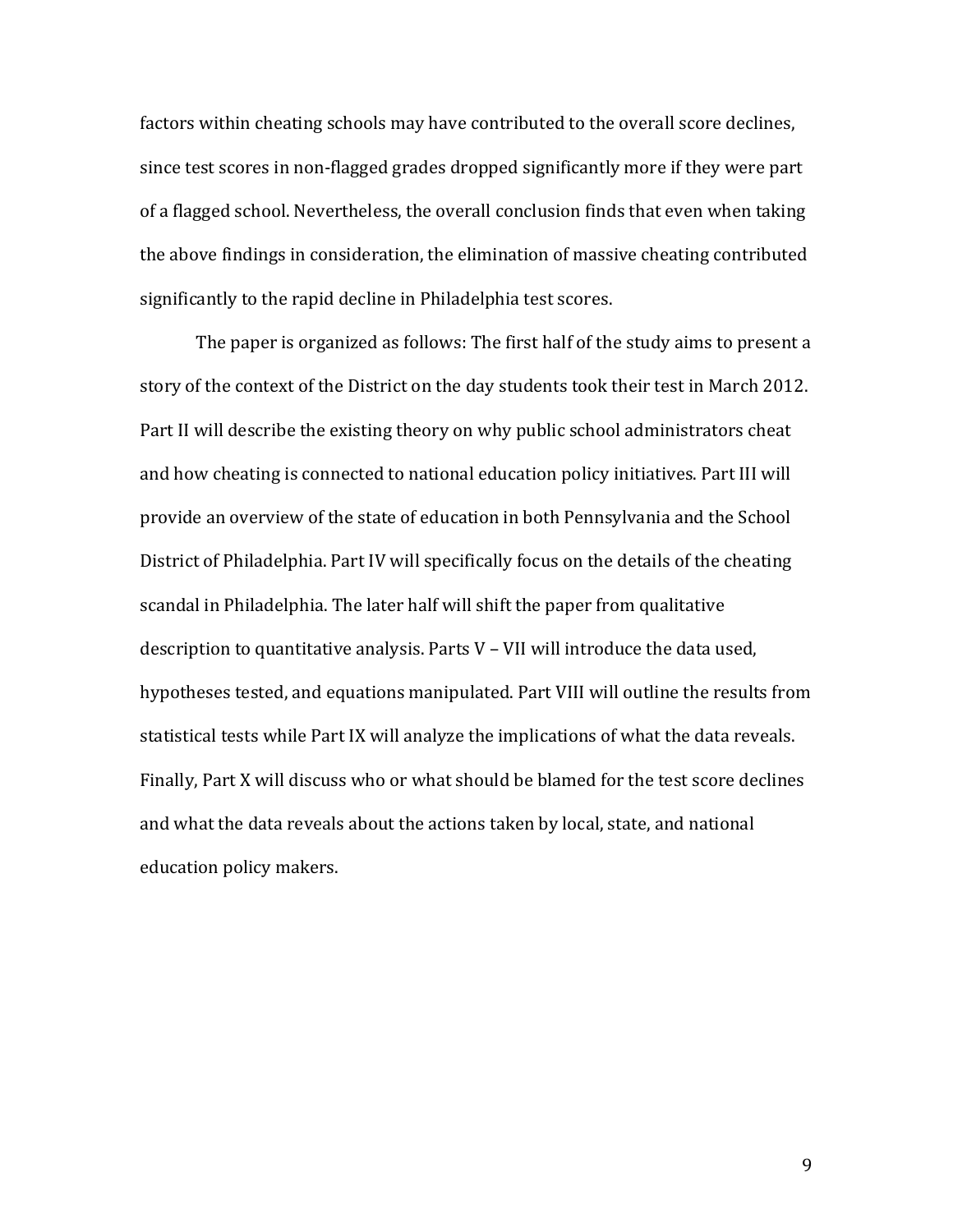#### **II. National Education Policy and Cheating Theory**

#### **The Birth of No Child Left Behind**

Education was firmly on the map during the 2000 presidential election, and the issues that divided the candidates continue to split the education debate today. Like many presidential candidates before and after him, President Bush fought hard to paint himself as an education pioneer during the 2000 presidential campaign. In one particular commercial, his campaign claimed that "as president, George W. Bush will challenge the status quo with a crusade to improve education. He'll fight for reforms hailed as the most fundamental in a generation."<sup>7</sup> Indeed, as Governor of Texas, Bush oversaw reforms that The Economist claimed "improved [educational] standards…and narrowed the achievement gap between white and non-white students."8 

Bush was an advocate for placing more accountability on schools and school districts with high stakes standardized testing. The argument stated that chronically failing schools did not deserve public funding and parents had the right to send their children to higher performing schools. Parents would make an educated decision on where to enroll their children based on standardized test scores made available to the public. High stakes testing thus gave school districts the incentive to perform well while giving parents reliable school choices. If schools did not make the grade, this quasi market-based system would lead them to close while higher performing schools would grow.

<sup>7</sup> Rosenbaum, David. "The 2000 Campaign: The Ad Campaign; Bush on Education". *The New York Times*. March, 18, 2000. 

<sup>&</sup>lt;sup>8</sup> "How bad is Texas, really?" *The Economist*. Oct. 19<sup>th</sup>, 2000.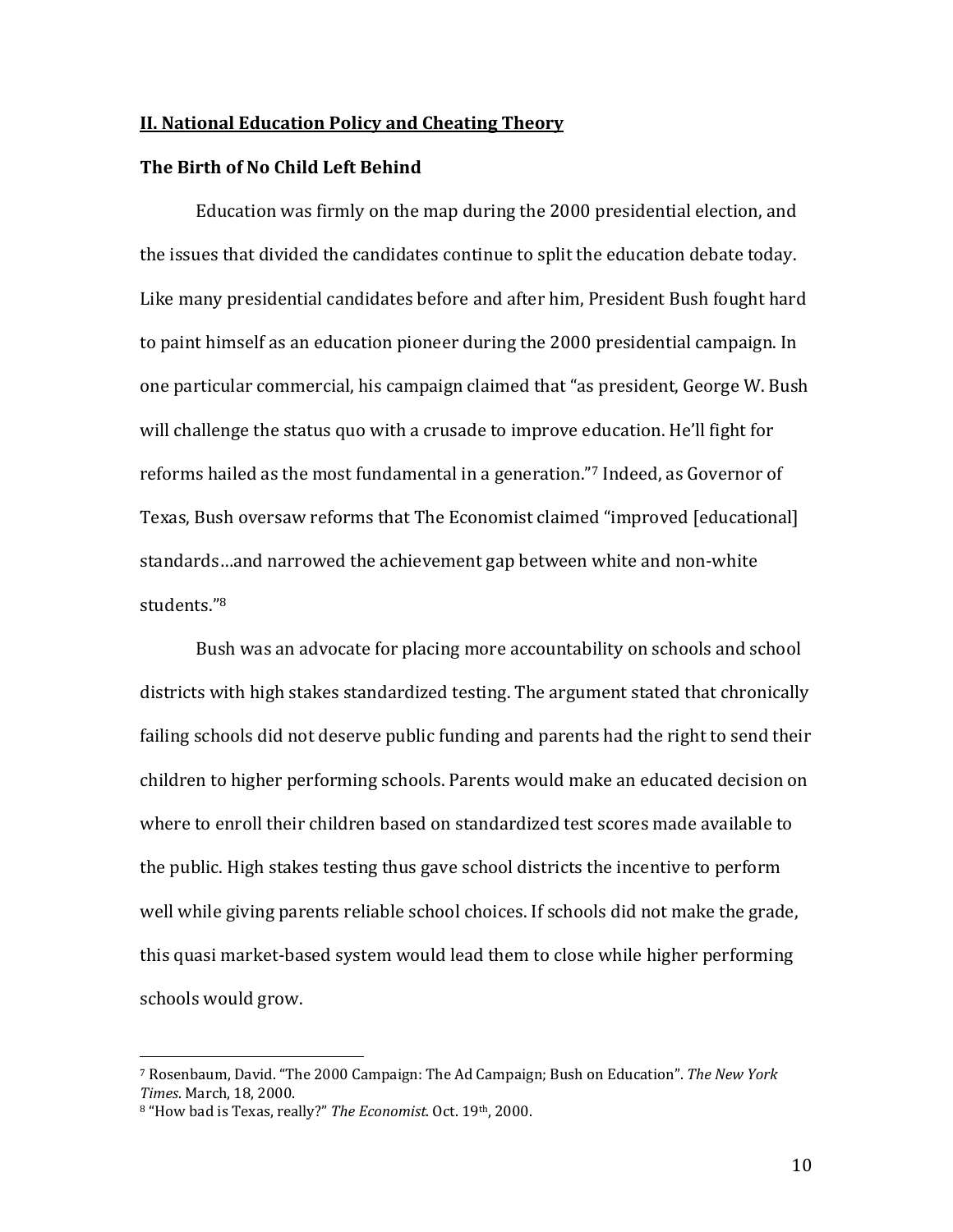On the other side of the political spectrum, Democratic candidate Al Gore's proposal for reforming schools focused much more on development rather than punishment. Under his plan, low performing schools would receive a large influx of funding accompanied by school turnaround experts who would work with the school for at least two years. If the school continued to demonstrate low performance, only then would staff turnover occur.<sup>9</sup> Bush's accountability-based reform initiatives won out over Gore's investment-based approach and Bush was quick to implement his ideas in his new office.

One of Bush's first presidential acts was to propose what would become the No Child Left Behind Act (NCLB), "arguably the most far-reaching education policy initiative in the United States over the last four decades".<sup>10</sup> Passed with bipartisan support, NCLB created national standards for growth in proficiency in math and reading. The goal of the act was for every school in the country to meet  $100\%$ proficiency in both subjects by 2014. Each individual state was allowed to create their own tests, standards of proficiency, and targets for yearly growth. If a school or district met the target proficiency rate for a given year, the institution would meet Adequate Yearly Progress (AYP).<sup>11</sup> Schools that make AYP are granted greater autonomy with their budgets and policies. However, schools that miss AYP over multiple consecutive years are forced to overhaul their school, which could possibly mean conversion to a charter school or complete staff turnover.

<sup>&</sup>lt;sup>9</sup> Goldstein, Andrew. "Bush and Gore: Who's The Education President?". TIME Magazine. Nov. 6, 2000. <sup>10</sup> Dee, Thomas S., and Brian A. Jacob. "The Impact of No Child Left Behind on Students, Teachers, and Schools." *Brookings Papers on Economic Activity* 2010.2 (2010): 149. 

 $11$  Institutions must also met a 95% test participation target as well as varying attendance and graduation targets, depending on if the school has a graduating class or not.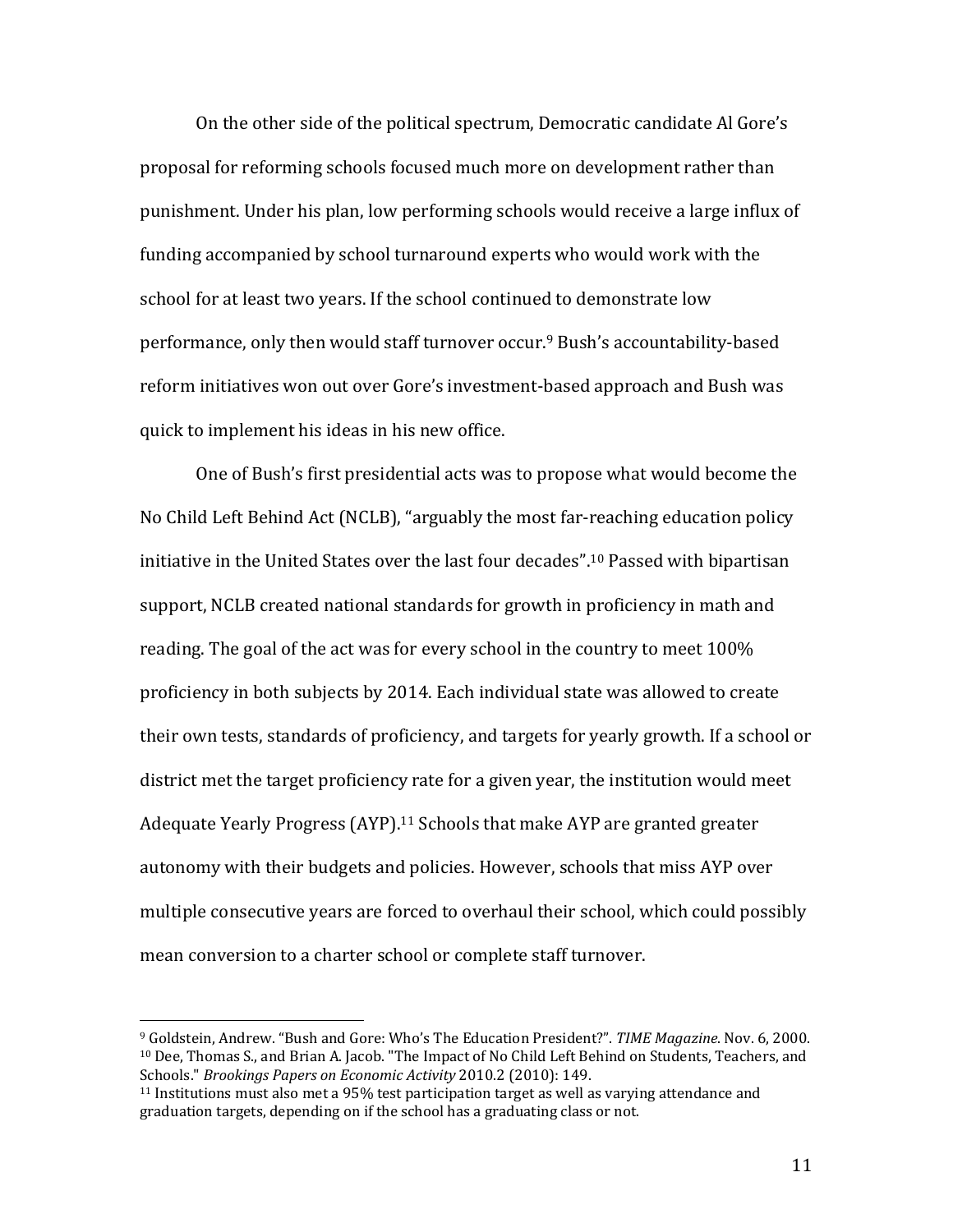True to its name, the No Child Left Behind Act was the first of its kind to not only stress accountability, but also emphasize improvement for multiple student subgroups: white students, minority students, English language learners, special education students, and economically disadvantaged students. An institution only meets AYP if *all* student groups of at least 40 students reach performance targets.<sup>12</sup> Undoubtedly, the No Child Left Behind Act created a high-stake testing environment in all fifty states.

Education advocates and researchers have criticized NCLB for a multitude of reasons, including shifting away resources from other subjects not tested (social studies, science, art, etc.) and encouraging instruction that focuses on test-taking training instead of valuable instruction.<sup>13</sup> Furthermore, some critics are skeptical of state-reported claims of large proficiency rate increases.

One way of analyzing the effectiveness of NCLB measures is to look at results from low-stake testing assessments like the National Assessment of Educational Progress (NAEP). The NAEP tests students every two years on a variety of subjects by using the same test nationwide, making a national proficiency rate and state-bystate comparisons possible. Grades  $4<sup>th</sup>$  and  $8<sup>th</sup>$  are tested on the math and reading NAEPs with three possible achievement levels: Basic, Proficient, and Advanced. Basic students "denotes partial mastery" of the subject while Proficient students

 $12$  There are multiple ways for a subgroup to make a specific target, including meeting the target outright, meeting the target over a two-year average, decreasing the amount of non-proficient students by 10%, or coming close enough to meeting the target through any of these measures that a margin for error surpasses the gap of success.

<sup>&</sup>lt;sup>13</sup> Dee & Jacob, "The Impact of No Child Left Behind...". Pg. 150.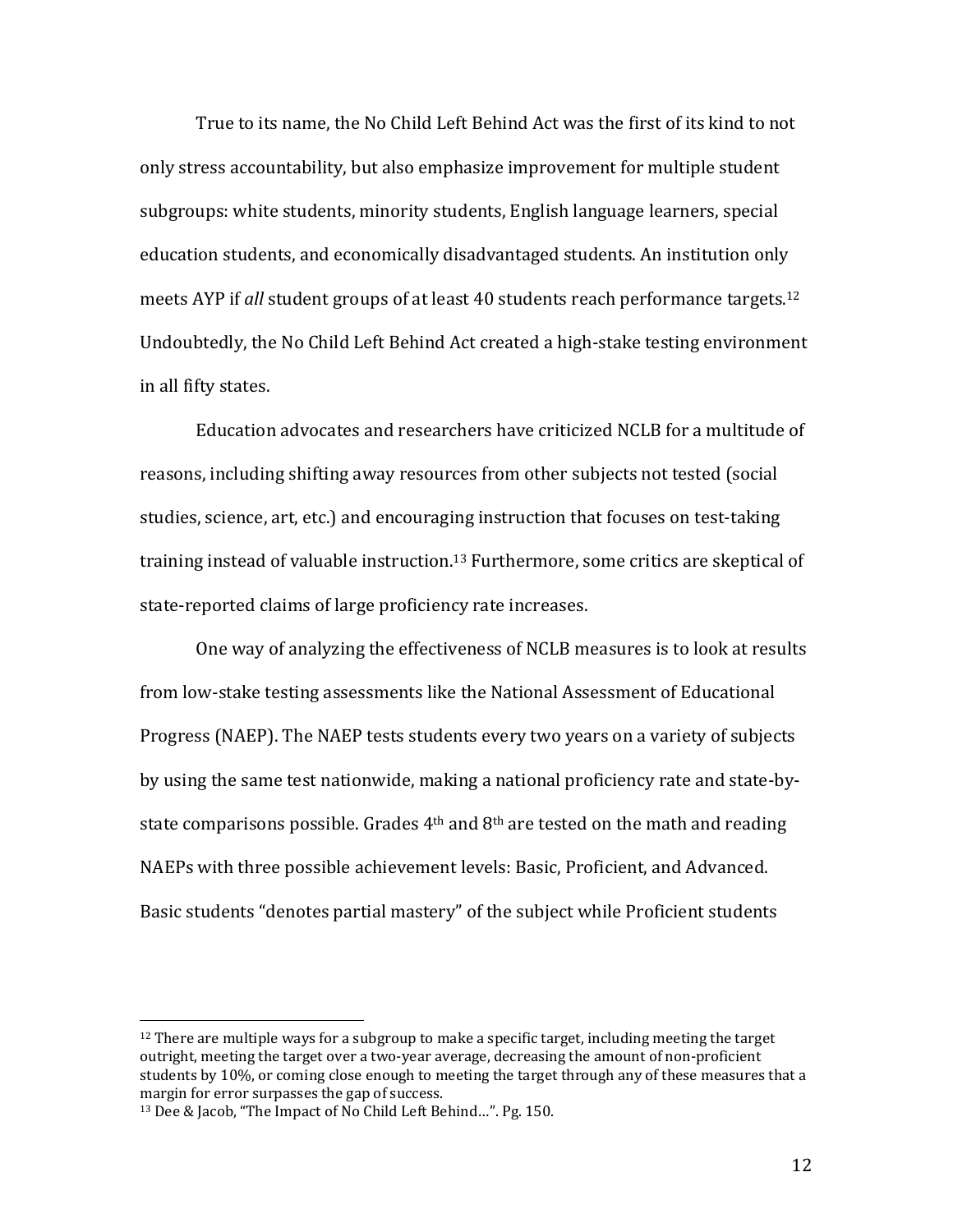"have demonstrated competency over challenging subject matter".<sup>14</sup> While there is no definition, students may also perform below the Basic standard.

While proficiency rate on the NAEP have increased since NCLB's implementation in 2002, they are nowhere near the 100% proficiency goal for 2014 (see Table 1). Furthermore, proficiency rates increased before NCLB just as much as after. 

|                            | 1992 | 2003 | 2007 | 2011 |
|----------------------------|------|------|------|------|
| 4 <sup>th</sup> G. Reading | 29%  | 31%  | 33%  | 34%  |
| 8 <sup>th</sup> G. Reading | 29%  | 32%  | 31%  | 34%  |
| 4 <sup>th</sup> G. Math    | 18%  | 32%  | 39%  | 40%  |
| 8 <sup>th</sup> G. Math    | 21%  | 29%  | 32%  | 35%  |

**Table 1: Nation‐wide Proficiency Rate on 4th/8th Grade Math/Reading NAEP15**

These trends are not inline with indications from several state-level standardized tests that show high proficiency rates and increased gains. Pennsylvania tests their students using the Pennsylvania System of School Assessment (PSSA) tests. Proficiency standards for the PSSA are far behind standards set by the NAEP. For example, over the past three NAEP testing cycles, proficiency rates for  $8<sup>th</sup>$  grade math tests are significantly higher on the PSSA than on the NAEP (see Table 2). The difference between the two tests has recently increased as the 2011 PSSA proficiency rate was over twice as high as the NAEP equivalent. These lower

 $14$  Definitions retrieved from http://nces.ed.gov/nationsreportcard/about/nathowreport.asp <sup>15</sup> U.S. Department of Education, Institute of Education Sciences, National Center for Education Statistics, National Assessment of Educational Progress (NAEP), 1992, 1994, 1998, 2002, 2003, 2005, 2007, 2009 and 2011 Reading and Mathematics Assessments.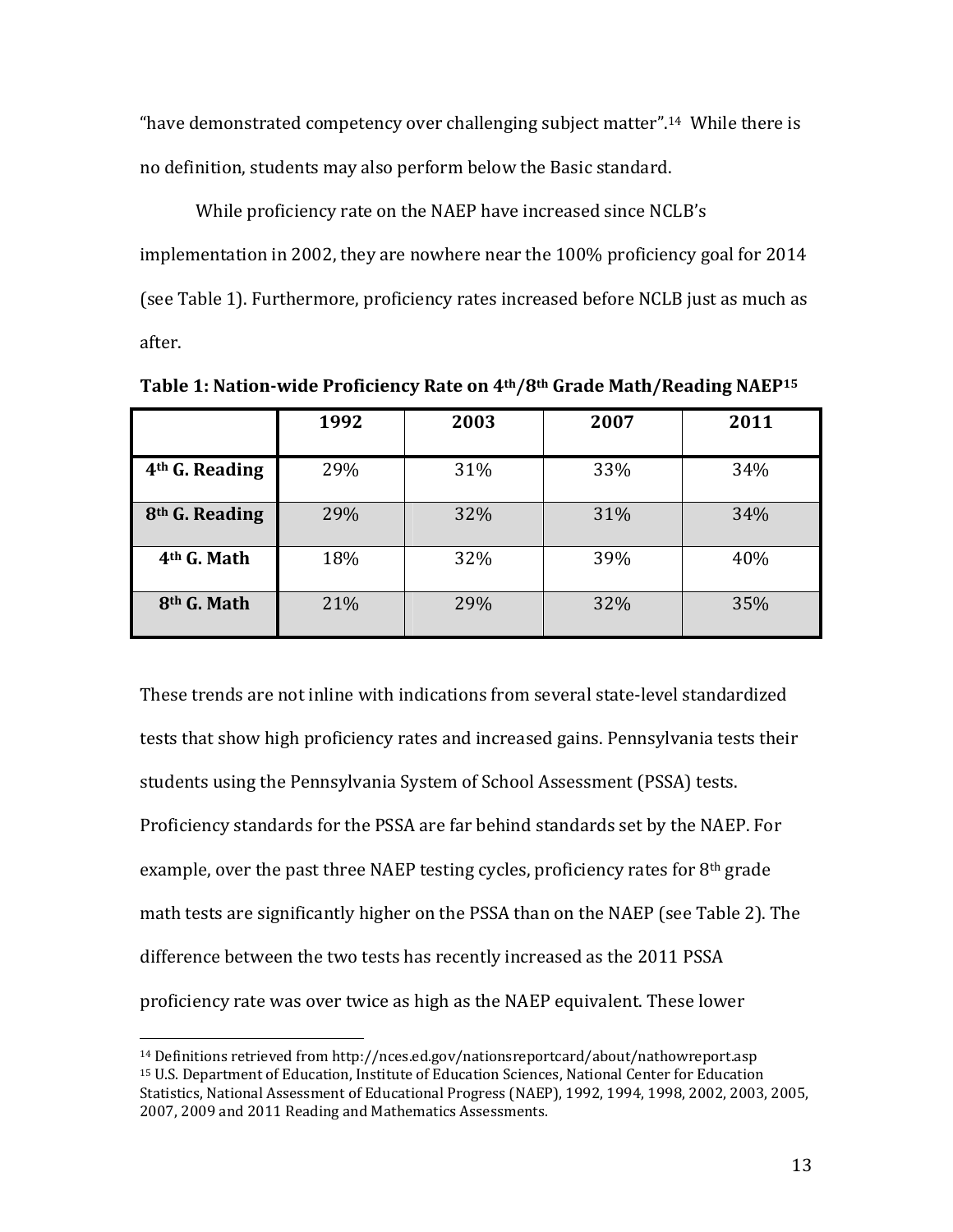proficiency standards allow most Pennsylvania districts and schools to label

themselves as successful.

| млы               |      |      |      |  |
|-------------------|------|------|------|--|
|                   | 2007 | 2009 | 2011 |  |
| <b>NAEP</b>       | 38%  | 40%  | 38%  |  |
| <b>PSSA</b>       | 68%  | 71%  | 77%  |  |
| <b>Difference</b> | 30%  | 31%  | 39%  |  |

**Table 2: Pennsylvania 8th Grade Math Proficiency Rate Based on PSSA and NAEP16**

Pennsylvania is certainly not alone in demonstrating a higher proficiency rate than the nationally administered NAEP. In fact, all 50 states had proficiency standards that were lower than NAEP's standards in both reading and math, with the exception of Massachusetts in math.<sup>17</sup> Those critical of NCLB state that this gap demonstrates that proficiency standards for state tests mask true learning and that any real gains made on these high stakes test is a product of teachers focusing on how to take the test itself rather than on teaching the broad subject matter tested. Even with these higher proficiency rates, some districts and schools resorted to other means to boost their test proficiency rates.

## **Cheating Scandals: Part of the New American School System**

 $16$  Ibid.

PSSA scores taken from the Pennsylvania Department of Education website.

<sup>&</sup>lt;sup>17</sup> U.S. Department of Education: Mapping State Proficiency Standards Onto the NAEP Scales: Variation and Change in State Standards for Reading and Mathematics, 2005-2009. National Center for Education Statistics. 2011. pg. 14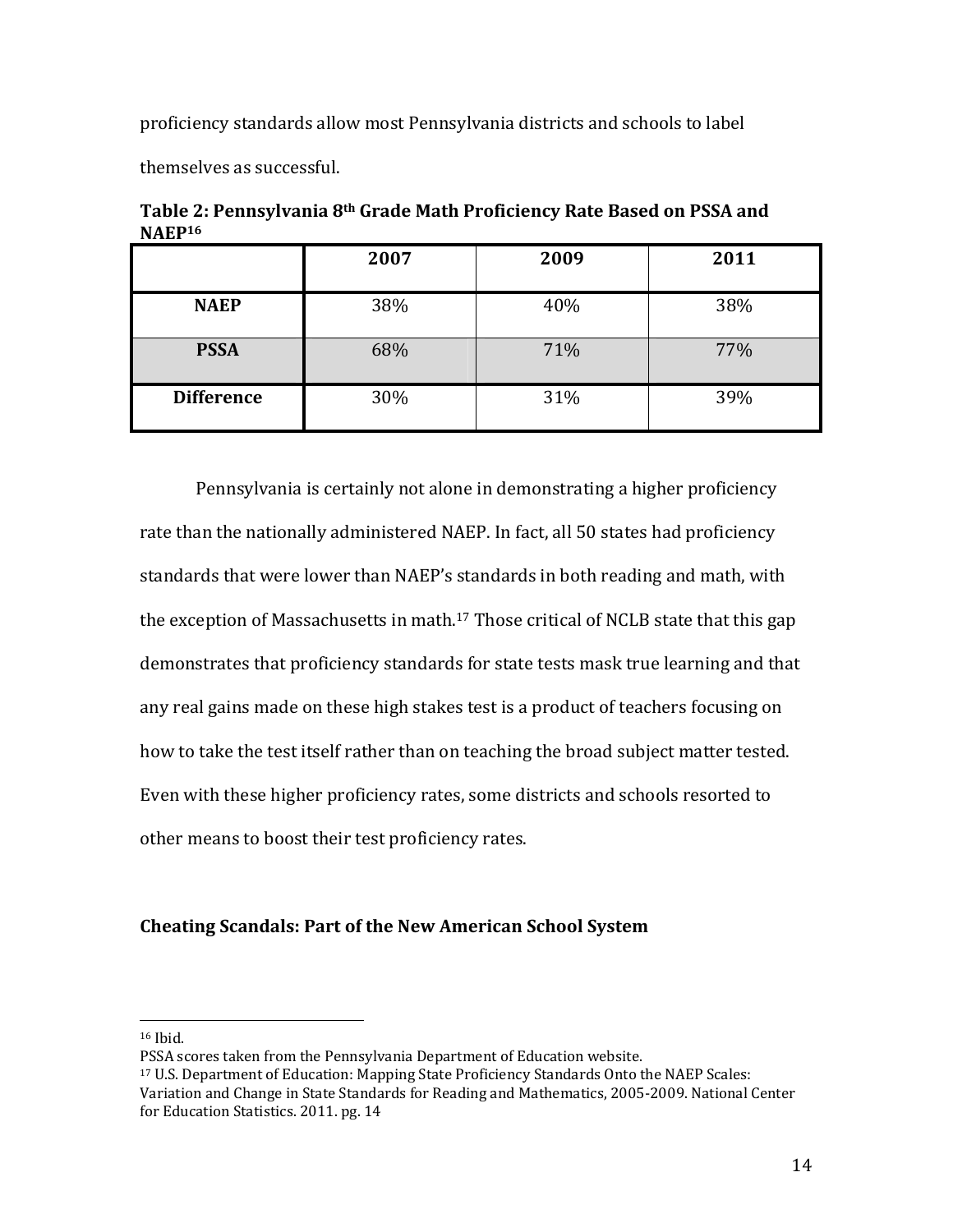A key question in this study will analyze the claim that "high-stakes testing" may lead school personnel to intentionally manipulate student test scores."<sup>18</sup> While Gore's model of education reform would have supported struggling schools and teachers, Bush's reform plan placed extremely high pressure on institutions to raise test scores. As previously stated, schools that don't meet AYP for multiple years in a row under No Child Left Behind must undergo swift transformation that often includes hiring new teachers and administrative staff. High pressure combined with lax security provides ample opportunity for testing improprieties.

Cheating scandals that have occurred across the country since NCLB's inception have supported this concern about manipulation. For example, in Atlanta, a state investigation into cheating in 2011 found that:

> "cheating was caused by a number of factors but primarily by the pressure to meet targets in the data-driven environment...a culture of fear, intimidation and retaliation existed in APS [Atlanta Public Schools], which created a conspiracy of silence and deniability with respect to standardized test misconduct."<sup>19</sup>

Over forty schools were found guilty of cheating. Thirty-eight principals were implicated while 82 teachers and staff members confessed to misrepresenting student test score data. In the Western half of the country, 10% of 3,000 Arizona teachers surveyed claimed that they knew of other teachers participating in cheating, including replacing incorrect answers with correct ones and refusing to test low-performing students.<sup>20</sup> The DC Public School system, previously run by

<sup>&</sup>lt;sup>18</sup> Dee & Jacob.

<sup>19</sup> Resmovits, Joy. "Atlanta Public Schools Shaken By Cheating Report". *The Huffington Post*. Sep. 4, 2011. 

 $^{20}$  Amrein-Beardsley, A.;Berliner, D.C.; Rideau, S.. "Cheating in the first, second, and third degree: Educators' responses to high-stakes testing". *Education Policy Analysis Archives*. Vol 18, No. 14. 2010.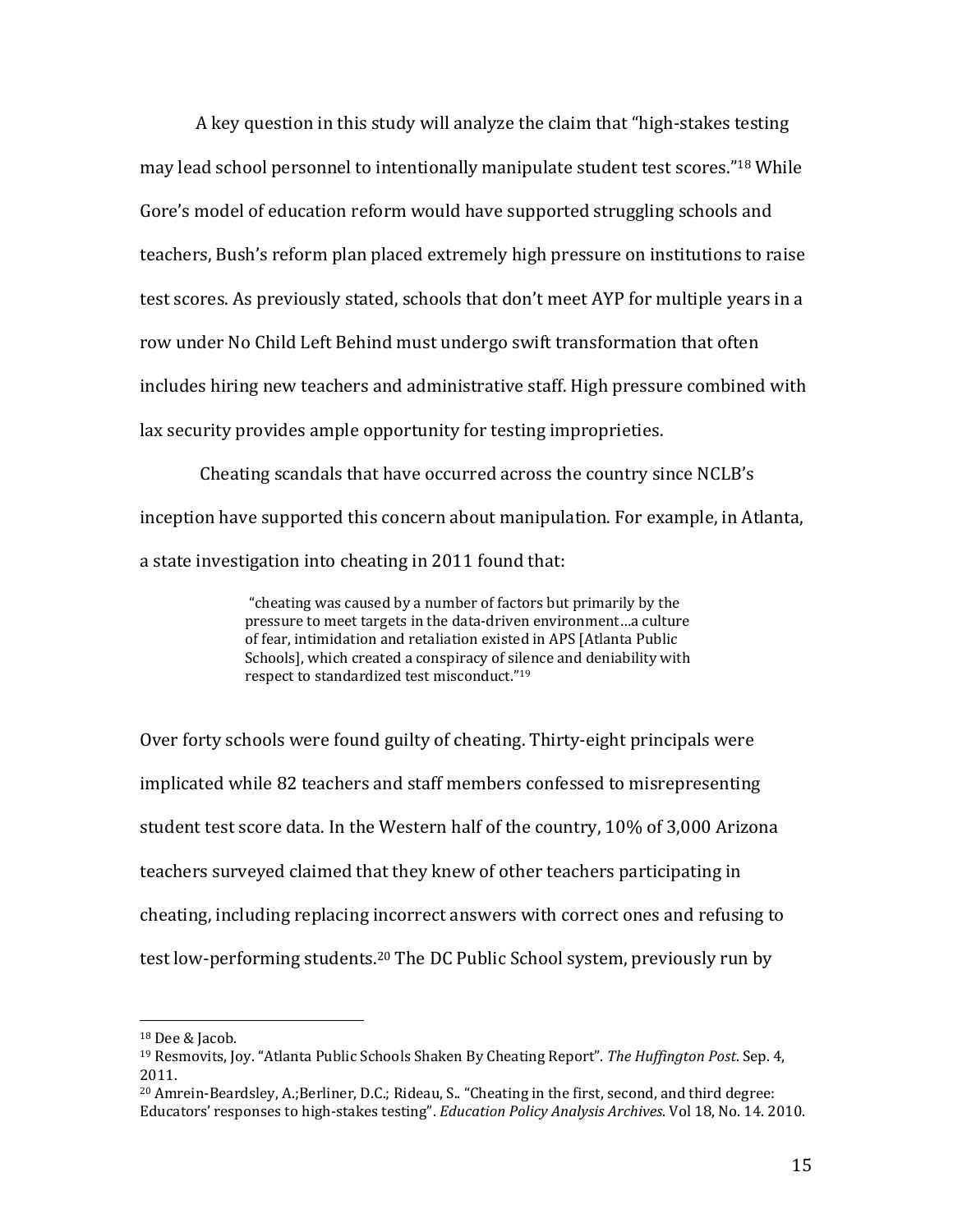Michelle Rhee, a strong high-stakes accountability advocate, is also currently under investigation for testing irregularities while Rhee was at the helm.<sup>21</sup> Other scandals have occurred in Texas, Ohio, California, Chicago, and more—all after No Child Left Behind came into effect.<sup>22</sup> Cheating has occurred at such a high frequency, that Diane Ravitch—former US Assistant Secretary of Education and leading education advocate—admitted that she has "never seen so many cheating scandals as there have been in the last few years."<sup>23</sup> Ravitch believes the rise in cheating is directly related to the fact that NCLB's 100% proficiency goal looms closer and closer.

Undoubtedly these Districts and schools in question had an incentive to perform well on tests. Consistent negative results on standardize tests would often lead to the elimination of teachers, administrators, and at times entire schools. However, the question of whether high-stakes testing is completely to blame is debatable. 

# **Bad Apples or Bad Policy?**

The question of why cheating occurs has been heavily discussed before and after NCLB: is cheating the result of a wayward minority trying to game the system, or do certain policies encourage and inevitably lead to corruption? In the context of education policy, did No Child Left Behind's high-stakes testing atmosphere do more

<sup>&</sup>lt;sup>21</sup> Gillum, Jack and Bello, Marisol. :When standardized test scores soared in D.C., were the gains?" USA *Today*. Mar. 30, 2011. 

<sup>&</sup>lt;sup>22</sup> Samuels, Christina. "Cheating Scandals Intensify Focus on Test Presures". *Education Week*. Aug. 4, 2011.

<sup>&</sup>lt;sup>23</sup> Resmovits, Joy. "Atlanta Public Schools..."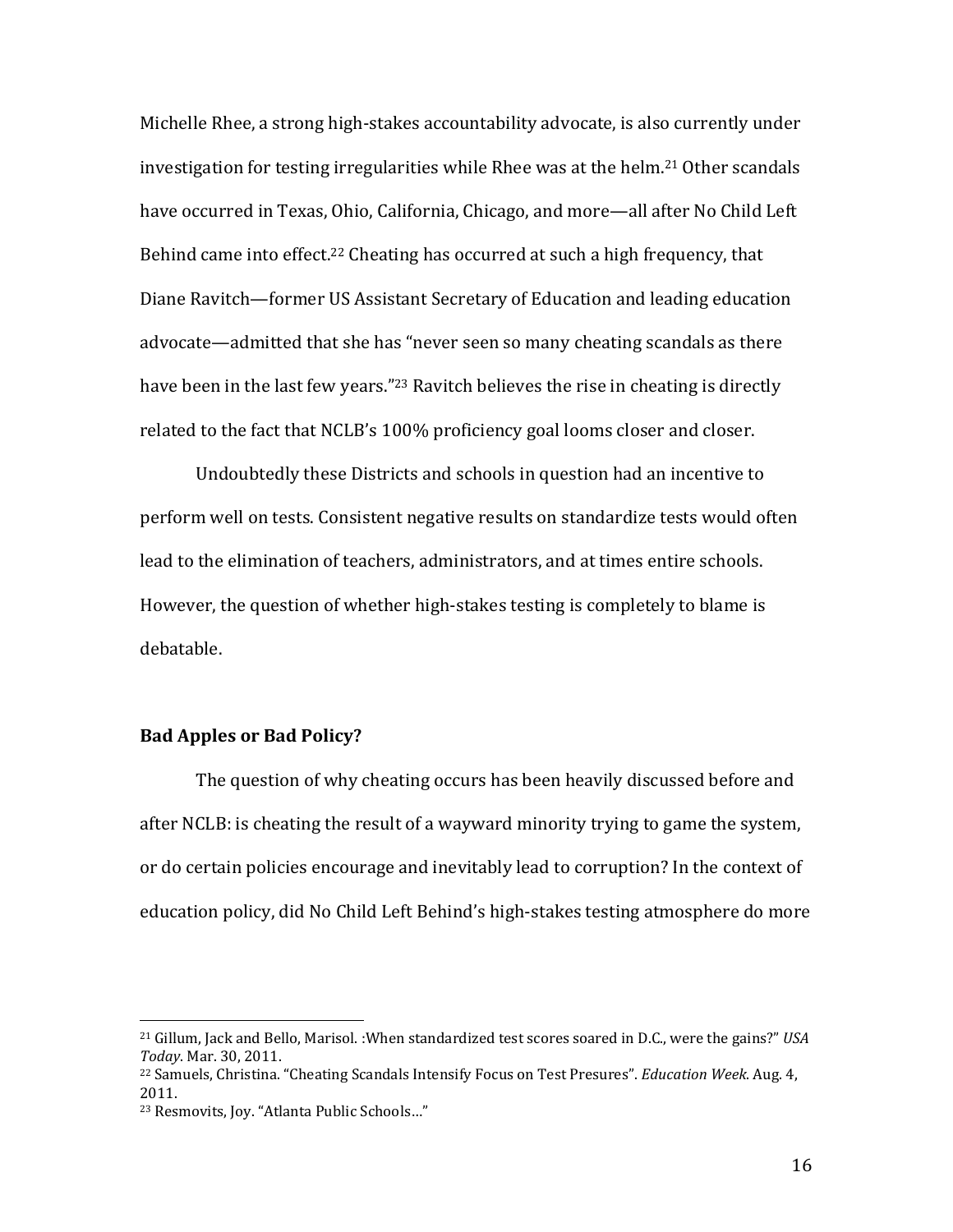harm than help to students by causing unintended consequences like cheating by educators? 

Some place the blame of cheating on certain individuals who were given the opportunity to do so. Professor Cizek of University of North Carolina at Chapel Hill assisted in the cheating investigation in Atlanta public schools and believes high stakes testing has zero blame in all cheating scandals. Cizek believes that "it's a huge mistake...to think that the incentives to cheat in school settings are fundamentally any different from those in any other context."<sup>24</sup> In this argument, pointing the blame on testing policies would be equivalent to sympathizing with baseball players who use performance-enhancing drugs to gain an advantage in a pressure-filled occupation. For Cizek, cheating will always occur "as long as important educational decisions are informed in part by test results," but only because the same people who "cut corners" as sportsmen, politicians, and journalists exist in all facets of society—including education. $25$ 

But how much is the act of cutting-corners a factor of one's own behavior and how much is due to the demands of a situation? Cambell's Law (named after social scientist Donald Campbell) is often used to describe the relationship between external pressure and corruption:

> The more any quantitative social indicator is used for social decision-making, the more subject it will be to corruption pressures and the more apt it will be to distort and corrupt the social processes it is intended to monitor.<sup>26</sup>

<sup>&</sup>lt;sup>24</sup> Cizek, Gregory J. "Cheating on Tests and Other Dumb Ideas". *Education Week*. July 25, 2011.  $25$  Ihid.

<sup>&</sup>lt;sup>26</sup> Anderman, Eric, & Murdock, Tamera. *Psychology of Academic Cheating*. Elsevier Academic Press. 2007. Pg. 292.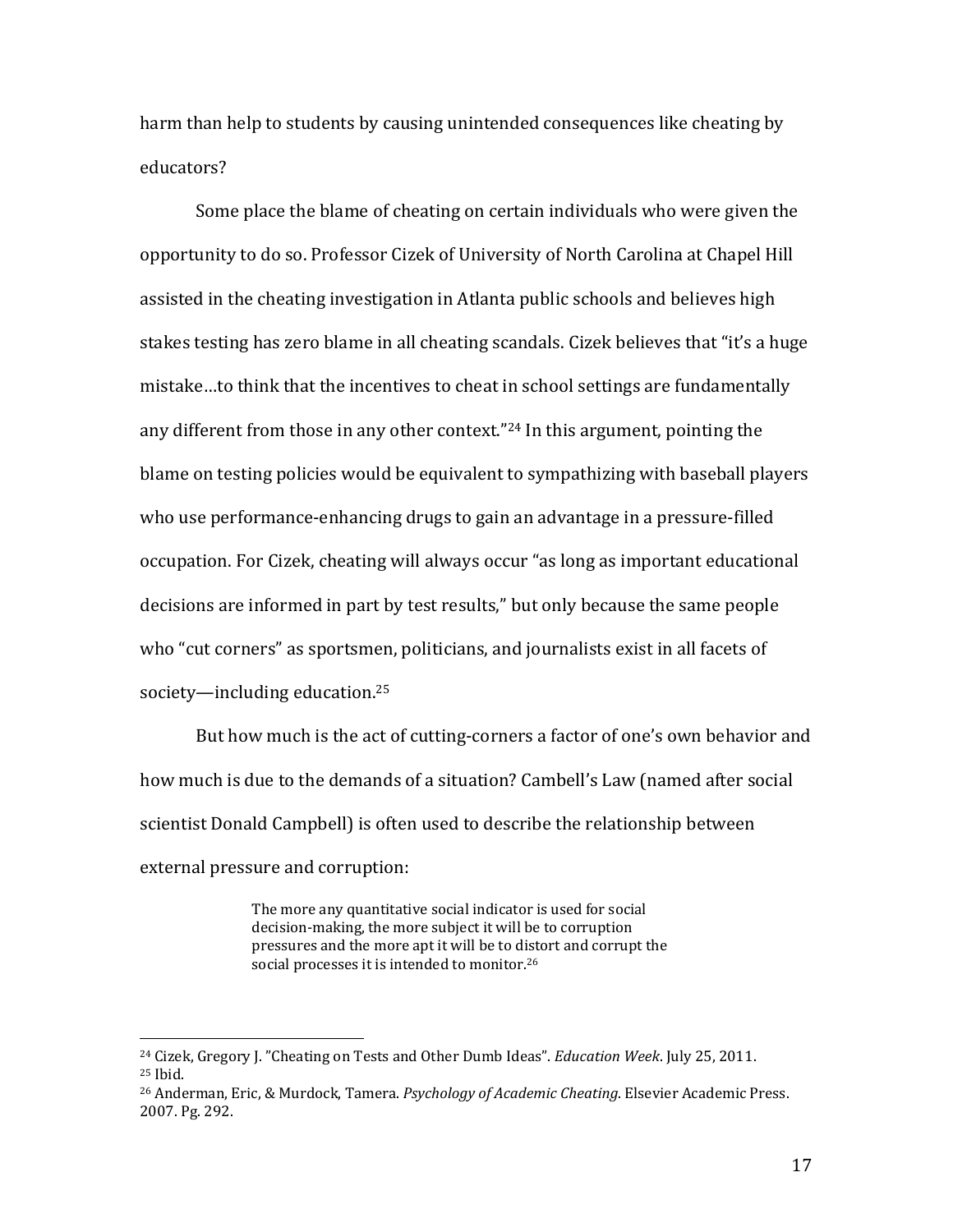According to Eric Anderman and Tamera Murdock, Campbell's Law is applicable to both the student and teacher side of the classroom when referring to the magnitude of the weight attached to a single measure of aptitude and competency. Students who cheat "do so as a function of the situations in which they find themselves rather than because of some general flaw in character."<sup>27</sup> Similarly, teachers are pushed to perform unprofessional actions when policies exert unfair expectations. The authors find that NCLB "has sown seeds of corruption in a once morally trustworthy, highly respected profession."<sup>28</sup> Furthermore, the declining trust of teachers and administrators as a result of cheating scandals "is too great a price to pay for an accountability system that appears not to work."<sup>29</sup> In their opinion, standardized tests should take a Gore-like approach and be used to foster development among teachers and staff instead of hostility and degradation.

Nichols and Berliner take this argument a step further by forgiving teachers for certain types of cheating:

> In some cases, cheating is difficult to condemn. For example, when a teacher "helps" a struggling student with one or two challenging test items, we may view it as a small and forgivable infraction when compared to the potential motivational and psychological costs of that student failing another test. $30$

The authors believe that cheating by teachers and administrators is at worst morally vague when not directly connected to a teacher's personal motivations and gains. According to Nichols and Berliner, teachers may be looking out for the best interests of their students when they decide to participate in cheating. No Child Left Behind

 $27$  Ibid. pg. 289

<sup>28</sup> Ibid. pg. 307 

<sup>29</sup> Ibid. pg. 308 

<sup>30</sup> Nichols, Sharon L. and Berliner, David C.. *Collateral Damage: How High‐Stakes Testing Corrupts America's Schools*. Harvard Education Press. 2008. Pg. 34.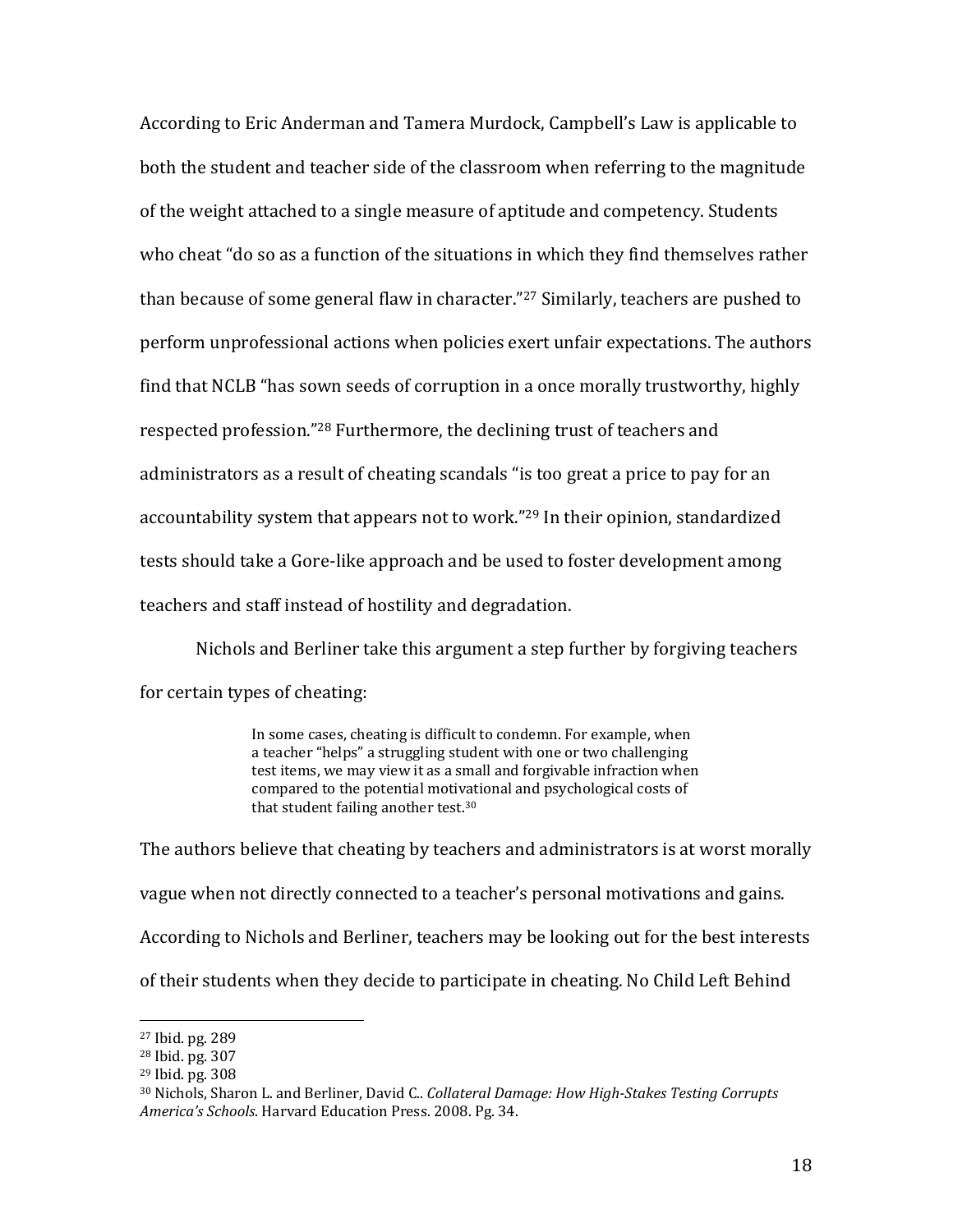puts teachers in a moral dilemma where they "may come to the conclusion that cheating on a test, like stealing unaffordable medicine [in order to save a dying loved one], can be justified."<sup>31</sup> In this case, it is the national education policy brought down from Washington politicians that must answer for the disturbing trends of cheating in school districts across the country.

As this study delves deeper into the details of the vast amounts of cheating that occurred in Philadelphia, one must consider the implications of education policy in the classroom and how unintended consequences can nullify good intentions.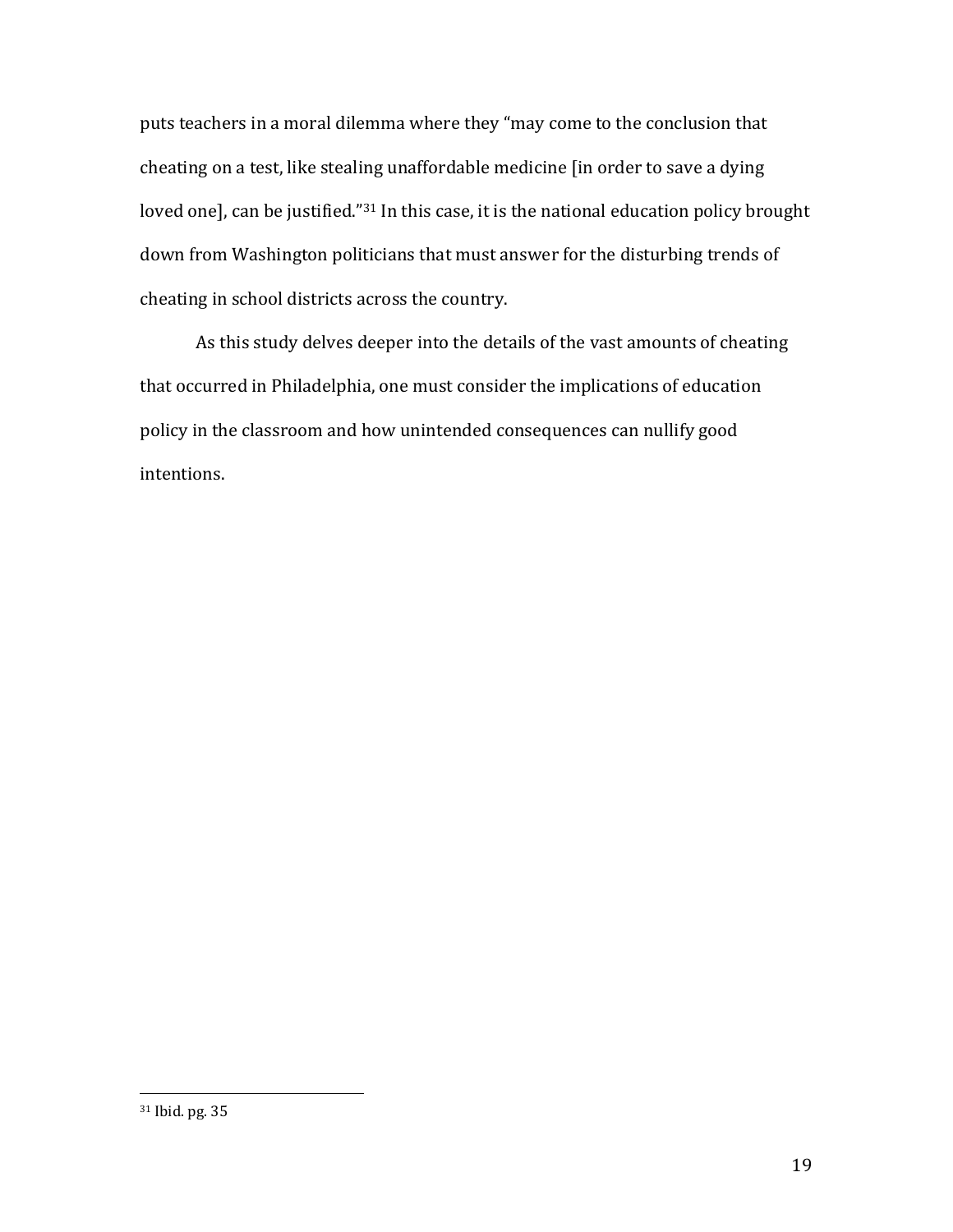#### **III. The State of Education in Pennsylvania and Philadelphia**

#### **NCLB In Pennsylvania: The PSSA**

 

Before No Child Left Behind was signed into law in 2002, Pennsylvania already had a statewide assessment measure known as the Pennsylvania System of School Assessment, or the PSSA. Instituted in 1992, the PSSA test changed to its current form in 2000. Pennsylvania continues to use the PSSAs in accordance with NCLB. Students in grades 3-8 and 11 take the test every year in math and reading. Some of those grades also take tests in science and writing; however, these tests are not counted for AYP purposes. Students' scaled scores are translated into four categories: Below Basic ("inadequate academic performance"), Basic ("marginal"), Proficient ("satisfactory") and Advanced ("superior"). The Department of Education states that proficiency "indicates a solid understanding and adequate display of the skills included in the Pennsylvania Academic Content Standards".<sup>32</sup> Students scoring either Proficient or Advanced are counted towards AYP targets.

Across the entire state of Pennsylvania in 2012, 74% of students tested scored Proficient or above in math while 71% did so in reading—both small declines from the previous year (these scores are roughly 25 percentage points higher than Philadelphia's rates). Translated into NCLB and Adequate Yearly progress terms, the majority of the 500 school districts and 153 charter schools in

<sup>&</sup>lt;sup>32</sup> "Technical Report for the 2012 Pennsylvania System of School Assessment". *Data Recognition Corporation.* 2012. pg. 274. Available on the Pennsylvania Department of Education website.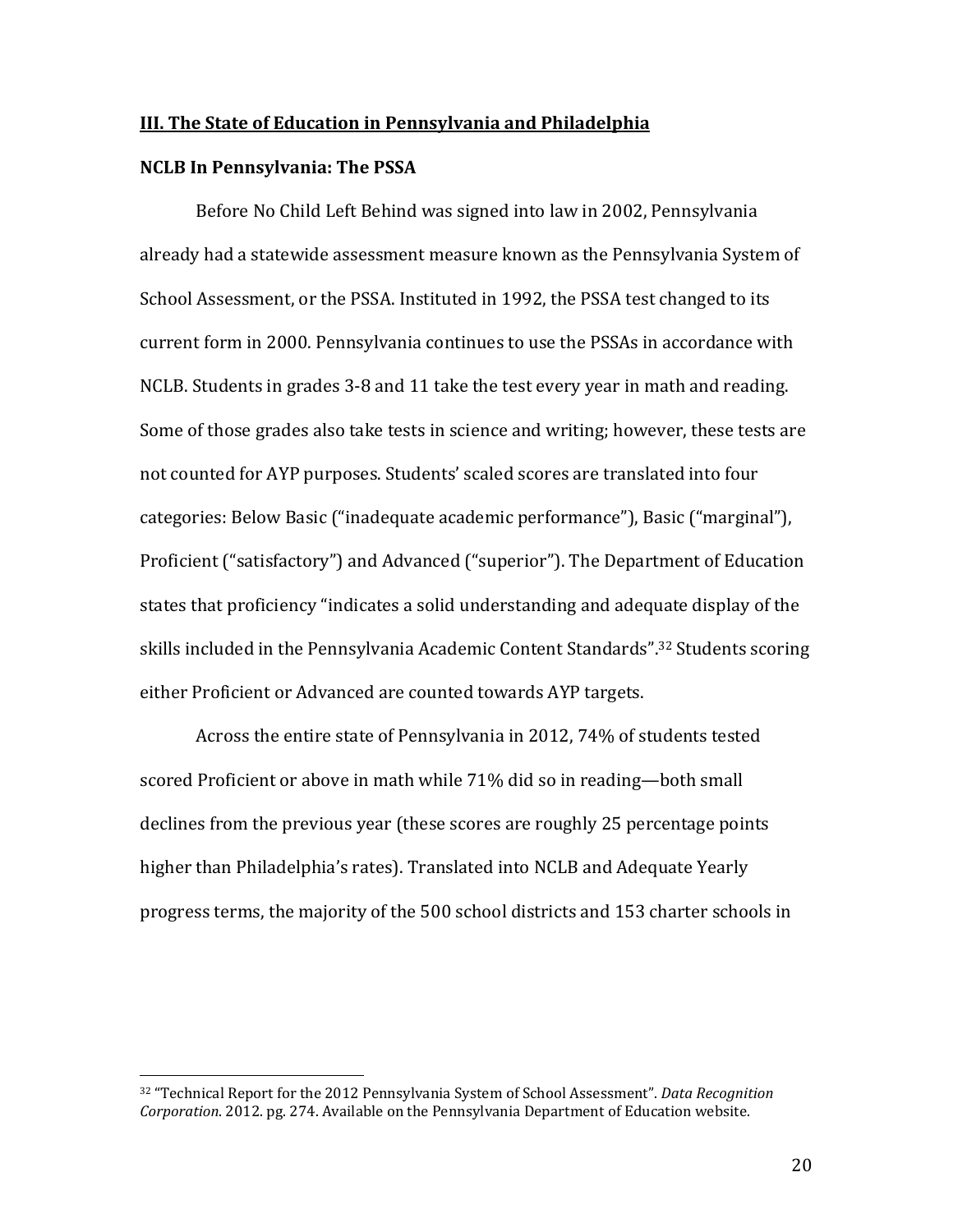the state made AYP in 2012 (58%) while  $91\%$  have made it within the past two years.33 

Philadelphia's experience with No Child Left Behind has lagged behind compared to the rest of the state. Only three school districts have failed to meet AYP standards every year since No Child Left Behind's inception: Harrisburg City, Chester Upland, and the School District of Philadelphia. Only seven schools (.2% of all schools in the state) have failed to make AYP every single year—everyone of them in Philadelphia. The label of failure given to these institutions by No Child Left Behind has contributed to Philadelphia's reputation of a crumbling school system beyond repair. Additionally, as performance targets have risen in anticipation of the 2014 goal, state standards are becoming increasingly unattainable for Philadelphia schools. 

As the 100% proficiency target in 2014 approaches, Philadelphia—and indeed the rest of the state—is suffering due to the way the state defined its yearly targets. Because NCLB allowed individual states to create their own proficiency targets, Pennsylvania—along with several other states—took a "backloaded" approach to reaching the 100% proficiency target in 2014 (See Table 3). For example, targets in math rose 21 percentage points between 2002 and 2007, which means proficiency rates need to rise 55 percentage points between 2007 and 2014. Some have speculated that states took this approach with the belief that NCLB would be replaced by another policy as the seemingly impractical 100% goal of

 $33$  Data taken from the Pennsylvania Department of Education's AYP website: http://paayp.emetric.net/StateReport#pie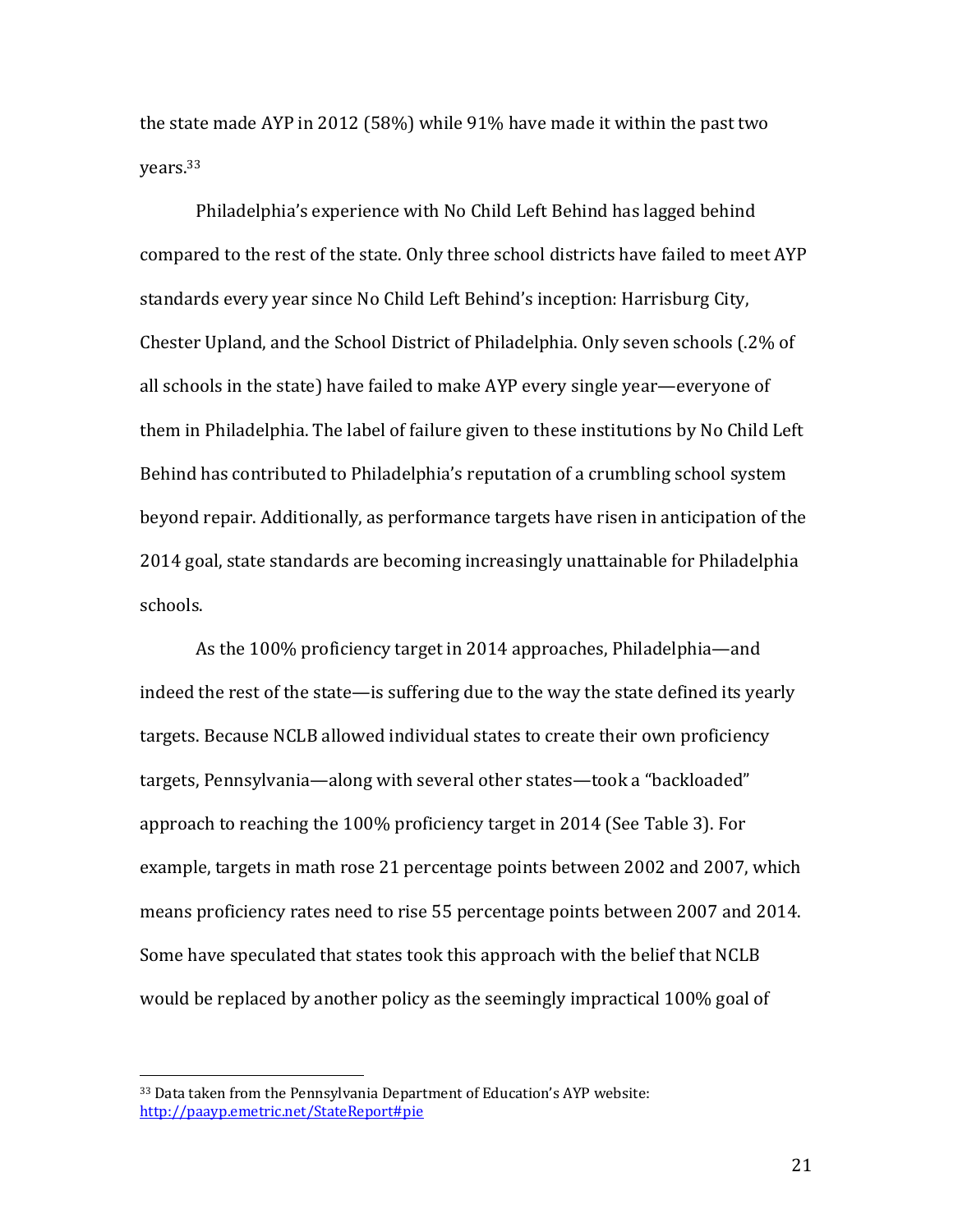2014 neared.<sup>34</sup> While this notion has come to fruition for the majority of states in

the form of NCLB waivers given by the federal Department of Education,

Pennsylvania is one of six states that has yet to apply for a waiver (though has plans

to do so at the time of this writing).

| Year | <b>Math Proficiency Target</b> | <b>Reading Prof. Target</b> |
|------|--------------------------------|-----------------------------|
| 2002 | 35%                            | 45%                         |
| 2003 | 35%                            | 45%                         |
| 2004 | 35%                            | 45%                         |
| 2005 | 45%                            | 54%                         |
| 2006 | 45%                            | 54%                         |
| 2007 | 45%                            | 54%                         |
| 2008 | 56%                            | 63%                         |
| 2009 | 56%                            | 63%                         |
| 2010 | 56%                            | 63%                         |
| 2011 | 67%                            | 72%                         |
| 2012 | 78%                            | 81%                         |
| 2013 | 89%                            | 91%                         |
| 2014 | 100%                           | 100%                        |

**Table 3: Pennsylvania AYP Proficiency Targets** 

 Chudowsky, Naomi; Chudowsky, Victor. "Many States Have Take a 'Backloaded' Approach to No Child Left Behind Goal of All Students Scoring 'Proficient'". *Center on Education Policy*. May 19, 2008. Pg. 5. 

<sup>&</sup>lt;sup>35</sup> Niederberger, Mary. "No Child Left Behind waiver to be sought by Pennsylvania". Pittsburgh Post-*Gazette*. Nov. 28, 2012.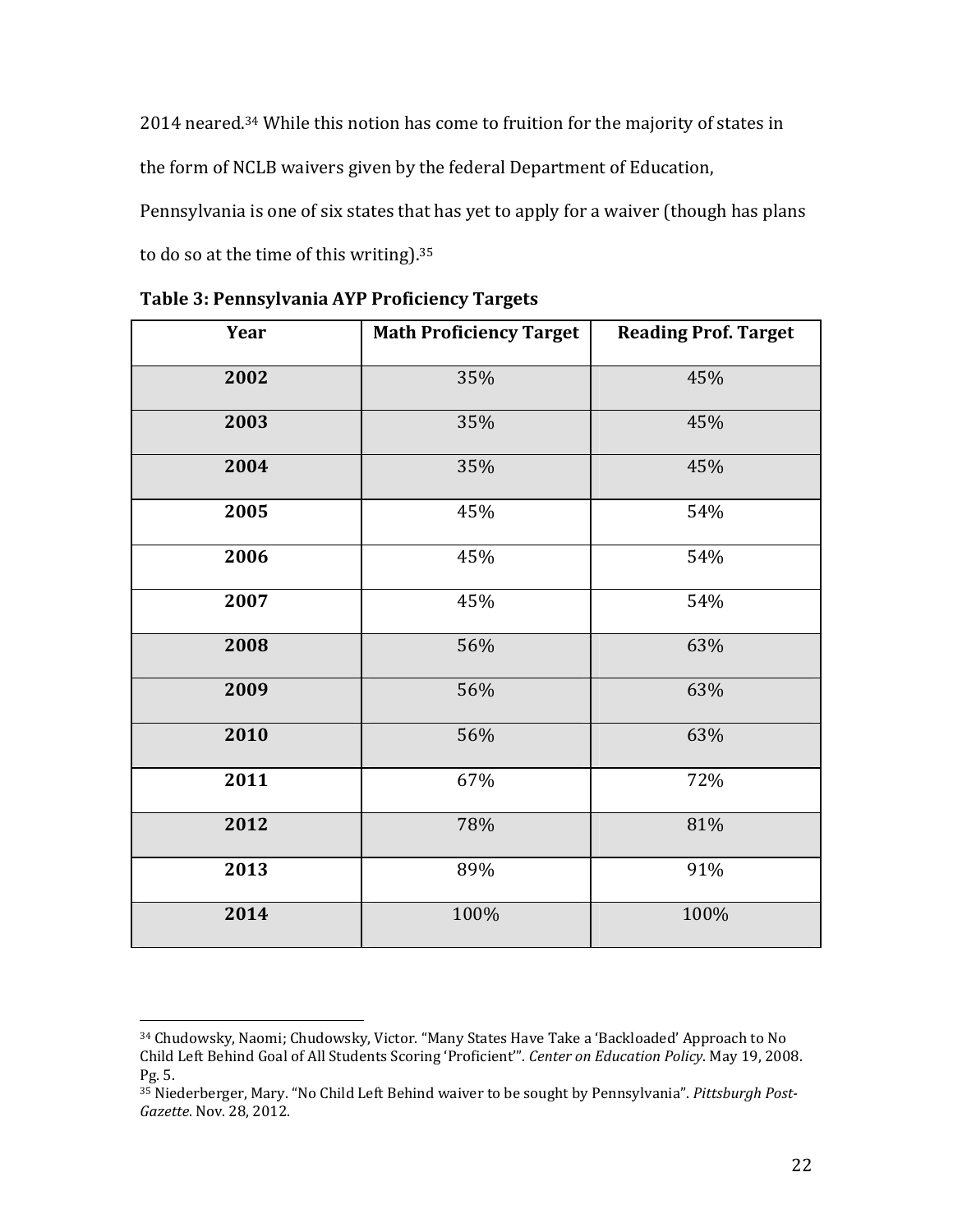The increased targets have caused more pressure for schools deemed failing and needing restructuring. Although test scores across the District rose in 2011, the number of schools making AYP dropped from 158 schools to 110 schools due to the increase of the target proficiency rate.<sup>36</sup> Schools that fail to make AYP for multiple years in a row are forced to restructure—a move that often leads to teacher and administration turnover.

In Philadelphia, the two main routes of reform are turning failing schools into Promise Academies or Renaissance Charter Schools; each of these systems lead to teacher and administration turn-over. Promise Academies are District-run schools with extra resources that allow for a longer school day, among other things. The Principal turnover rate at Promise Academies is high. Whoever is named principal must turnover more than 50% of teaching staff. The teachers that are not chosen to stay are either forced-transferred to another school or let go by the District, depending on District availability and the teacher's seniority. Under the current agreement between the School District and the Philadelphia Federation of Teachers (Philadelphia's main teaching union), teachers are laid off based on a system of seniority: younger teachers are laid off first.

Schools that are restructured as Renaissance Charter Schools effectively turn into a neighborhood charter school: independently managed yet publicly funded schools that must take students from the neighborhood boundaries. In this situation, the hiring of teachers and administrators is completely out of District control and is decided by whichever Charter Management Organization (CMO) runs

 

<sup>&</sup>lt;sup>36</sup> Only 33 schools in the District made AYP in 2012. Herold, Benjamin. "110 schools meet AYP targets" *The Philadelphia Public School Notebook*. Aug. 18, 2011.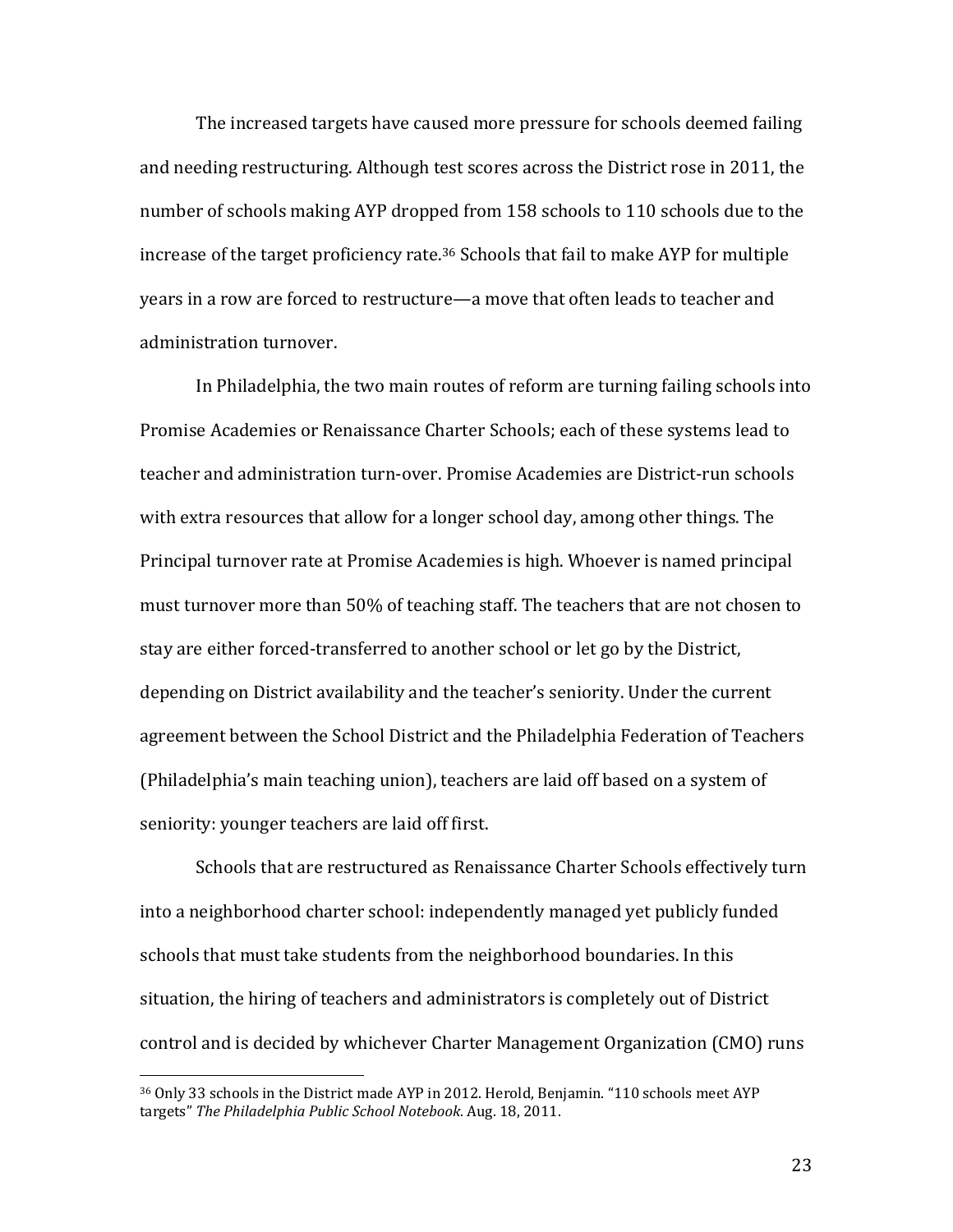the school. Teachers at the school are employed by the CMO (not the District), and are thus not unionized. Because of these factors, teacher and principal turnover rates are high. While these turnover models both aim to bring resources and new perspectives to under-performing schools, teachers and principals have an incentive to increase their students test scores before their jobs can possibly be placed in jeopardy. 

#### **The School District of Philadelphia: A History of Fiscal Mismanagement**

The School District's poor reputation across the state of Pennsylvania derives largely from recent tensions over fiscal mismanagement by District administrators. The School District has long had a rocky relationship with the state government, and this was exacerbated with the creation of the School Reform Commission (SRC) in 2001. The SRC was created in a bargain between the District and the state government, where the District ceded the state greater control over its governance in exchange for more state funding.<sup>37</sup> What resulted was the SRC, a five-member school board—three appointed by the governor and two appointed by the mayor. While the SRC would function as a normal school board, it allowed the State to have greater power over the financial dealings of the School District as well as the appointment of the Superintendant. However, the power of appointing superintendants did not eliminate conflict between District leaders and the SRC.

In its first summer of its existence, the SRC unanimously appointed Paul Vallas—a superstar with a reputation for fixing the public school system in

 

<sup>37 &</sup>quot;Who runs the School District of Philadelphia?". *Education Voters of Pennsylvania*. 2013.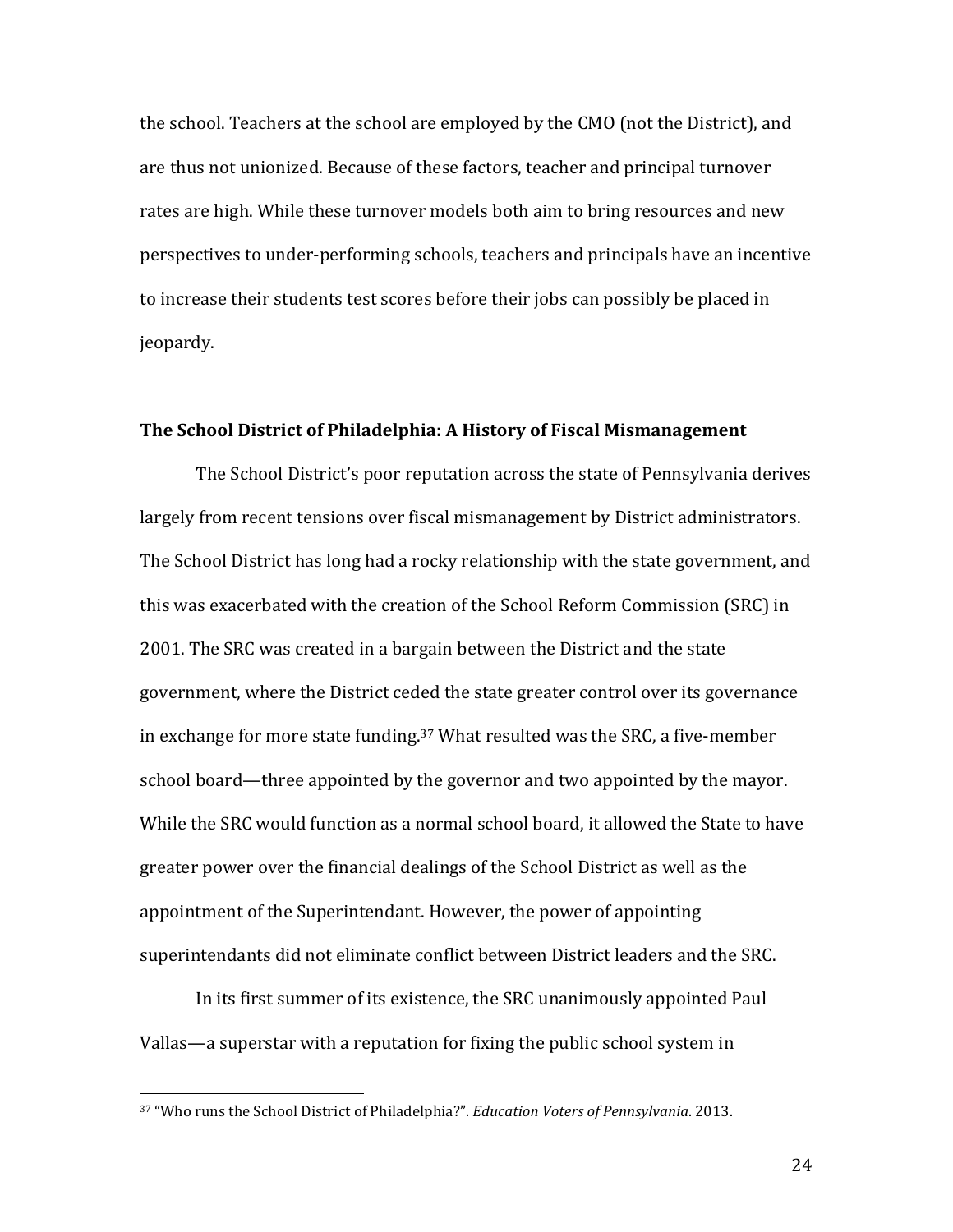Chicago—as Superintendant.<sup>38</sup> Vallas would go on to spearhead important reform movements including expanding the charter school system, creating smaller high schools, and a \$1.7 billion capital expansion plan.<sup>39</sup> However, he suddenly lost support from the SRC during the 2006-2007 school year when a \$73.3 million budget deficit surprisingly arose from seemingly nowhere.<sup>40</sup> This SRC, apparently as surprised as everyone else, claimed that they were "betrayed" and "disappointed" in Vallas in allowing such a deficit to occur.<sup>41</sup> Vallas claimed that the SRC were just as much to blame as he was as they both had the same amount of access to budgetary information.<sup>42</sup> The in-fighting eventually led to Vallas leaving Philadelphia to successfully lead public schools in New Orleans in the summer of 2007.

Arlene Ackerman replaced Vallas as Superintendent a year later and created her own reform plan called Imagine 2014. The initiative called for turning around lower performing schools by either converting them to charters or providing extra funding with direct District supervision.<sup>43</sup> This part of the plan, called the "Renaissance Schools Initiative", along with many other parts of the plan, were funded by federal stimulus money that was intended to be used on one-time expenditures instead of recurring programs.<sup>44</sup> When stimulus funds ran dry and the State drastically decreased Philadelphia's funding in 2011, Ackerman and her

39 Graham, Kristen. "Vallas on Ackerman". *The Philadelphia Inquirer: Philly School Files*. Sep. 6, 2011. 

- <sup>41</sup> Snyder, Susan. "Vallas facing sharp criticism". *The Philadelphia Inquirer*. Nov. 11, 2006.
- <sup>42</sup> Fifield, "Power: Reformer R.I.P"

<sup>38</sup> Fifield, Adam. "Power: Reformer R.I.P.". *Philadelphia Magazine*. September 2007. 

<sup>&</sup>lt;sup>40</sup> Basham, Nick. "The Five-Year Legacy of Paul Vallas in Philadelphia". The Philadelphia Inquirer. June 2, 2007. 

<sup>43</sup> Socolar, Paul. "Imagine 2014 gets a green light from the SRC". *The Philadelphia Public School Notebook.* Summer 2009. Vol. 16, No. 4.

<sup>&</sup>lt;sup>44</sup> Owens, Erika. "Ackerman's tenure in Philadelphia: 2008-11 key events". The Philadelphia Public *School Notebook*. October 2011. Vol. 19. No. 2.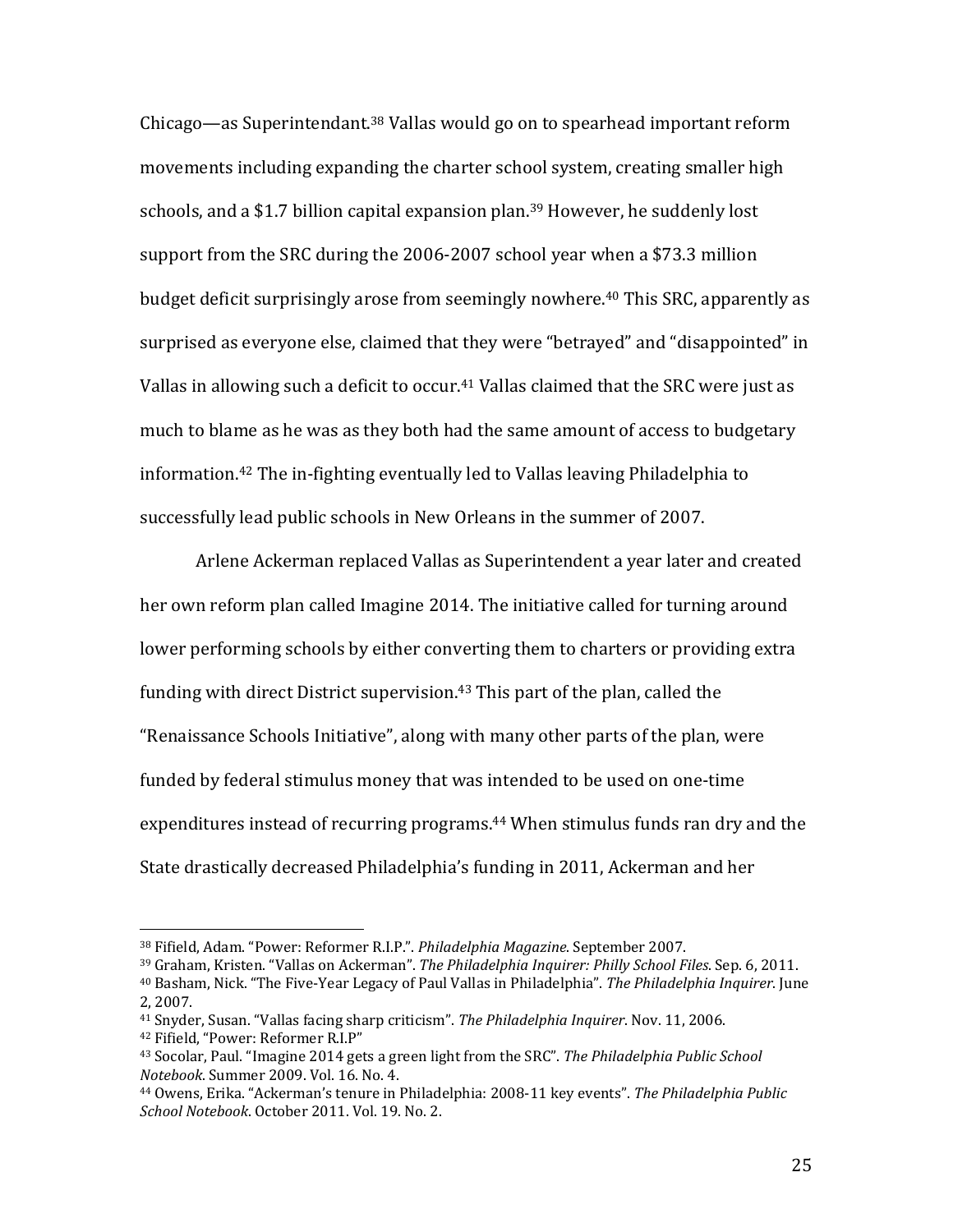administration were facing a \$715 million budget shortfall—almost ten times the amount that had forced Vallas to leave.<sup>45</sup> Ackerman was an extremely controversial and polarizing figure whose tenure ended bitterly in August 2011 after feuds between herself, the SRC, and Philadelphia mayor Michael Nutter proved too heated to reconcile.<sup>46</sup> The SRC bought out the rest of her contract by paying her \$905,000 to leave her post.<sup>47</sup>

# **Philadelphia: Tragically Underfunded**

As previously mentioned, the School District faced an unprecedented budget crisis during the  $2011$ -2012 school year. While the School District has certainly suffered from internal financial mismanagement, the financial neglect from the State of Pennsylvania has also left the District with fewer resources than were needed to adequately educate their students.

Like in many other states, Pennsylvania funds its schools through a combination of state funding and local property tax revenue. Because property tax revenues are based on the value of the property owned by residents within a district's boundaries, wealthier districts can tax low to spend high while poorer districts (such as Philadelphia) must tax high merely to spend low. Ideally, basic education funding from the State reconciles this gap.

In 2006, the General Assembly of Pennsylvania commissioned a study to determine how much money the state needed to fund their school districts to

<sup>&</sup>lt;sup>45</sup> Mezzacappa, Dale. "Budget 'ominous,'..."

<sup>46</sup> Kerkstra, Patrick. "Nutter, Ackerman Split". *The Philly Post*. June 7, 2011. 

<sup>&</sup>lt;sup>47</sup> Owens, Erika "Ackerman's tenure..."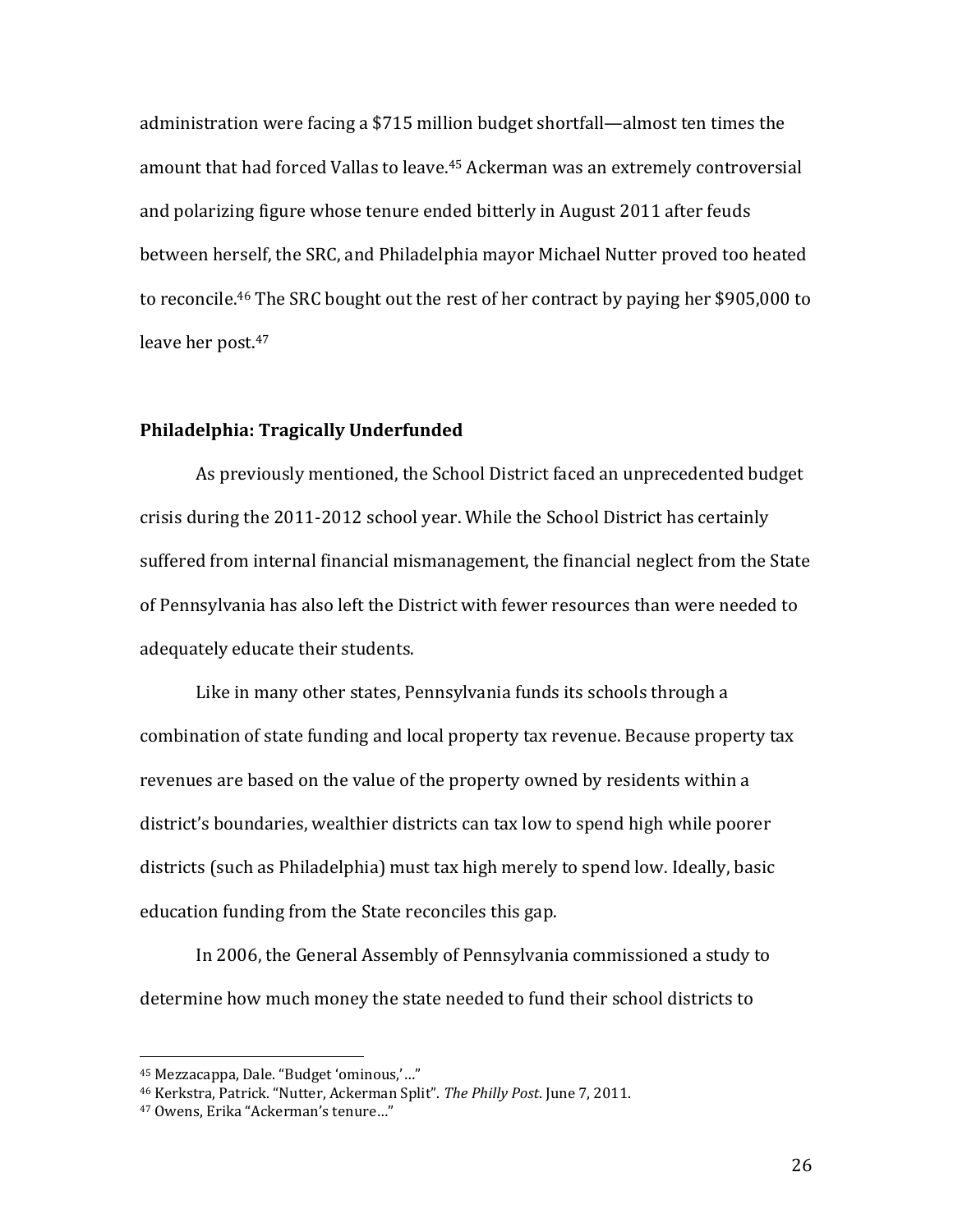"provide an education that will permit [students] to meet the State's academic standards and assessments".<sup>48</sup> The completed study, which was released a year later, found that the State was underfunding schools by \$4.57 billion if they wanted to meet their achievement goals. Specifically, Philadelphia needed a 42% funding increase from the state to have adequate resources to succeed by the states' standards.<sup>49</sup> In 2008, Governor Ed Rendell made a six-year plan to close the vast majority of this gap by creating funding formulas that targeted poorer school districts while dramatically increasing basic education funding.<sup>50</sup> The 2009 economic recession put a dent in those plans as Rendell was forced to use one-time federal stimulus money to increase education funding.

When Governor Corbett came into office in 2011, the General Assembly (under the advice of the Governor) decreased K-12 basic education funding by almost \$900 million for the 2011-2012 Fiscal Year.<sup>51</sup> The cuts included the loss of federal stimulus money and the elimination of grants and funding formulas that benefited poorer schools.<sup>52</sup> Poorer districts that depended on the state more for funding lost much more money per-pupil than wealthier districts. For example, while the School District of Philadelphia lost \$533 per-pupil, Lower Merion School

<sup>&</sup>lt;sup>48</sup> "Costing Out the Resources Needed to Meet Pennsylvania's Public Education Goals". Augenblick, *Palaich and Associates, Inc.* December, 2007. Pg. ii. 

<sup>49</sup> Ibid. Pg. 71. 

 $50$  Venkataramanan, Rajiv; Mezzacappa, Dale. "How state funding has changed since the costing-out study". *The Philadelphia Public School Notebook*. October 2010. Vol. 18. No. 2.

<sup>51</sup> Worden, Amy. "PA budget highlights: On time, slimmed down". *The Philadelphia Inqurirer: Commonwealth Confidential.* June 30, 2012.

<sup>&</sup>lt;sup>52</sup> White, Bill. "Pennsylvania Gov. Tom Corbett bombing public education into Stone Age". The *Morning Call.* Sept. 26, 2012.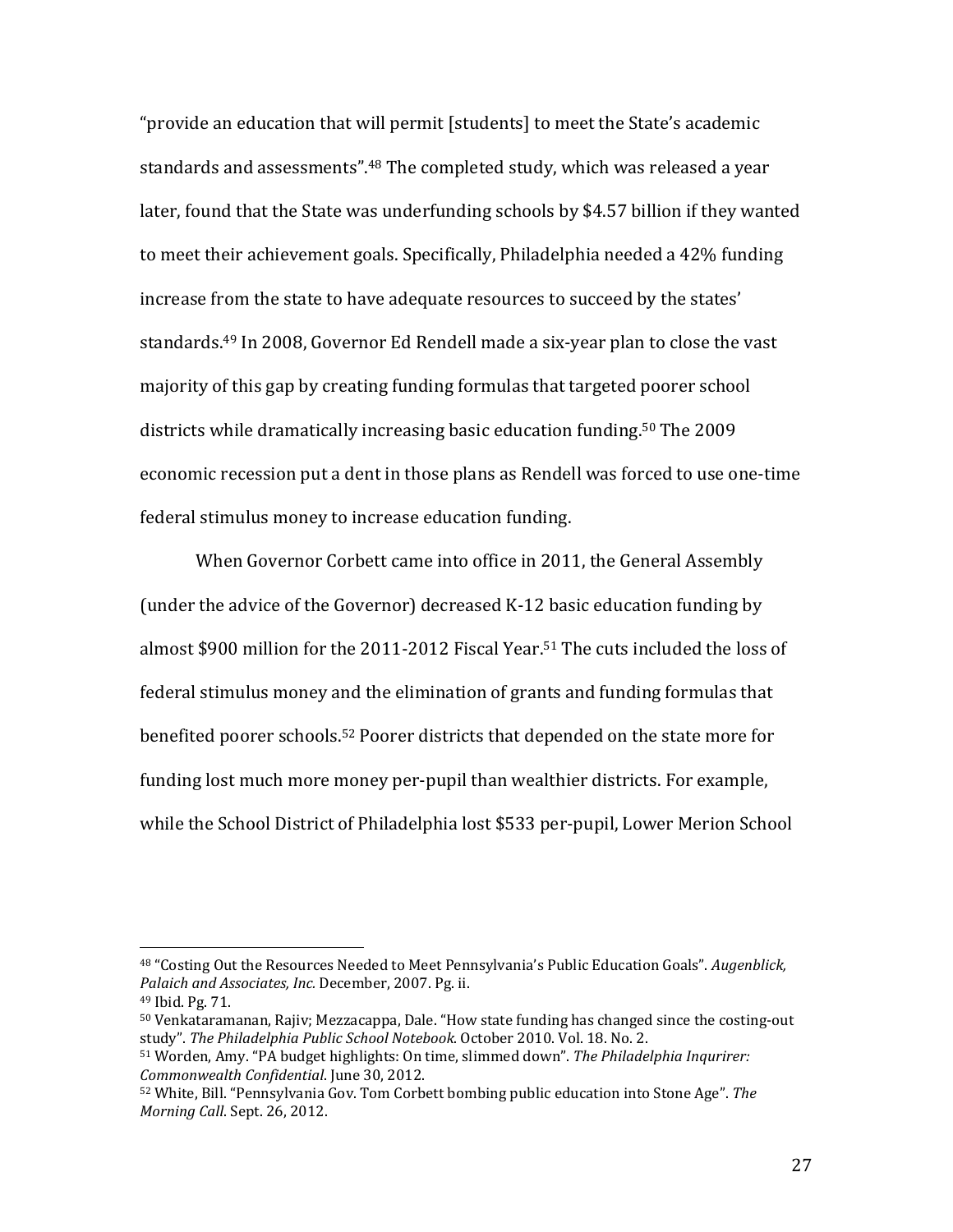District—just a ten-minute drive away—lost less than \$20 per-pupil.<sup>53</sup> Although Philadelphia educated 10% of the states' students, they suffered 30% of the basic education funding cuts.

The drastic decreases in funding were unprecedented for Philadelphia and contributed substantially to the record \$715 million shortfall. As Figure 1 shows, Philadelphia had not experienced a funding decrease in the previous two decades, never mind one so severe. The District was forced to make drastic cuts to programs and staffs. Around 4000 teachers, nurses, secretaries, reading specialists, and other personnel were let go.<sup>54</sup> Half of the central office staff was laid off.<sup>55</sup> Twenty-six schools lost their full-service kitchens.<sup>56</sup> Seven schools closed in the summer of 2012 while 23 more will close this summer.<sup>57</sup> While AYP targets continue to rise rapidly towards 100% proficiency, Philadelphia schools have not been in worse financial shape in its long history.

<sup>53</sup> Hardy, Dan. "Pa. budget cuts hit poorer districts hardest, funding equity advocate says". The *Philadelphia Inquirer*. July 11, 2011. 

<sup>54</sup> Mezzacappa, Dale. "Just in time for the holidays: more layoffs". The Philadelphia Public School *Notebook*. Dec. 22, 2011. 

<sup>55</sup> Scott, Katherine. "3,800 Philadelphia school personnel face layoffs". 6ABC.com. June 6, 2011.

<sup>56</sup> Graham, Kristen. "26 Philadelphia schools losing full‐service kitchens". *The Philadelphia Inquirer*. June 30, 2011.

 $57$  Mezzacappa, Dale. "Hite: New plan will result in fewer students moving to lower-performing schools". *The Philadelphia Public School Notebook*. Feb. 19, 2013.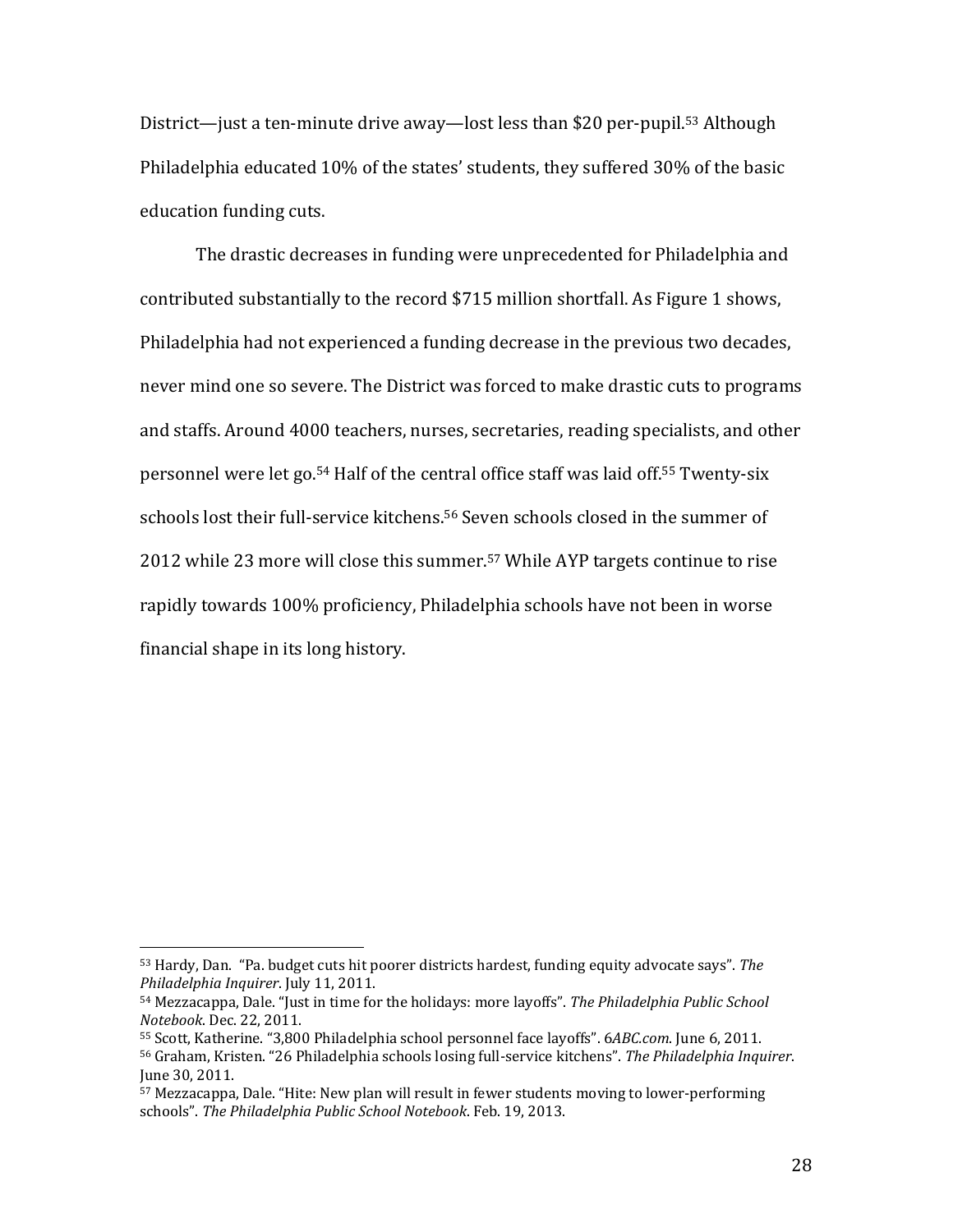

Figure 1: Pennsylvania Basic Education Subsidy growth for the School District of Philadelphia, 1992-2012<sup>58</sup>

 $58$  This chart was presented at the August  $3^{rd}$ , 2011 School Reform Commission meeting by then School District of Philadelphia Chief Financial Officer Michael Masch. Masch, Michael. "SDP Budget Update: Changes Since Initial Adoption on May 31, 2011". *School District of Philadelphia*. August 3, 2011. Slide 13.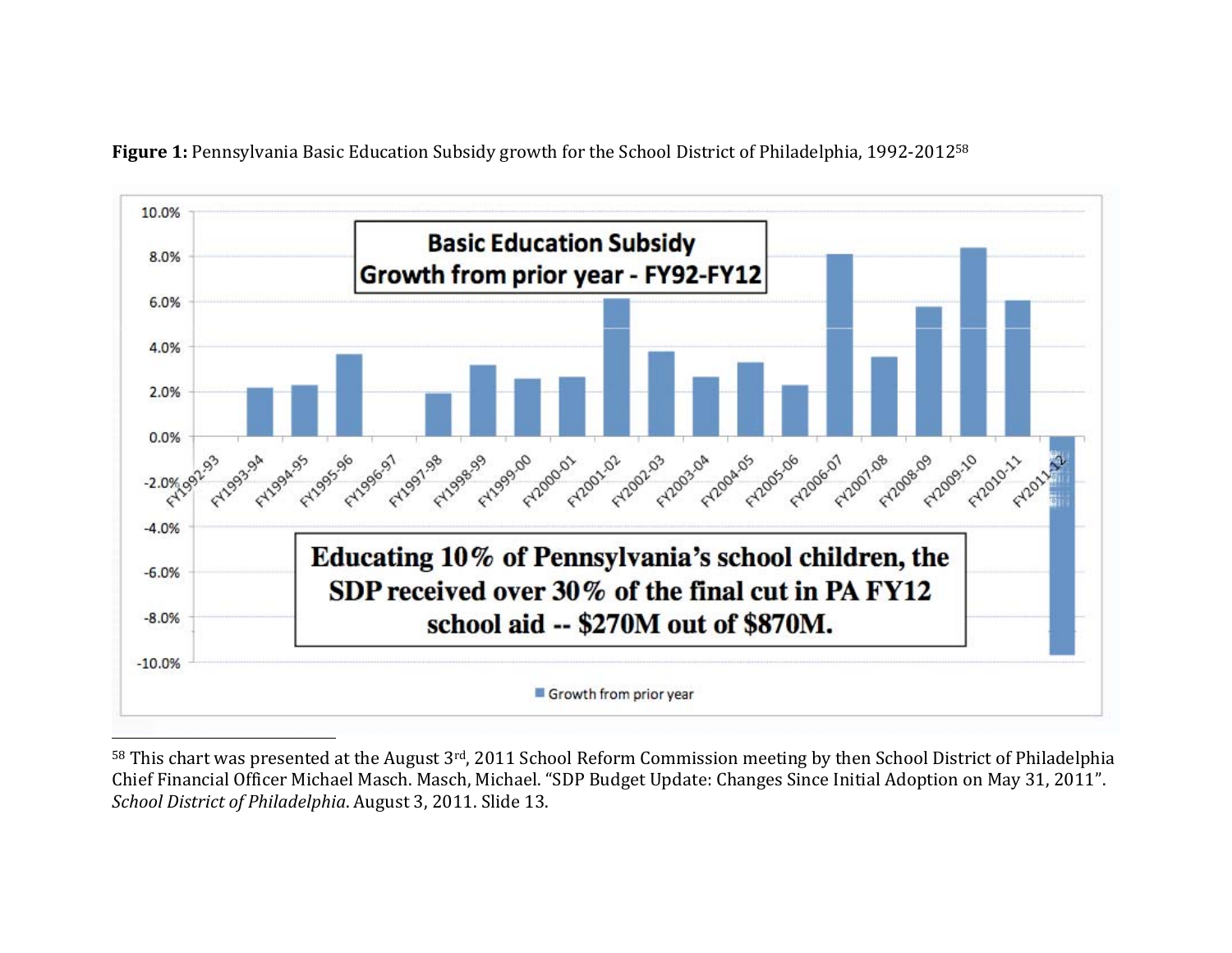#### **IV. The Philadelphia Schools Cheating Scandal**

#### **Erasure Results Collect Dust**

 

Though the Philadelphia schools cheating scandal erupted in 2011, evidence for the scandal was available years before. In the summer of 2009, the Pennsylvania Department of Education paid the Data Recognition Corporation (the company that collects and aggregates data on the PSSA) \$108,000 to conduct a forensic analysis on the  $2009$  PSSA tests.<sup>59</sup> The final report included four different statistical tests to determine the "integrity of test results".<sup>60</sup> The clearest of these four measures is the erasure analysis.

Test scanners are capable of determining if someone (a student or administrator) changed a response to a question by erasing one answer choice and filling in another one. The Data Recognition Corporation aggregated the number of erasures in every reading and math PSSA taken by Pennsylvania public school students in 2009. By using the mean number of wrong-to-right erasures (erasing an incorrect answer and replacing it with a correct one) the analysis flagged schools that had suspiciously high numbers of wrong-to-right erasures in specific grade levels. In other words, if the probability of a school's wrong-to-right erasures occurring due to chance exceeded 1 in 10,000, the school was flagged.<sup>61</sup> In the end, 225 schools in the state were flagged in 2009, 88 (39%) of which were in the School

<sup>&</sup>lt;sup>59</sup> Graham, Kristen. "Pa. education secretary orders reviews of all state exams since 2009, especially Phila.'s". The *Philadelphia Inquirer*. July 15, 2011.

 $60$  "Technical Report for the Pennsylvania System of School Assessment: 2009 Reading and Mathematics Grades 3, 4, 5, 6, 7, 8, and 11". *Data Recognition Corporation*. July 2009. Page 3.  $61$  Ibid. Pg. 7.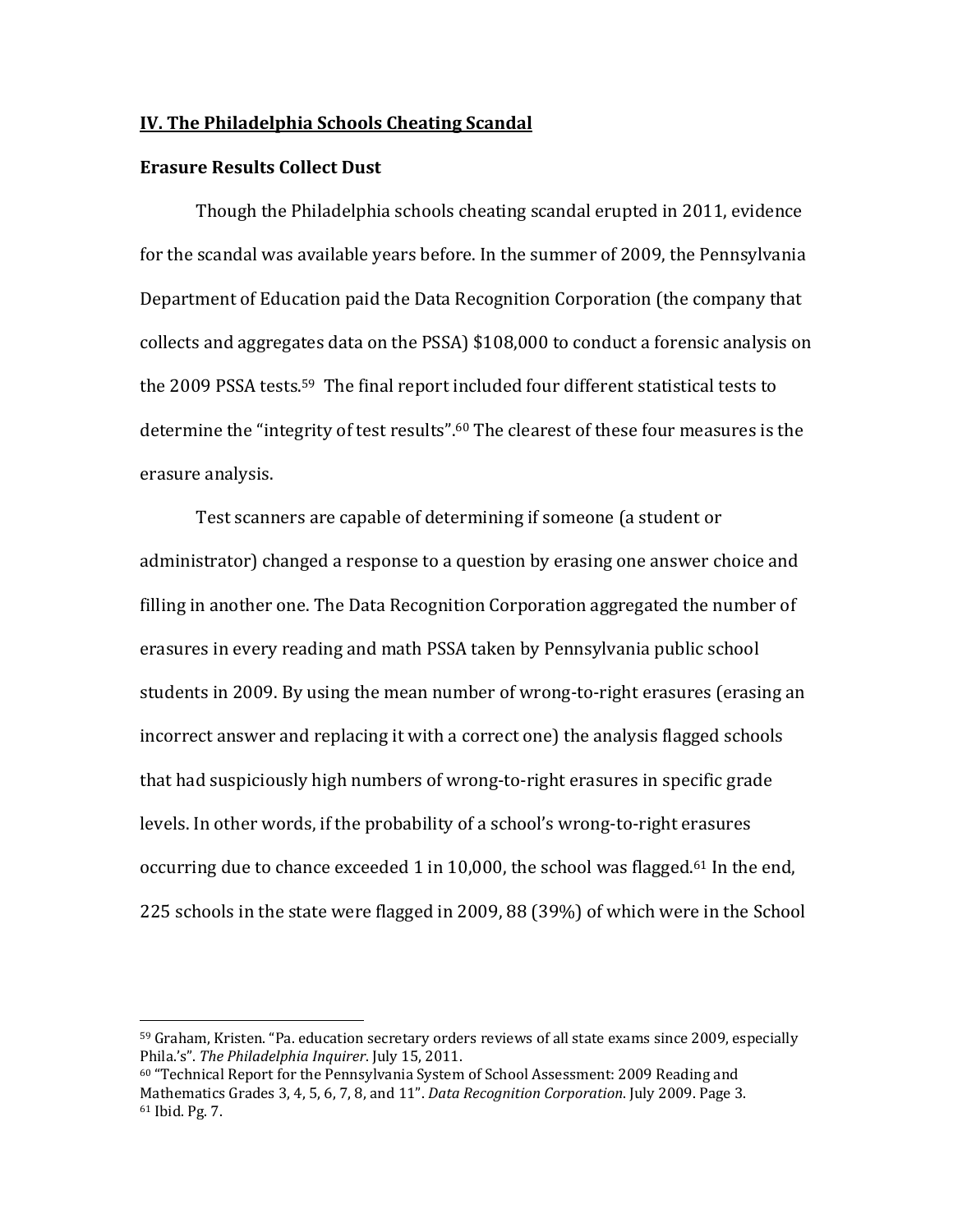District of Philadelphia.<sup>62</sup> Some Philadelphia schools greatly exceeded the minimum requirement for a flagged status. For example, 55% of Strawberry Mansion High School  $11<sup>th</sup>$  graders had suspiciously high numbers of wrong-to-right erasures on their 2009 Math PSSAs. The likely hood of this pattern occurring by chance was 1 in 10,000,000,000,000,000,000,000,000,000,000,000,000,000—roughly the equivalent of winning the Mega Millions lottery jackpot five times in a row.<sup>63</sup>

For reasons that are still largely unclear, the report did not cause even the simplest of follow-ups. The State Secretary of Education at the time, Gerald Zahorchak, later claimed that "the report never reached my desk...I don't have any idea why it languished."<sup>64</sup> When the report eventually became public in 2011 (under a different administration), the School District of Philadelphia asserted that they were never informed of the report's data.<sup>65</sup> The spokesperson for the Secretary of State in 2011 summed up the situation by stating, "[the report] was basically put on the shelf and ignored".<sup>66</sup> No forensic analyses were completed after the 2010 PSSA tests as the state discontinued them due to budgetary concerns.

#### **Roosevelt and FitzSimons: The Calm Before the Storm**

<sup>&</sup>lt;sup>62</sup> Herold, Benjamin. "One-third of District schools had pattern of suspicious erasures". The *Philadelphia Public School Notebook*. July 11, 2011. 

<sup>63</sup> Lecher, Colin. "What Are Your Odds Of Winning The Lottery? [Infographic]". Popular Science. Nov. 29, 2012. 

<sup>64</sup> Herold, Benjamin. "Pa. wants 90 schools investigated for 2009 cheating". *The Philadelphia Public School Notebook*. July 13, 2011. 

<sup>65</sup> Socolar, Paul. "District statement: We never got 2009 report". *The Philadelphia Public School Notebook.* July 9, 2011.

<sup>&</sup>lt;sup>66</sup> King, Larry. "Fairly or not, spikes in test scores haunt some schools". The *Philadelphia Inquirer*. July 16, 2011.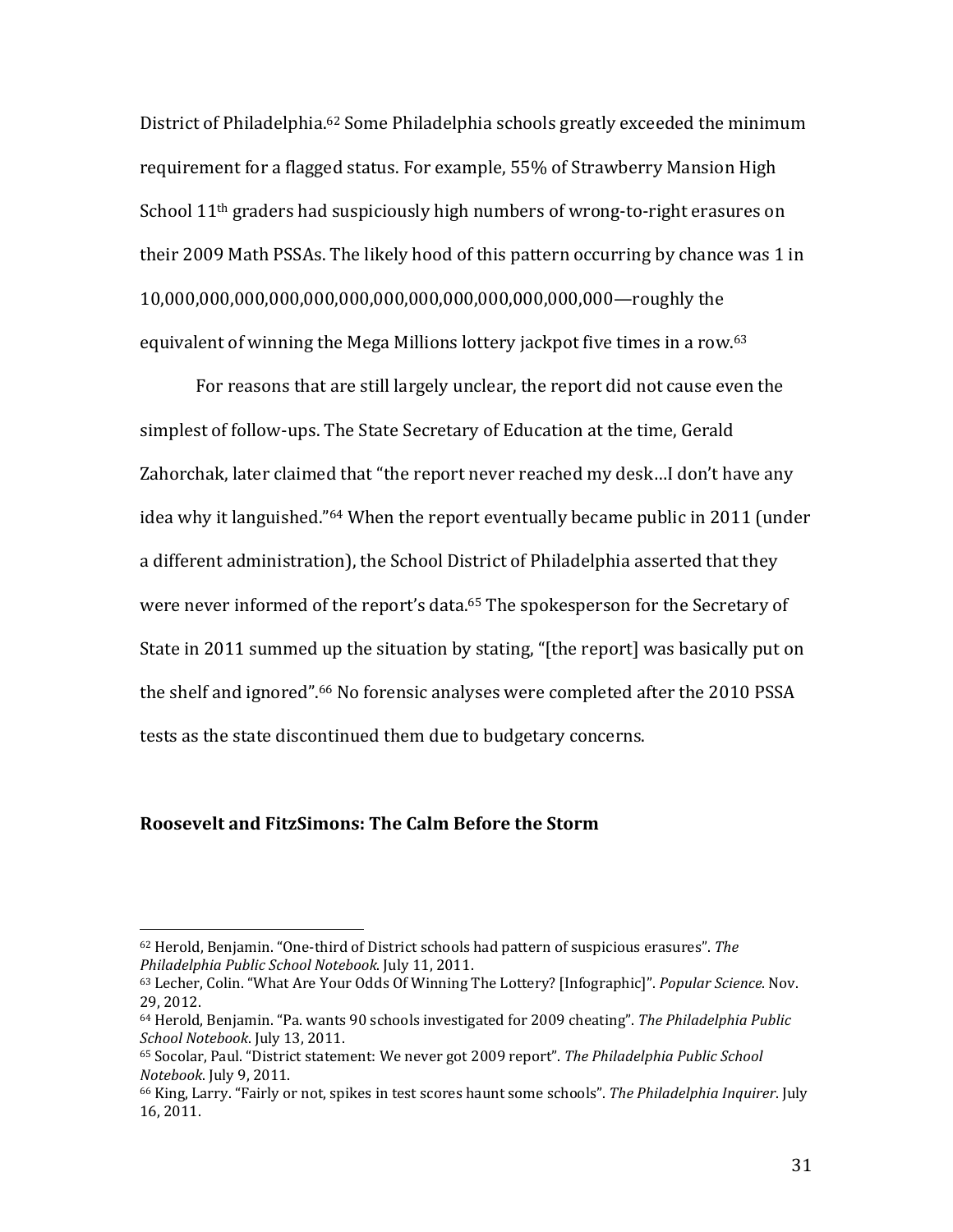Any hint of cheating in Philadelphia schools remained at a minimum until May 2011, when *The Philadelphia Inquirer* published a story about teachers anonymously reporting cheating at Roosevelt Middle School and FitzSimons High School.<sup>67</sup> Before the article was written, Roosevelt was hailed as a District success story where "disadvantaged students could overcome enormous challenges to realize their full potential."<sup>68</sup> Under then-Principal Stefanie Ressler, Roosevelt increased proficiency rates by over 50% in both Math and Reading between 2008 and 2010. At a Principal's meeting in 2010. Ressler was singled out by Superintendent Arlene Ackerman and Governor Ed Rendell for her accomplishments.<sup>69</sup> As described in this paper's introduction, Ressler herself commented, "if you think miracles can't happen, look at us."<sup>70</sup> In the summer of 2011, Ressler was reassigned to Wilson Middle School, "considered a better assignment" as Wilson is a high achieving school.<sup>71</sup>

Several teachers at Roosevelt contacted *The Inquirer* and detailed multiple test-security violations. According to their accounts, "answers [were] written on a blackboard…senior staff encourag[ed] teachers to drill certain concepts they knew appeared on the exam," and students "with test booklets and answer sheets out [were] engaged in conversation with the principal."<sup>72</sup> The School District began an internal investigation, which included interviews with several teachers at the

<sup>67</sup> Graham, Kristen; Purcell, Dylan. "City school's fast rising test scores questioned". The Philadelphia *Inquirer*. May 1, 2011.

<sup>68</sup> Ibid. 

<sup>69</sup> Graham, Kristen. "Philadelphia schools celebrate successful scores". *The Philadelphia Inquirer*. Aug. 21, 2010. 

 $70$  Ibid.

<sup>71</sup> Graham, Kristen. "Phila. District rejects claims of cheating at 2 schools". *The Philadelphia Inquirer*. July 7, 2011. 

<sup>72</sup> Graham & Purcell, "City school's fast-rising test scores questioned".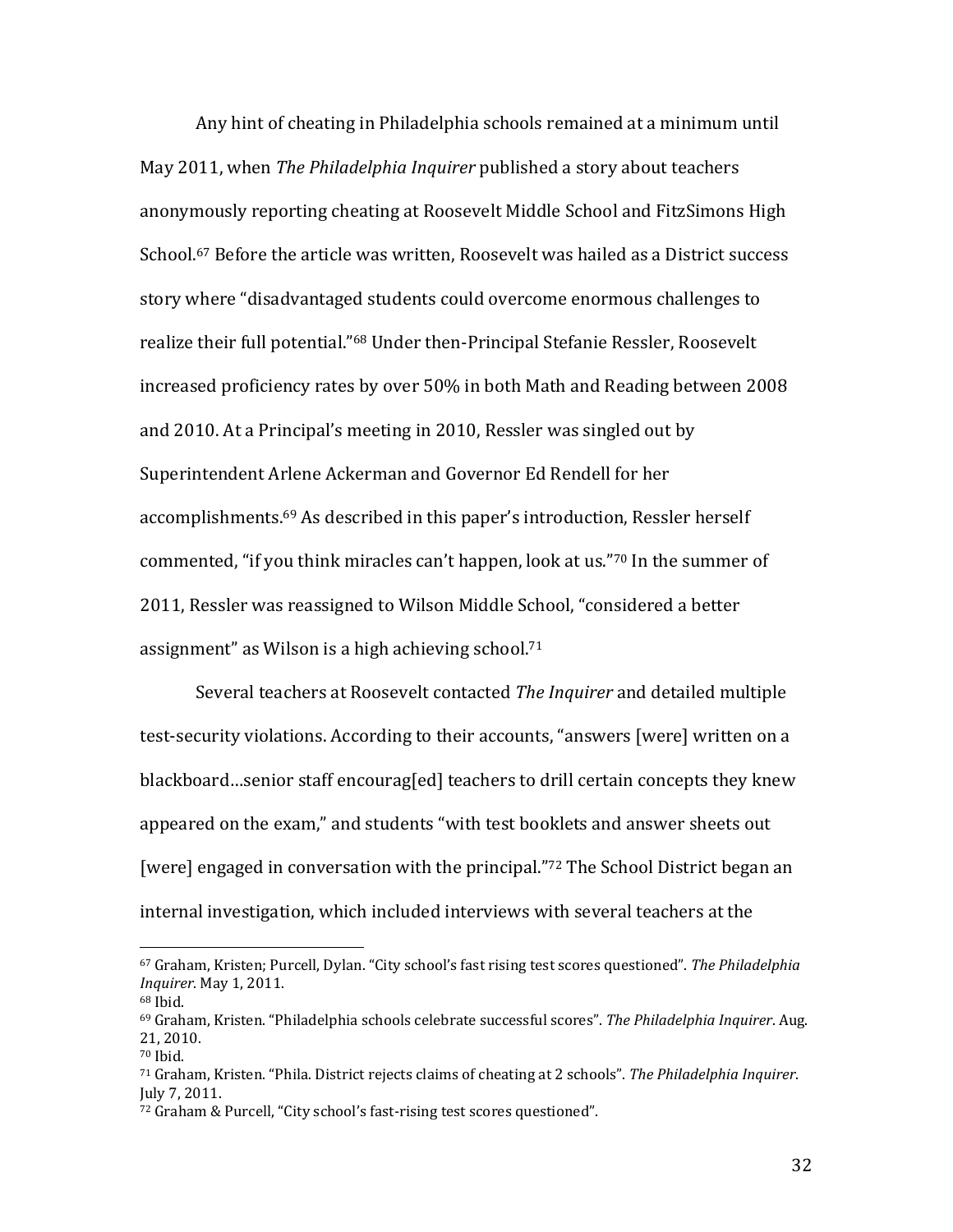school. One teacher commented, "what we all said [of Ressler and Roosevelt] was pretty damning".73 

FitzSimons High School also had a teacher come forward to *The Inquirer* to report wrong-doings at their school. The teacher walked into the newsroom with a copy of two PSSA exams that would be administered to students the following day a clear violation of a policy that states test booklets must be "kept under lock and key" until the day of the exam.<sup>74</sup> Furthermore, administrators allegedly asked teachers to look through tests and coach students on specific topics or problems that they knew would be tested.

On July 7, 2011, the School District concluded its investigation and stated that "allegations of state test-score cheating at [Roosevelt and FitzSimons] were unfounded."75

# **Cheating Scandal Unravels**

Finally, two years after the original publication of the erasure analysis report, the details of the cheating scandal were released to the public. Presumably as a result of *The Inquirer*'s reports, another publication—*The Philadelphia Public School Notebook*—asked the Pennsylvania Department of Education (PDE) in May 2011 if they had a history of commissioning forensic analyses of PSSA tests. "To our surprise," The Notebook's Paul Socolar would later comment, "we received a wealth

<sup>73</sup> Graham, "Phila. District rejects claims"

<sup>74</sup> Graham & Purcell, "City school's fast-rising test scores questioned".

<sup>75</sup> Graham, "Phila. District rejects claims"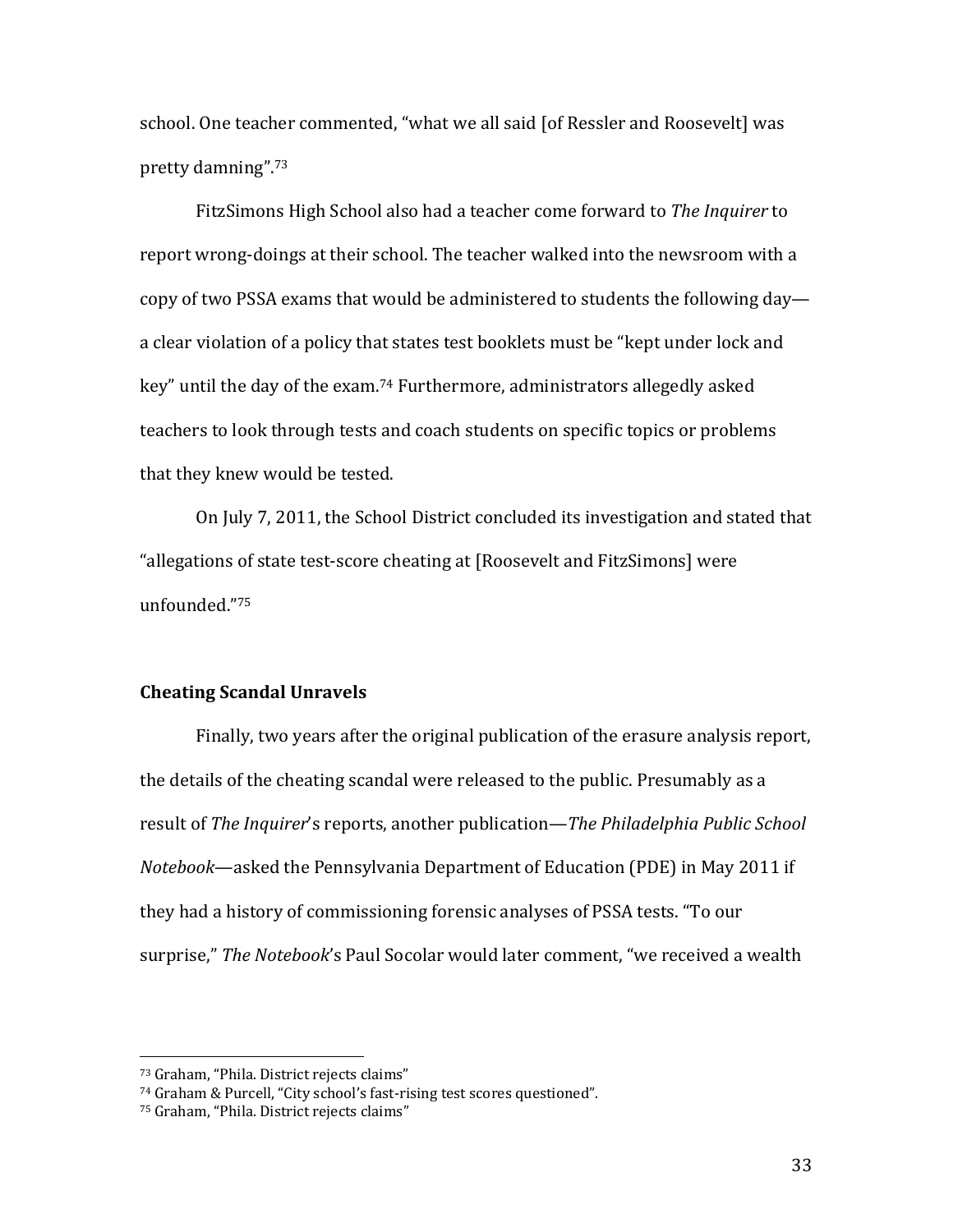of statistical information regarding the 2009 test administration."<sup>76</sup> The PDE staff member who responded to *The Notebook* "apparently [was not] fully aware" that he handed over the 2009 erasure analysis report.<sup>77</sup> On July  $8<sup>th</sup>$ , just a day after the District found no wrongdoing at Roosevelt, *The Notebook* released the erasure analysis report and its implications to the public. Roosevelt was flagged for suspicious erasures in 2009 for both grade levels that they tested in reading and math. The probability that the school's  $7<sup>th</sup>$  grade reading erasure marks occurred by chance was  $1$  in  $100$  trillion.<sup>78</sup>

PDE Secretary Ronald Tomalis quickly ordered forensic analyses from PSSA tests conducted in 2010 and 2011.<sup>79</sup> After analyzing the forensic data from all three years (2009-2011), the state derived new criteria for flagging schools and focused their investigations to 53 schools in Philadelphia. The Data Recognition Corporation's analyses had led to 88 schools marked for suspicious erasures in Philadelphia for 2009 alone. For unknown reasons, the State later flagged a schoolgrade-subject combination if "at least 10 percent of student response sheets had five or more wrong-to-right erasures", according to *The Notebook* (the average test sheet has less than one).<sup>80</sup> It is likely that the State dropped investigations for schools flagged originally in 2009 that did not show suspicious trends in either 2010 or

<sup>76</sup> Socolar, Paul. "Cheating coverage honored". *The Philadelphia Public School Notebook*. April 2012. Vol 19. No. 5.

<sup>77</sup> Herold, Benjamin. "Pa. wants 90 schools investigated for 2009 cheating". *The Philadelphia Public School Notebook*. 

 $78$  Herold, Benjamin; Mezzacappa, Dale.  $\degree$ 2009 report identified dozens of PA schools for possible cheating". *The Philadelphia Public School Notebook*. July 8, 2011. 

<sup>79</sup> Graham, Kristen. "Education chief orders reviews of state exams since '09". *The Philadelphia Inquirer*. July 14, 2011.

 $80$  Herold, Benjamin; Mezzacappa, Dale. "New evidence: Philadlephia test cheating is likely far worse than previously revealed". *The Philadelphia Public School Notebook*. Aug. 16, 2012.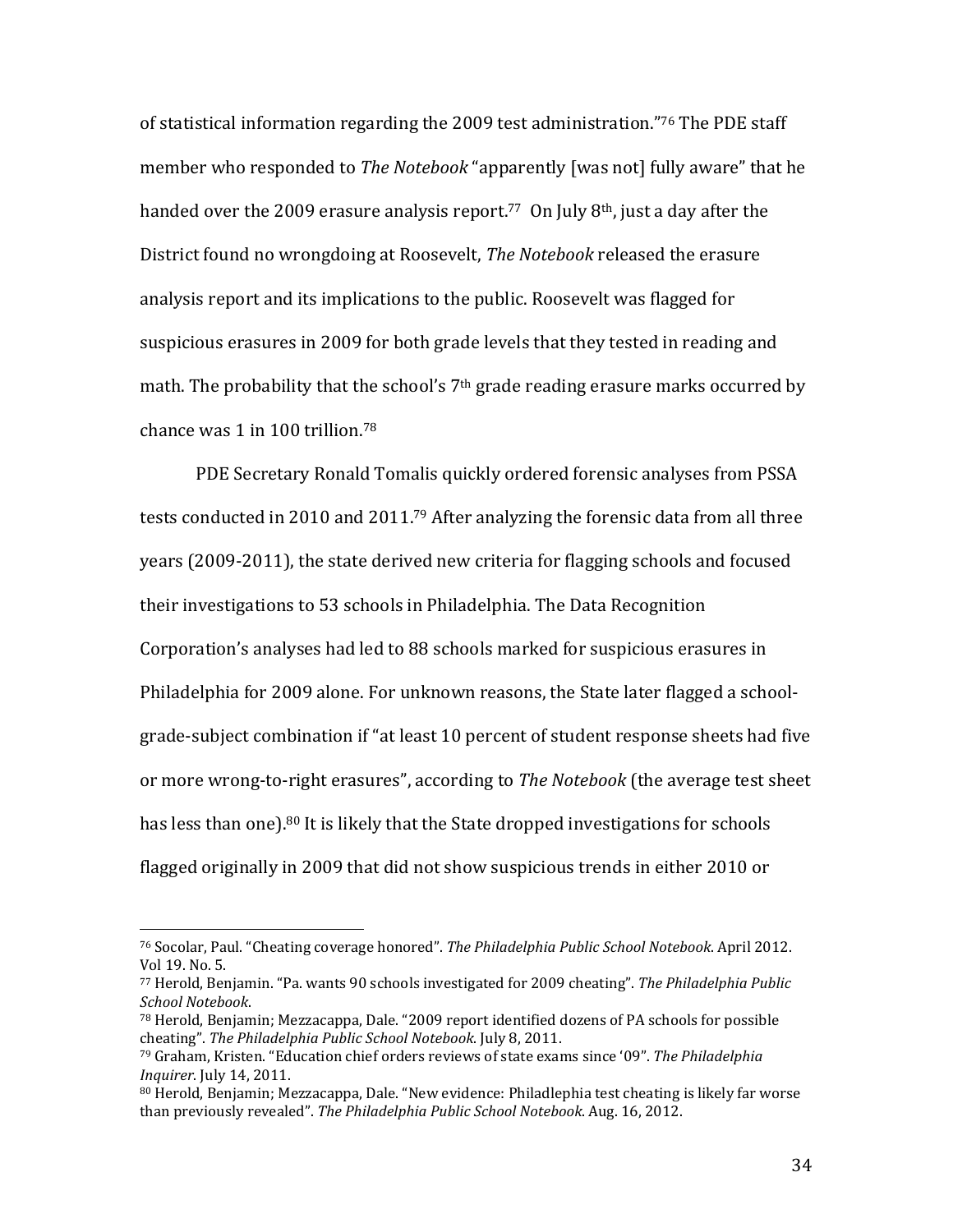2011. Although PDE initially stated that the 2010 and 2011 forensic analyses reports would be released to the public, the data are still confidential in what has turned into a secretive investigation. $81$ 

The School District worked to increase test monitoring at all of its 250 schools (non-charters). While training and monitoring increased at all schools, special focus was given to the 53 state-flagged schools. During 2012 PSSA testing, staff from the Office of Accountability monitored flagged schools directly; at some schools, "testing material [was] limited" to these central office employees.<sup>82</sup> Furthermore, PDE prohibited teachers from proctoring the PSSAs to their own students—a measure only given to Philadelphia. $83$  The State and the District intended the identity of the 53 flagged schools to remain unknown; however, just days before students took the 2012 PSSA tests for reading and math, the *Inquirer* released and widely publicized the names of all 53 schools.<sup>84</sup>

### **The Bottom Line**

 

When the dust cleared and the 2012 PSSA test results were finally released in September of 2012, Philadelphia schools saw overall declines for the first time in nine years (see Figure 2). Scores declined for every grade level and student demographic group for both reading and math. The next parts of this study aim to

<sup>81</sup> Herold, Benjamin. "State cheating probe was widened to involve more than 50 District schools". *The Philadelphia Public School Notebook*. Feb. 16, 2012.

 $82$  Ibid.

<sup>83</sup> Mezzacappa, Dale. "State prohibits Philly teachers from administering PSSA to their own students". *The Philadelphia Public School Notebook*. Feb. 28, 2012. 

<sup>84</sup> Graham, Kristen; Purcell, Dylan. "'Compelling' evidence of cheating in many Phila. Schools". The *Philadelphia Inquirer*. Mar. 11, 2012.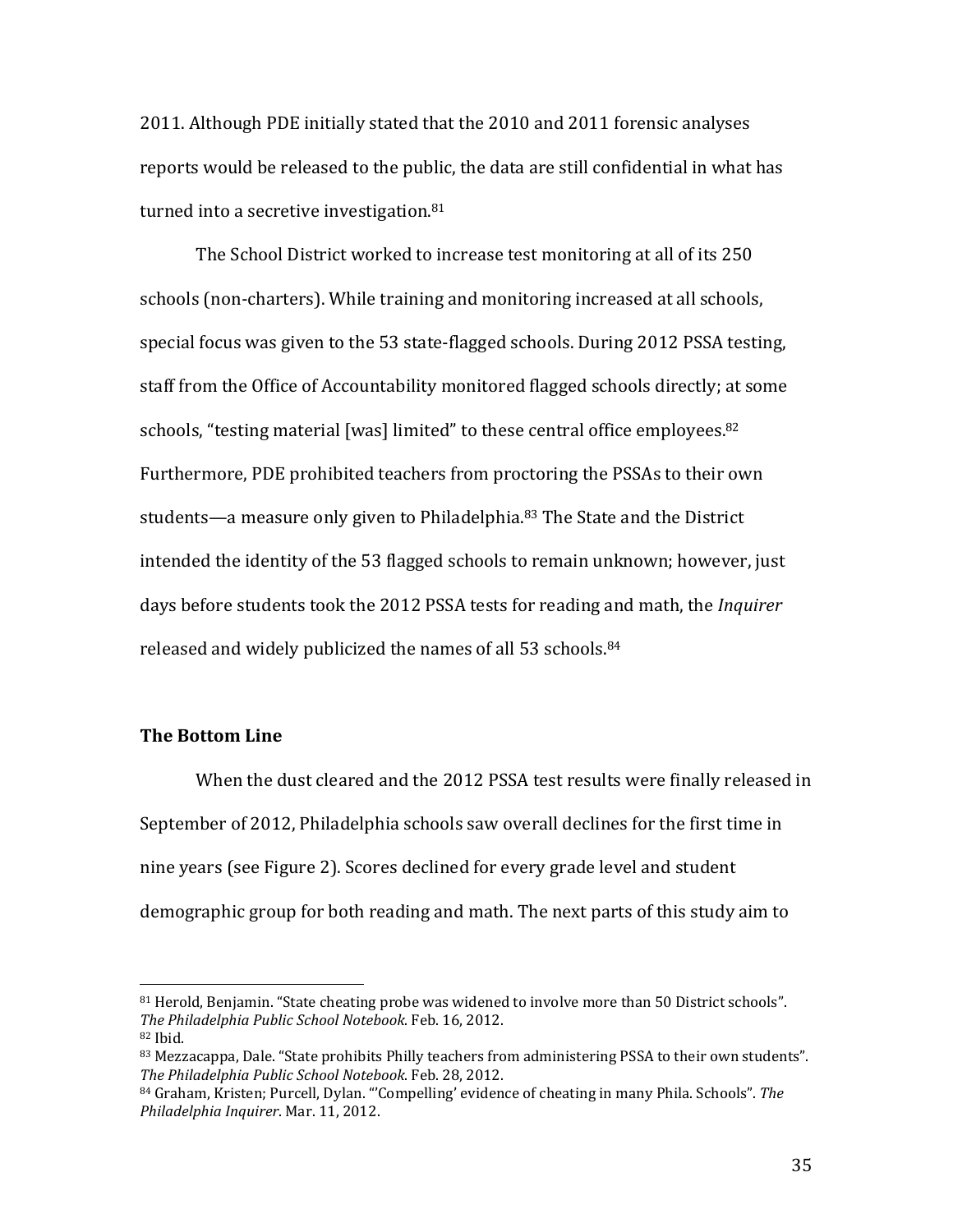shed light on the statistical relationships between a variety of variables and the declines.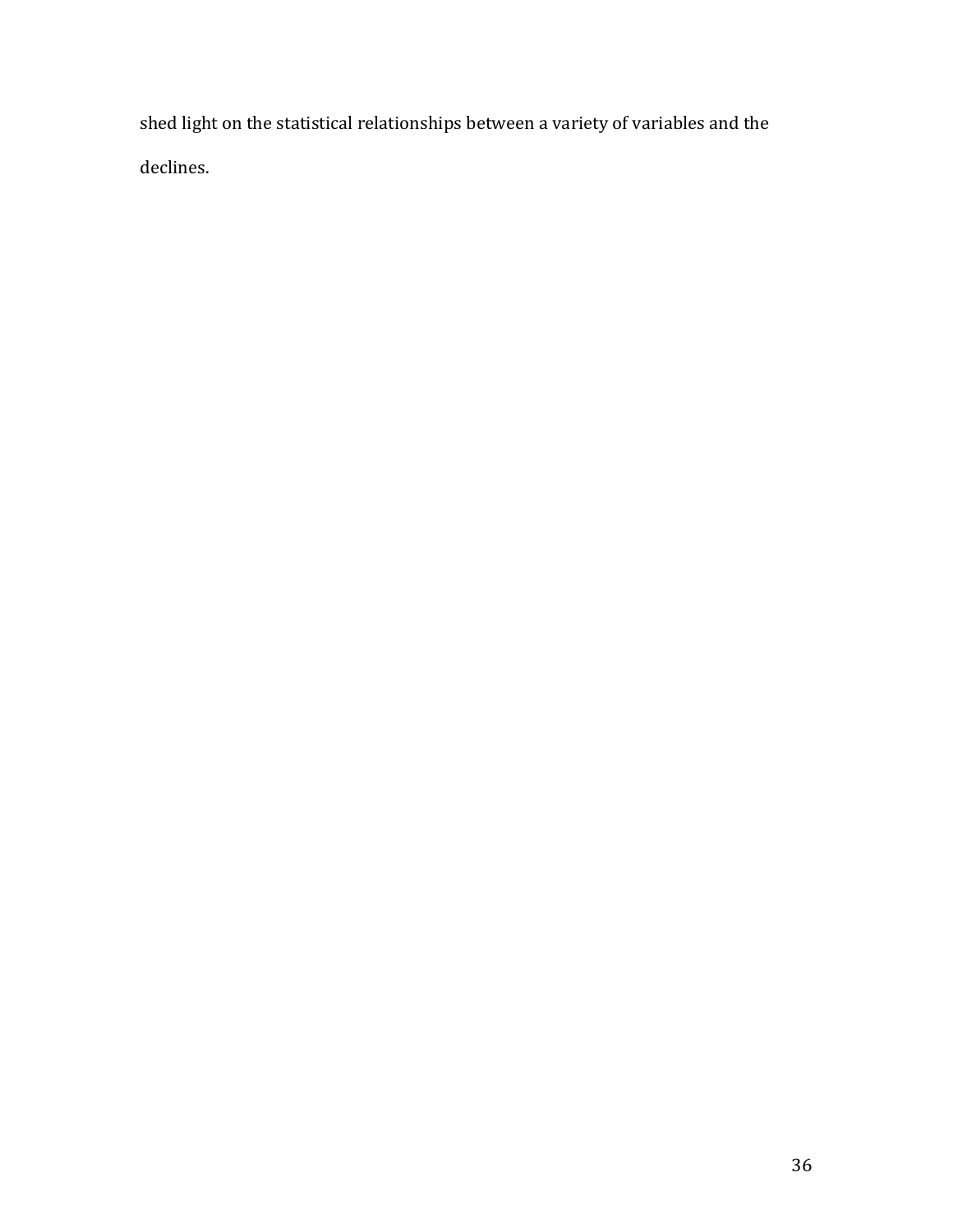

**Figure 2: PSS A Scores for th e School Dist rict of Philadelphia (2002‐2012)**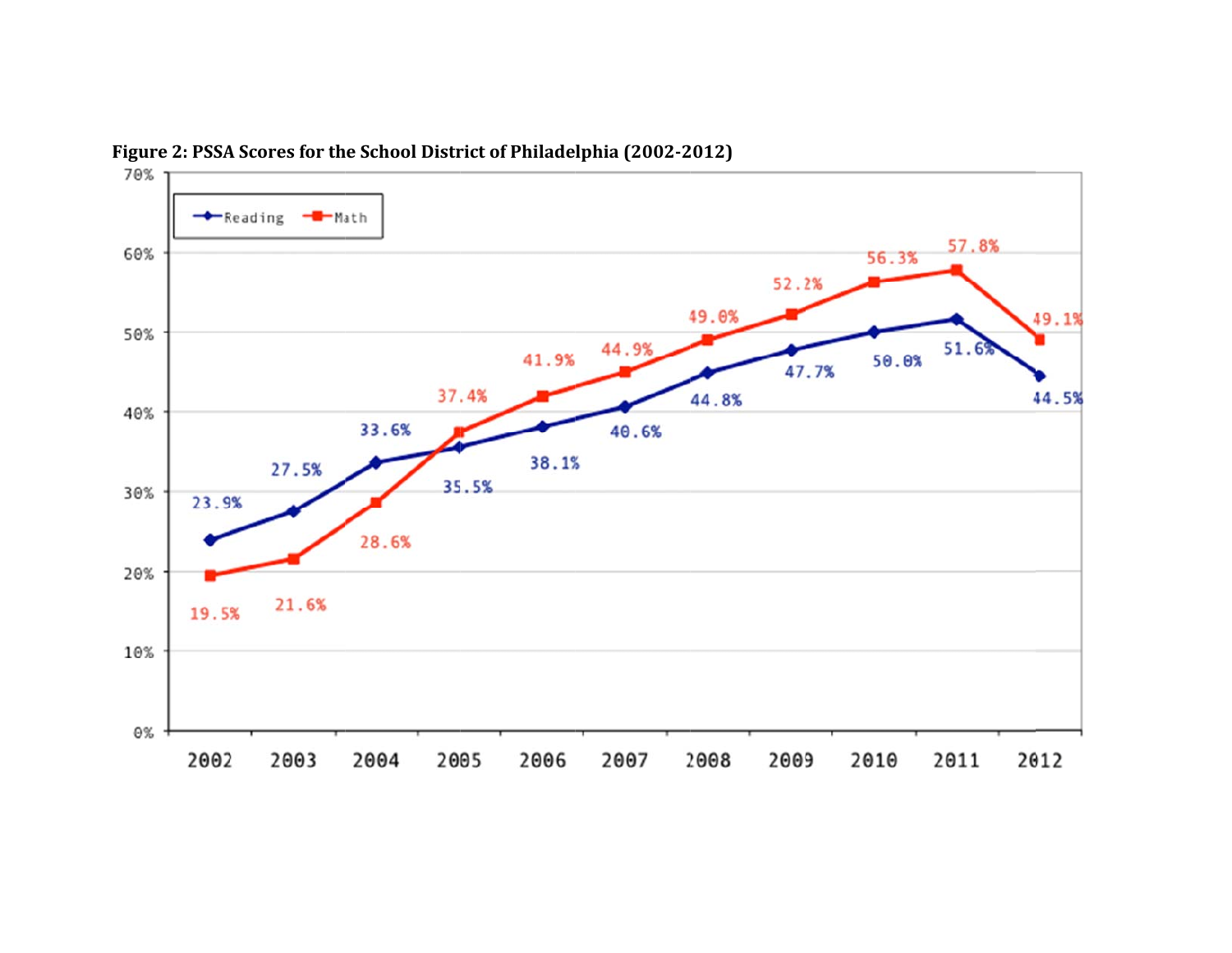#### **V. Data**

The data used in this study can be placed in three separate categories: test score data, school information data, and cheating data.

#### **Test Score Data**

PSSA test proficiency rates on the district, school, and school-grade level are available to the public. Test data from 2011-2012 school year is available in the form of detailed charts and tables on Pennsylvania's AYP website  $(\text{http://paavy.emetric.net}).$  Test data going back to the 1995-1996 school year is available on the Pennsylvania Department of Education's website.

This study analyzes test scores from 2007-2012 for all 246 District-run schools in Philadelphia for both reading and math in order to compare scores across schools before, during, and after proven testing irregularities took place. Test scores were collected on the school level and on the school-grade level. For example, Samuel Powel Elementary School (K-4), has only two tested grades (grades 3 and 4). On the school level, Powel's combined proficiency rates for all tested grades are taken into account. On the school-grade level, changes in scores within specific grades from year to year are analyzed (i.e. Grade 3 reading scores in 2011 compared to Grade 3 reading scores in 2012). For high schools, proficiency rates on the school and school-grade level are equivalent as Grade 11 is the only tested grade. Pennsylvania tests grades 3-8 and 11 every year for reading and math.

#### **School‐Specific Data**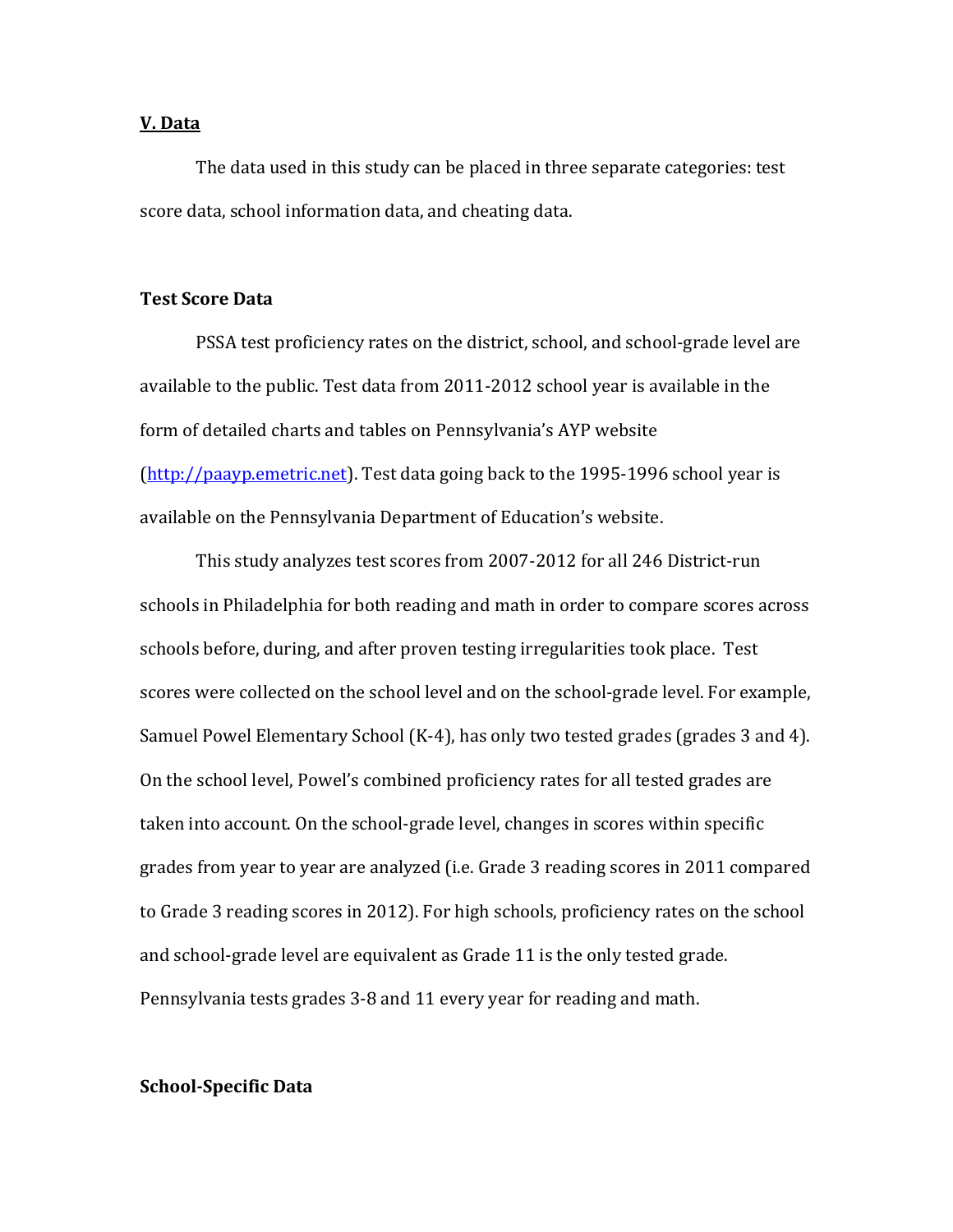School information included in this study includes budget data, enrollment data, and AYP status.

Yearly school budgets from 2009 to 2012 were collected from the School District of Philadelphia's website. The School District lists each school's funding allotment into three categories: full-time staff subsidy, non-full time subsidy, and per-teacher allotment subsidy. This study uses the combined total of these three subsidies. Also included is the change in budgets from year to year. Principal data from 2009-2011 was similarly attained from the School District's website.

|                                                     | 2009        | 2010        | 2011        | 2012          |
|-----------------------------------------------------|-------------|-------------|-------------|---------------|
| <b>Budget</b><br>$(Mean, N = 246)$                  | \$4,589,385 | \$4,887,915 | \$5,081,875 | \$4,397,290   |
| \$ Change in<br><b>Budget</b><br>(Mean, $N = 246$ ) |             | +\$298,530  | +\$193,969  | $-$ \$684,584 |
| % Change in<br><b>Budget</b><br>(Mean, $N = 246$ )  |             | $+6.42\%$   | $+5.01%$    | $-14.09\%$    |

| <b>Table 4: Summary Statistics of School Budgets</b> |  |  |  |  |  |
|------------------------------------------------------|--|--|--|--|--|
|------------------------------------------------------|--|--|--|--|--|

Note that while test score data was available in the school and school-grade level, budget data in this study is limited to the school level. Furthermore, the focus on this study is limited to District-run public schools in Philadelphia. Thus, charter schools—public schools that are independently run—are not considered.

### **Cheating Scandal: Flagged School and Grade Levels**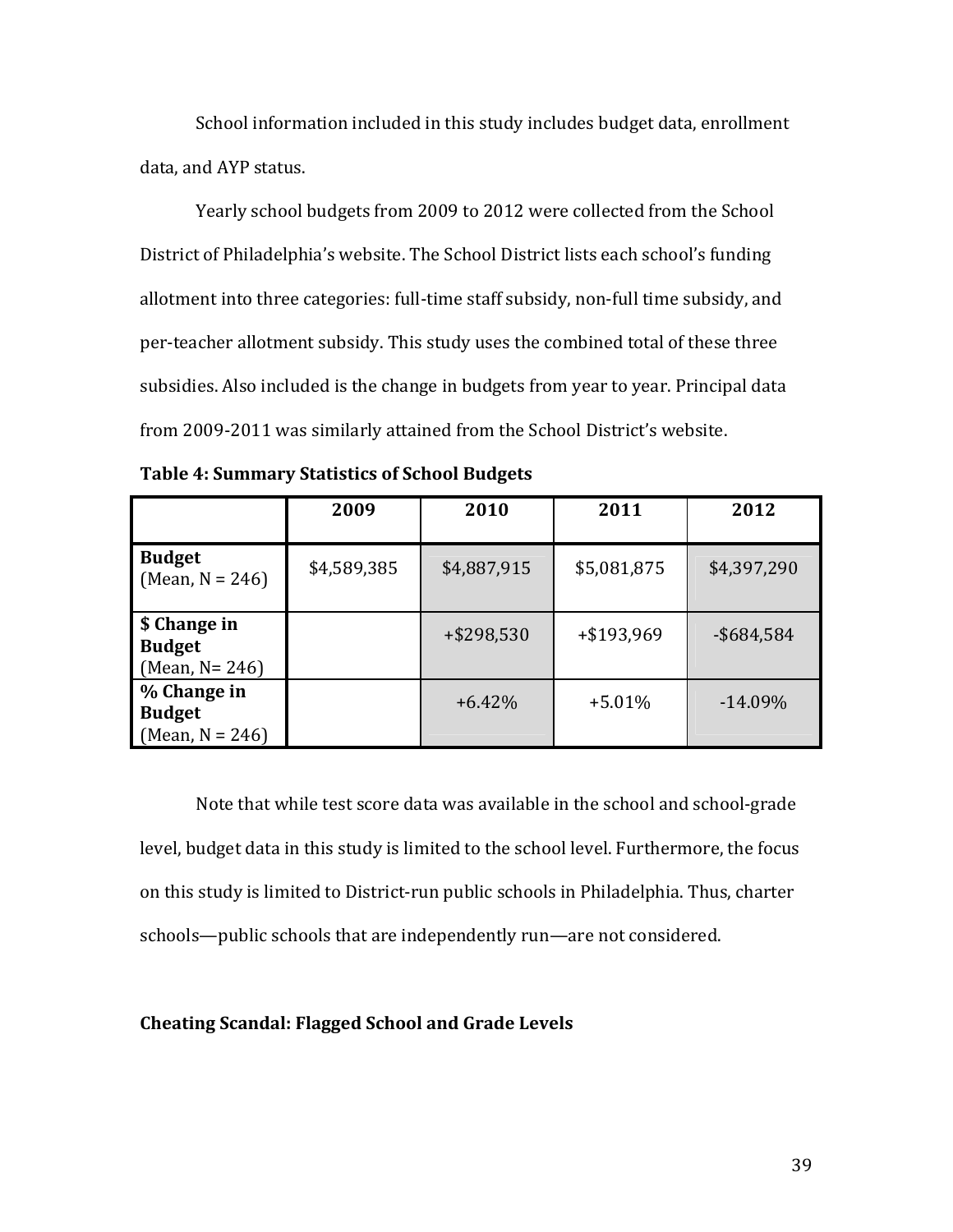The data on which schools and grade levels within schools were flagged for cheating came from *The Philadelphia Public School Notebook*, which published the details of the investigation last August. $85$  As previously stated, 53 schools are currently under investigation for having suspiciously high erasure markings on PSSA tests for multiple grades/subjects between 2009-2011.

As discussed in the following sections, these schools have a wide variety of percentage of grade levels that are flagged (see the Appendix (pg. 86) for a comprehensive list of schools and grade levels flagged). Some schools, such as Roosevelt Middle School, were flagged in every grade-subject-year category possible. Since Roosevelt tested two grades  $(7<sup>th</sup>$  and  $8<sup>th</sup>)$  over three years  $(2009 -$ 2011) in two subjects (reading and math), they had twelve opportunities to receive flags. Table 10 in the Appendix lists every school under investigation for cheating as well as which grade-subject-year combinations were flagged. Blacked out cells indicate that those grades are not tested at the specific schools. Schools are sorted first by school type (elementary, middle, and high school) and then by alphabetical order. 

On school level analyses, even though schools had differing number of flags within their grade levels, they are each treated the same under the subset of flaggedschools. When the *Inquirer* released the names of the 53 schools before the start of 2012 PSSA testing, they did not release the details listed in the Table 10—only the names. Treating flagged schools as one category allows the study room to separate

 

<sup>85 &</sup>quot;Suspicious erasure patterns at 53 schools". *The Philadelphia Public School Notebook*. Aug. 16, 2012.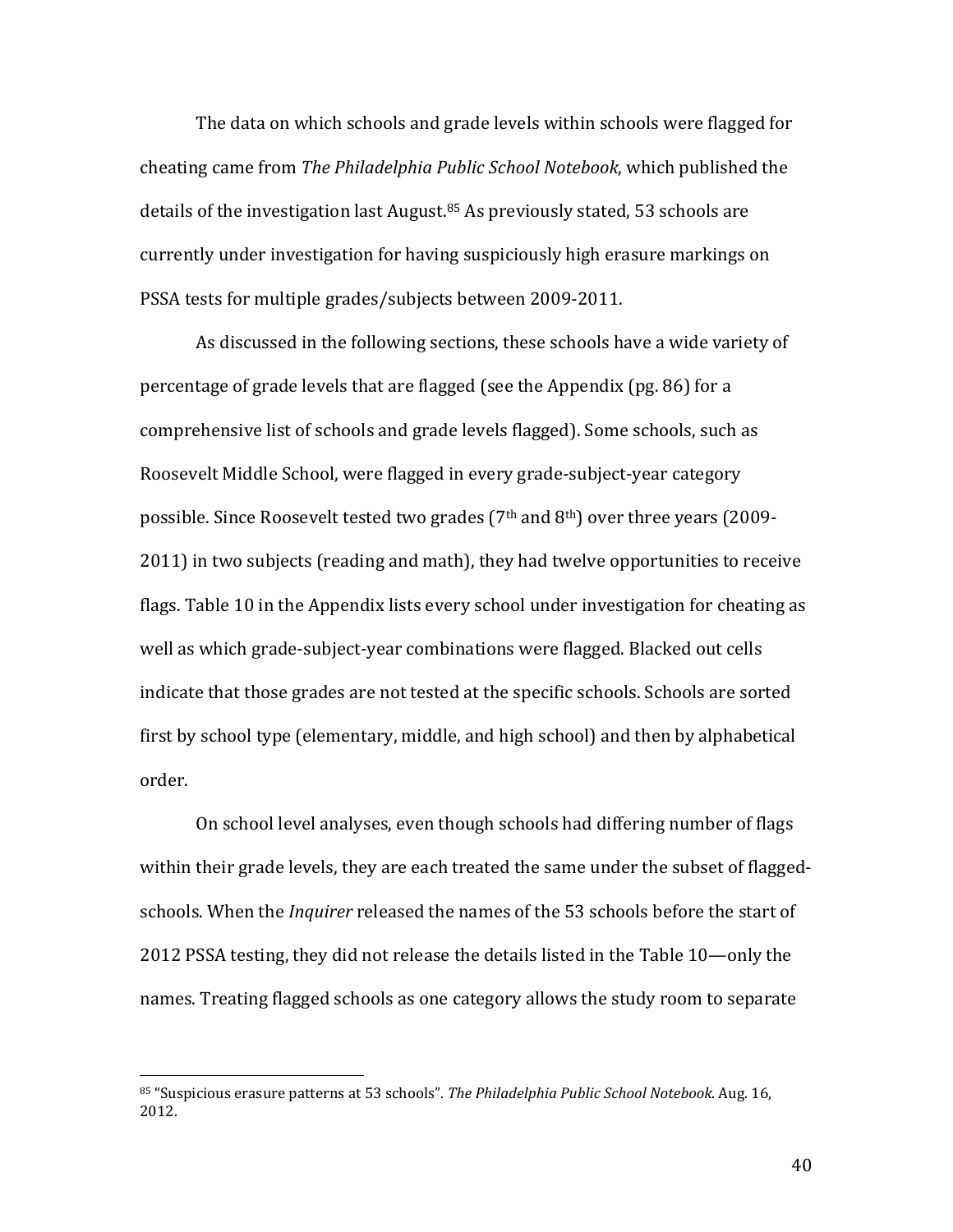the effects of decreases due to the elimination of cheating and decreases due to a negative climate at the publicly shamed and privately monitored 53 schools.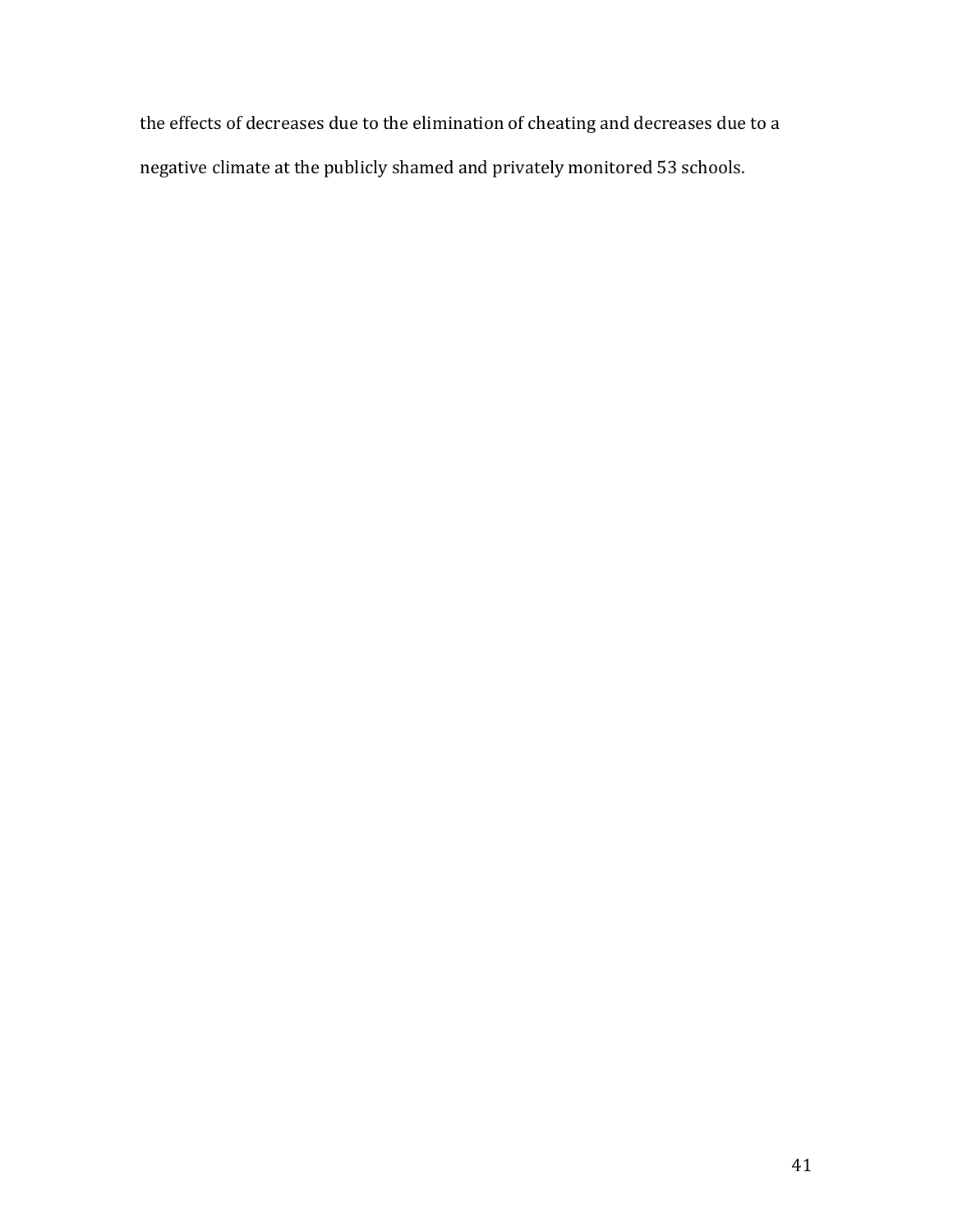#### **VI. Hypotheses**

This study aims to test five main hypotheses about the nature of the 2012 PSSA test score declines in Philadelphia.

# **#1: Test scores in flagged schools will drop by a greater amount than test scores in non‐flagged schools**

Strong evidence of testing irregularities was found at 53 District-run schools. Increased security and monitoring was placed on these schools in an attempt to curb this cheating. Since the cheating likely led to an artificial inflation of test scores, the elimination of such cheating should have led to flagged schools having larger proficiency rate decreases than non-flagged schools.

# **#2: Test scores will drop by a greater amount in those schools that received a greater reduction in funding between 2011 and 2012**

The massive District budget cuts in 2012 affected all District-run schools. Because school budgets directly affect the amount of resources a school can attain and many of those resources are connected to student achievement (class sizes, a healthy and safe school environment, etc.), the change in funding in 2012 for a specific school should be directly connected to the change in test scores. Schools that had significant decreases in their budgets should have lower test scores.

# **#3: Within a flagged school, test scores in flagged grades will drop more than in non‐flagged grades**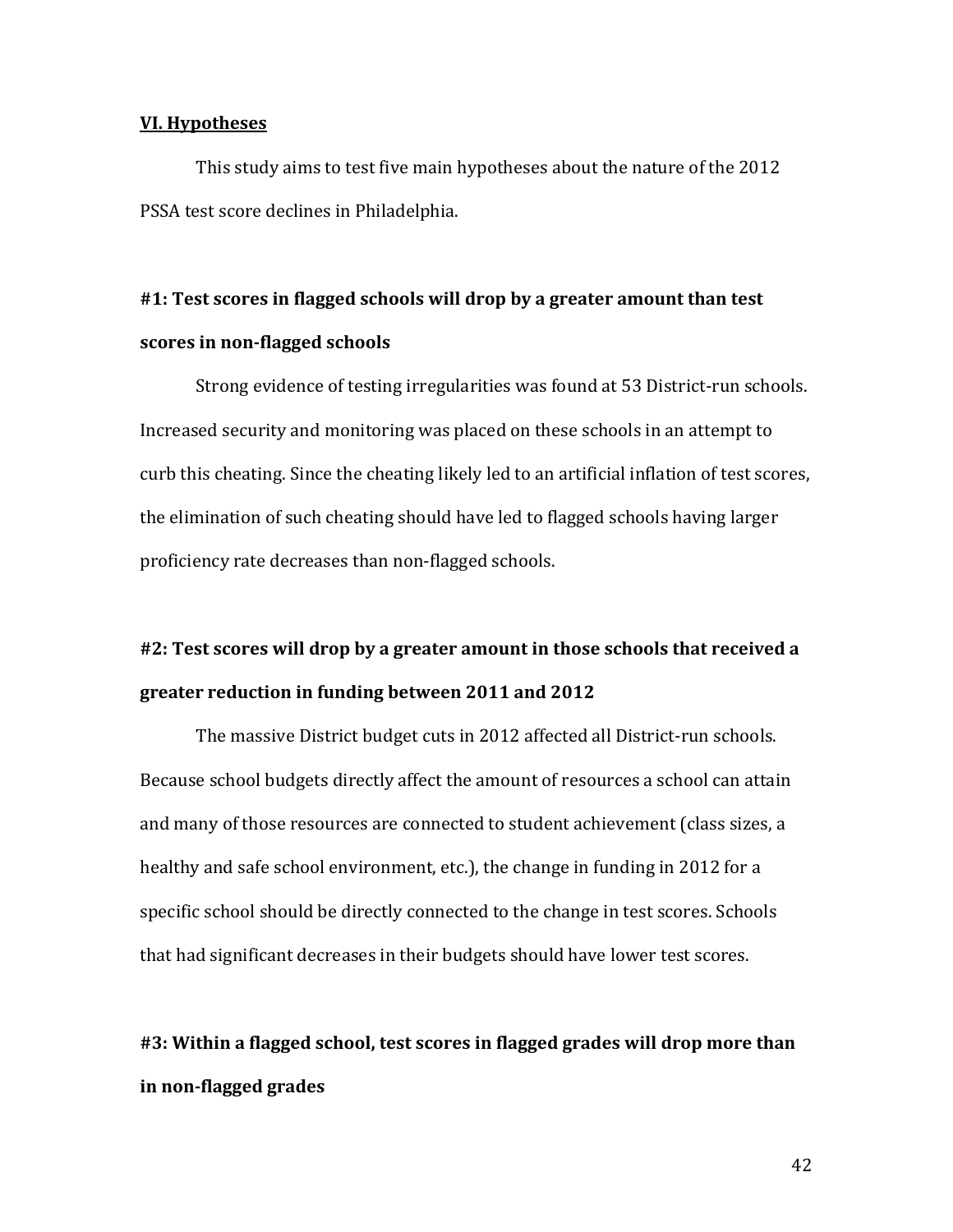While some flagged schools had 100% of their grades flagged for all three years, most schools had some grades that did not show suspicious erasure markings. Theoretically, because cheating occurred in these schools in the flagged grades, test scores in these flagged grades should drop by more than in the nonflagged grades.

# **#4: Across non‐flagged grades, test scores will drop by more in flagged schools than in non‐flagged schools**

While non-flagged grades in flagged schools did not experience an elimination of cheating that occurred in flagged grades in the same school, they still experienced the same increased security, monitoring, and public scrutiny because they were part of a flagged school. On another note, while non-flagged grades had no suspicious erasure marks in previous tests, they might have taken advantage of other cheating methods (coaching, answer-pointing, pre-test reveals) not accounted for in the erasure analysis. For these two reasons, these "clean" grade levels at "dirty" schools should have experienced a sharper drop in test scores than grade levels at non-flagged schools.

## **#5: A change in principal will cause change in the percentage of flagged grades in a school**

This hypothesis aims to test the notion that administrators (not just individual teachers) were at fault for the cheating occurring at the 53 flagged schools. If the amount of cheating at a school is connected to the person in charge,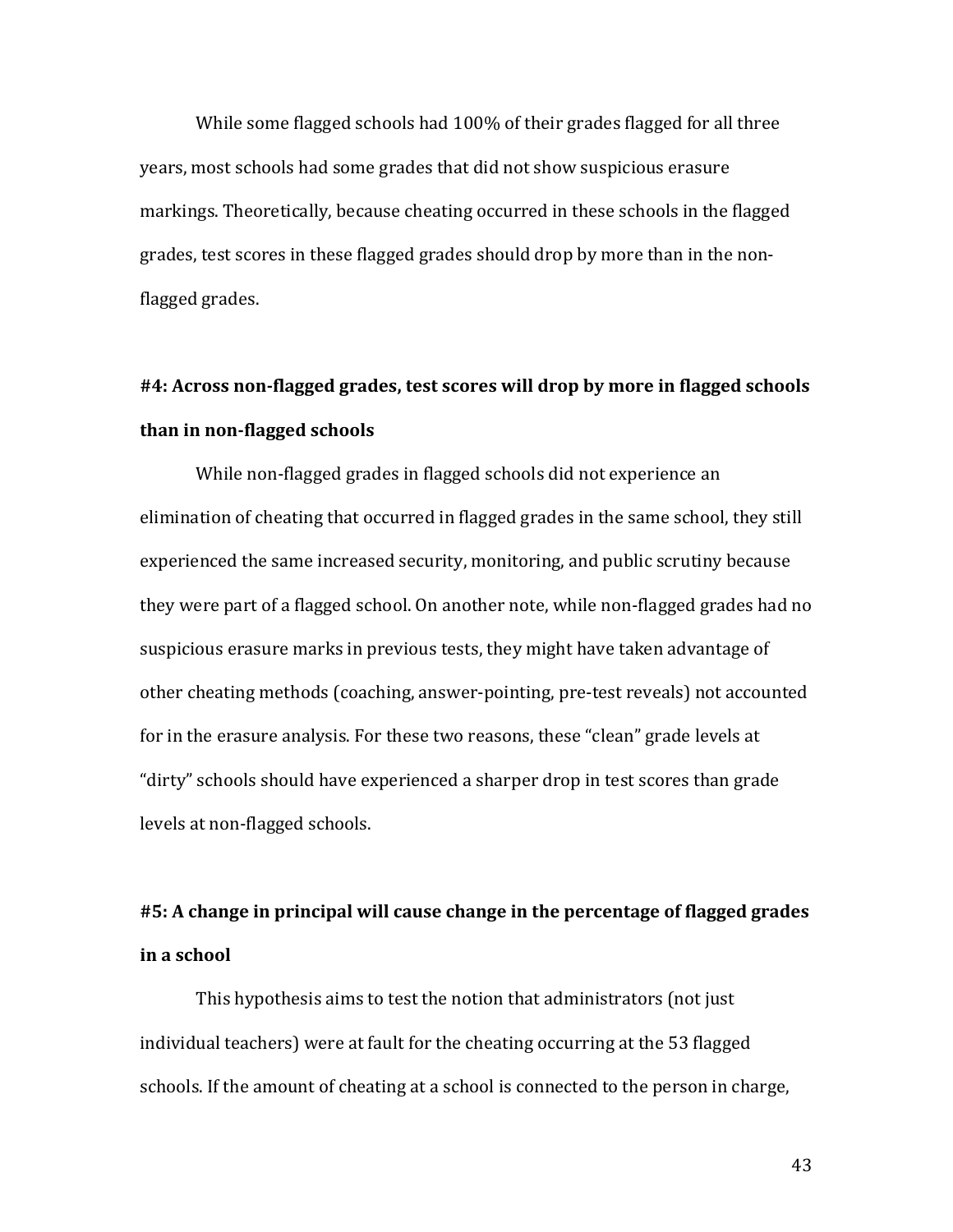then a change in leadership should lead to a higher or lower percentage of grades flagged (depending on the incoming or outgoing principal).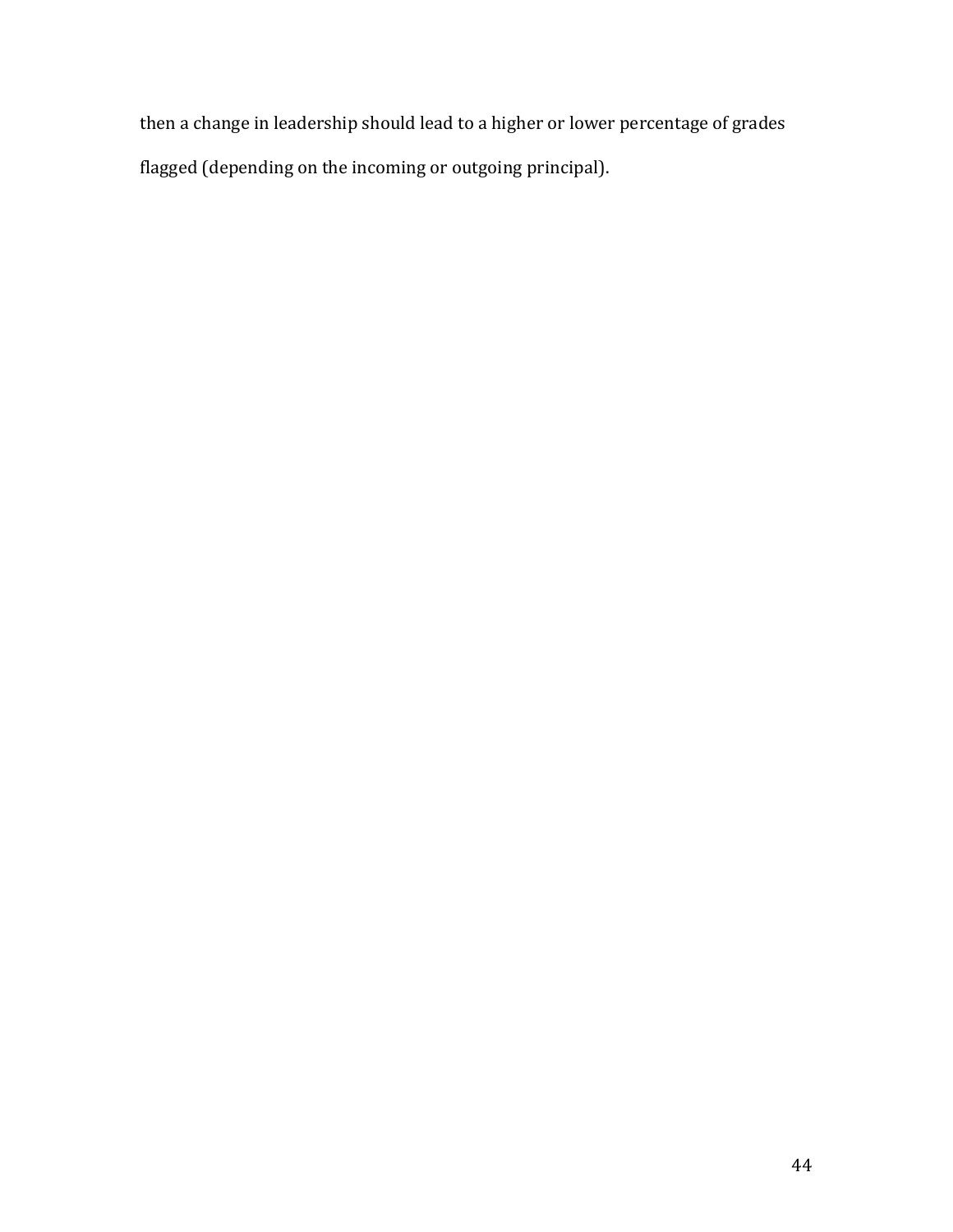#### **VII. Research Design**

These hypotheses will be tested in four separate steps: a pictorial analysis, regression analyses on the school level, regression analyses on the school-grade level, and a detailed look at how a change in principal affected the percentage of flagged grades in a flagged school.

The pictorial analysis will show quantitatively how scores dropped in flagged schools in 2012 compared to non-flagged schools. Then on the school-grade level, the study will focus on three flagged schools and show how flagged grades scores dropped compared to non-flagged grades. Whilst these graphs and figures will show absolute differences between flagged/non-flagged schools/grades, the conclusions drawn from them are limited because of the small amount of variables present. For example, simple graphs and figures cannot distinguish between the effects of cheating and budget cuts on the declining proficiency rate. Multivariate regressions, however, can isolate, for example, the effects of cheating by controlling for several other variables.

Regressions are used in statistical analyses as a means to understand the effect that one variable has on a dependent variable while holding constant the other variables included in the regression. In this study, the dependent variables are a school's (or school-grade-level's) proficiency rates in math and reading. The independent variables used in this study include the school year, the percent change of budget, flagged status, and specific school or school-grade level. A regression will produce a numerical coefficient for each independent variable that describes how the independent variable affects the dependent variable (proficiency rate),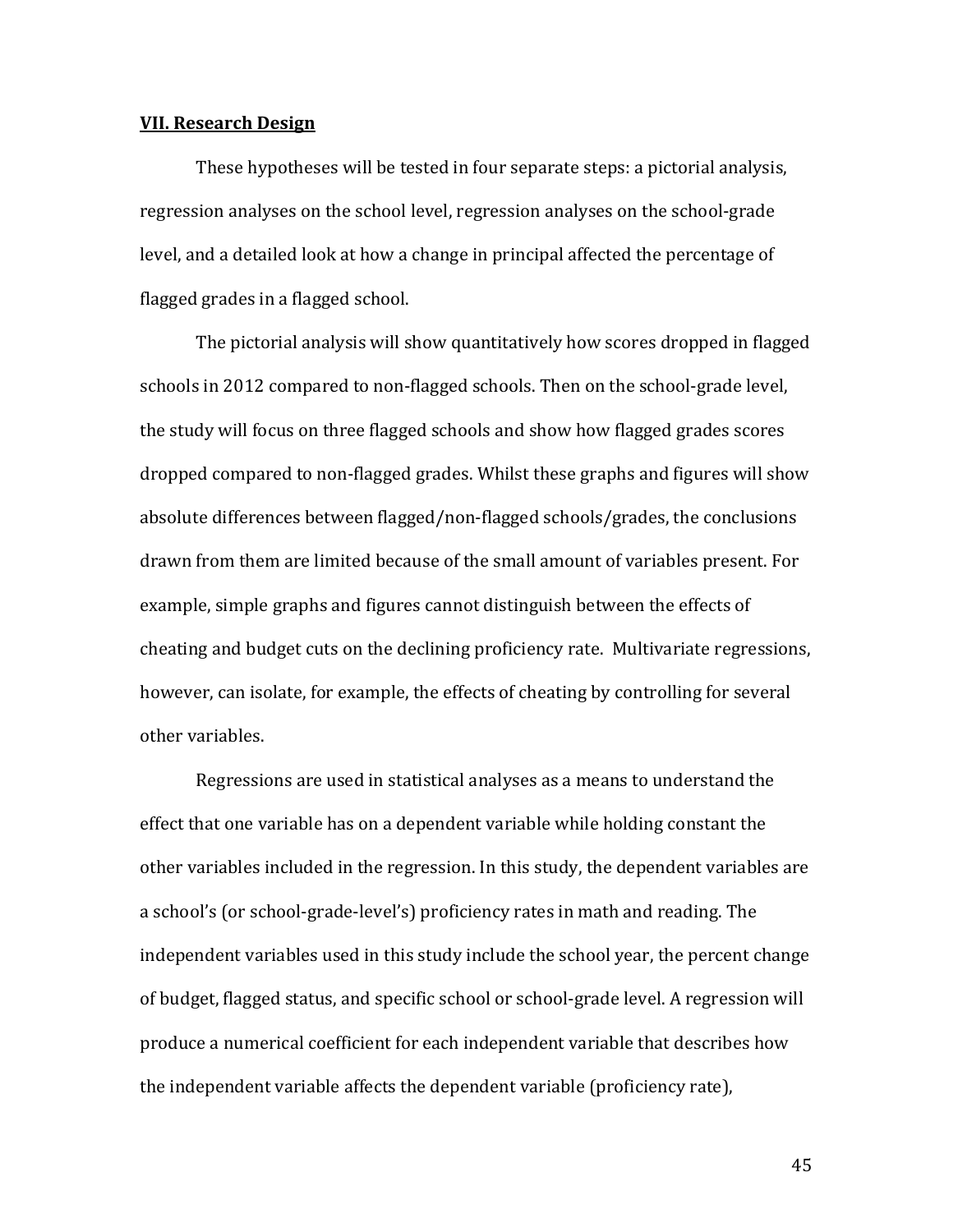essentially creating a "best-fit" line equation for a multi-dimensional graph. The more uncorrelated independent variables that are added to the equation, the more each coefficient accurately describes the true relationship between the independent and dependent variables.

Fixed effects are included as explanatory variables to control for the differences in test scores across schools that are constant across time and the differences in test scores across years that are constant across schools. For example, when vear-fixed effects are included, every single school year has its own coefficient attached to it. Similarly, when school-fixed effects are used, each school is used as a separate independent variable with its own coefficient. Each of these independent variables is only relevant to the school and school year tested that corresponds to them. When these fixed effects are added, the significance of other coefficients, such as one that relates to a school's flagged status, is much higher. This allows for stronger conclusions, for example, on how cheating and the elimination of cheating affected schools' proficiency rates.

The regression tests used in this study are described below, whilst the numerical values of the coefficients are revealed in the next section. Each test equation is listed before discussing its relation to the hypotheses of the previous section. Fixed effects and coefficients are written in italics whilst their corresponding independent variables are written in normal text. Sometimes these independent variables also contain specific identifiers to demonstrate which schools they apply to. Consider the following part of *Test #1's* regression equation for an explicit explanation: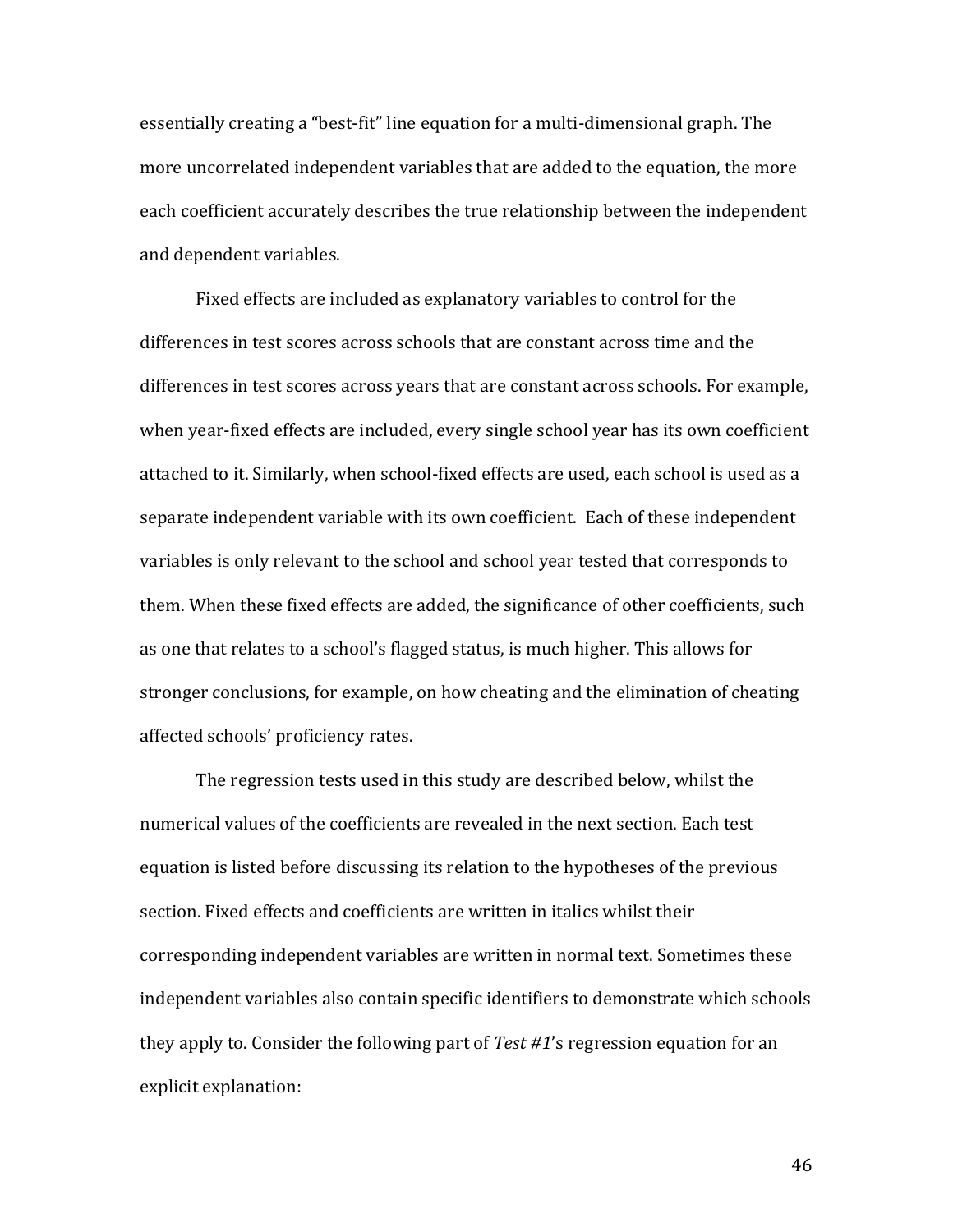(*Flagged School Drop in 2012 Coefficient*)\*(Flagged School Indicator)\*(Year == 2012) 

The independent variable in this case is Flagged Schools in 2012, as the coefficient only applies to flagged schools (Flagged School Indicator) if the test was taken in  $2012$  (Year ==  $2012$ ). The coefficient will demonstrate how much more scores dropped in flagged schools than in non-flagged schools because it only applies to flagged schools.

Each regression will contain a baseline constant that applies to all schools (or school-grade levels). Unexplained factors account for the gaps in predicted proficiency rates from the regressions and actual proficiency rates experienced. The first seven tests pertain to variables that affect a schools' proficiency rate, while the last test aims to shed light on the possible perpetrators of cheating.

## **School Level Regressions**

Using the following equation, the first test will use schools' scores from 2007-2012 and find a relationship between a school's proficiency rates and whether or not the school was flagged for cheating.

*Test 1:*

School Proficiency Rate = Constant + (*Year Fixed Effects*) + (*Flagged School Coefficient*)\*(Flagged School Indicator) + (*Flagged School Trend*)\*(*Flagged School Indicator*)\*(Year – 2012) +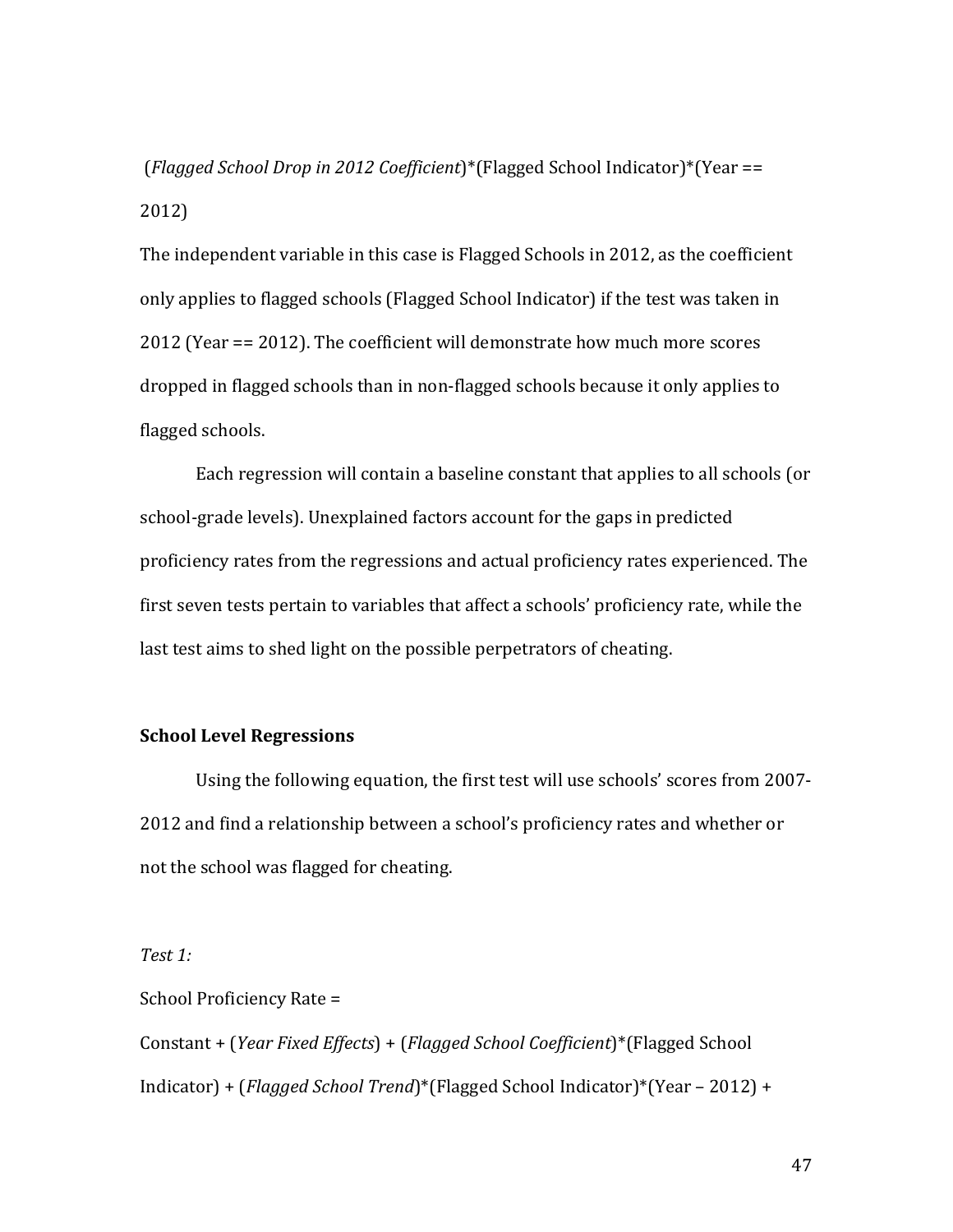(*Flagged School Drop in 2012 Coefficient*)\*(Flagged School Indicator)\*(Year == 2012) + Unexplained Factors 

The year fixed effect will account for year-to-year fluctuations in proficiency rates (e.g. the general rise in test scores between 2007-2011 and the general decline in 2012 will be controlled). The next three coefficients will only apply to the  $53$ flagged schools. The *Flagged School* coefficient applies to all 53 flagged schools regardless of the year (If a school is flagged, the Flagged School Indicator equals 1, otherwise, 0). The *Flagged School Trend* coefficient will demonstrate how much more flagged school's scores increased over time before 2012. A positive coefficient signifies that the gap between proficiency rates in flagged schools and non-flagged schools increased every year before 2012. The *Flagged School Drop* in 2012 coefficient only applies to the 53 flagged schools if the test was taken in 2012, the year of the declines. To isolate the effects of being a flagged school in 2012, the *Flagged School* coefficient will be added to the *Flagged School in* 2012 coefficient. Thus, this equation should show how much advantage flagged schools had during the time cheating was found (2009-2011), but should also show how much more they declined in 2012 compared to non-flagged schools (testing Hypothesis  $#1$ ).

*Test 2:*

School Proficiency Rate =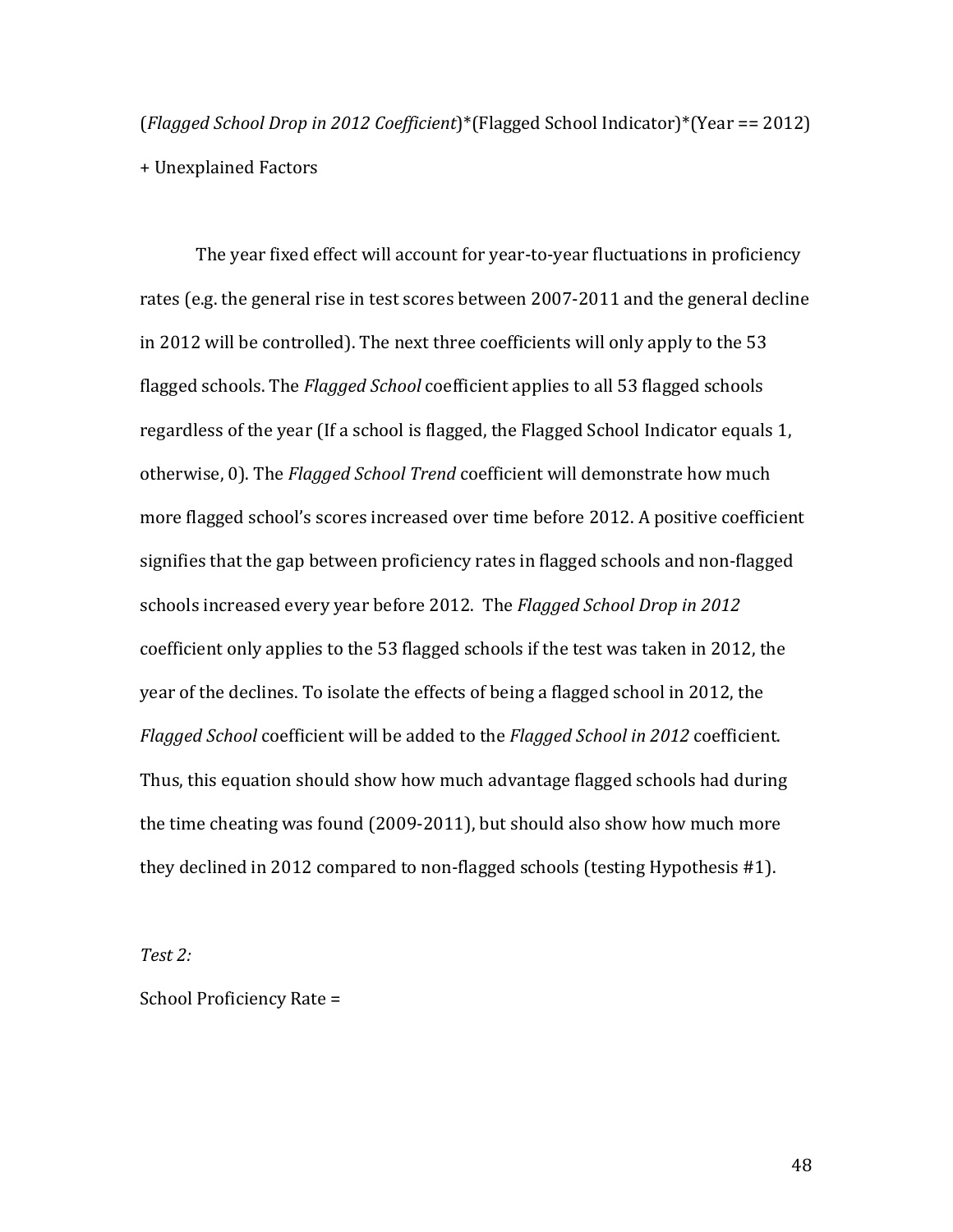Constant + (*Year Fixed Effects*) + (*Flagged School Coefficient*)\*(Flagged School Indicator) + (*Flagged School Drop in 2012 Coefficient*)\*(Flagged School Indicator)\*(Year ==  $2012$ ) + Unexplained Factors

Test  $#2$  is very similar to Test  $#1$ . In anticipation of Test  $#3$ , this test will only include scores from 2011 and 2012. Because only two years are accounted for, the *Flagged School Trend* coefficient is excluded. Like the previous test, Hypothesis #1 is relevant as the combination of the two *Flagged School* coefficients will reveal how much flagged school's scores dropped compared to non-flagged schools in 2012.

#### *Test 3:*

School Proficiency Rate =

Constant + (*Year Fixed Effects*) + (*Flagged School Coefficient*)\*(Flagged School Indicator) + (*Flagged School Drop in 2012 Coefficient*)\*(Flagged School Indicator)\*(Year == 2012) + (*Change* in *Budget Coefficient*)\*(Percent Change in Budget) + Unexplained Factors

Test #3 adds one crucial factor to the school level regression equations: the percent change in budget from the previous year. The test will only use scores and budgets changes in 2011 and 2012 to focus on the effects in the last year. Since the test includes separate coefficients for budget changes and cheating status, Hypothesis  $#1$  and  $#2$  will be analyzed using the results.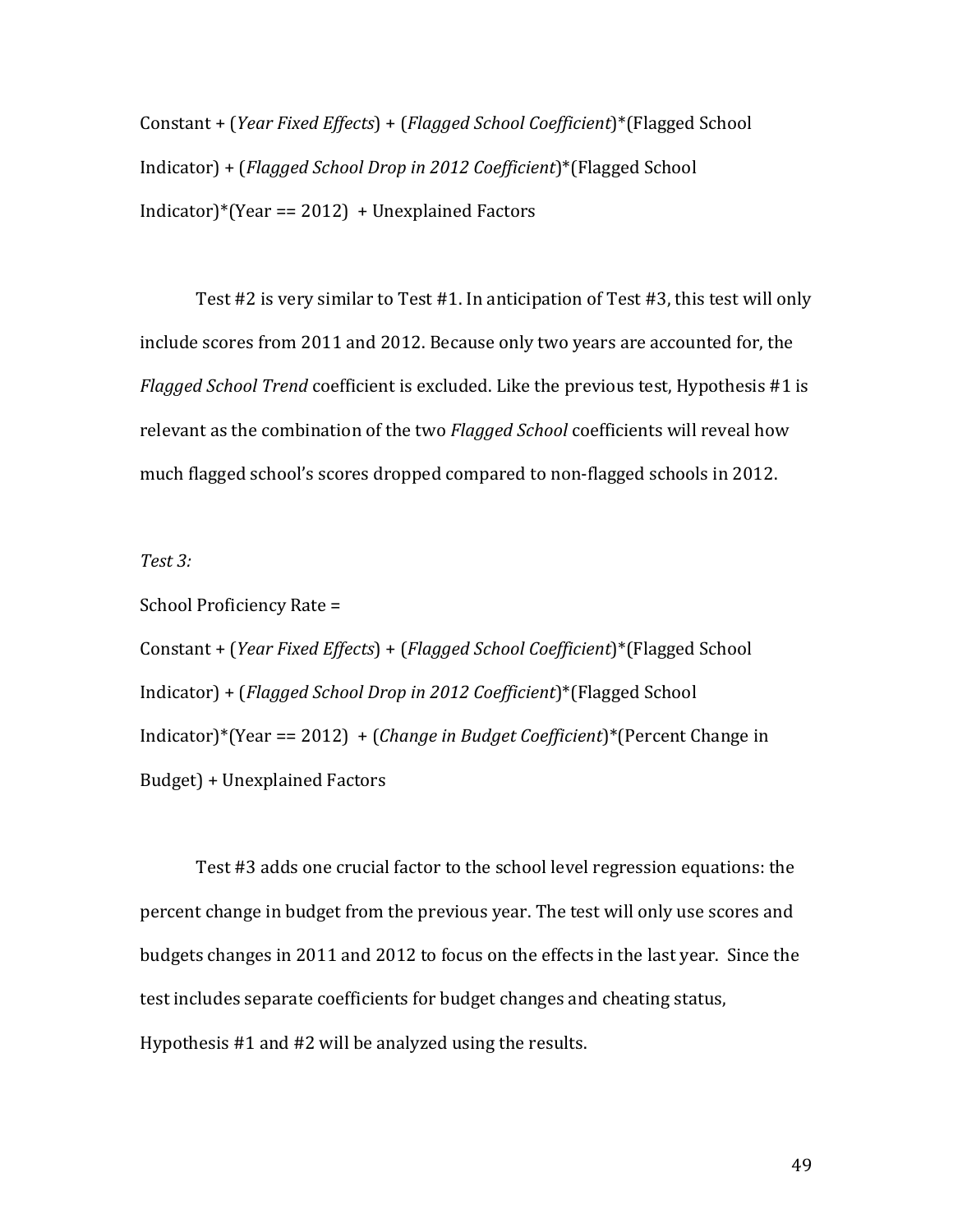#### **School‐Grade Level Regressions**

To test hypotheses #4 and #5, proficiency rates must be analyzed on the school grade level instead of just the aggregate school results. Using test scores aggregated for each grade level at all District run-schools—along with the flagged status for each grade in the 53 flagged schools (see Appendix)—the following regressions should reveal more details about how cheating in 2011 affected schools in 2012. 

#### *Test #4*:

School-Grade Proficiency Rate =

Constant + (*Year Fixed Effects*) + (*School Fixed Effects*) + (*2011 Flagged Grade Coefficient*)\*(Flagged Grade Indicator) + (*2011 Flagged Grade in 2012 Coefficient*)\*(Flagged Grade Indicator)\*(Year == 2012) + Unexplained Factors

As in the previous tests, *Year Fixed Effects* are included. The *School Fixed Effects* are included in this analysis because proficiency rates in schools between grades and tested years are likely similar and strongly correlated. Having a coefficient for every school examined in the analysis controls for this effect. Because this study aims to focus on the drops in scores between 2011 and 2012 with an emphasis on allegedly cheating schools, the regression tests will contain predictive coefficients for grades flagged in 2011 only. As in the previous tests, the score change in 2012 for grades flagged in 2011 will be the sum of the 2011 *Flagged Grade*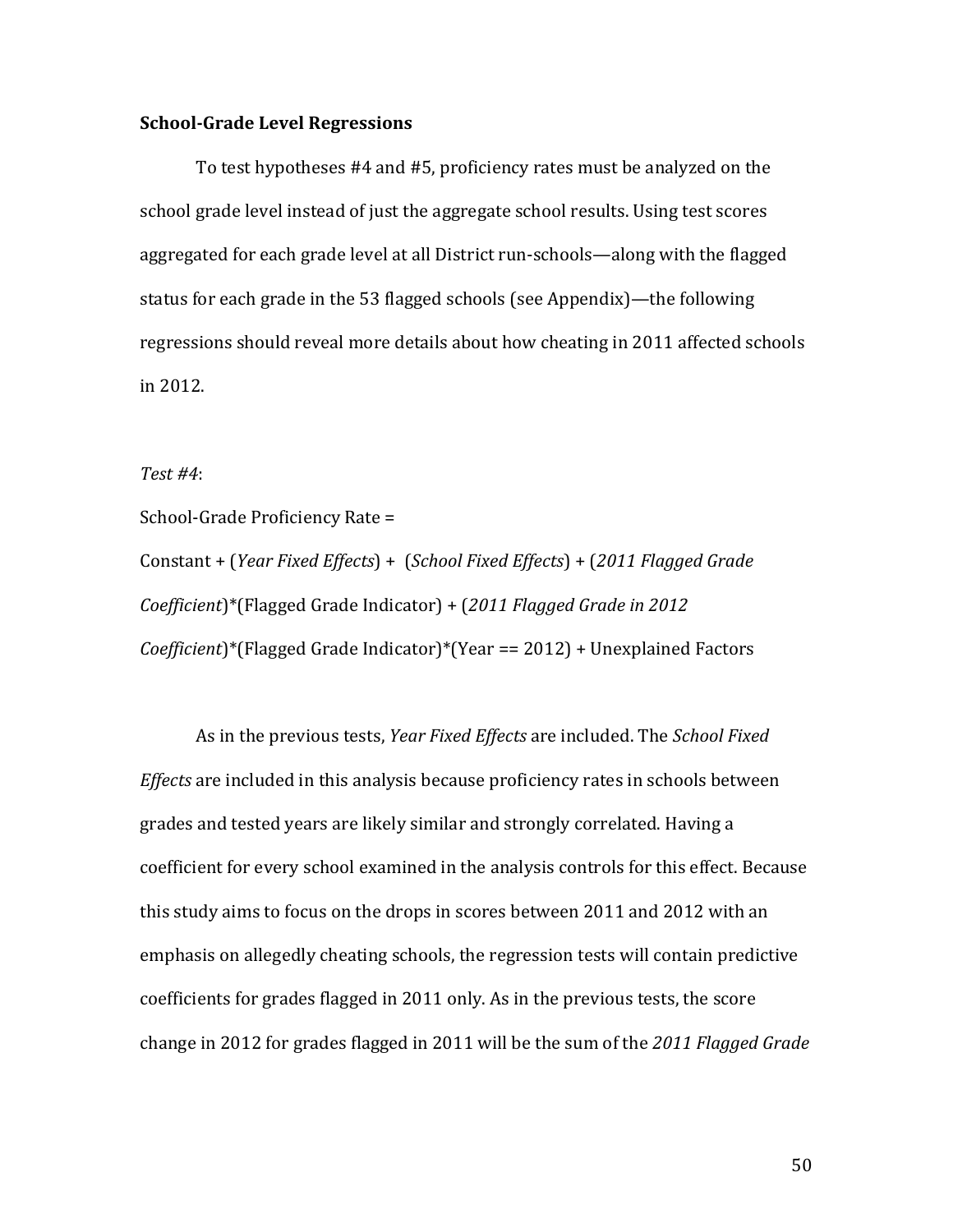and 2011 *Flagged Grade in 2012* coefficients. Test #4 will only analyze data from 2011 and 2012.

*Test #5*: 

School-Grade Proficiency Rate =

Constant + (*Year Fixed Effect*) + (*School‐Grade Fixed Effect*) + (*2011 Flagged Grade in 2011 Coefficient*)\*(Flagged Grade Indicator)\*(Year == 2012) + Unexplained Factors

Instead of controlling for similar scores within schools, Test #5 controls for similar schools within school-grade combinations. For example, Roosevelt Middle School has a separate fixed coefficient for Grade 7 and Grade 8. This more precise test uses scores from 2007-2012.

*Test #6*: 

School-Grade Proficiency Rate = Constant + (*Year Fixed Effect*) + (*School‐Grade Fixed Effect*) + (*Flagged School*

*Coefficient*)\*(Flagged School Indicator)\*(Year == 2012) + (*2011 Flagged Grade in 2012 Coefficient*)\*(Flagged Grade Indicator)\*(Year == 2012) + Unexplained Factors

Test #6 adds one more variable from Test #5: the school's flagged status. This allows differentiation between non-flagged grades in flagged schools and nonflagged grades in non-flagged schools (Hypothesis #4). This test will use scores from 2007‐2012.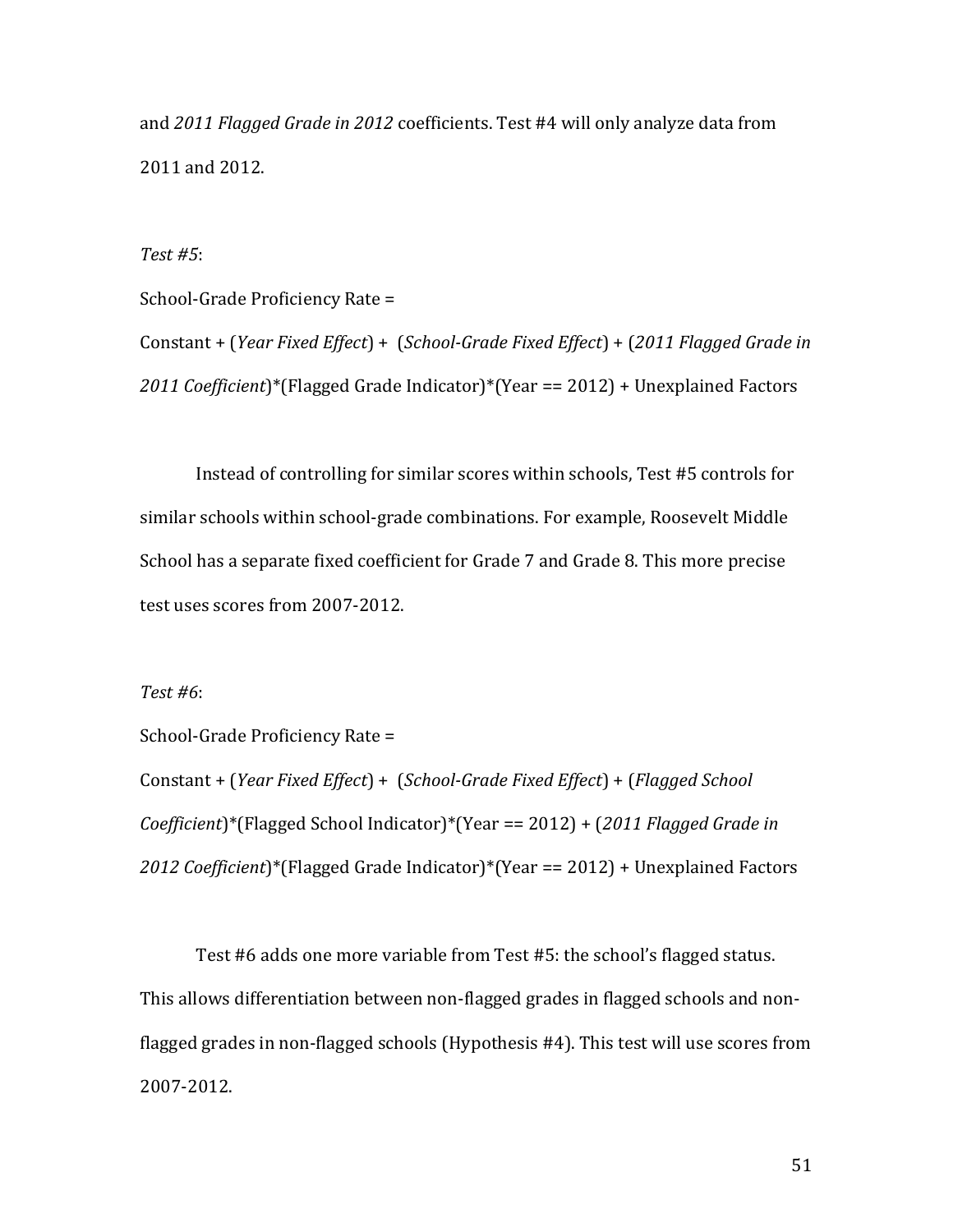*Test #7*: 

School-Grade Proficiency Rate =

Constant + (*Year Fixed Effect*) + (*School‐Grade Fixed Effect*) + (*School Fixed Effect in 2012*) + (*2011 Flagged Grade in 2012 Coefficient*)\*(Flagged Grade Indicator)\*(Year  $== 2012$  + Unexplained Factors

Test #7 uses another measure to control for non-flagged grades in flagged schools (Hypotheses #4). Instead of adding a flagged school coefficient, this test adds a fixed effect for schools specifically for 2012. Thus, for tests taken in 2012, all school-grade proficiency rates have a baseline coefficient along with the *School*-*Grade Fixed Effect*. 

### **Change in Principal Regression**

The last regression test will attempt to discover if principals may have directly participated in cheating. The effect of a change in principal on the percentage of flags in a school will be tested with a regression with only one dependent variable.

#### *Test #8:*

Change in Percentage of Flags = (*Change in Principal Coefficient*) + Constant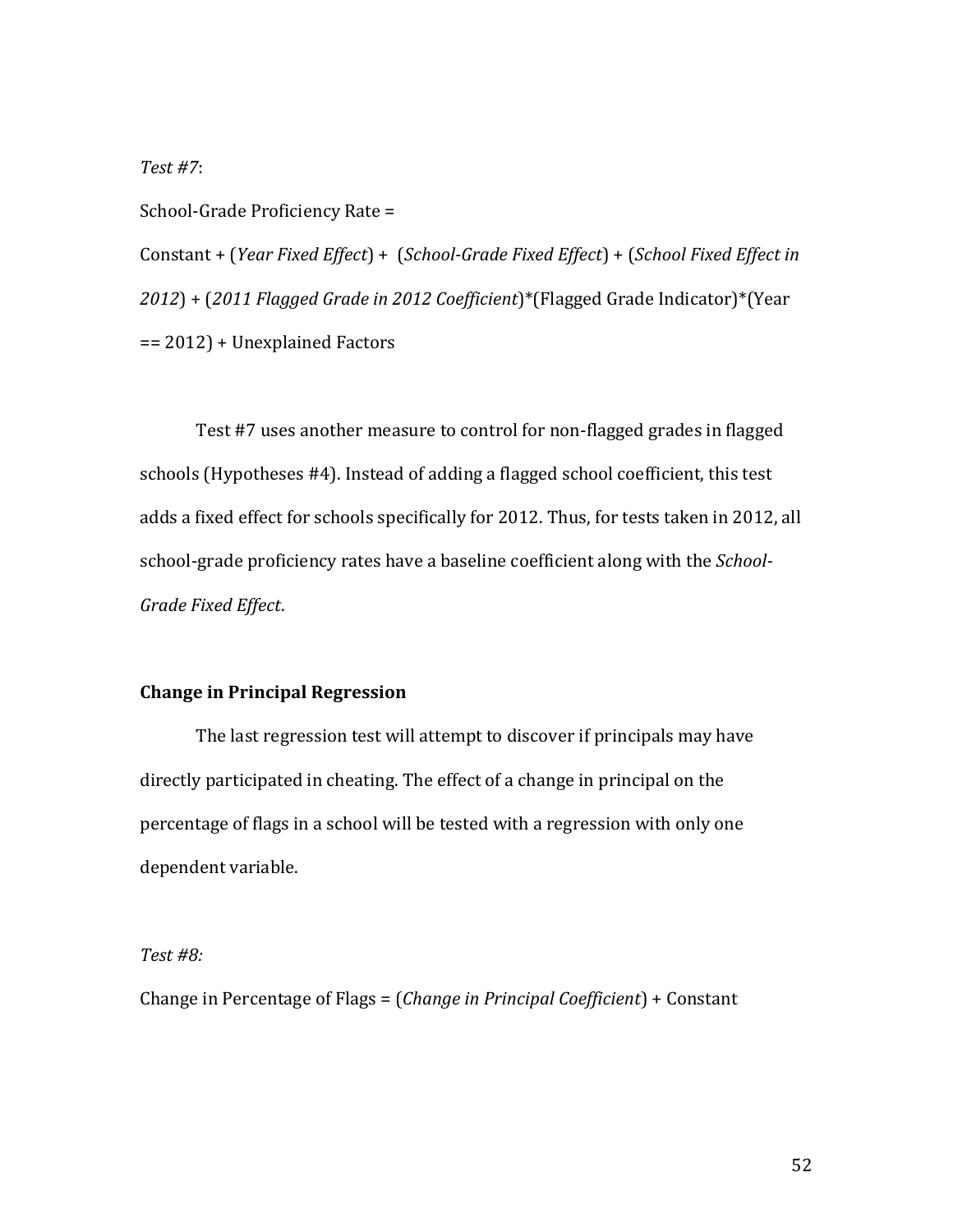Note that the change in percentage of flags will be a positive value and can represent both a decrease and an increase in flags. What this test will show is whether a change in principal from the previous year led to a significant change in flags in either direction. Significant effects would imply that some administrations may carry their cheating habits to other schools. For example, if a cheating principal leaves a flagged school in 2011, then the percentage of flagged grades should decrease. The school that receives the cheating principal would then experience a rise in percentage of flagged grades.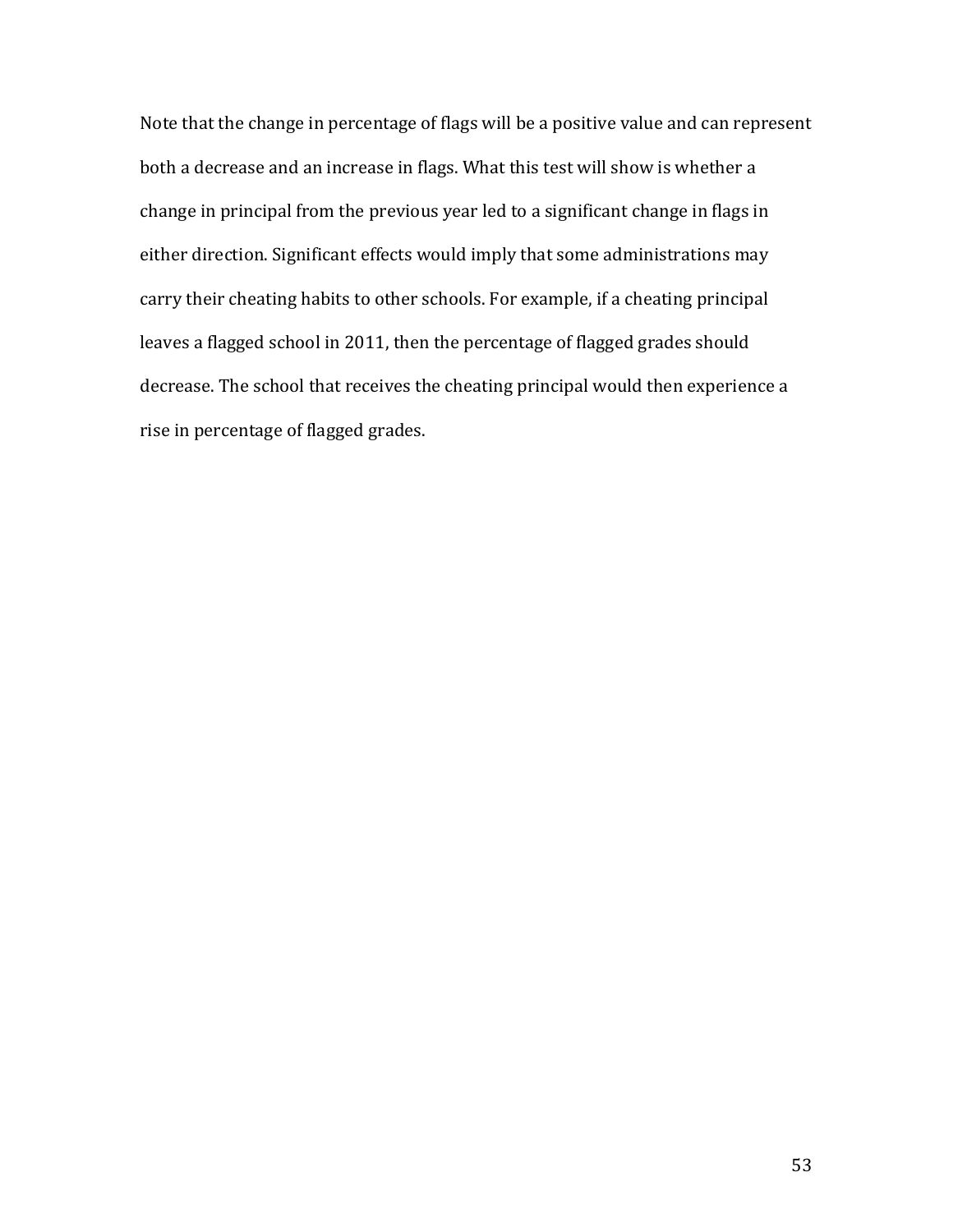#### **VIII. Results**

#### **Pictorial Evidence**

Graphs of the test score data—disaggregated by cheating status—can provide hints on what the statistical tests will find. As shown in Figure 2 at the end of Part IV, PSSA test scores drastically declined in Philadelphia in 2012. Math proficiency rates dropped 8.7 percentage points while reading proficiency rates dropped 7.1 percentage points. One way to predict if cheating was indeed the cause of this decline is to separate out the scores of the flagged schools and the nonflagged schools. Figure 3 below shows such a disaggregation.

Between 2007-2011, the non-flagged schools (dotted lines) made steady gains in proficiency rates in both reading and math. Meanwhile, flagged schools (solid lines) made significant gains in 2009 and moderate to no gains in 2010 and 2011. Thus, after the 2011 PSSA test, flagged schools' proficiency rates were 11.4 percentage points higher in math and 7.1 points higher in reading.

The 2012 test saw steep declines for both sets of schools, but the flagged schools experienced a much steeper decline. Flagged schools' proficiency rates dropped an astonishing 22.0 percentage points in math and 17.7 points in reading, compared to a 6 point drop in math and 5 point drop in reading for non-flagged schools. The drop was so severe in flagged schools that their proficiency rates were around 5 points lower than non-flagged schools in 2012 for both subjects.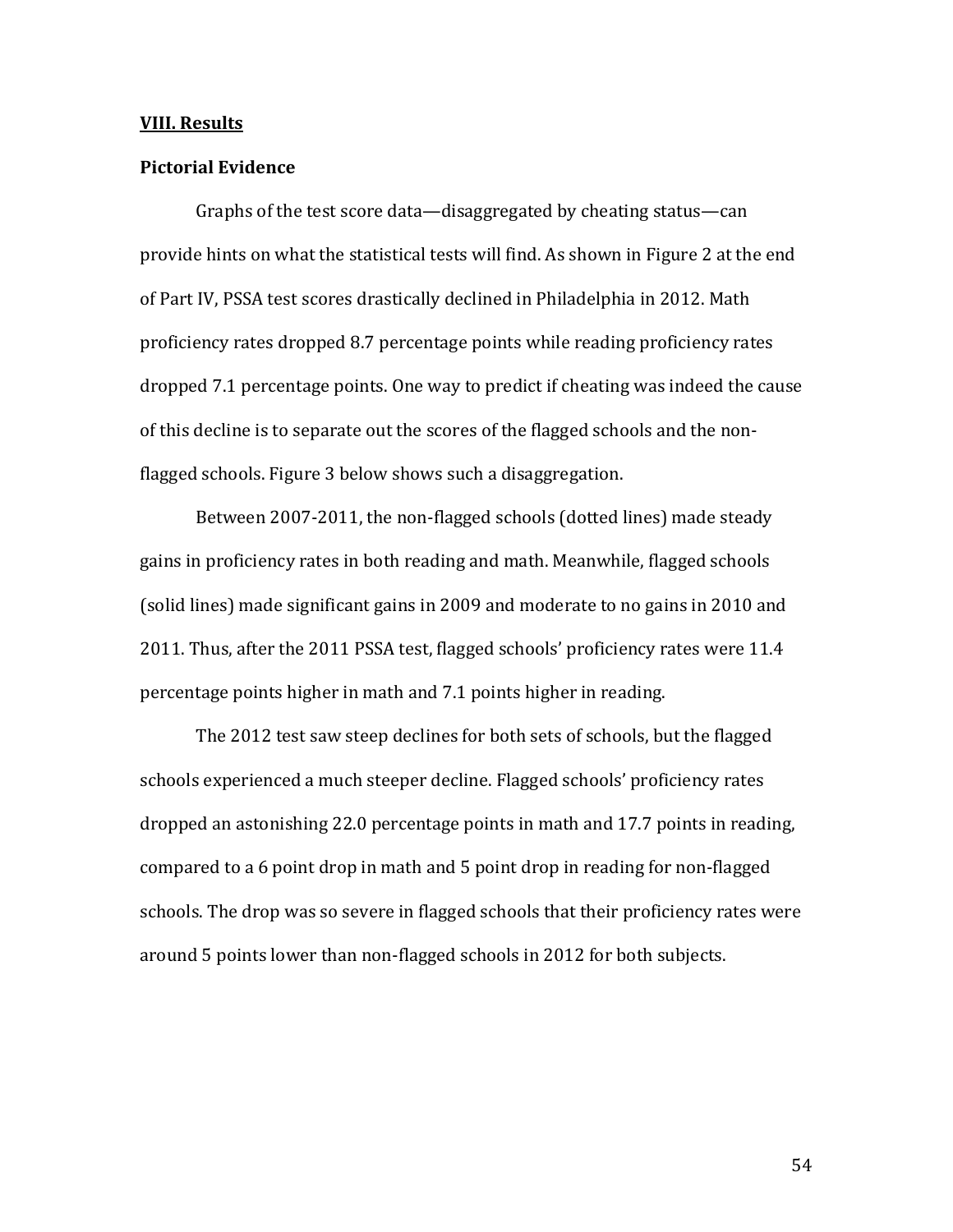

**Figure 3: Philadelphia PSSA Proficiency Rates (%) by Cheating Status (2007‐2012)**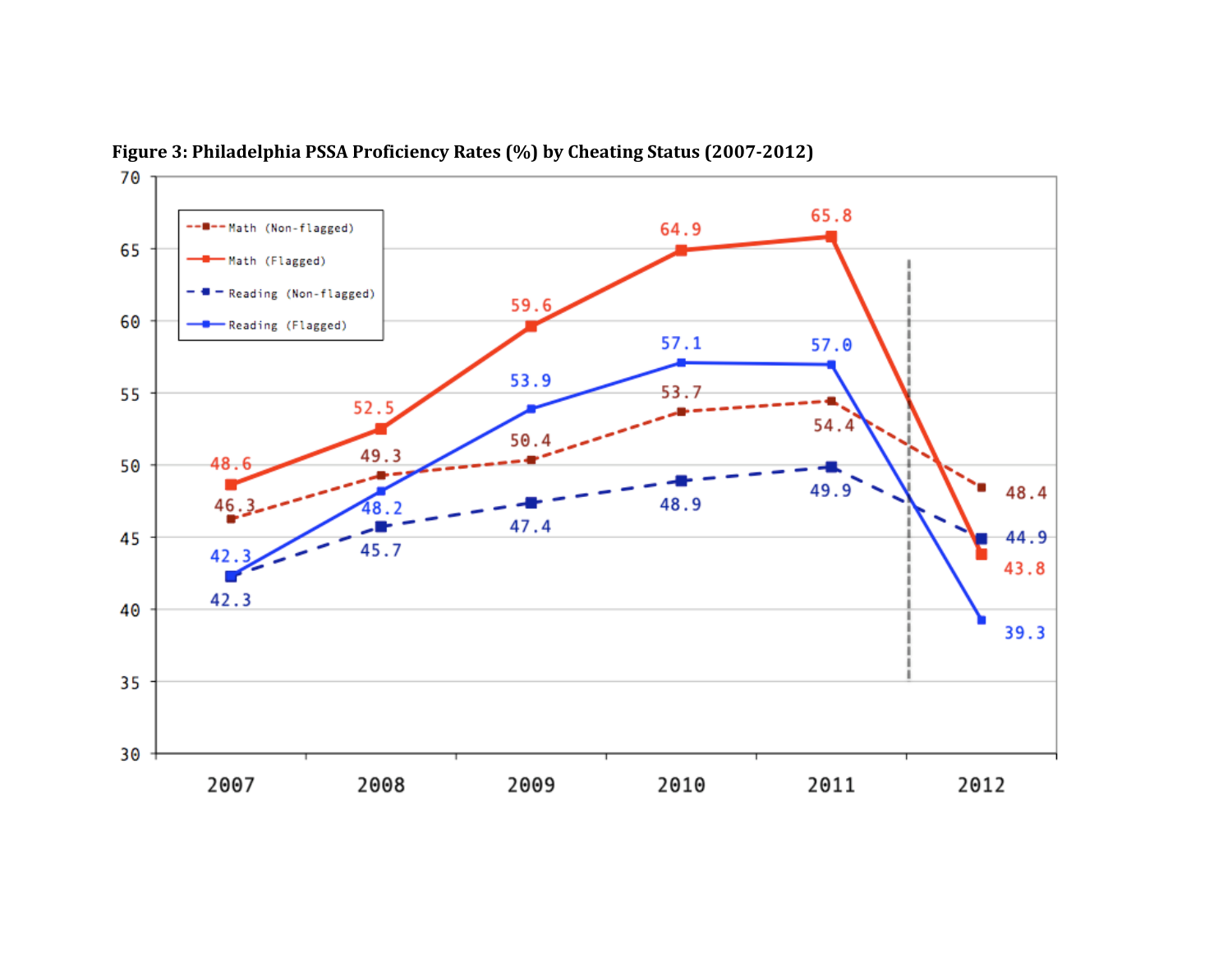Yet this school-level analysis does not tell the whole story of the elimination of cheating in flagged schools. This significant decrease in flagged schools could have been due to the elimination of cheating practices or other factors connected to the public label of being a "flagged" school. For example, perhaps the increased monitoring that occurred at flagged schools created a climate that was detrimental to a testing environment. These latter factors would theoretically affect the entire school—all grades, all subjects. However, several schools were only flagged for certain subjects and grades. Looking closer at these schools can shed light onto the causes of these decreases by isolating flagged grades/subjects at specific schools.

One way to analyze these school specific cases is to isolate the non-flagged and flagged grades within a flagged school and examine the decreases in 2012 for each category. For the purposes of this part in the study, a grade is considered "flagged" if 50% or more of its testing windows were flagged for irregularities between 2009-2011 (for math and reading).

For example, in Disston Elementary, the flagged grades are  $3^{\text{rd}}$ , 4<sup>th</sup>, and 6<sup>th</sup> grade while the non-flagged grades are  $5<sup>th</sup>$ , 7<sup>th</sup>, and  $8<sup>th</sup>$  grade (see table below).

|                          |         |            |         |            | Table 5. Dission Elementary School Flags, 2007 2011 |                |         |            |         |                |         |                |  |  |  |  |  |
|--------------------------|---------|------------|---------|------------|-----------------------------------------------------|----------------|---------|------------|---------|----------------|---------|----------------|--|--|--|--|--|
|                          | Grade 3 |            | Grade 4 |            | Grade 5                                             |                | Grade 6 |            | Grade 7 |                | Grade 8 |                |  |  |  |  |  |
| Subject                  | M       | R          | M       | R          | M                                                   | R              | M       | $\bf R$    | M       | R              | M       | $\bf R$        |  |  |  |  |  |
| 2009                     |         |            |         |            |                                                     |                |         |            |         |                |         |                |  |  |  |  |  |
| 2010                     |         |            |         | v          |                                                     |                |         |            |         |                |         |                |  |  |  |  |  |
| 2011                     |         |            |         |            |                                                     |                |         |            |         |                |         |                |  |  |  |  |  |
| <b>Flagged</b><br>Grade? |         | <b>YES</b> |         | <b>YES</b> |                                                     | N <sub>O</sub> |         | <b>YES</b> |         | N <sub>O</sub> |         | N <sub>O</sub> |  |  |  |  |  |

**Table 5: Disston Elementary School Flags, 2009‐2011**

The schools used in this analysis include Disston Elementary, Kelly Elementary, and John Marshall Elementary, shown in the Figures below.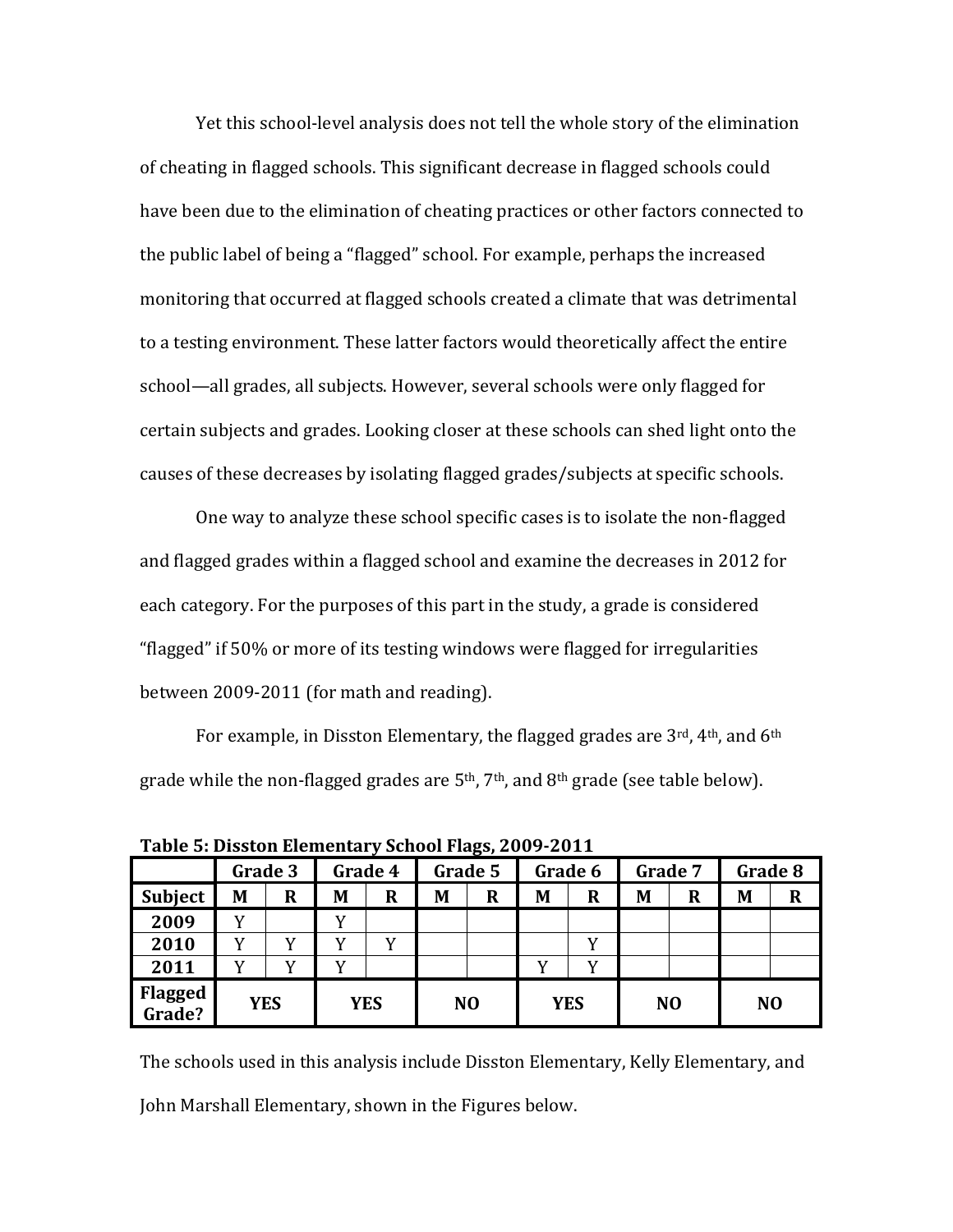Because different grade levels have separate tests and standards of proficiency, the magnitude of declines *within* grade levels is more important than the declines *between* grade levels. Disston Elementary's flagged grades' (3<sup>rd</sup>, 4<sup>th</sup>, and  $6<sup>th</sup>$  grade) math proficiency rates dropped 23.5% (17.9 percentage points) in 2012, compared to a 19.0% drop (10.3 percentage points) in non-flagged grades ( $5<sup>th</sup>$ ,  $7<sup>th</sup>$ , and  $8<sup>th</sup>$  grades). The difference in declines is much more pronounced in Disston's reading scores, where flagged grades dropped 29.8% (19.7 percentage points) in 2012, compared to a tiny .4% drop  $(0.2)$  percentage points) in non-flagged grades (See Figure 4).

Similar differences are found in Kelly Elementary (Figure 5), where flagged grades ( $3<sup>rd</sup>$  and  $4<sup>th</sup>$ ) dropped 29.3% in math and 34.9% in reading in 2012 while non-flagged grades ( $5<sup>th</sup>$  and  $6<sup>th</sup>$ ) only dropped 18.2% in math and 1.0% in reading.

At John Marshall Elementary (Figure 6), a K-5 school, proficiency rates in flagged grades  $(3^{rd}$  and  $4^{th}$ ) declined  $36.5\%$  in math and  $39.5\%$  in reading in 2012. The only non-flagged grade,  $5<sup>th</sup>$  grade, still declined sharply in 2012, but not with the same magnitude as Marshall's flagged grades:  $19.8\%$  in math and  $28.8\%$  in reading.

The results from three schools—ideal examples of institutions where alleged cheating only occurred in specific grades and classrooms—imply that while scores sometimes dropped significantly in all grades of a flagged school, the drops were steeper in those grades that contained previous evidence of testing improprieties.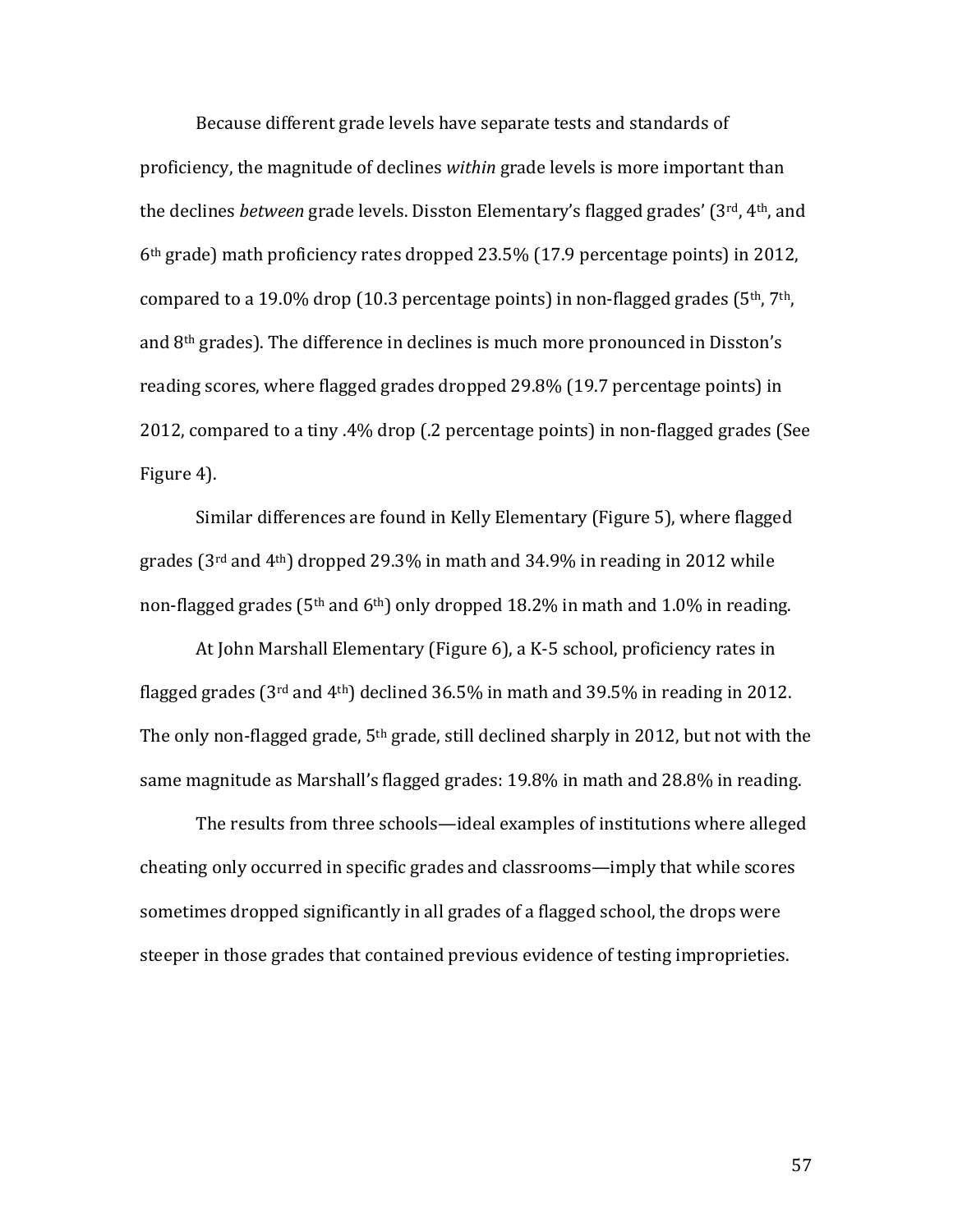



|         |   |                 | Grade 3   Grade 4   Grade 5   Grade 6   Grade 7   Grade 8 |   |   |   |   |   |   |  |  |
|---------|---|-----------------|-----------------------------------------------------------|---|---|---|---|---|---|--|--|
| Subject | М | $R_{\parallel}$ | M                                                         | R | М | R | M | R | M |  |  |
| 2009    |   |                 |                                                           |   |   |   |   |   |   |  |  |
| 2010    |   |                 |                                                           |   |   |   |   |   |   |  |  |
| 2011    |   |                 |                                                           |   |   |   |   |   |   |  |  |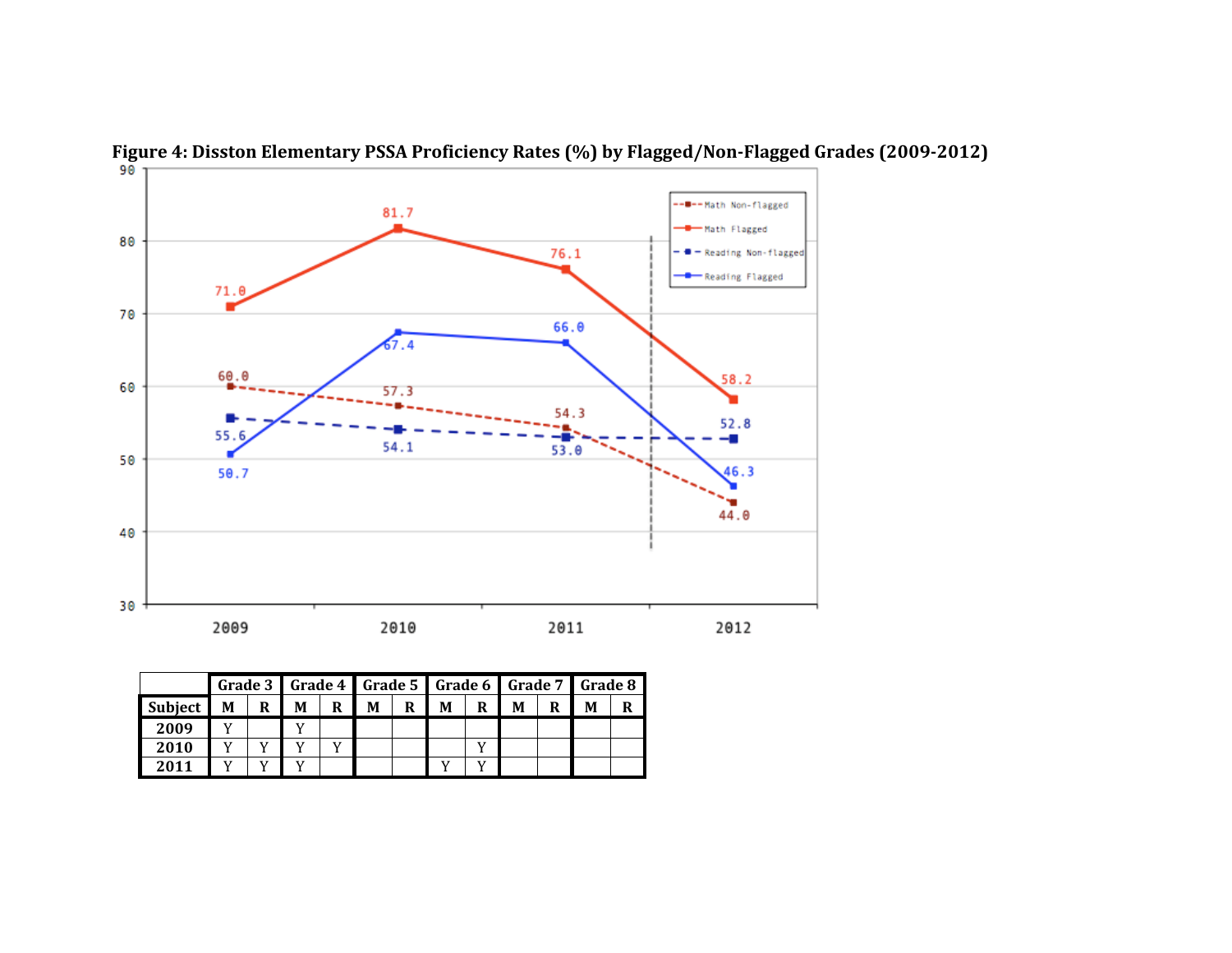

**Figure 5: Kelly Elementary PSSA Proficiency Rates (%) by Flagged/Non‐Flagged Grades (2009‐2012)**

|         |   |   |   |   |   |   | Grade 3   Grade 4   Grade 5   Grade 6 |  |  |
|---------|---|---|---|---|---|---|---------------------------------------|--|--|
| Subject | M | R | M | R | М | R | M                                     |  |  |
| 2009    |   |   |   |   |   |   |                                       |  |  |
| 2010    |   |   |   |   |   |   |                                       |  |  |
| 2011    |   |   |   |   |   |   |                                       |  |  |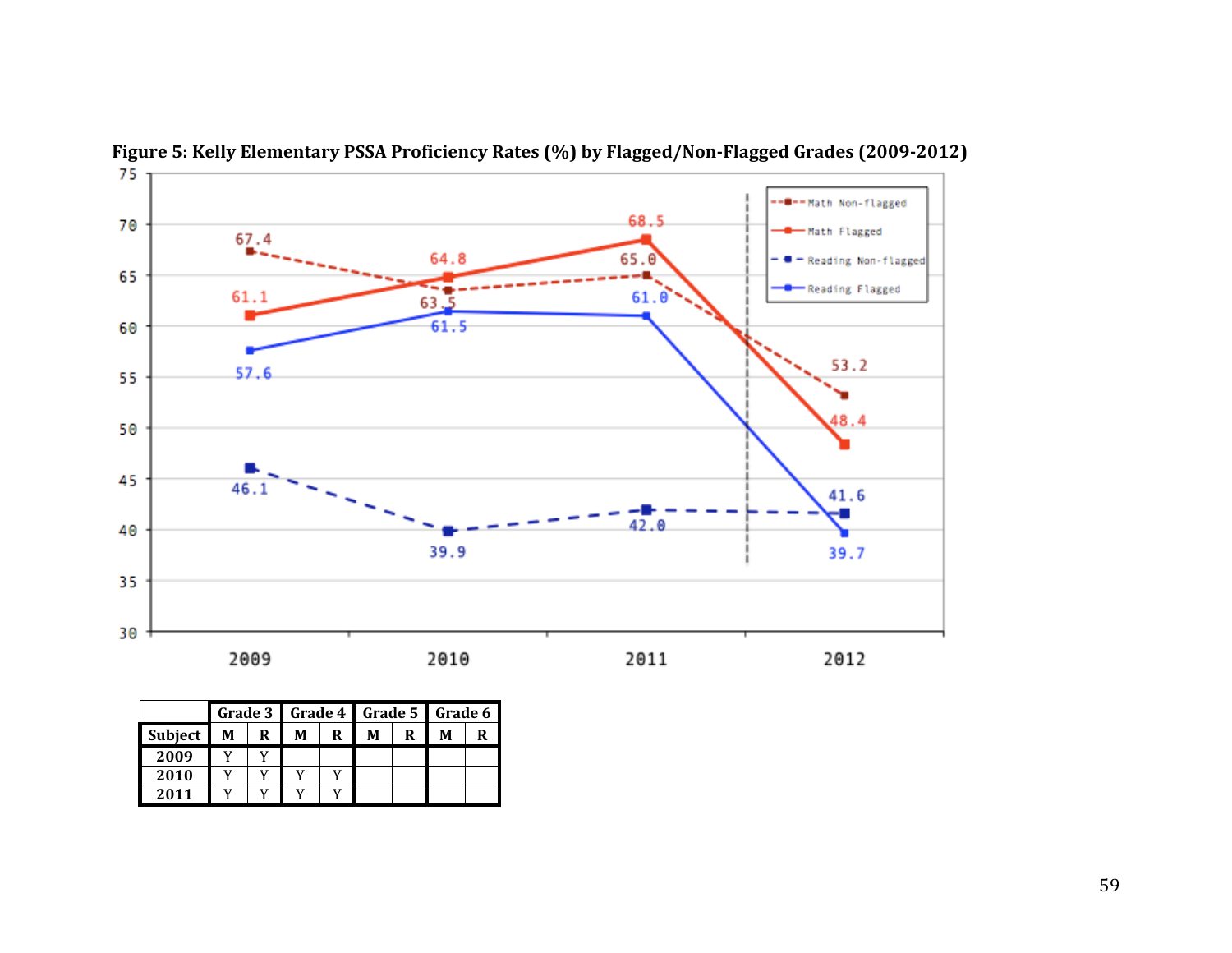



|         | Grade 3 |    |   |   | Grade 4   Grade 5 |   |  |
|---------|---------|----|---|---|-------------------|---|--|
| Subject | М       | R  | М | R | M                 | R |  |
| 2009    |         |    |   |   |                   |   |  |
| 2010    |         | 17 |   |   |                   |   |  |
| 2011    |         |    |   |   |                   |   |  |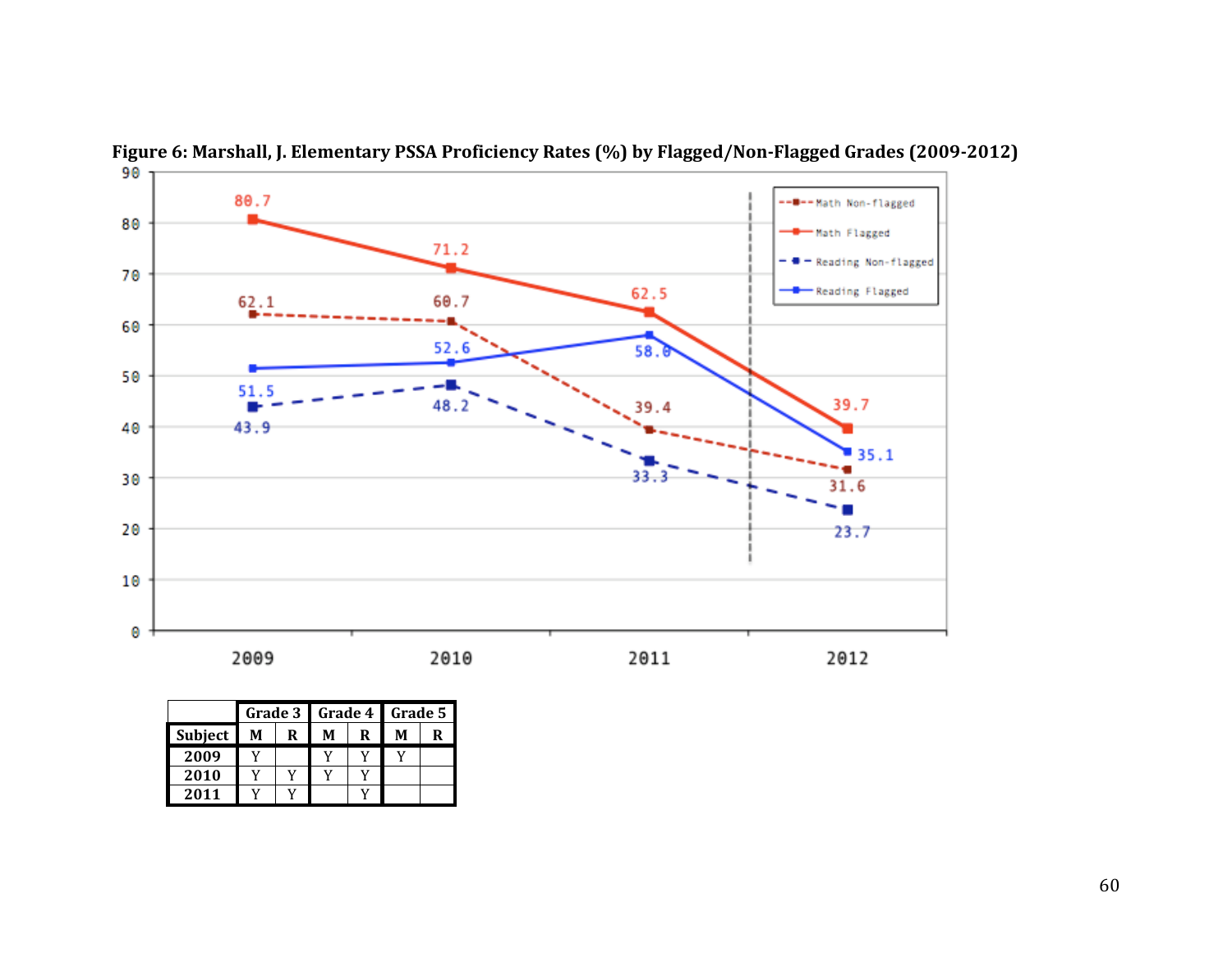#### **School Level Regression Analyses (See Table 6)**

*Test* #1 shows that a flagged school's proficiency rates were generally 15.3 percentage points higher in Math  $(p<0.01)$  and 10.8 points higher in Reading  $(p<0.01)$ in comparison to non-flagged schools. (The p-value for this test indicates that the probability of such a relationship occurring by chance is less than 1%. Generally, tests are considered statistically significant if the p-value is less than .05.) Furthermore, between 2007-2011, the gap between flagged and non-flagged schools rose by 2.60 points in Math  $(p<01)$  and 1.98 points in Reading  $(p<01)$  every year. Thus, the overall flagged school effect for Math was an increase of 2.3 points in 2007  $(15.3 + (-5 * 2.60))$ , 4.9 points in 2008  $(15.3 + (-4 * 2.60))$ , and so on. In 2012, the combined effect for flagged schools is a 4.63 percentage point decline in Math  $(p<.1)$ and a 5.64 point decrease in Reading  $(p<0.05)$  compared to non-flagged schools.

*Test* #2, which only analyzes proficiency rates in 2011-2012, shows similar results. In 2011, flagged schools' proficiency rates were 10.9 percentage points higher in Math ( $p$ <.01) and 6.76 points higher in Reading ( $p$ <.05) than non-flagged schools. In 2012, flagged school's proficiency rates were 5.11 points lower in Math  $(p<.1)$  and 5.97 points lower in Reading  $(p<.05)$  compared to non-flagged schools.

*Test* #3 is the same test as *Test* #2 except it includes a change-in-budget effect. The change in budget coefficient shows that a 100% decrease in school budgets would lead to a 46.4 point drop in Math  $(p<0.01)$  and a 55.1 point in Reading ( $p$ <.01). In more practical terms, for every  $1\%$  decrease in budget that a school experiences, their proficiency rates decrease by .464 points in Math and .551 points in Reading. Even when controlling for budget differences, the combined 2012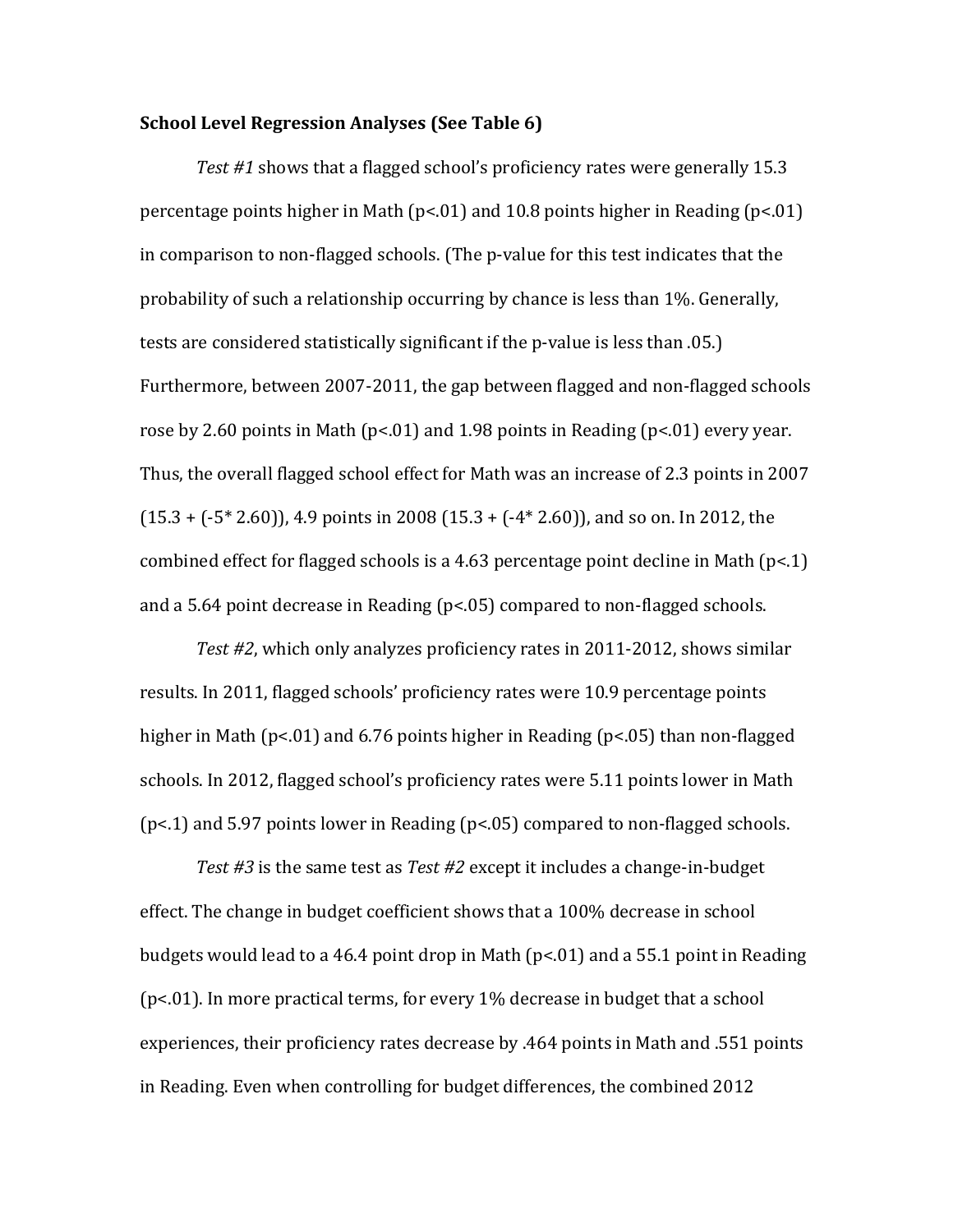| Subject                                       |                            | Math (% Proficient or Advanced on PSSA) |                             |                            | Reading (% Proficient or Advanced on PSSA) |                             |
|-----------------------------------------------|----------------------------|-----------------------------------------|-----------------------------|----------------------------|--------------------------------------------|-----------------------------|
| Test#                                         |                            | 2                                       | 3                           |                            | 2                                          | 3                           |
| Years Included                                | 2007-2012                  | 2011-2012                               | 2011-2012                   | 2007-2012                  | 2011-2012                                  | 2011-2012                   |
| Year Fixed Effects                            | Yes                        | Yes                                     | Yes                         | Yes                        | <b>Yes</b>                                 | Yes                         |
| <b>Flagged School</b>                         | 15.282<br>$(2.863)$ ***    | 10.903<br>$(2.928)$ ***                 | 11.398<br>$(2.895)$ ***     | 10.800<br>$(2.638)$ ***    | 6.761<br>$(2.644)$ **                      | 7.349<br>$(2.629)$ ***      |
| Flagged School X<br>Year == 2012              | $-19.915$<br>$(2.002)$ *** | $-16.009$<br>$(1.952)$ ***              | $-15.944$<br>$(1.951)$ ***  | $-16.439$<br>$(1.923)$ *** | $-12.726$<br>$(1.766)$ ***                 | $-12.647$<br>$(1.827)$ ***  |
| Flagged School X<br>$(Year - 2012)$           | 2.597<br>$(.475)$ ***      |                                         |                             | 1.976<br>$(.478)$ ***      |                                            |                             |
| % Decrease in School Budget                   |                            |                                         | $-46.380$<br>$(10.524)$ *** |                            |                                            | $-55.074$<br>$(10.173)$ *** |
| Constant                                      | 46.276<br>$(1.556)$ ***    | 48.917<br>$(1.491)$ ***                 | 55.332<br>$(2.298)$ ***     | 42.087<br>$(1.486)$ ***    | 45.216<br>$(1.444)$ ***                    | 52.834<br>$(2.208)$ ***     |
| <b>Combined Flagged School Effect in 2012</b> | $-4.633*$                  | $-5.106*$                               | $-4.546*$                   | $-5.639**$                 | $-5.965**$                                 | $-5.298**$                  |
| Observations                                  | 1464                       | 492                                     | 492                         | 1464                       | 492                                        | 492                         |
| R-squared                                     | 0.06                       | 0.08                                    | 0.11                        | 0.04                       | 0.06                                       | 0.10                        |

## **Table 6: School Level Regression Analyses on Philadelphia PSSA Proficiency Rates (Tests #1‐#3)**

Robust standard errors in parentheses

\* significant at 10% level; \*\* significant at 5% level; \*\*\* significant at 1% level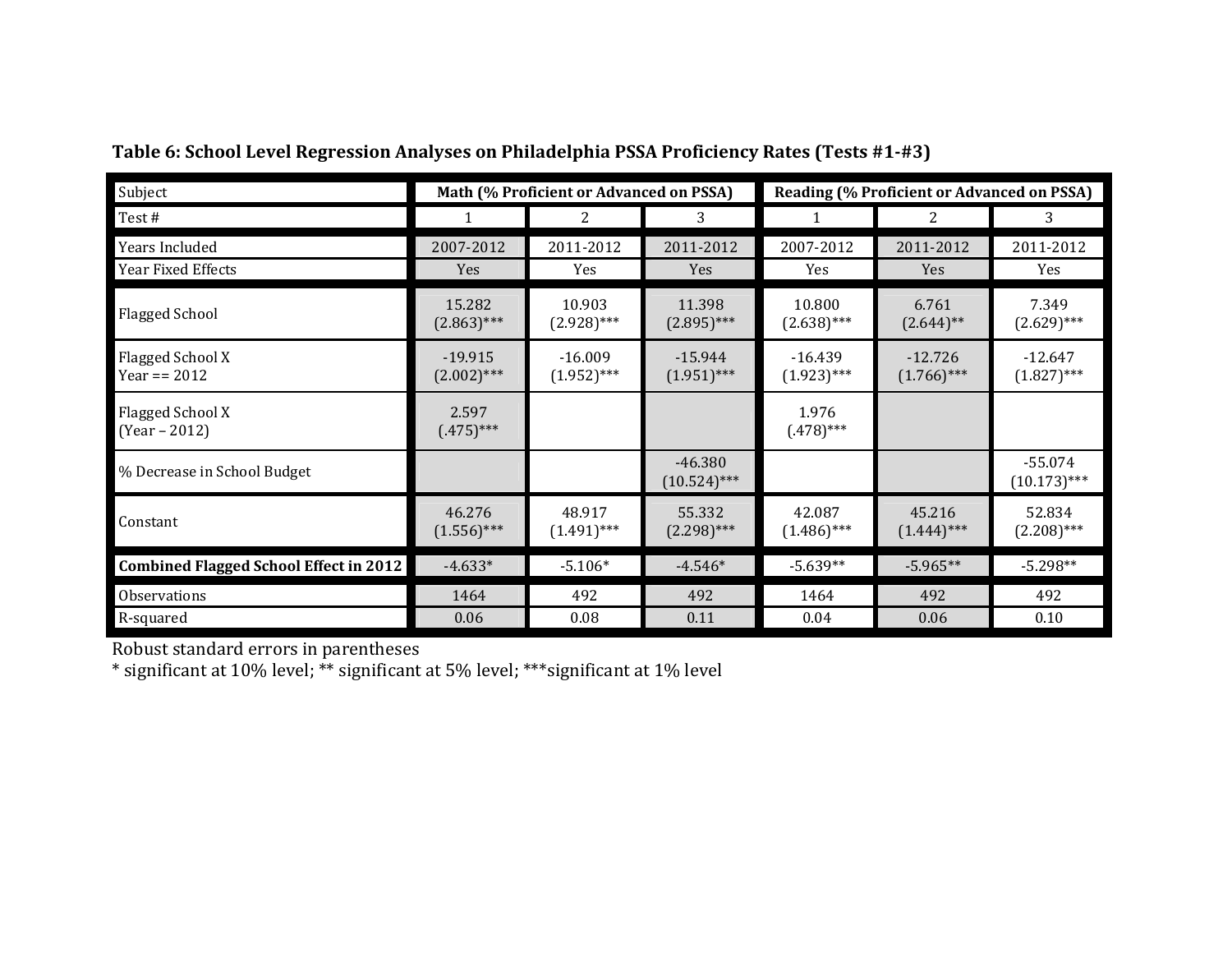Flagged School effect saw decreases. Interestingly, even when controlling for budget decreases, this test shows that flagged schools in 2012 had proficiency rates 4.471 points lower in Math (p>.1) and 5.206 points lower in Reading (p<.05) compared to non-flagged schools.

#### **School‐Grade Level Regression Analyses (See Table 7)**

Test #4—which controls for the fact that schools will demonstrate similar scores—shows that in the 2011 PSSA tests, a grade that was flagged in 2011 experienced proficiency rates that were 14.9 percentage points higher in Math  $(p<.01)$  and 13.2 points higher in Reading  $(p<.01)$  compared to grades not flagged in 2011. For the 2012 tests, proficiency rates for grades flagged in 2011 were 4.5 points lower in Math ( $p$ <.05) and 8.5 points lower in Reading ( $p$ <.01) compared to non‐flagged grades. 

*Test* #5 uniquely controls for similar scores experienced within grade levels of the same school. Using scores from 2007-2012, this test shows that for the 2012 tests, a grade flagged in 2011 performed 13.6 percentage points worse in Math  $(p<.05)$  and 14.4 points in Reading  $(p<.01)$ .

*Test* #6 shows the difference in scores between flagged grades in flagged schools, non-flagged grades in flagged schools, and non-flagged grades in nonflagged schools. For the 2012 PSSA tests, grade levels that belonged to one of the 53 flagged schools but were not flagged themselves (in 2011) scored 11.5 percentage points lower in Math ( $p$ <.01) and 9.45 in Reading ( $p$ <.01) compared to non-flagged grades in non-flagged schools. On the same  $2012$  tests, grades that were flagged in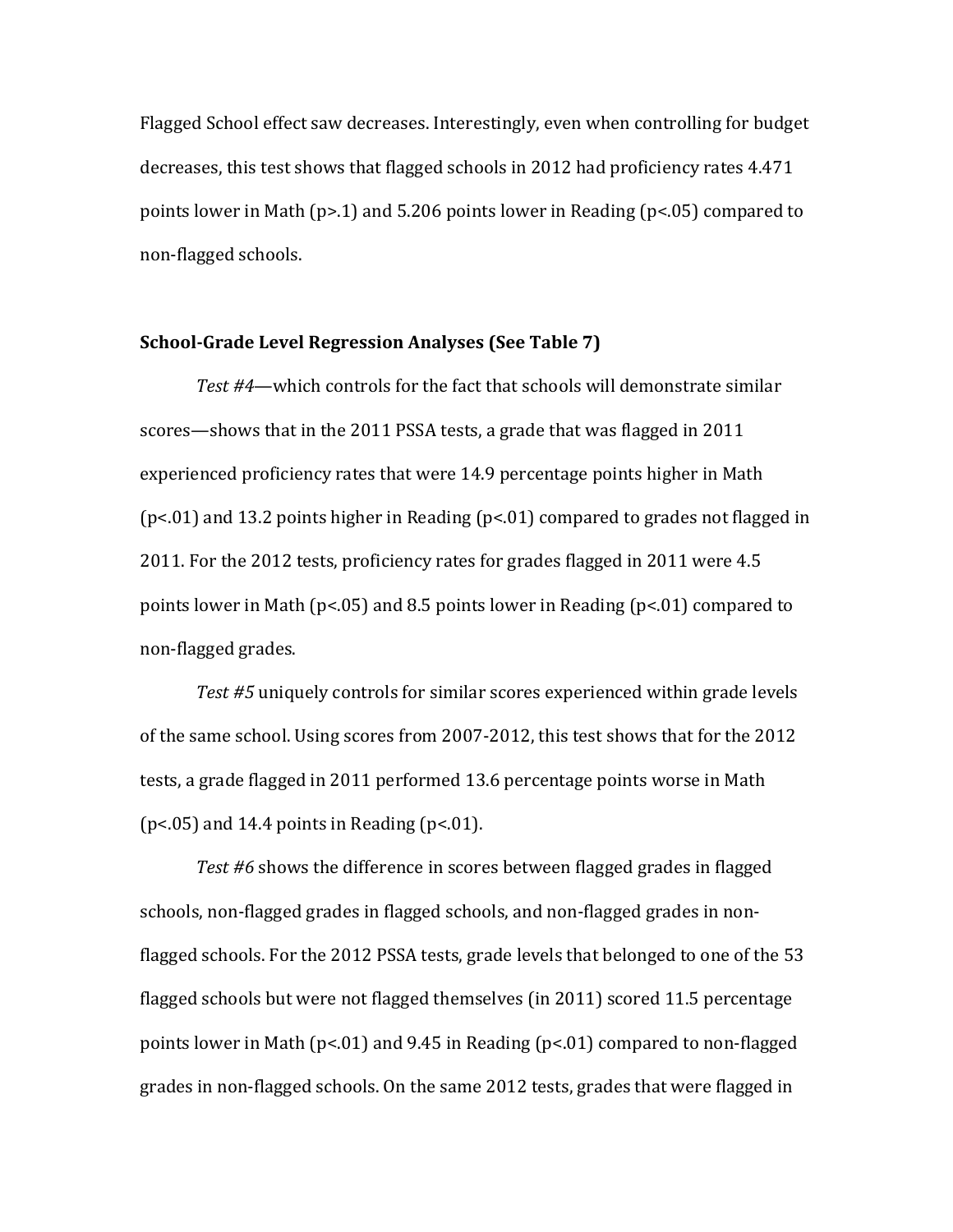| Subject                                   |                            | Math (% Proficient or Advanced on PSSA) |                            |                         |                            |                            | Reading (% Proficient or Advanced on PSSA) |                           |
|-------------------------------------------|----------------------------|-----------------------------------------|----------------------------|-------------------------|----------------------------|----------------------------|--------------------------------------------|---------------------------|
| Test#                                     | 4                          | 5                                       | 6                          | 7                       | 4                          | 5.                         | 6                                          | 7                         |
| Years Included                            | 2011-2012                  | 2007-2012                               | 2007-2012                  | 2011-2012               | 2011-2012                  | 2007-2012                  | 2007-2012                                  | 2011-2012                 |
| Year Fixed                                | Yes                        | Yes                                     | Yes                        | Yes                     | Yes                        | Yes                        | Yes                                        | Yes                       |
| <b>School Fixed</b>                       | Yes                        | N <sub>0</sub>                          | N <sub>0</sub>             | N <sub>0</sub>          | Yes                        | N <sub>0</sub>             | N <sub>0</sub>                             | N <sub>0</sub>            |
| School-Grade Fixed                        | N <sub>o</sub>             | Yes                                     | Yes                        | Yes                     | N <sub>o</sub>             | Yes                        | Yes                                        | Yes                       |
| School-2012 Fixed                         | N <sub>o</sub>             | N <sub>0</sub>                          | N <sub>0</sub>             | Yes                     | N <sub>o</sub>             | No                         | N <sub>0</sub>                             | Yes                       |
| Flagged School Tested X<br>Year == $2012$ |                            |                                         | $-11.460$<br>$(1.666)$ *** |                         |                            |                            | $-9.447$<br>$(1.619)$ ***                  |                           |
| 2011 Flagged Grade                        | 14.865<br>$(1.637)$ ***    |                                         |                            |                         | 13.208<br>$(2.281)$ ***    |                            |                                            |                           |
| 2011 Flagged Grade X Year == 2012         | $-19.346$<br>$(2.409)$ *** | $-13.578$<br>$(2.493)$ **               | $-3.295$<br>(2.631)        | $-4.423$<br>$(2.445)^*$ | $-21.626$<br>$(2.354)$ *** | $-14.413$<br>$(2.437)$ *** | $-6.266$<br>$(2.435)$ **                   | $-8.496$<br>$(2.401)$ *** |
| Constant                                  | 29.817<br>$(0.299)$ ***    | 36.843<br>$(.576)$ ***                  | 36.668<br>$(.586)$ ***     | 31.101<br>$(15.582)$ ** | 25.547<br>$(0.260)$ ***    | 26.676<br>$(.492)***$      | 26.486<br>$(.501)$ ***                     | 33.703<br>$(14.519)$ **   |
| Combined Flagged Grade Effect in 2012     | $-4.481**$                 |                                         | $-14.755***$               |                         | $-8.418***$                |                            | $-15.713***$                               |                           |
| Observations                              | 1940                       | 5708                                    | 5708                       | 1940                    | 1940                       | 5708                       | 5708                                       | 1940                      |
| R-squared                                 | 0.76                       | 0.77                                    | 0.78                       | 0.92                    | 0.71                       | 0.80                       | 0.81                                       | 0.93                      |

## **Table 7: School‐Grade Level Regression Analyses on Philadelphia PSSA Proficiency Rates (Tests #4‐#7)**

Robust standard errors in parentheses

 $^*$  significant at 10% level;  $^{**}$  significant at 5% level;  $^{***}$ significant at 1% level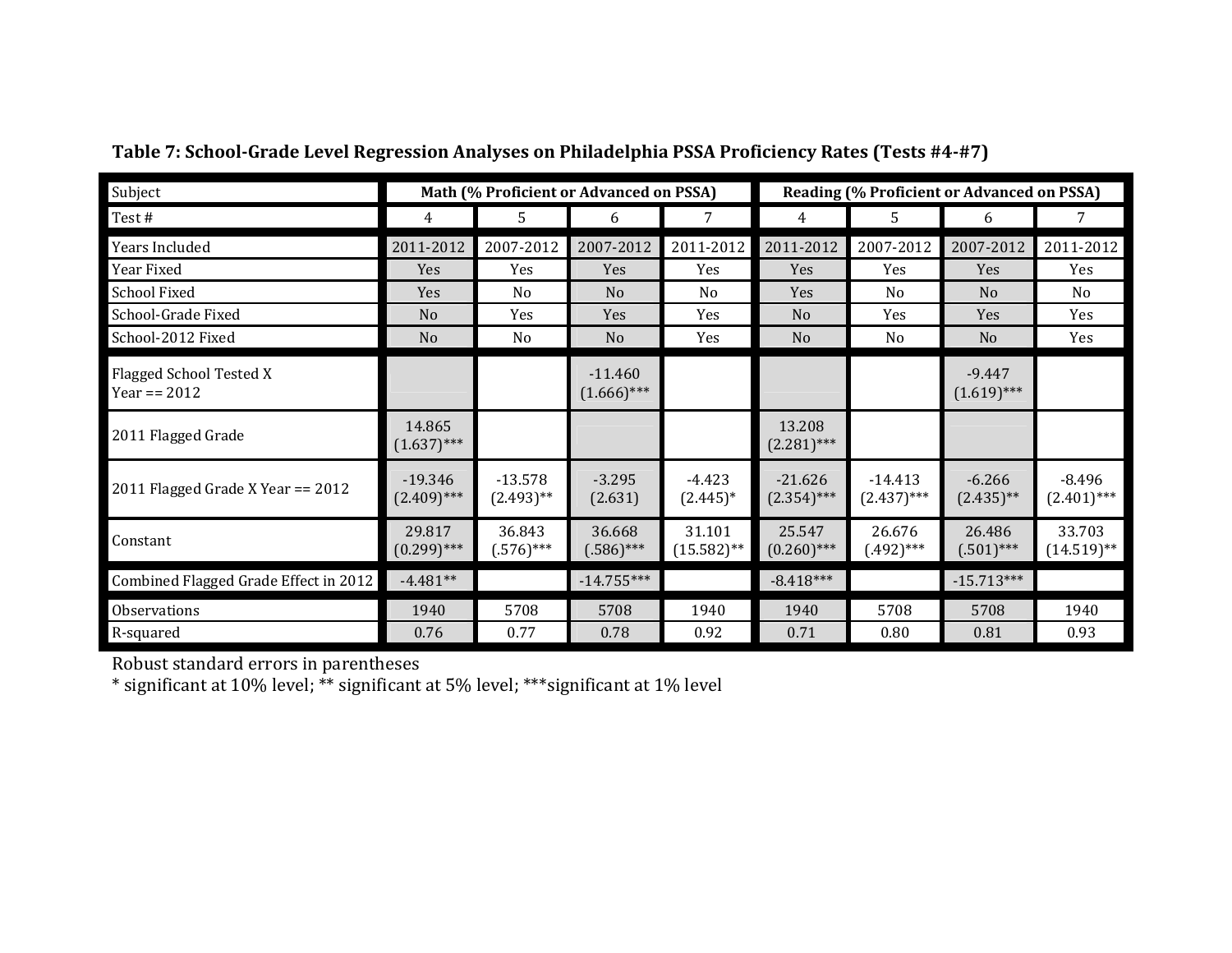2011 performed 3.30 points lower in Math  $(p>0.1)$  and 6.27 points lower in Reading  $(p<.05)$  than non-flagged grades in flagged schools. Compared to non-flagged grades in non-flagged schools, grades flagged in 2011 performed 14.8 points worse in Math ( $p$ <.01) and 15.7 points worse in Reading ( $p$ <.01).

Test #7, which has school fixed effects for 2012, shows that for the 2012 tests, grades flagged in 2011 scored 4.42 percentage points lower in proficiency for Math ( $p$ <.1) and 8.50 points lower in Reading ( $p$ <.01) than grades not flagged in 2011 (regardless of their school's flagged status).

## **Principal Analysis**

For both 2010 and 2011, if a flagged school changed principals from the previous year, they experienced a 17.4% change in the percent of grades flagged (see Table 8). This could mean either a 17.4% increase or decrease as this analysis only calculated the absolute value of the change in percentage of grades flagged.

|                     | Change in % grades flagged |
|---------------------|----------------------------|
| Change in Principal | 17.378<br>$(6.093)$ ***    |
| Constant            | 20.622<br>$(2.367)$ ***    |
| Observations        | 106                        |
| R-squared           | .07                        |

**Table 8: Regression Analysis of Change in Flagged Grades on Change in Principal**

Standard errors in parentheses

\* significant at 10% level; \*\* significant at 5% level; \*\*\* significant at 1% level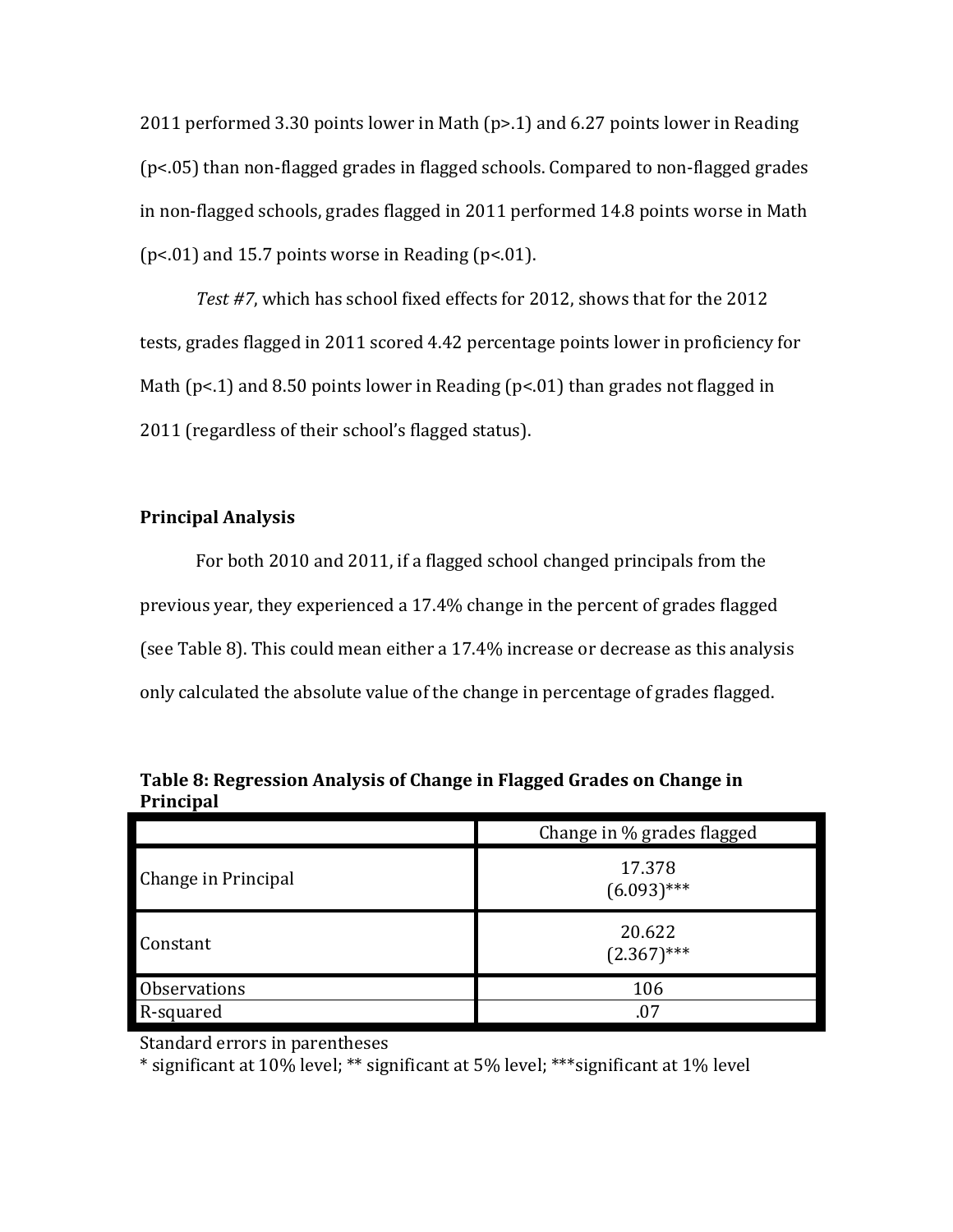#### **IX. Analysis**

Almost all of the results described in the above section support each of the five hypotheses listed in Part VI with statistical significance.

# **#1: Test scores in flagged schools will drop by a greater amount than test scores in non‐flagged schools**

Figure 3 clearly shows that in absolute terms, flagged schools dropped by a much wider margin than non-flagged schools in 2012. Test #s 1-3 on Table 6 show that the decline in proficiency rates in flagged schools in 2012 (*Flagged School in 2012* coefficient) was anywhere from 12 to 20 percentage points higher than nonflagged schools (statistically significant with at least 99% confidence). Test #3 shows these results even after accounting for drastic budget decreases. In absolute terms, flagged schools' proficiency rates dropped so drastically that reading scores were statistically significantly lower in flagged schools than in non-flagged schools in 2012. This can also be seen in Table 6 as flagged schools in both subjects performed worse than their non-flagged counterparts (though the gap was not statistically significant for Math for *Test #s 1‐3*). 

## **#2: Test scores will drop by a greater amount in those schools that received a greater reduction in funding between 2011 and 2012**

Test #3 found a statistically significant link between a decrease in school budgets and a decrease in proficiency rates for both subjects. Specifically, a 1% decrease in budgets corresponds to a .464 proficiency rate drop in Math and .551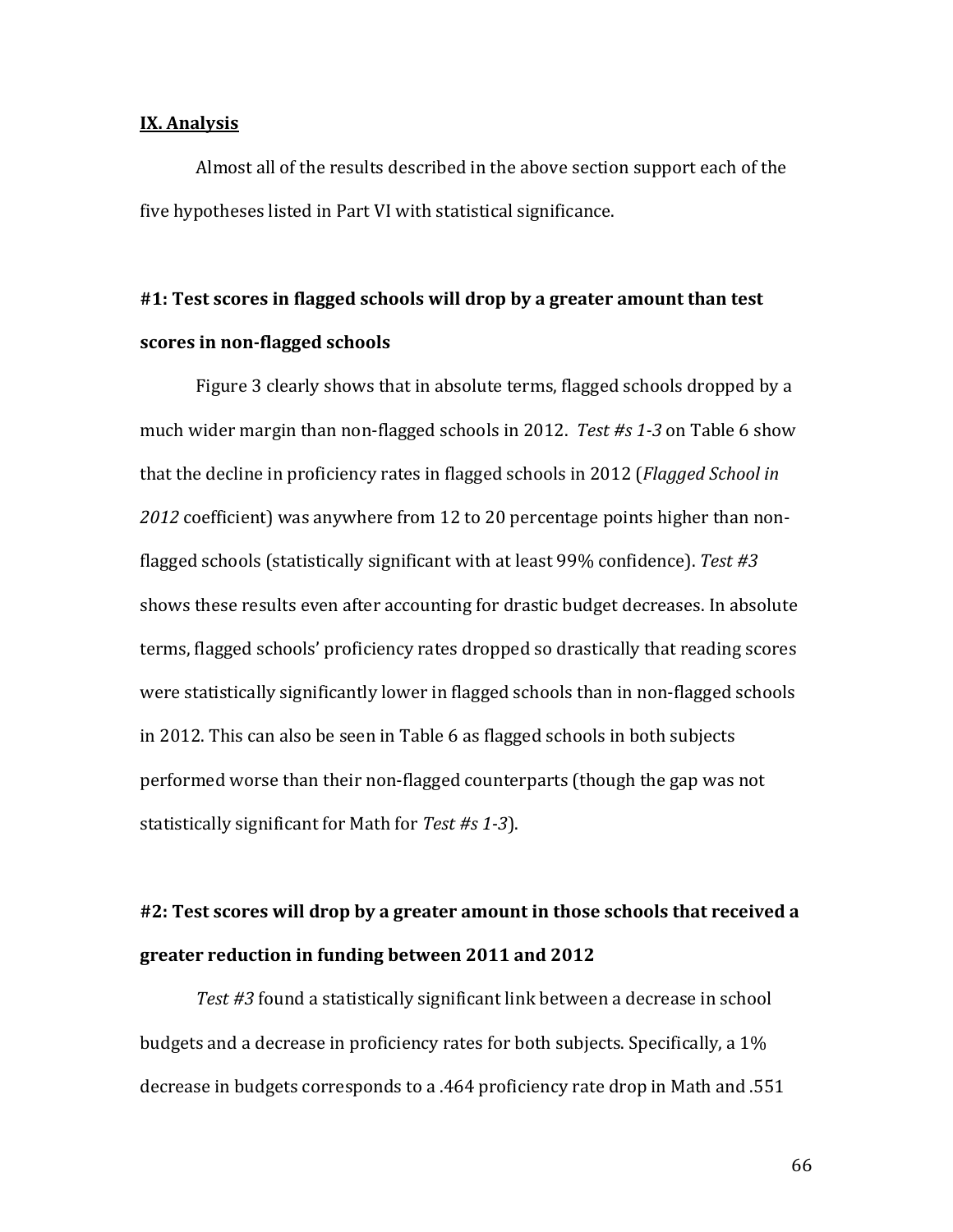drop in Reading (both significant with over 99% confidence). In the 2012 school year, the average District school experienced a budget decrease of 14.09% (See Table 4 above). Thus, the data imply that budget decreases in 2012 led to a mean drop of 6.536 percentage points in the Math proficiency rate and 7.761 percentage points in the Reading proficiency rate (after controlling for schools' flagged status).

# **#3: Within a flagged school, test scores in flagged grades will drop more than in non‐flagged grades**

*Test* #s 4-7 all show that flagged grades dropped more (except Math results in *Test* #7) than non-flagged grades. Specifically, *Test* #s 4 and 5 demonstrate that flagged grades dropped more than non-flagged grades regardless of whether or not the non-flagged grade belonged to a flagged school.

The hypothesis that directly compares flagged and non-flagged grades within flagged schools was tested by Test #s 6-7, with 2011 Flagged Grade in 2012 the key coefficient. While the Math results show that flagged grades in flagged schools decreased by 3-4.5 percentage points more than non-flagged grades in flagged schools, the results are not significant at the 95% confidence level (*Test #7* is significant at the 90% level). The Reading results are statistically significant and show that flagged grades dropped around 6.0 to 8.5 percentage points more than non-flagged grades in flagged schools. The Readings results strongly support Hypothesis #3 while the Math results are inconclusive.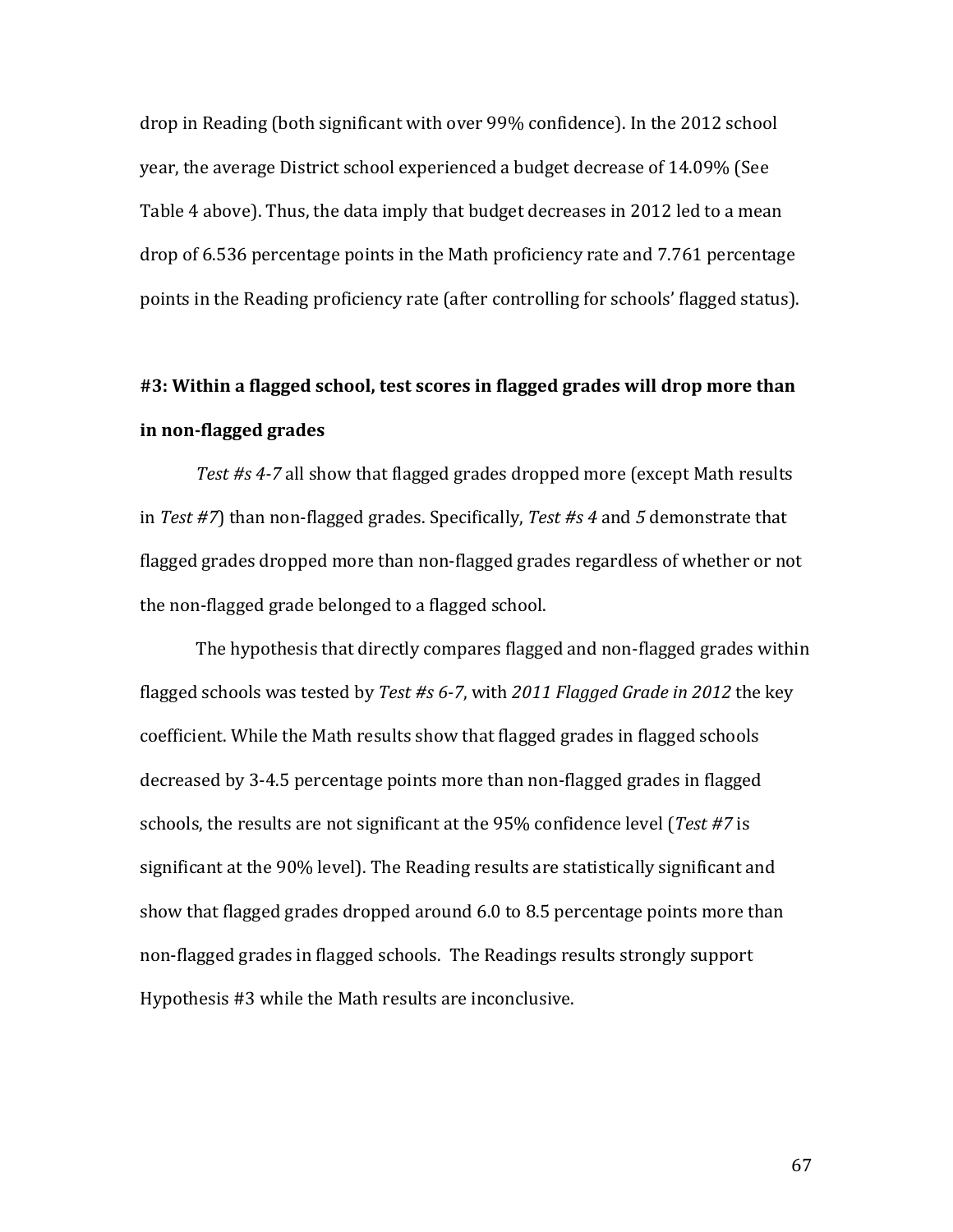# **#4: Across non‐flagged grades, test scores will drop by more in flagged schools than in non‐flagged schools**

*Test* #6 specifically looks at this hypothesis as the *Flagged School Tested* in 2012, when isolated, shows how non-flagged grades in flagged schools performed in comparison to non-flagged grades in non-flagged school. On the 2012 math test, proficiency rates for non-flagged grades in flagged schools declined 11.460 percentage points more than in non-flagged grades in non-flagged schools  $(p<0.1)$ . On the reading test for the same year, proficiency rates declined 9.447 more points in non-flagged grades in flagged schools than in non-flagged grades in non-flagged schools  $(p<.01)$ .

The results of the two previous hypotheses beg the question: why did a school's flagged status affect a grade-level's proficiency rates much more than a grade-level's own flagged status? One possible suggestion points to the effect of test monitors and public shaming. Increased test security measures were placed at all District-run schools; however, flagged schools received increased attention including testing monitors that patrolled the hallways and looked into tested classrooms. As mentioned in Part IV, the *Philadelphia Inquirer* released the names of the 53 flagged schools right before the 2012 PSSA tests were administered. Did either (or both) of these occurrences—through intimidation or by some other means—affect staff and students enough on test day that scores were lowered?

A more pessimistic explanation points at the method of flagging grades. The sole measure for flagging grades consisted of a suspiciously high number of wrongto-right erasure markings. This method had no way of finding other possible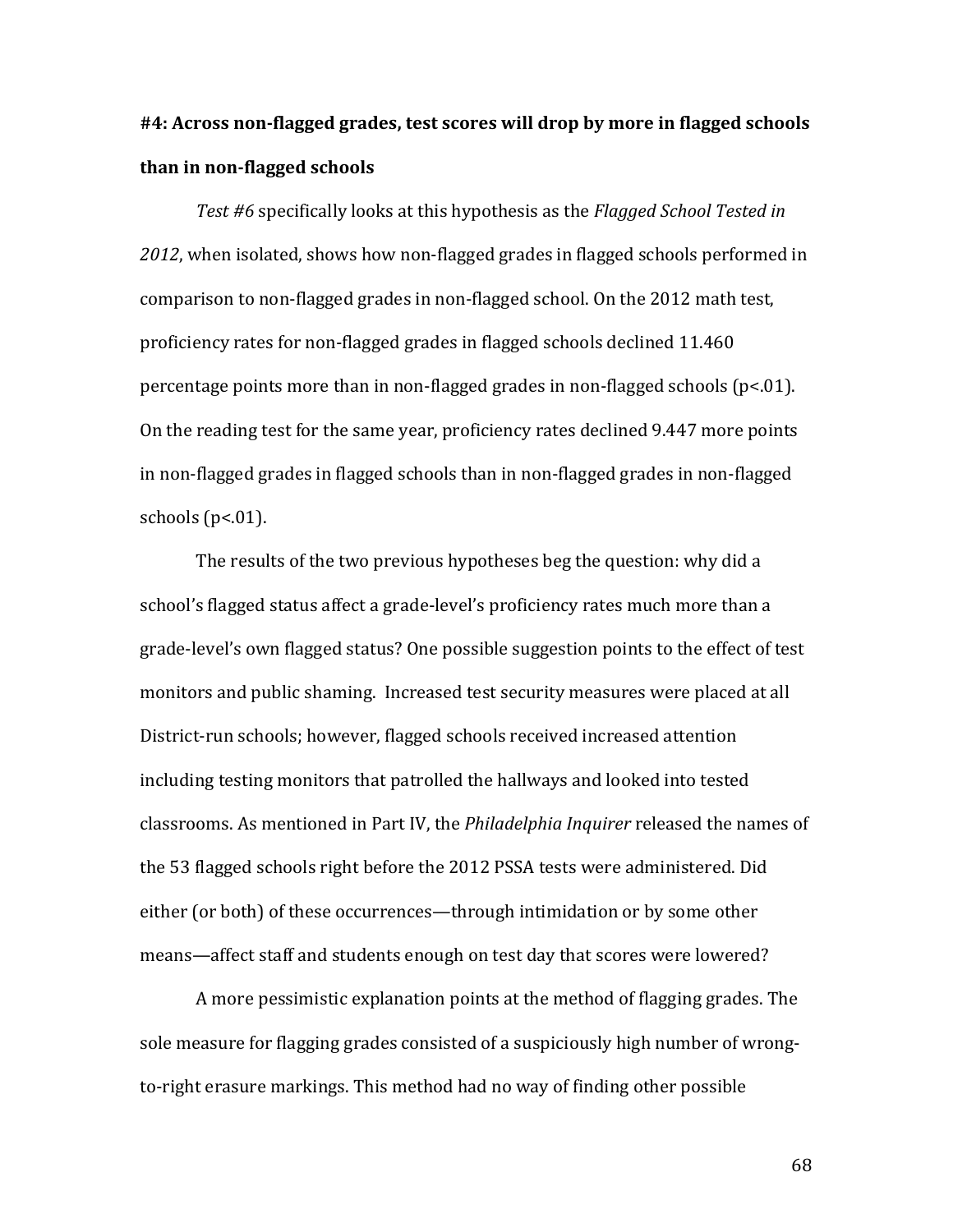methods of cheating. It is possible that flagged schools employed multiple means of cheating, and only the flagged grades used erasure markings while the non-flagged grades used other means. These other methods would then be discouraged by monitoring in 2012 the same way as erasure markings were. The next section of this study will discuss other possible ways of cheating in more detail.

It is unclear why results are generally more significant in Reading than in Math. Amongst the 53 flagged schools, the 2012 declines in Reading and Math were nearly identical. On the school-grade level, out of the 189 total flagged grade-subject combinations in 2011, the majority of them  $(110$  combinations or 58.2%) were flagged in Math. Therefore, a lack of cheating data is not to blame. The difference in significance implies that in the testing room, a school's cheating status affected each subject differently. If teachers and administrators were able to more easily cheat in ways other than erasing wrong answers in the math test, than perhaps a nonflagged grade in math decreased just as much as a flagged grade in math because cheating was eliminated in both grades, though only recorded in the one with suspicious erasure markings. Alternatively, perhaps the "stigma" of cheating that existed in the publicly named 53 flagged schools affected students more when taking the Math test than when taking the Reading test. Without further research, analysis, and concrete data, the difference between effects of a "flagged status" on a specific subject test is up for speculation.

# **#5: A change in principal will cause change in the percentage of flagged grades in a school**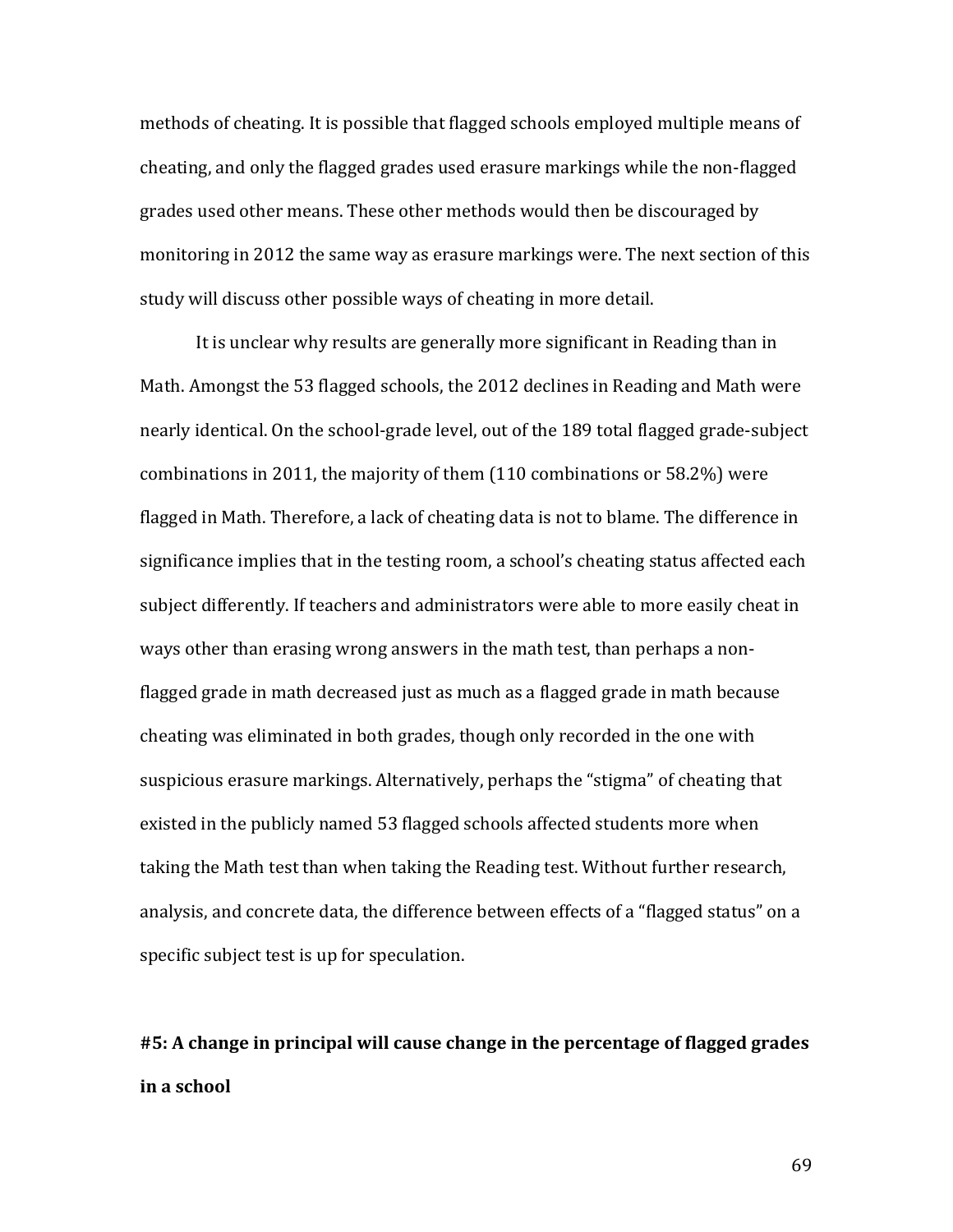*Test* #8 shows strong support for this hypothesis, and the results suggest that top administrators may have had a role in the cheating that allegedly occurred at flagged schools. A principal may have brought in or out their cheating habits when a principal change occurred.

One extreme example comes from Edward Penn's principal career (Table 9). Penn was principal at Thurgood Marshall Elementary during the 2008-2009 and 2009-2010 school year. Because of the impressive gains in proficiency rates that he oversaw at T. Marshall, Penn was promoted and then placed in charge of Clemente Middle School, a Promise Academy, in the 2010-2011 school year.<sup>86</sup> The State's erasure analysis of PSSA tests from 2009-2011 revealed multiple flags within grade levels at Marhsall during Penn's tenure. However, during the first year of testing after Penn left, Marshall received no flags. Before Penn arrived at Clemente, the school was innocent of testing improprieties in the eyes of the state. Upon Penn's arrival, 75% of grade-subject combinations were flagged for suspiciously high erasure marks.

| Grade<br><b>Levels</b> |      | 3rd |                         | 4th      |   | 5th |   | 6th |              | 7th |   | 8th |          | Percentage | Principal    |
|------------------------|------|-----|-------------------------|----------|---|-----|---|-----|--------------|-----|---|-----|----------|------------|--------------|
| <b>Schools</b>         | Year | M   | R                       | M        | R | M   | R | M   | R            | M   | R | M   | $\bf{R}$ | Flagged    |              |
|                        | 09   | E 7 |                         | <b>X</b> | v |     |   | V   |              | Y   |   |     |          | 58.3%      | Penn         |
| Marshall,<br>Т.        | 10   | TT. | $\overline{\mathbf{v}}$ | Y        |   |     |   |     |              |     | Y |     |          | 33.3%      | Penn         |
|                        | 11   |     |                         |          |   |     |   |     |              |     |   |     |          | $0.0\%$    | <i>Other</i> |
|                        | 09   |     |                         |          |   |     |   |     |              |     |   |     |          | $0.0\%$    | <b>Other</b> |
| Clemente               | 10   |     |                         |          |   |     |   |     |              |     |   |     |          | $0.0\%$    | <b>Other</b> |
|                        | 11   |     |                         |          |   | Y   |   | v   | $\mathbf{v}$ | v   | Y |     |          | 75.0%      | Penn         |

**Table 9: Schools led by Edward Penn with Grades Flagged, 2009‐2011**

<sup>&</sup>lt;sup>86</sup> Herold, Benjamin; Mezzacappa, Dale. "District promoted principals from schools under suspicion for cheating." The Philadelphia Public School Notebook. Sep. 18, 2012.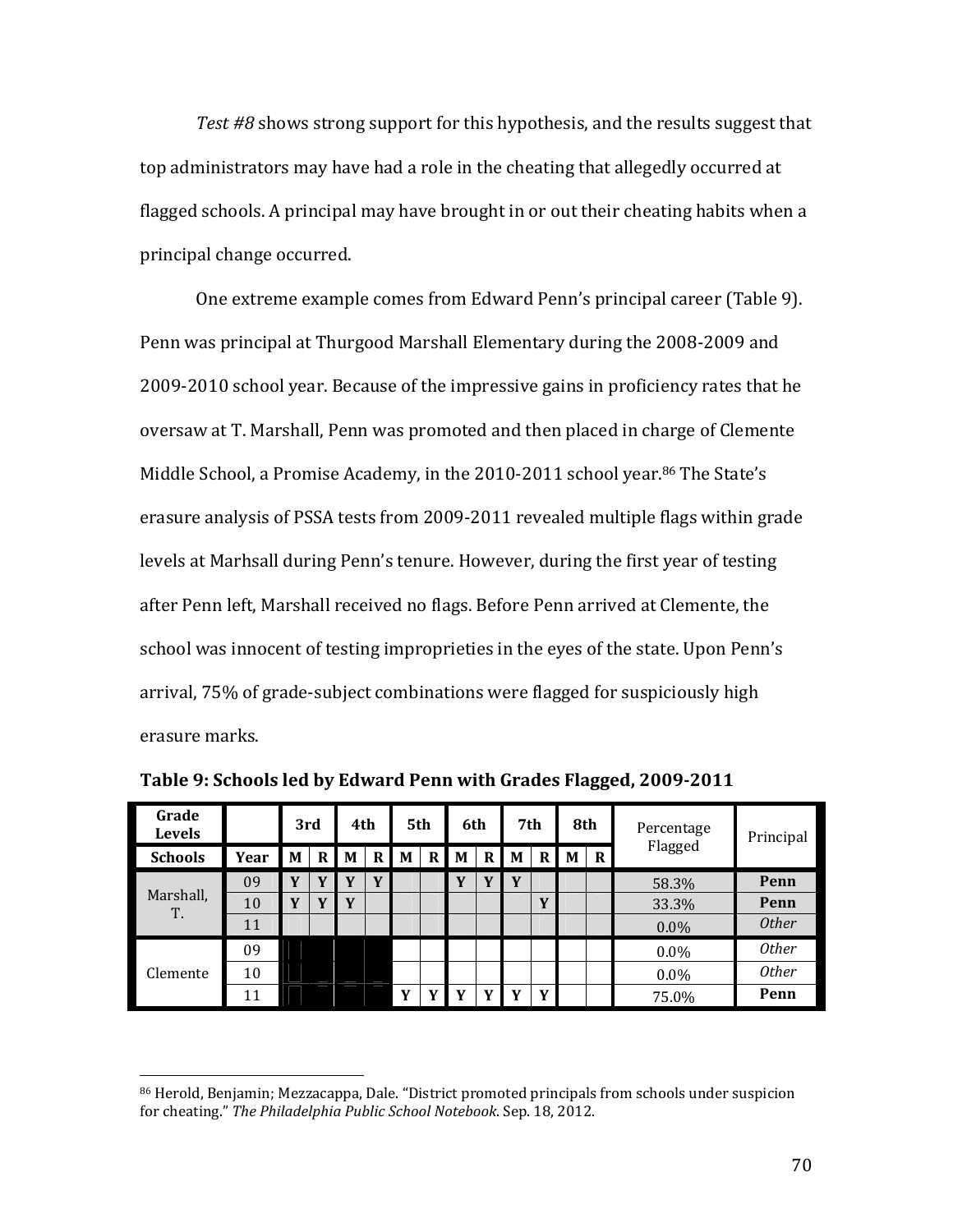Penn is certainly not the only case where a school's flags disappeared after a principal left. The data in no way proves that Penn himself orchestrated cheating, though it strongly suggests that some characteristic of his administration fostered testing improprieties. While the statistics from Test #8 and these case studies prove no wrongdoing, they strongly suggest that the problems from alleged cheating emanate from multiple levels of school leadership.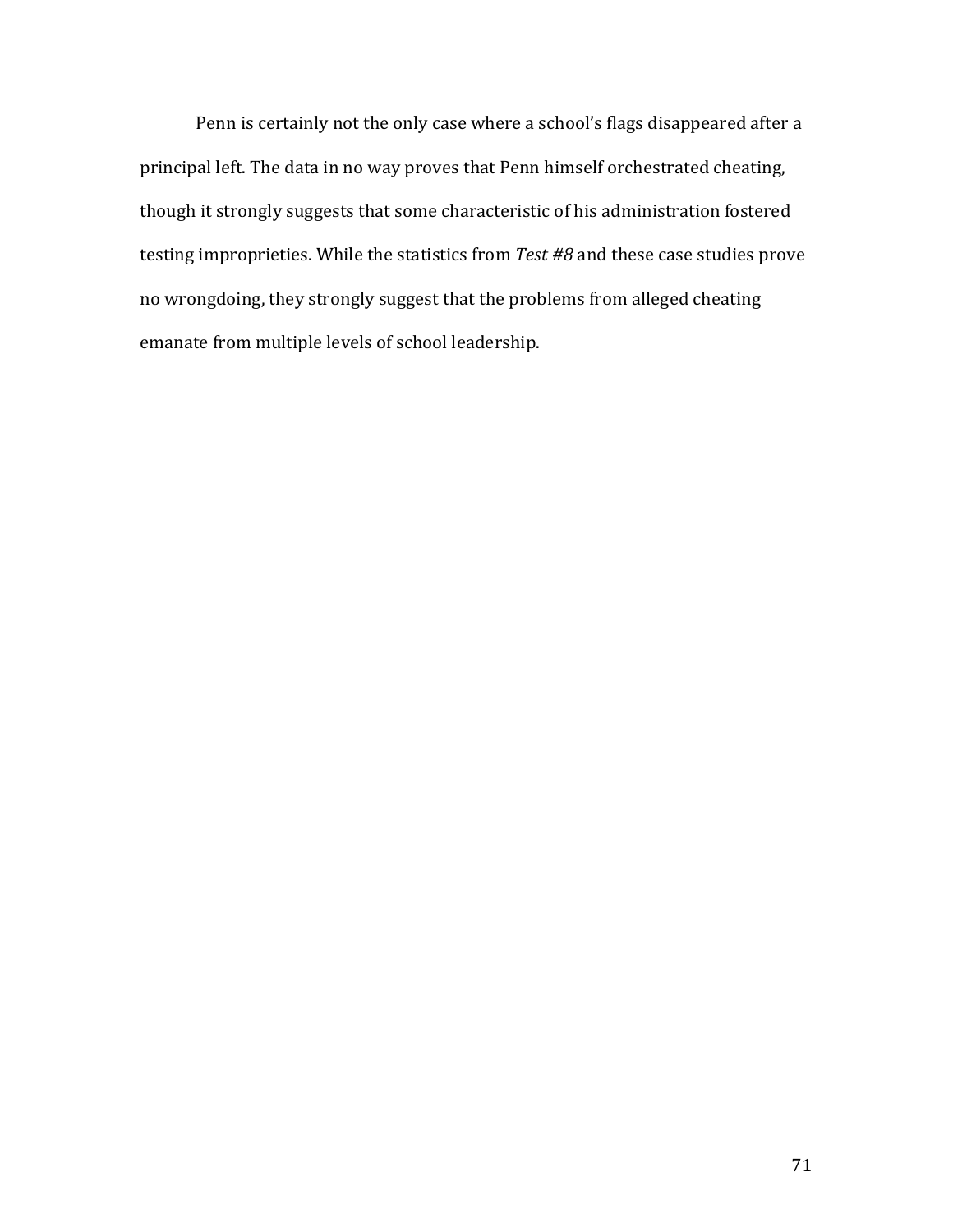#### **X. Discussion: Limitations and the Blaming Game**

### **Limitations**

This study could be improved with higher quality data. PSSA classification rates (Below Basic, Basic, Proficient, and Advanced) are based on students' scaled scores. For example, a  $3<sup>rd</sup>$  grade student earning a 1181 scaled score on the Math test would be considered Proficient while the same student with a 1179 scaled score would be Basic. Because these somewhat arbitrary cut scores are of extreme importance vet vield few similarities between students just below or above them, using scaled scores instead of proficiency rates would led to more precise conclusions on the trends of scores from year to year. Although, because each subject level test has different cut off scores for every tested grade level, a schoollevel analysis would not be possible as scaled scores aren't comparable between grades. 

 Erasure data analysis is also incomplete. *The Philadelphia Public School Notebook* released a detailed school-grade level analysis on 2009 erasure analyses when the broke the cheating scandal in 2011. In 2009 alone, 88 schools had suspiciously high erasure marks. The State then conducted similar analyses for 2010 and 2011, and in the end 53 schools were flagged for further investigation encompassing 2009-2011. The State has refused to release the erasure analyses for 2010 and 2011. How did 88 schools in 2009 turn into 53 schools in 2009-2011? Did the state eliminate schools on the 2009 list because they didn't reappear on the 2010 or 2011 lists? Or did they pick and choose the 53 flagged schools by some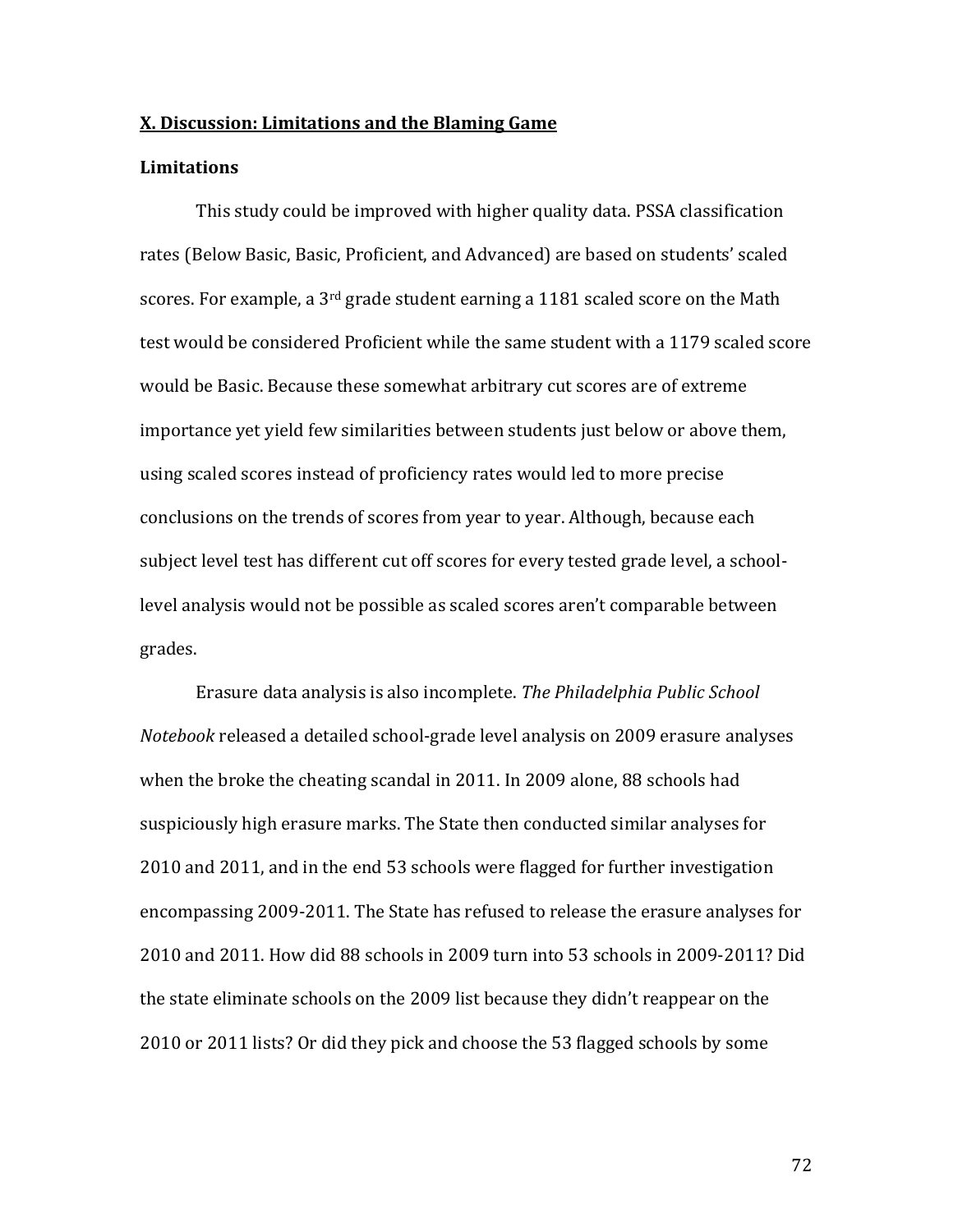other means? Without this knowledge, the credibility of a schools' flagged status is slightly in doubt.

Furthermore, presumably the state (and District) also have more detailed erasure analysis that would reveal which specific classrooms had suspicious erasure markings and which students' tests were used. Tracking cheating data on this deeper level would yield stronger and more meaningful results. Unfortunately, only the school and school-grade level analyses are available to the public as the investigations are still ongoing.

## **The Blaming Game**

The finger-pointing for who or what caused the 2012 test score declines can start from the highest levels of education policy and move down. Did high-stakes testing legislated by national politicians create an environment that led to cheating? Or did Governor Corbett and the Pennsylvania General Assembly inevitably cause the declines with massive education budget cuts that they orchestrated? What about the external effects such as monitoring and public scrutiny that affected the entirety of flagged schools, even grade levels not flagged for cheating? Or should the blame rest solely on those administrators who actually conducted the cheating? While there is plenty of blame to rightly pass around, cheating undoubtedly occurred at Philadelphia schools and those responsible have yet to face any kind of repercussions. 

## *High Stakes Testing and No Child Left Behind*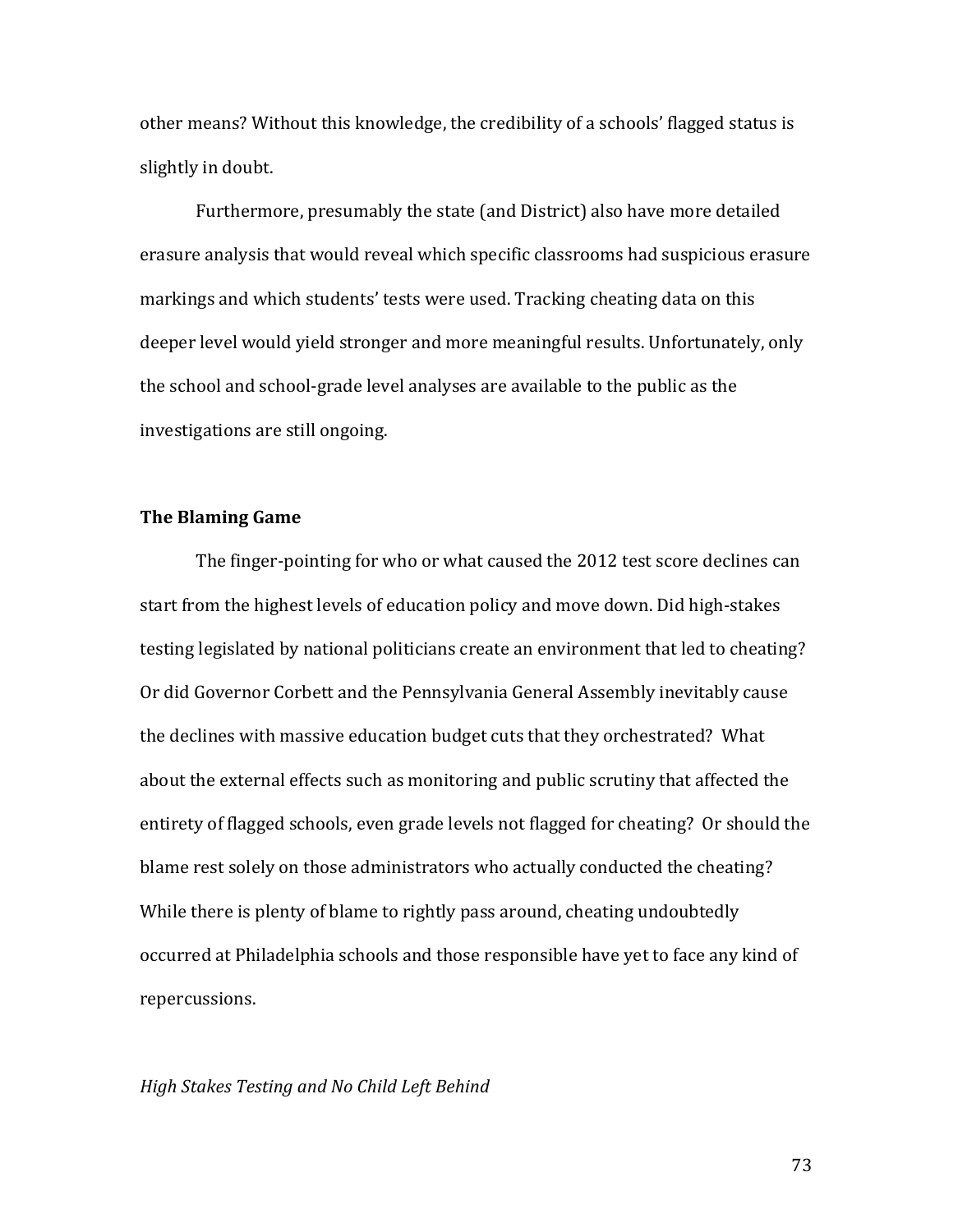No Child Left Behind deserves credit for being the first national law of its kind to pay attention to the academic achievement of *all* student subgroups, including minority subgroups, economically disadvantaged students, English language learners, and special education students. However, the unrealistic expectation for meeting 100% proficiency by 2014 has caused a hostile environment in school reform where schools are publicly labeled "failures" if they fail to meet increasing academic targets. To try and avoid these labels, states and school districts alike implement quick-fix reform initiatives that often lead to drastic turnaround of teachers and staff. Teachers and principals are thus left with the prospect of losing their jobs if they don't improve test proficiency rates by a significant margin year after year. The incentive to manipulate test scores may then overcome the desire to naturally improve students' academic achievement.—as the case has been in Philadelphia, Atlanta, Washington DC, and other major urban school districts.

The successes touted by high-stakes testing and NCLB advocates are often misleading. As previously discussed, every single state has lower proficiency standards on their standardized tests than the national standards used in the National Assessment of Educational Progress tests (with the exception of Massachusetts). While 49 out of 50 states reported that over 50% of their 4<sup>th</sup> graders were proficient in Math in 2009, the NAEP tests found that *all* states were under this threshold.

Not only are the high proficiency rates a myth, but gains made between years are also fabricated by teaching to the test, testing improprieties, and other factors.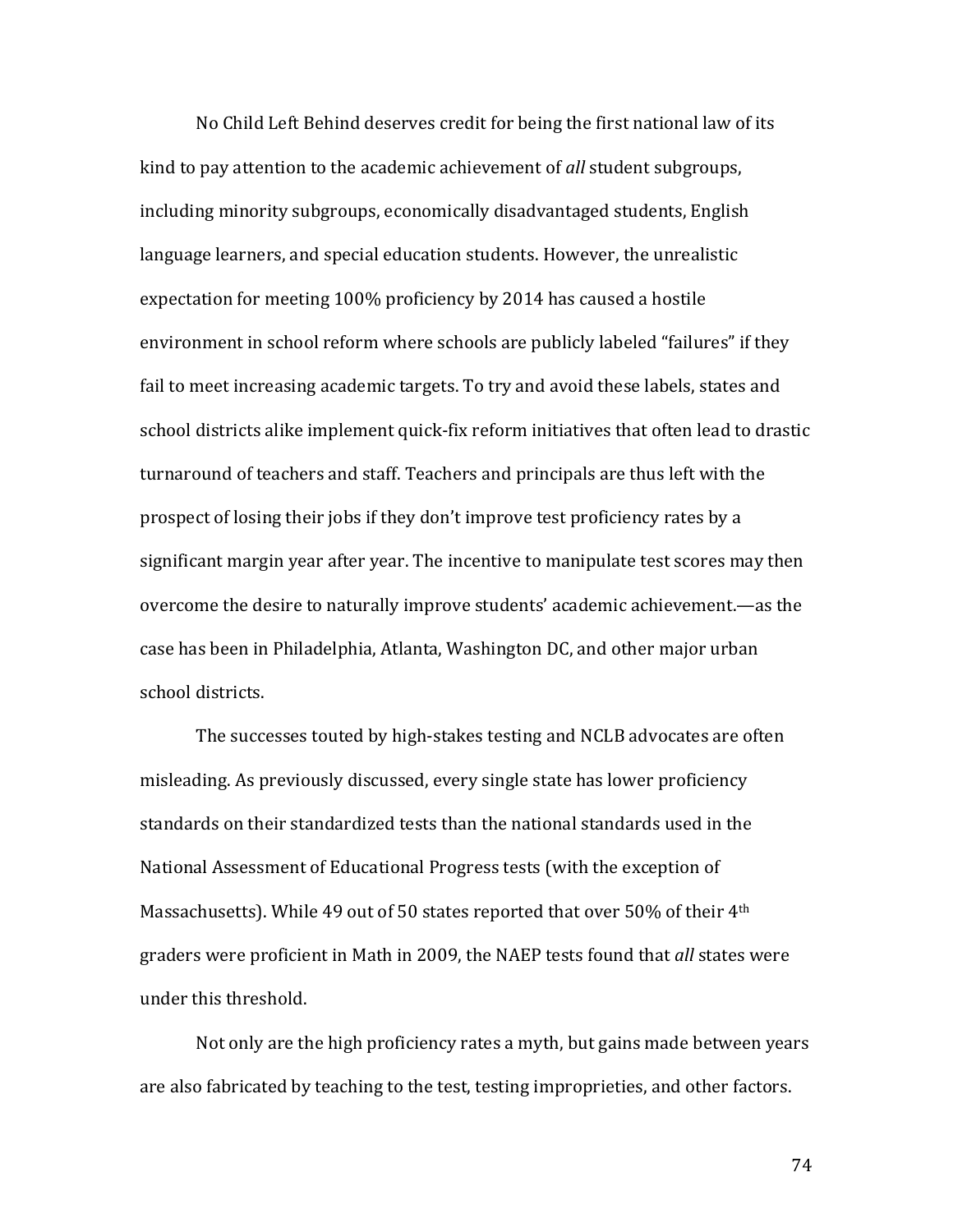For example, the PSSA proficiency rate in Philadelphia for  $8<sup>th</sup>$  Grade math increased by 6.1 percentage points between 2009 and  $2011$  (50.5% to 56.4%). According to NAEP results, during that time the Philadelphia  $8<sup>th</sup>$  grade math proficiency rate only rose by 2 percentage points  $(16\%$  in 2009, 18% in 2011).<sup>87</sup> Are Philadelphia's 8<sup>th</sup> graders truly increasing their achievement in math, or are they merely learning testtaking techniques more from teachers or improving due to soft and hard forms of administration cheating?

When it inevitably arrives, the next national education reform legislation should take note at the successes and failures of NCLB. High expectations should not be abandoned for the sake of practicality and hurting feelings; however, legislation should create incentives for teachers and administrators to work for their students by supporting troubled schools and taking into account the different out-of-school factors that students may bring in.

Unfortunately, the current rhetoric of education reform is going in the opposite direction. The Obama Administration has granted states No Child Left Behind waivers if and only if the states develop a teaching evaluation system that is directly connected to student performance (among other stipulations).<sup>88</sup> The notion has good intentions but may lead to further cheating if there is too much stress on student achievement on these evaluations and if professional development is not prioritized. Multiple studies show that out-of-school factors such as poverty account

<sup>87</sup> U.S. Department of Education, Institute of Education Sciences, National Center for Education Statistics, National Assessment of Educational Progress (NAEP), 2009 and 2011 Mathematics Assessments. 

<sup>88</sup> White, Jeremy. "Education Reform: As Obama Pushes for Teacher Evaluations, Little Agreement on How." *International Business Times*. Oct. 28, 2011.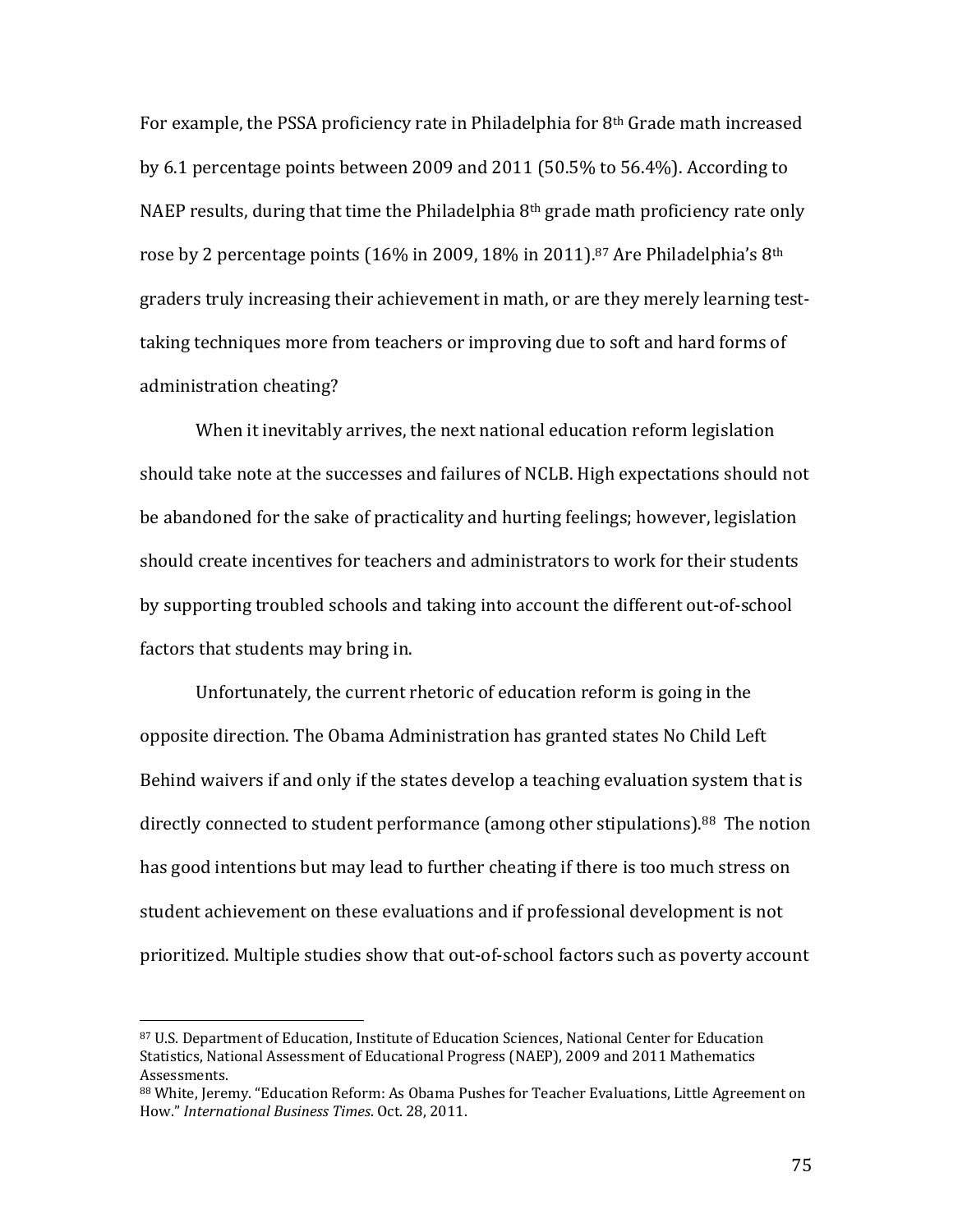for the majority of test score variations while differences in teacher quality account for around  $10\%$  of student achievement.<sup>89</sup> A comprehensive teacher evaluation system must keep these statistics in mind or else teachers will be overburdened with the task of overcoming poverty completely on their own. Only evaluations, professional development, strong leadership, and adequate financial support can level the playing field. One wonders how the outlook of public education would look today if Gore and his educational vision had won the 2000 election.

### *Budget Cuts from Governor Corbett and the PA General Assembly*

The  $2011$ -2012 budget cuts for basic education were a significant factor in the decline of proficiency rates. By Pennsylvania's own standards, schools in the state are drastically underfunded—by over \$4.5 billion according to the Costing-Out commissioned by the General Assembly and released in 2007. Pennsylvania slashed funding by almost \$1 billion for the 2011-2012 school year, and Philadelphia received the brunt of these cuts as special funding formulas that target areas with higher poverty concentrations were eliminated.

Governor Corbett called these cuts part of a "reality-based budget" to reign in excessive spending from previous governors.<sup>90</sup> Yet there were many possibilities to make room in his budget for a less hurtful cut to education. Corbett turned down the

<sup>89</sup> Hanushek, Eric A.; Kain, John F.; Rivkin, Steven G.. "Teachers, Schools, and Academic Achievement. *National Bureau of Economic Research*. Aug. 1998 

Berliner, David. "Poverty and Potential: Out-of-School Factors and School Success". The Great Lakes *Center for Education Research & Practice*. March 2009. 

Goldhaber, Dan. "The Mystery of Good Teaching". *Education Next*. Spring 2002. Vol. 2, No. 1. Ravitch, Diane. "The Myth of Charter Schools". *The New York Review of Books*. Nov. 11, 2010. 90 Olsen, Laura; Mauriello, Tracie. "Corbett's state budget plan cuts \$866 million". *Pittsburgh Post‐ Gazette*. Mar. 9, 2011.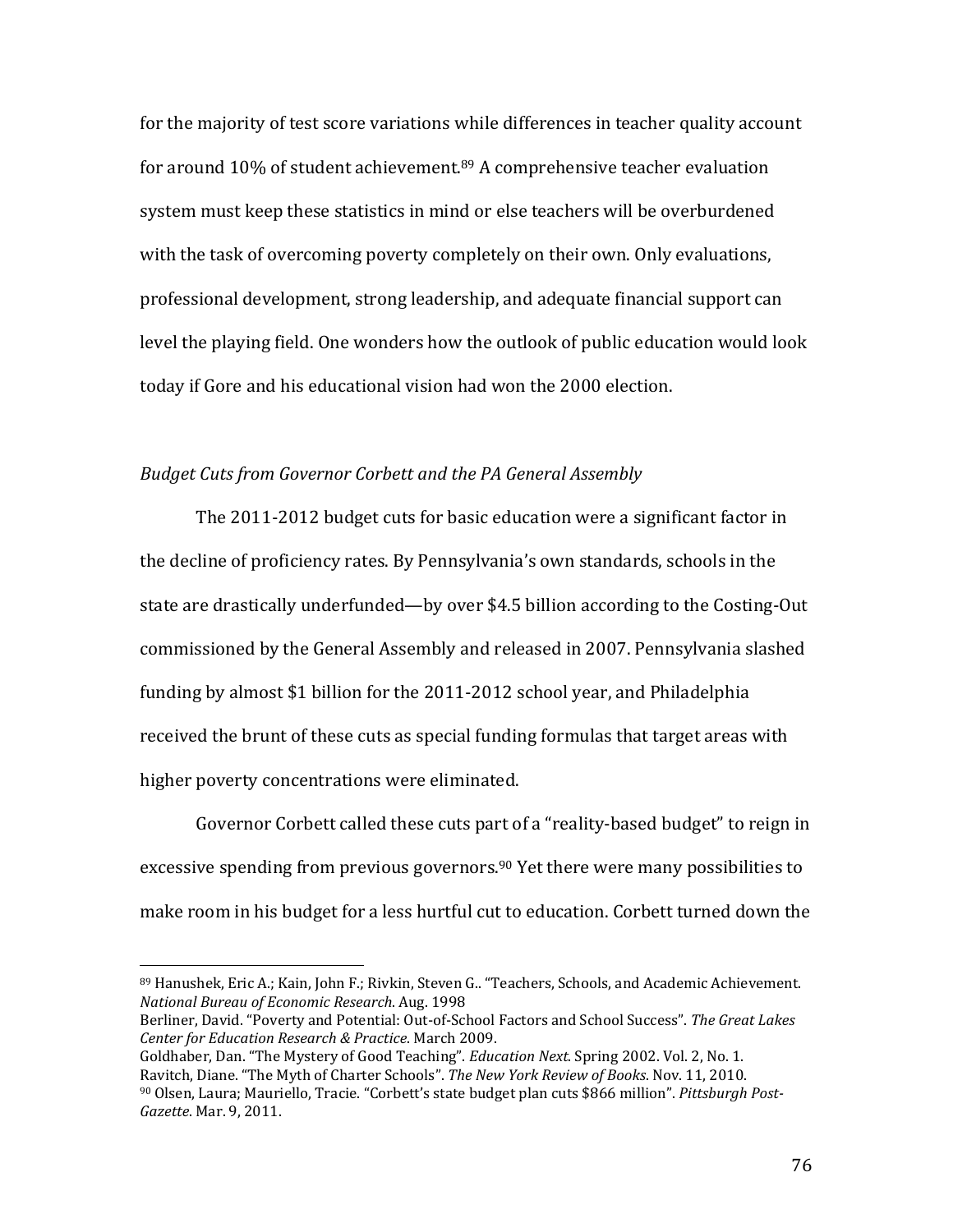opportunity to tax the gas derived from the recently discovered Marcellus Shale due to fears of scaring away business. He also refused to spend a penny of the \$785 million revenue surplus, instead saving it for a "rainy day".<sup>91</sup> Meanwhile, the state budget allocation for correctional facilities increased by 11%.

Clearly Governor Corbett did not prioritize education, and his budget for the 2012-2013 did little to staunch the financial bleeding from the previous year. While basic education funding remained the same from the year before, Accountability Block Grants—money that aided special programs in needy Districts such as Philadelphia—were eliminated.<sup>92</sup>

The future of education funding may be clearer. With about a year and half left before the 2014 election, Governor Corbett's polling numbers are foreboding. Corbett—a first-term Republican—has an overall approval rating of  $33\%$  in the state, with 58% disapproving of his job as Governor (as of March 12, 2013). According to Public Policy Polling, these rates make him the third most unpopular governor in the country.<sup>93</sup> Furthermore, he trails in head-to-head match ups against five potential democratic opponents, some of which are barely known in the state. Perhaps most worrying for him is that more Republicans would prefer another candidate to run in 2014 in his place. Unless he can save his already struggling campaign, a Democratic candidate who is likely to sympathize with education advocates will take the governorship, and the General Assembly will likely follow.

<sup>91</sup> Markosek, Joe. "Revenue Surplus Exceeds \$785 million". *PA House Appropriations Committee: Fast Facts*. July 1, 2011.

Butterfield, Sam. "Spend rainy‐day fund, advocates tell governor". *Pittsburgh Post‐Gazette*. June 17, 2011. 

 $92$  Hardy, Dan. "Corbett's Pennsylvania budget holds the line on school spending for the most part". *The Philadelphia Inquirer*. Feb. 8, 2012. 

<sup>93</sup> Jensen, Tom. "Corbett in dire shape for reelection". *Public Policy Polling*. Mar. 12, 2013.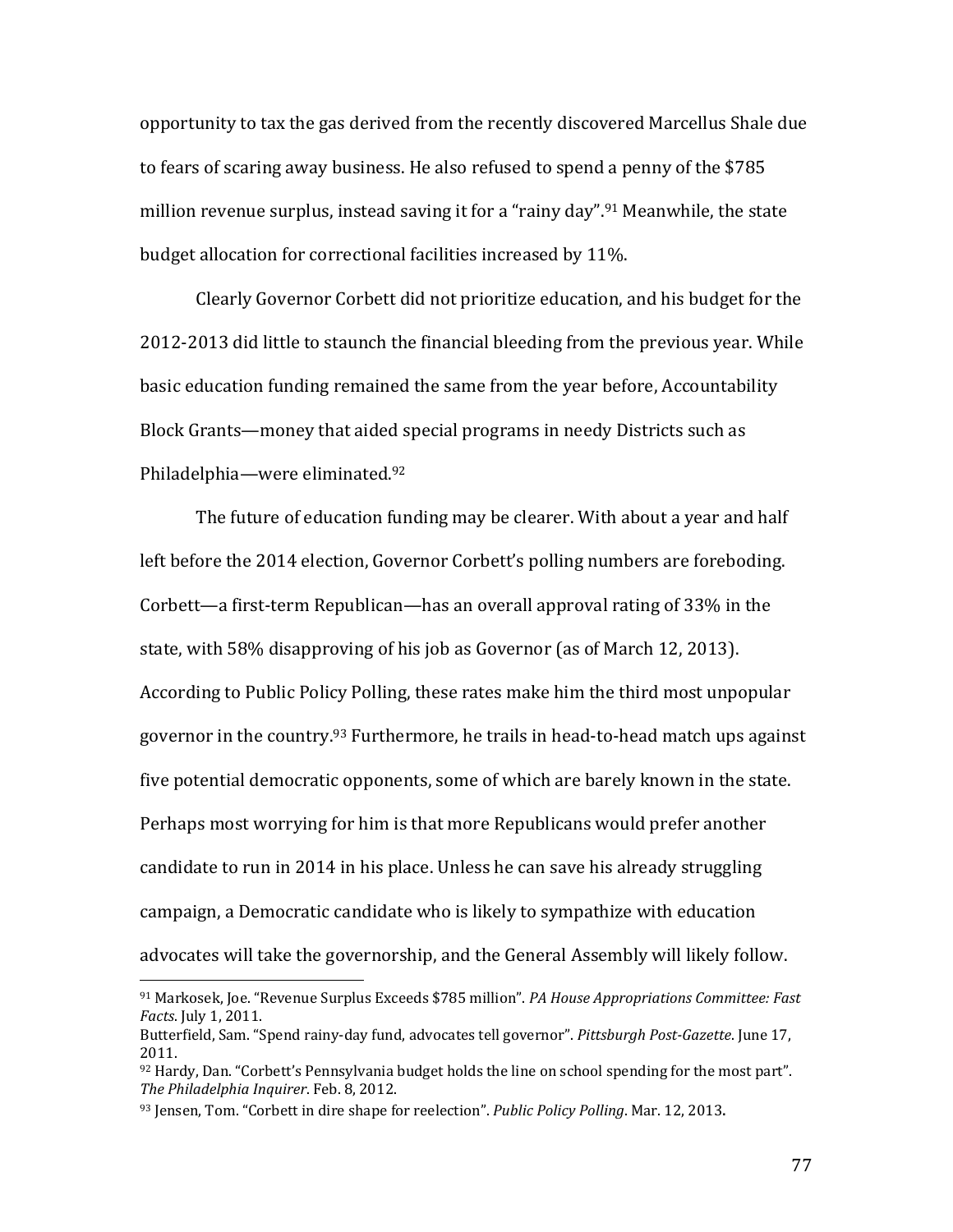Poorer school districts such as Philadelphia have hope that they may experience funding relief in the near future.

As Test #3 strongly implied, the massive decrease in funding likely directly affected the declines in proficiency rates in Philadelphia. When discussing the declines, the State Department of Education is quick to point towards the cheating scandal as the sole cause for Philadelphia's demise.<sup>94</sup> While cheating has a major role in what happened, the State should not hide the fact that their decision to cashstrap districts led to a severe lack of resources that affected students on test day.

#### *Outside pressures from Testing Monitors and the General Public*

While testing monitors and the media certainly created a negative atmosphere at flagged schools, their work can hardly be called blameworthy. As a news organization, *The Inquirer* had every right to publish the names of the 53 flagged schools when they received the list—even though the state asked them not to. Furthermore, the only way for the School District to ensure the credibility of the 2012 PSSA tests after the scathing cheating scandal broke out was to increase security throughout the District. Most probably, if these methods existed before 2012, administrators and teachers would not have had the opportunity to participate in cheating in the first place. From the stories told by whistle-blowers from Roosevelt Middle School and FitzSimons High School (now closed), cheating was obvious, open, and easily detectable. Yet the lax security in place was only improved after *The Public School Notebook* released the 2009 report.

 

<sup>94</sup> Graham, Kristen; Purcell, Dylan. "PSSA-cheating reforms yield lower scores across Pa.". The Philadelphia Inquirer. July 30, 2012.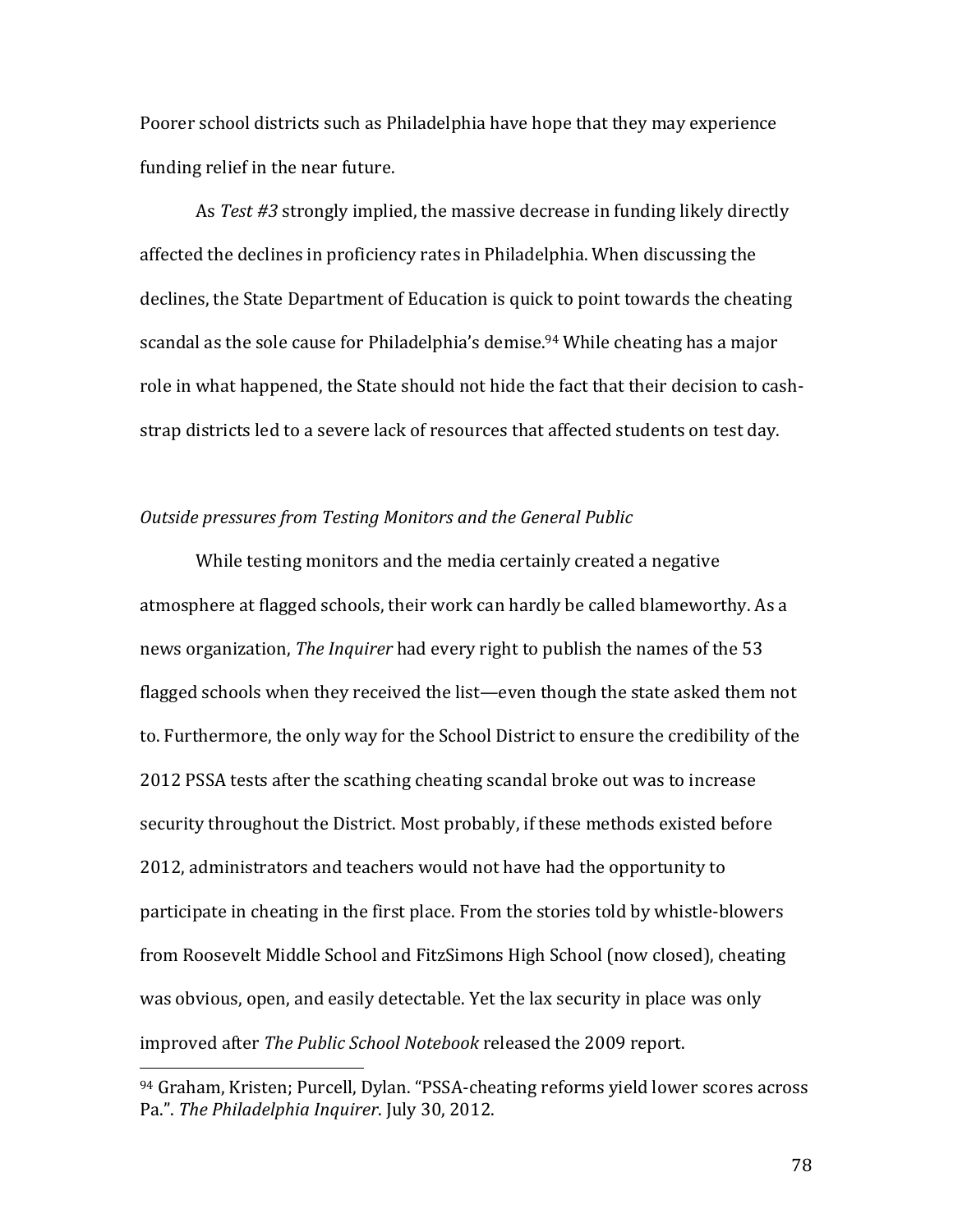#### *Cheaters*

Beyond a reasonable doubt, several schools in Philadelphia participated in cheating from 2009-2011 by erasing students' wrong answers and replacing them with correct ones. The insurmountable evidence shows that at many schools, test scores did not accurately represent student achievement. Those who participated in cheating may have been under immense pressure to raise proficiency levels. Yet their actions of misrepresenting students' knowledge ended up hurting those students who needed targeting instruction. Furthermore, their actions are an insult to the majority of teachers and administrators who tried to honestly raise student achievement and faced the consequences of the results of their efforts. The entire District, their employees, and their students have suffered because of the actions of the minority, and it will be a long time before the District can start to build up a more positive reputation.

What's perhaps most worrying about this scandal is that it only uncovered the most detectable forms of cheating. Schools may have got away with a multitude of other kinds of cheating before the District increased security in 2012. Easier and far less-detectable ways of cheating include: opening test booklets early in order to teach specific concepts and problems before the test, coaching students to answer a question correctly (whether by implication or simply telling them the correct response), and allowing students to take the test in groups or with outside help. These forms of "soft" cheating can only be detectable through observation. Higher scores than normal derived from these scores can be—and have been—explained away as implementations of reform initiatives (e.g. professional development, a new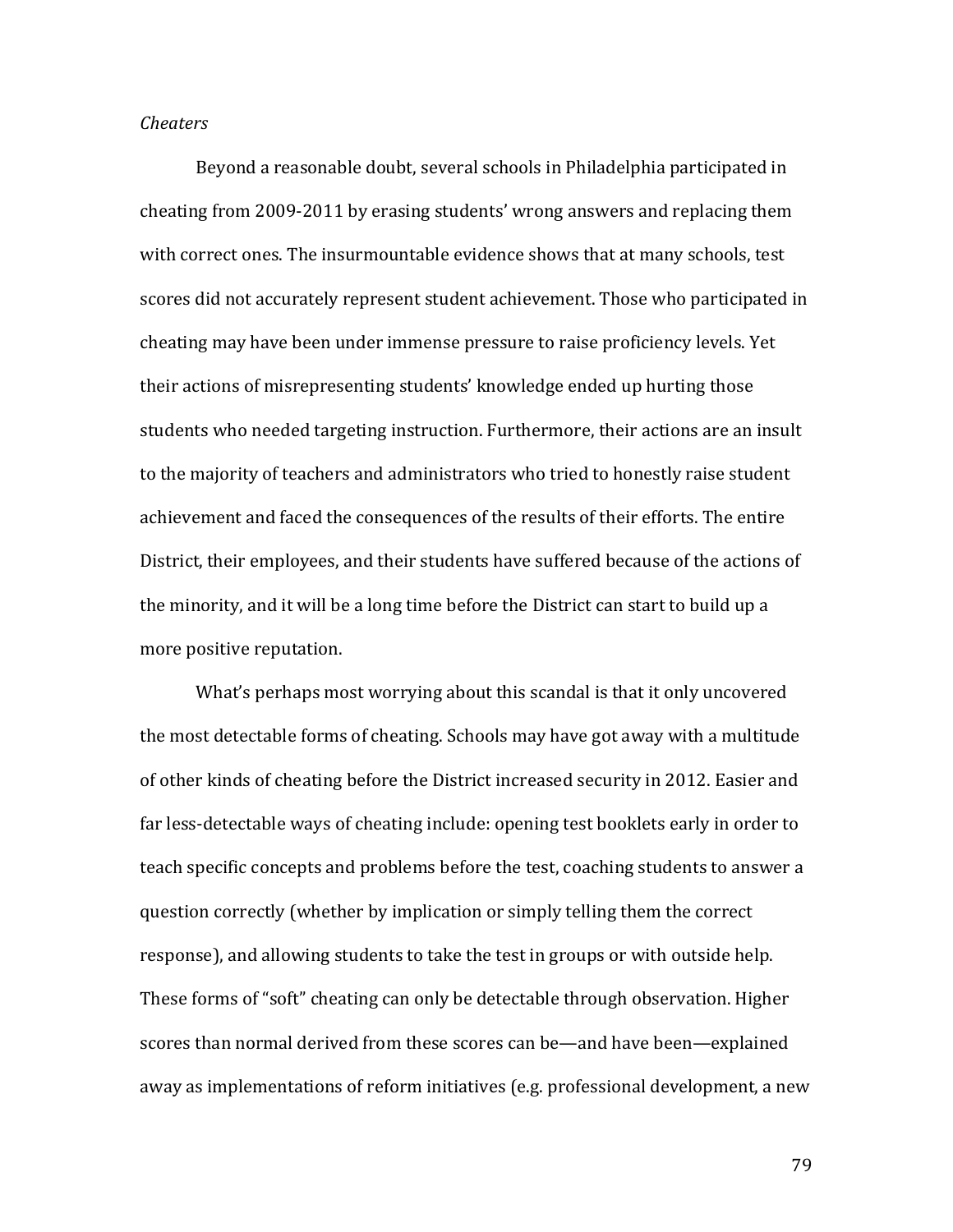curriculum, etc.). How much cheating actually occurred in Philadelphia schools before 2012? Since the analysis conducted by the state only includes erasure methods, the answer will likely remain unknown.

Although much remains a mystery, the State and District have damning evidence that specific teachers and administrators were involved in testing improprieties. In fact, the *Inquirer* has reported that some principals, assistant principals, and teachers from the 53 flagged schools "have confessed to investigators."<sup>95</sup> Yet as of the time of this study, not a single District employee has faced repercussions for their involvement in the scandal.

In fact, the only possible firing of an employee that may have been connected to the cheating scandal occurred last summer under suspicious circumstances. According to *Notebook* reporter Benjamin Herold, Daniel Piotrowski—the former Executive Director for Accountability and Assessment—was assigned to personally monitor flagged schools in 2012 (along with several other central office staff). Piotrowski was placed at Wagner Middle School and found seventeen testing violations, including observing a teacher "coaching students on how to answer test questions."<sup>96</sup> After reporting the violations, Piotrowski was removed from the school as a monitor and his allegations were quickly dismissed. Other schools that wee reported for fewer violations had to undergo an investigation process that included interviews and a detailed report. The incidents at Wagner—a school where the principal in 2009 held the Chief Academic Officer position in the District at this

 

<sup>95</sup> Graham, Kristen & Purcell, Dylan. "PSSA-cheating reforms..."

<sup>&</sup>lt;sup>96</sup> Herold, Benjamin. "New cheating concerns at Philly school met with 'baffling' response". The *Philadelphia Public School Notebook*. Oct 23, 2012.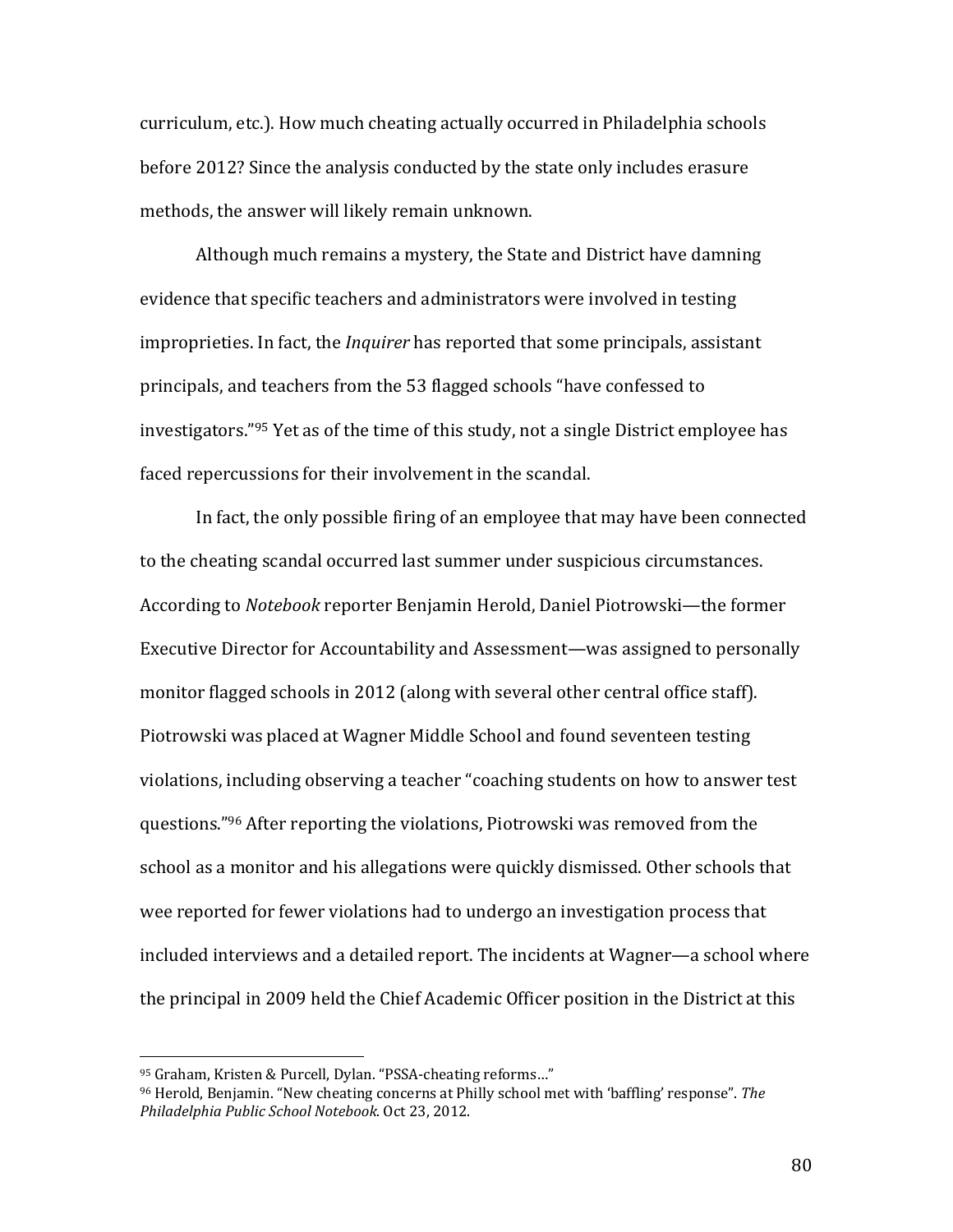time—produced no such process. The District later fired Piotrowski in July 2012 for unknown reasons (neither Piotrowski nor the District commented in Herold's story). 

No matter the exact circumstances surrounding the events at Wagner, the District and State have failed to act swiftly in punishing those responsible for cheating. Both parties claim that the investigations are still ongoing. Over a year and a half has passed since the scandal first broke out, yet the only reshuffling of teachers and principals that has occurred has been for reasons disconnected to cheating. District principals who are highly implicated in the scandal still hold their jobs. Neither the District nor its students can move on and overcome the negative emotions brought until the State of District cleans house. Philadelphia students deserve to learn in peace without the politics of education policy hindering their progress in the classroom.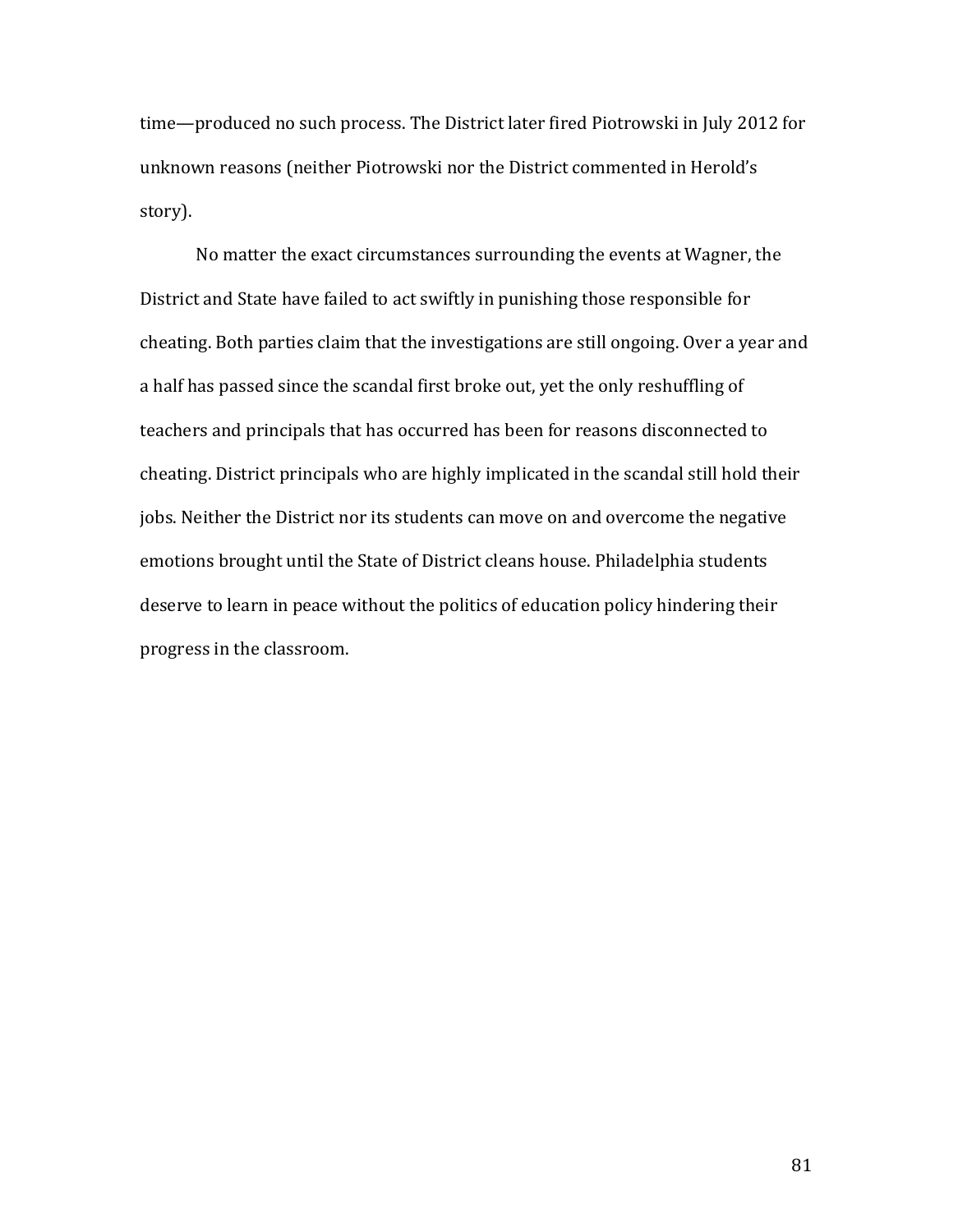#### **XI. Conclusion**

On March 29, 2013, after a two and a half year investigation, the State of Georgia indicted 35 educators who participated in organized cheating in the Atlanta Public Schools system.<sup>97</sup> These educators include teachers, principals, and administrators—including the former Superintendant who may spend up to 45 years in prison for her role in the scandal. Will Philadelphia's cheating scandal come to a similar resolution as Atlanta's? Probably not. One reason is the scope of the investigations. While the then-Governor of Georgia set aside a budget "substantial enough to hire more than 50 state investigators," the School District of Philadelphia, still under extreme financial stress, has hired a handful of lawyers pro bono to help with their load.<sup>98</sup> Furthermore, criminal charges cannot be sought against educators in Pennsylvania for cheating that occurred before 2012.

Once the State of Pennsylvania does release the findings of their investigation, however, one conclusion is inevitable and unsurprising: cheating occurred at an alarming rate in Philadelphia schools between 2009 and 2011. The erasure analysis data provides nearly irrefutable evidence that tests were tampered with. Schools that were flagged for cheating performed statistically significantly better in math and reading scores before 2012. But when the public caught wind of cheating and put an end to it in 2012, flagged schools and grade levels performed statistically significantly worse than their non-flagged counterparts—even when controlling for drastic budget cuts.

<sup>97</sup> Winerip, Michael. "Ex‐Schools Chief in Atlanta Is Indicted in Testing Scandal". *The New York Times*. Mar. 29, 2013.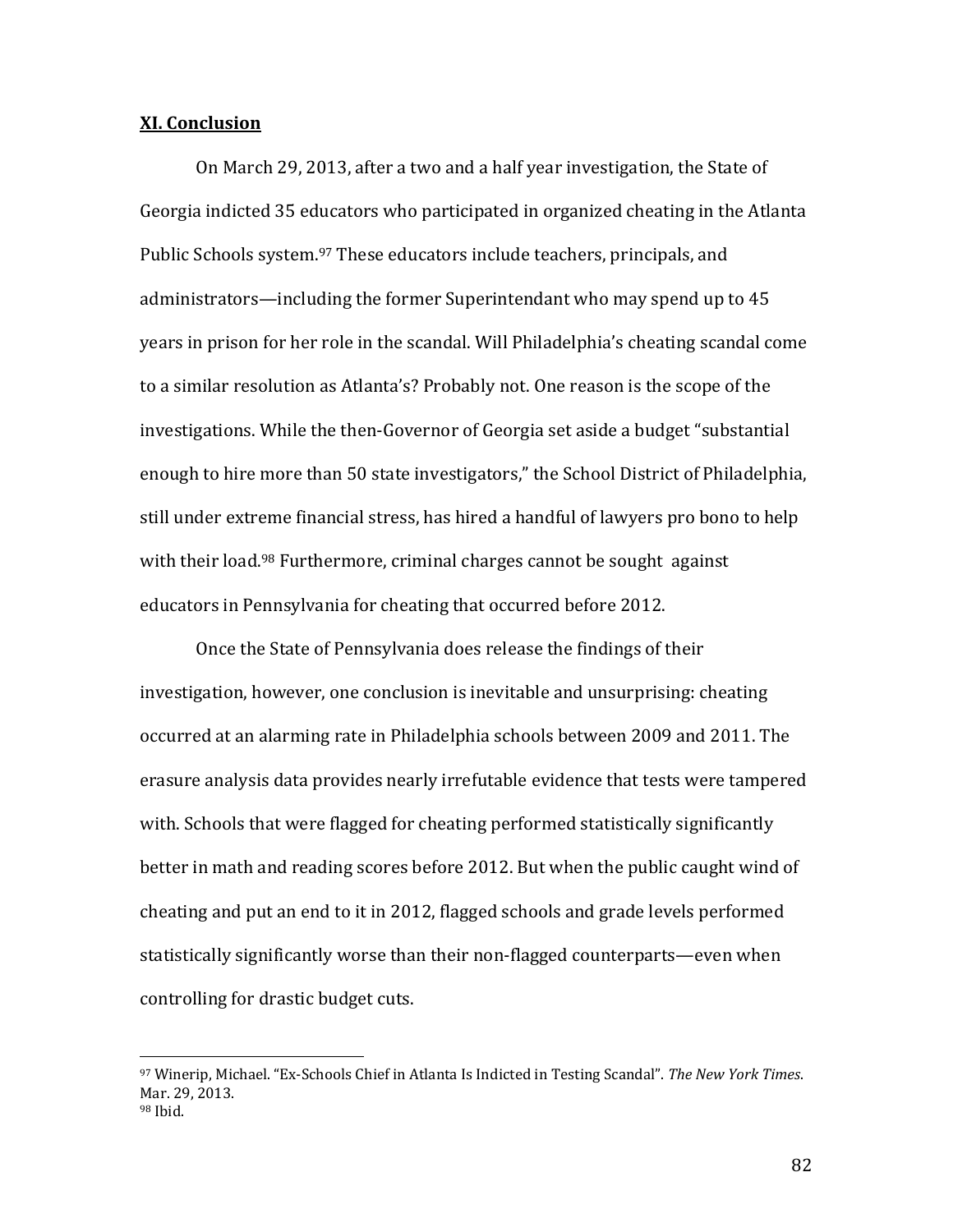Without a doubt, other factors contributed to the massive test score declines experienced by Philadelphia schools in 2012. Governor Tom Corbett and his Republican-led Assembly crippled Philadelphia school resources by eliminating nearly 10% of their state funding. Even when controlling for a school's flagged status, school budget cuts had a statistically significant effect on school proficiency rates. Additionally, the evidence that non-flagged grades in flagged schools performed worse than non-flagged grades in non-flagged schools suggest that unexplained influences in flagged schools affected the proficiency rates across the entire school. Nevertheless, none of these findings should cloud the fact that Philadelphia has had a cheating problem, and that problem will not go away until those responsible leave.

Educators who participated in cheating may rightly claim that their actions were encouraged by high-stakes testing standards set by President Bush's No Child Left Behind act. The act, which has yet to be re-written by Congress during the Obama administration, labels schools as successful or failing based almost solely on test scores. In reaction to the strong influence of testing, states across the country have made their tests easier while districts and schools will stop at almost nothing to raise scores, leaving no school in the nation unaffected. Whatever the good intentions of the act were, the unintended consequences have caused a net negative effect on the nation's education system as a whole, especially in urban districts where schools with high poverty concentrations are asked to perform to high expectations without the necessary financial resources to do so.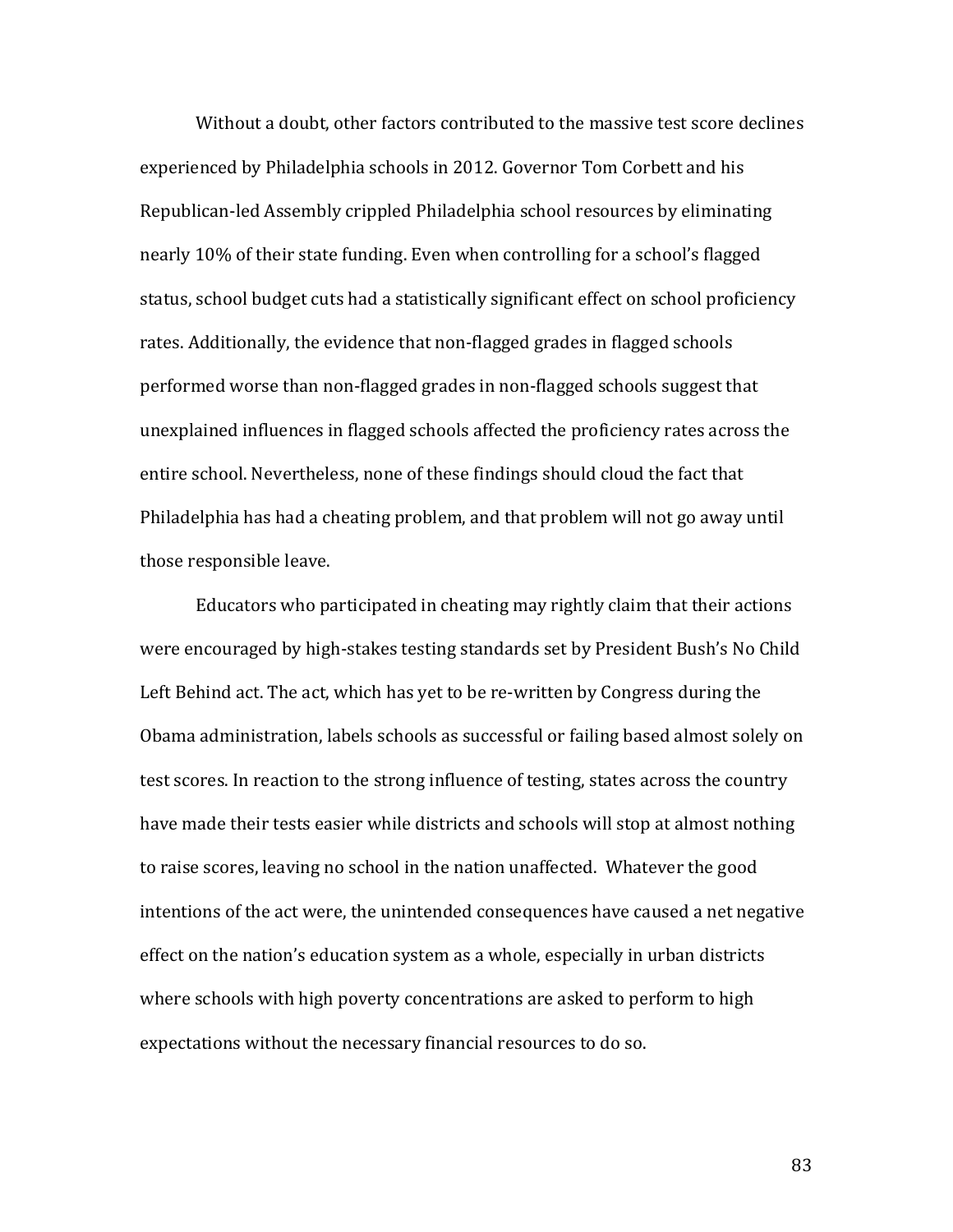This study shares a story about the neglect of low-performing students that starts on the national level and finishes in the classroom. Education is a business that is rife with politics that often provides incentives for educators to ignore the main purpose of education. Over the past decade, national policy has failed educators, and in turn educators have failed their students. As has been the case in urban education for decades, politics and the ambitions of self-minded educators has hindered instruction of the students with the highest need for a quality education.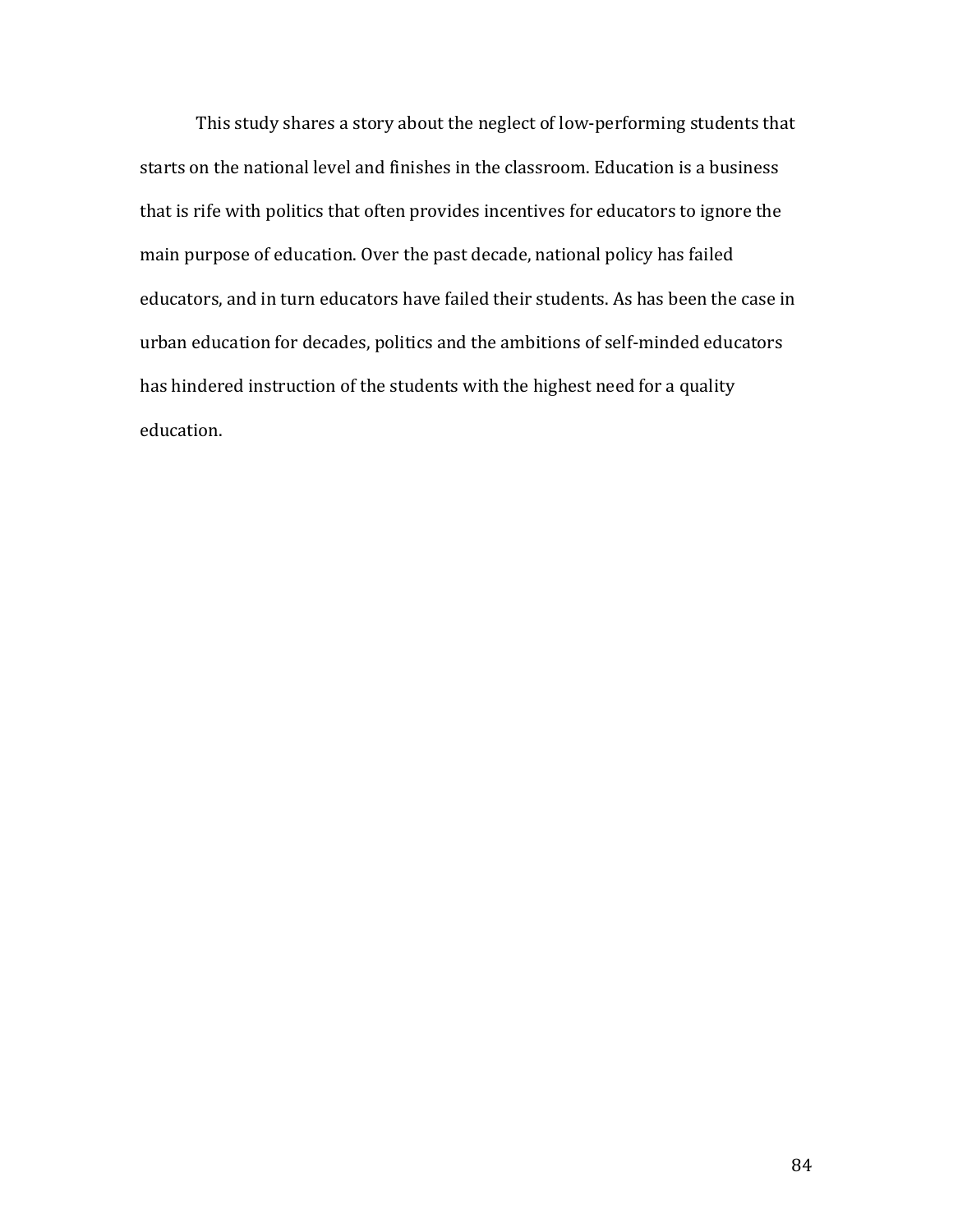# **Acknowledgements**

This paper would not have been possible without the gracious help and support from advisors, friends, and family. Dr. Marc Meredith has been a research advisor of mine for two years. He assisted with the project from beginning to end, and his statistical expertise and guidance have been invaluable. I also wish to thank Penn's Political Science Department, including Dr. Doherty-Sil and Dr. DiIulio, for consistently inspiring, motivating, and supporting my academic efforts. Joe Tierney and the Fox Leadership staff have also helped fuel my passion for education since my freshman year at Penn. My internship supervisors at Public Citizens for Children and Youth—Shanee Garner—and the School District of Philadelphia—Dan Piotrowski—gave me wonderful opportunities to excel at their organizations and helped cement my interest in education policy. Finally, I want to thank my family and friends for consistently supporting me during the good times and especially during the more stressful ones.

Thank you.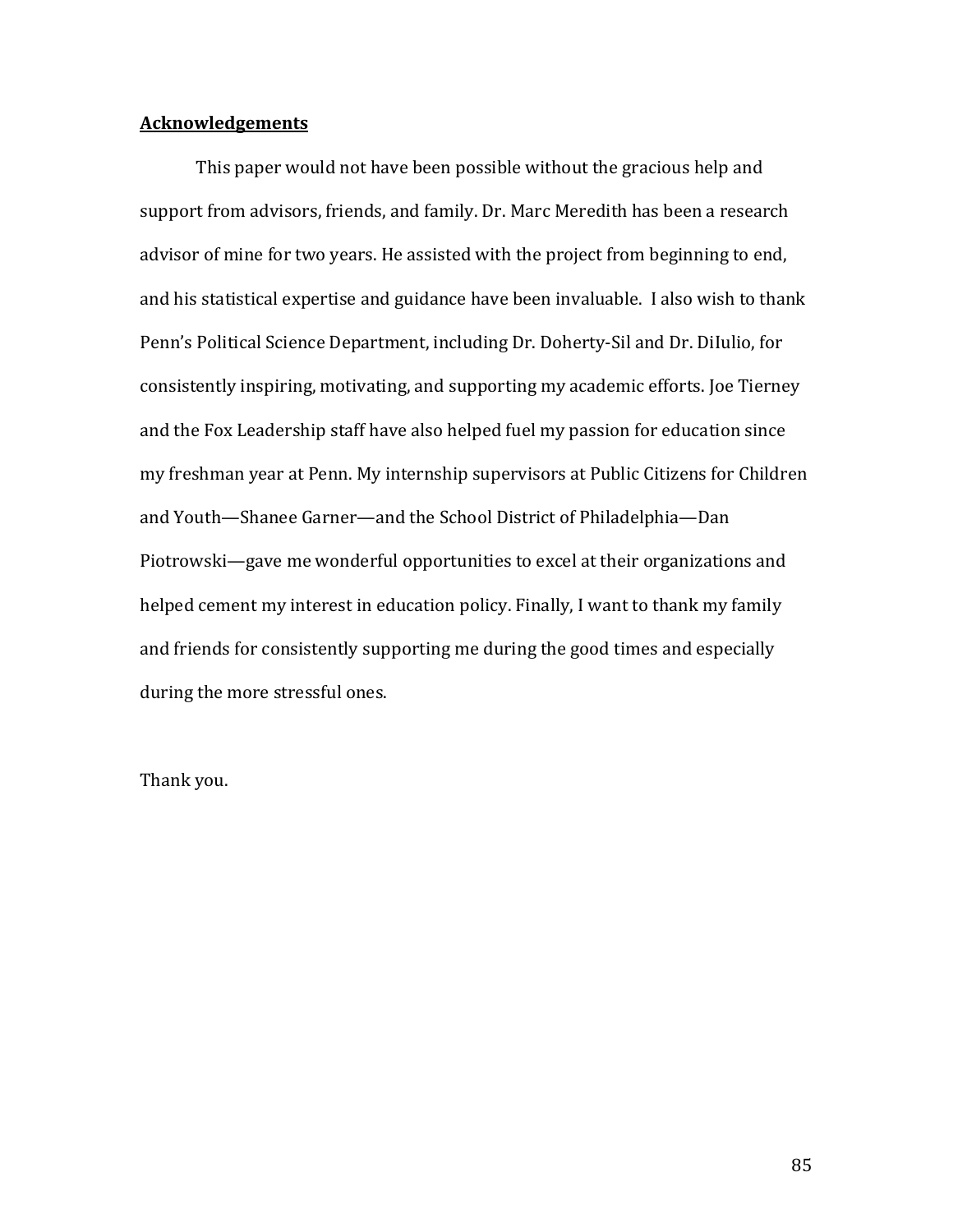# **Appendix**

| <b>Grade Levels</b> |      |                           | 3rd         |              | 4th         |             | 5th         |                           | 6th          |             | 7th          |              | 8th         | 11th         |              | Percentage |
|---------------------|------|---------------------------|-------------|--------------|-------------|-------------|-------------|---------------------------|--------------|-------------|--------------|--------------|-------------|--------------|--------------|------------|
| <b>Schools</b>      | Year | $\mathbf{M}$              | $\mathbf R$ | $\mathbf{M}$ | $\mathbf R$ | M           | $\mathbf R$ | M                         | $\mathbf{R}$ | $\mathbf M$ | $\mathbf{R}$ | $\mathbf{M}$ | $\mathbf R$ | $\mathbf{M}$ | $\mathbf{R}$ | Flagged    |
|                     | 09   |                           | Y           | $\mathbf Y$  |             |             |             |                           |              |             |              |              |             |              |              | 33.3%      |
| Bridesburg          | 10   | $\mathbf Y$               | Y           | Y            |             |             |             |                           |              |             |              |              |             |              |              | 50.0%      |
|                     | 11   |                           |             | Y            |             | Y           |             |                           |              |             |              |              |             |              |              | 33.3%      |
|                     | 09   |                           |             | Y            |             |             |             |                           |              |             |              |              |             |              |              | 16.7%      |
| Catharine           | 10   | Y                         |             | Y            |             | Y           |             |                           |              |             |              |              |             |              |              | 50.0%      |
|                     | 11   | Y                         | Y           | Y            | Y           |             |             |                           |              |             |              |              |             |              |              | 66.7%      |
|                     | 09   |                           |             |              | Y           | $\mathbf Y$ | $\mathbf Y$ |                           |              |             |              |              |             |              |              | 50.0%      |
| Cayuga              | 10   | Y                         | Y           |              | Y           |             | Y           |                           |              |             |              |              |             |              |              | 66.7%      |
|                     | 11   | Y                         | Y           | Y            |             |             |             |                           |              |             |              |              |             |              |              | 50.0%      |
|                     | 09   |                           |             |              |             | Y           | Y           | Y                         |              |             |              |              |             |              |              | 25.0%      |
| Childs              | 10   | Y                         |             | Y            | Y           | Y           | Y           |                           |              |             |              |              | Y           |              |              | 50.0%      |
|                     | 11   |                           |             |              |             | $\mathbf Y$ |             | Y                         |              | Y           |              |              |             |              |              | 25.0%      |
|                     | 09   | Y                         | $\mathbf Y$ | $\mathbf Y$  |             |             |             |                           |              |             |              |              |             |              |              | 37.5%      |
| Cramp               | 10   | Y                         | Y           | Y            |             | $\mathbf Y$ | $\pmb{Y}$   | $\mathbf Y$               | $\mathbf Y$  |             |              |              |             |              |              | 87.5%      |
|                     | 11   | Y                         | Y           | Y            |             |             |             |                           |              |             |              |              |             |              |              | 37.5%      |
|                     | 09   |                           |             | Y            | Y           |             |             | Y                         |              |             |              | $\pmb{Y}$    |             |              |              | 33.3%      |
| Day                 | 10   |                           |             |              | Y           |             |             | Y                         | Y            | Y           |              | Y            |             |              |              | 41.7%      |
|                     | 11   | Y                         |             | Y            | Y           |             |             | Y                         | Y            |             |              |              |             |              |              | 41.7%      |
|                     | 09   | Y                         |             |              |             |             |             |                           |              | Y           |              |              |             |              |              | 16.7%      |
| Decatur             | 10   | Y                         | Y           | Y            |             | Y           |             |                           |              |             |              | Y            |             |              |              | 41.7%      |
|                     | 11   | $\mathbf Y$               | Y           | Y            | $\mathbf Y$ |             |             | Y                         | $\mathbf Y$  |             |              |              |             |              |              | 50.0%      |
|                     | 09   | $\mathbf Y$               |             | $\mathbf Y$  |             |             |             |                           |              |             |              |              |             |              |              | 16.7%      |
| Disston             | 10   | Y                         | Y           | Y            | $\mathbf Y$ |             |             |                           | Y            |             |              |              |             |              |              | 41.7%      |
|                     | 11   | Y                         | Y           | Y            |             |             |             | Y                         | Y            |             |              |              |             |              |              | 41.7%      |
|                     | 09   | Y                         | Y           | Y            | Y           | Y           | Y           | Y                         |              |             |              |              |             |              |              | 87.5%      |
| FS Edmonds          | 10   | Y                         | Y           | Y            | Y           | Y           | Y           | Y                         | Y            |             |              |              |             |              |              | 100.0%     |
|                     | 11   | Y                         | $\mathbf Y$ | $\pmb{Y}$    | $\mathbf Y$ | $\pmb{Y}$   | $\mathbf Y$ | $\pmb{Y}$                 | $\mathbf{Y}$ |             |              |              |             |              |              | 100.0%     |
|                     | 09   | Y                         | Y           | Y            | Y           | Y           | Y           | Y                         | Y            |             |              |              |             |              |              | 100.0%     |
| Emlen               | 10   | $\mathbf Y$               | $\pmb{Y}$   | Y            | $\pmb{Y}$   | Y           | $\mathbf Y$ |                           | $\pmb{Y}$    |             |              |              |             |              |              | 87.5%      |
|                     | 11   | $\boldsymbol{\mathsf{Y}}$ | $\mathbf Y$ | Y            | $\pmb{Y}$   | Y           | $\pmb{Y}$   | $\boldsymbol{\mathsf{Y}}$ | $\mathbf Y$  |             |              |              |             |              |              | 100.0%     |
|                     | 09   | $\pmb{Y}$                 | $\mathbf Y$ | $\mathbf Y$  | $\mathbf Y$ | $\mathbf Y$ | $\mathbf Y$ | $\mathbf Y$               | $\mathbf Y$  |             |              |              |             |              |              | 100.0%     |
| Forrest             | 10   | $\mathbf Y$               | $\mathbf Y$ | $\mathbf Y$  | $\mathbf Y$ | $\mathbf Y$ | $\mathbf Y$ | $\mathbf Y$               | $\mathbf Y$  |             |              |              |             |              |              | 100.0%     |
|                     | 11   | $\mathbf Y$               | $\pmb{Y}$   | $\mathbf Y$  | $\pmb{Y}$   | $\mathbf Y$ | $\mathbf Y$ | $\mathbf Y$               | $\mathbf Y$  |             |              |              |             |              |              | 100.0%     |
|                     | 09   |                           |             |              |             |             |             |                           |              |             |              |              |             |              |              | 0.0%       |
| Fulton              | 10   | Y                         | $\pmb{Y}$   | Y            |             |             |             | $\mathbf Y$               |              |             |              |              |             |              |              | 50.0%      |
|                     | 11   | Y                         |             |              |             | $\mathbf Y$ | Y           | $\mathbf Y$               | Y            |             |              |              |             |              |              | 62.5%      |

**Table 10: Philadelphia Schools Flagged for Erasure Irregularities (Marked with Grade Levels and Subjects Flagged by School and Year)**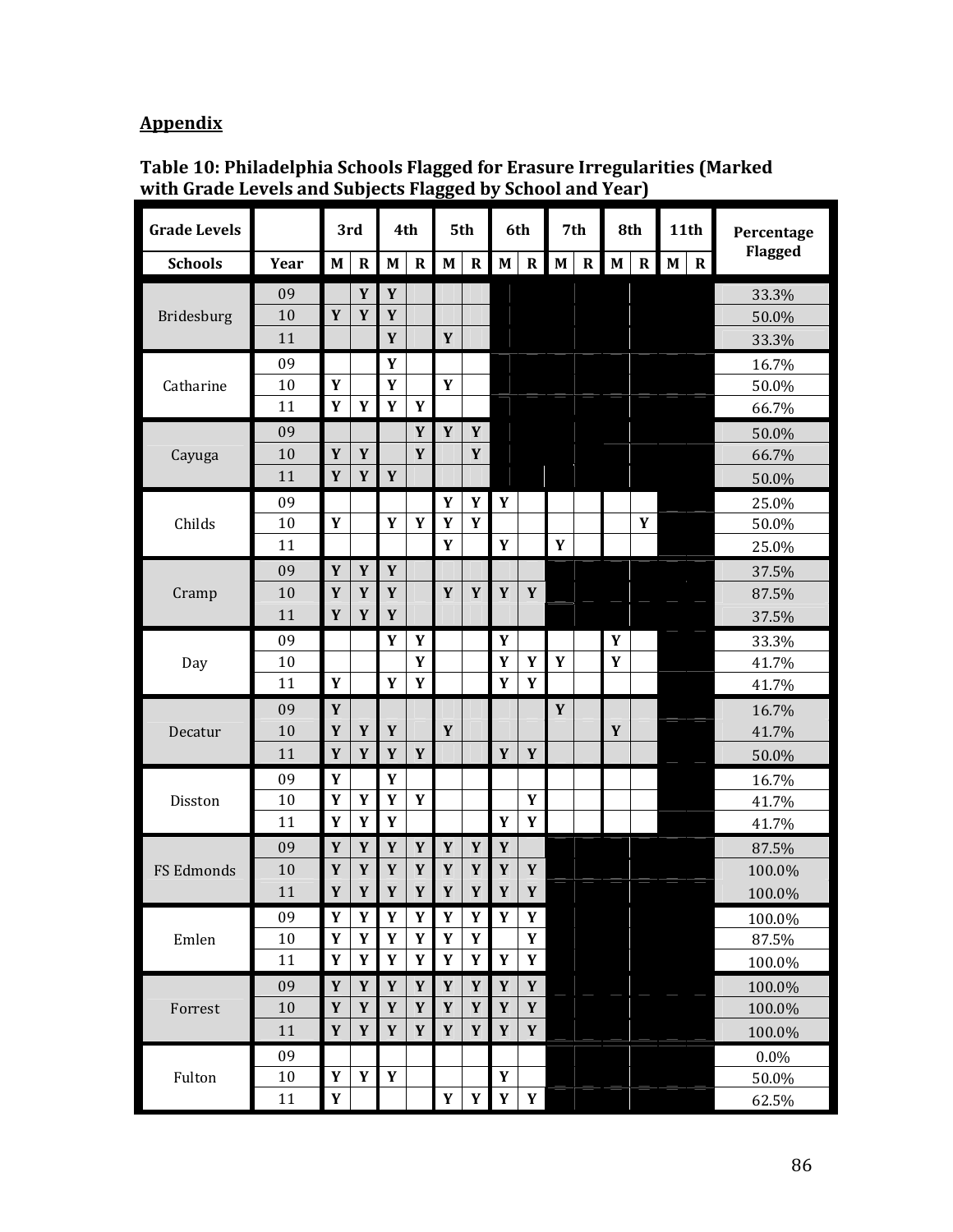| Heston             | 09 | Y                         | $\mathbf Y$  |             |             |             |             |           |             |             |             |             |           | 16.7%  |
|--------------------|----|---------------------------|--------------|-------------|-------------|-------------|-------------|-----------|-------------|-------------|-------------|-------------|-----------|--------|
|                    | 10 |                           |              |             |             |             |             | Y         | $\mathbf Y$ | Y           |             |             |           | 25.0%  |
|                    | 11 | Y                         | $\mathbf Y$  | Y           | $\mathbf Y$ |             |             | Y         |             | Y           | Y           |             |           | 58.3%  |
|                    | 09 |                           |              |             |             |             |             |           |             |             |             |             |           | 0.0%   |
| Houston            | 10 |                           |              |             |             | Y           |             |           |             |             |             |             |           | 8.3%   |
|                    | 11 | $\mathbf Y$               | Y            | $\pmb{Y}$   |             | Y           | Y           |           |             | Y           | Y           |             |           | 58.3%  |
|                    | 09 | Y                         | Y            | Y           | Y           | Y           | Y           |           |             |             |             | Y           |           | 58.3%  |
| Huey               | 10 | $\boldsymbol{\mathsf{Y}}$ | $\mathbf Y$  | $\mathbf Y$ | $\mathbf Y$ | $\mathbf Y$ | $\pmb{Y}$   | Y         | $\mathbf Y$ |             |             | Y           |           | 75.0%  |
|                    | 11 | Y                         | $\mathbf Y$  | $\mathbf Y$ | $\mathbf Y$ | $\mathbf Y$ | $\mathbf Y$ | Y         | $\mathbf Y$ | $\mathbf Y$ | $\mathbf Y$ | $\mathbf Y$ |           | 91.7%  |
|                    | 09 | Y                         |              |             | Y           |             |             |           |             |             |             |             |           | 16.7%  |
| Kearny             | 10 | Y                         |              |             |             | Y           | $\mathbf Y$ |           |             | $\mathbf Y$ |             |             |           | 33.3%  |
|                    | 11 |                           |              |             |             | Y           | Y           | Y         | Y           | Y           | Y           |             |           | 50.0%  |
|                    | 09 | $\boldsymbol{\mathsf{Y}}$ | $\mathbf Y$  |             |             |             |             |           |             |             |             |             |           | 25.0%  |
| Kelly              | 10 | Y                         | Y            | Y           | $\pmb{Y}$   |             |             |           |             |             |             |             |           | 50.0%  |
|                    | 11 | $\boldsymbol{\mathsf{Y}}$ | $\mathbf Y$  | Y           | $\mathbf Y$ |             |             |           |             |             |             |             |           | 50.0%  |
|                    | 09 | Y                         |              | $\pmb{Y}$   |             |             |             | Y         |             |             |             |             |           | 25.0%  |
| Lamberton<br>Elem. | 10 |                           |              | Y           | Y           |             |             |           |             |             |             | Y           | $\pmb{Y}$ | 33.3%  |
|                    | 11 | Y                         | $\mathbf Y$  | $\pmb{Y}$   | Y           | $\pmb{Y}$   | Y           | Y         | Y           |             |             | Y           | Y         | 83.3%  |
| Locke              | 09 |                           |              |             |             |             |             |           |             |             |             |             |           | 0.0%   |
|                    | 10 | Y                         | $\mathbf Y$  |             |             |             |             | Y         | Y           |             |             |             |           | 33.3%  |
|                    | 11 |                           |              | $\pmb{Y}$   | $\pmb{Y}$   | $\mathbf Y$ | $\mathbf Y$ | $\pmb{Y}$ | $\pmb{Y}$   | $\mathbf Y$ | Y           |             |           | 66.7%  |
|                    | 09 |                           |              |             |             | Y           |             |           |             |             |             |             |           | 16.7%  |
| Loesche            | 10 |                           |              |             |             |             |             |           |             |             |             |             |           | 0.0%   |
|                    | 11 |                           |              |             |             | Y           | Y           |           |             |             |             |             |           | 33.3%  |
|                    | 09 | $\boldsymbol{\mathsf{Y}}$ |              | $\pmb{Y}$   | $\pmb{Y}$   | $\mathbf Y$ |             |           |             |             |             |             |           | 66.7%  |
| Marshall, J.       | 10 | Y                         | Y            | $\mathbf Y$ | $\mathbf Y$ |             |             |           |             |             |             |             |           | 66.7%  |
|                    | 11 | $\mathbf Y$               | Y            |             | Y           |             |             |           |             |             |             |             |           | 50.0%  |
|                    | 09 | Y                         | $\pmb{Y}$    | $\pmb{Y}$   | $\pmb{Y}$   |             |             | $\pmb{Y}$ | $\pmb{Y}$   | Y           |             |             |           | 58.3%  |
| Marshall, T.       | 10 | Y                         | Y            | Y           |             |             |             |           |             |             | $\pmb{Y}$   |             |           | 33.3%  |
|                    | 11 |                           |              |             |             |             |             |           |             |             |             |             |           | 0.0%   |
|                    | 09 | $\mathbf Y$               | Y            | $\mathbf Y$ | $\mathbf Y$ |             |             |           |             |             |             |             |           | 100.0% |
| McClure            | 10 | $\pmb{Y}$                 | $\mathbf Y$  | $\pmb{Y}$   | $\mathbf Y$ |             |             |           |             |             |             |             |           | 100.0% |
|                    | 11 | $\pmb{Y}$                 | $\mathbf{Y}$ | Y           | $\pmb{Y}$   |             |             |           |             |             |             |             |           | 100.0% |
|                    | 09 | Y                         | $\pmb{Y}$    |             |             | Y           |             |           |             |             |             |             |           | 25.0%  |
| McDaniel           | 10 | Y                         | $\mathbf{Y}$ |             |             |             |             |           |             |             |             |             |           | 16.7%  |
|                    | 11 | $\pmb{Y}$                 | $\pmb{Y}$    | $\mathbf Y$ |             | $\pmb{Y}$   |             | $\pmb{Y}$ |             | $\pmb{Y}$   | Y           |             |           | 58.3%  |
|                    | 09 | $\pmb{Y}$                 | $\mathbf Y$  |             |             |             |             |           |             |             |             |             |           | 33.3%  |
| Mitchell           | 10 |                           | $\mathbf Y$  |             |             |             | $\pmb{Y}$   |           |             |             |             |             |           | 33.3%  |
|                    | 11 |                           |              |             |             |             |             |           |             |             |             |             |           | 0.0%   |
|                    | 09 | $\pmb{Y}$                 | $\pmb{Y}$    | $\pmb{Y}$   | $\pmb{Y}$   | $\pmb{Y}$   |             |           |             |             |             | Y           |           | 50.0%  |
| Munoz-Marin        | 10 |                           |              | Y           |             |             |             |           |             |             |             |             |           | 8.3%   |
|                    | 11 | Y                         | Y            |             | Y           |             |             |           |             |             |             | Y           |           | 33.3%  |
| Olney El.          | 09 | $\pmb{Y}$                 | $\pmb{Y}$    | $\pmb{Y}$   | $\pmb{Y}$   | $\pmb{Y}$   | $\pmb{Y}$   | $\pmb{Y}$ | $\pmb{Y}$   | Y           | $\pmb{Y}$   | Y           | $\pmb{Y}$ | 100.0% |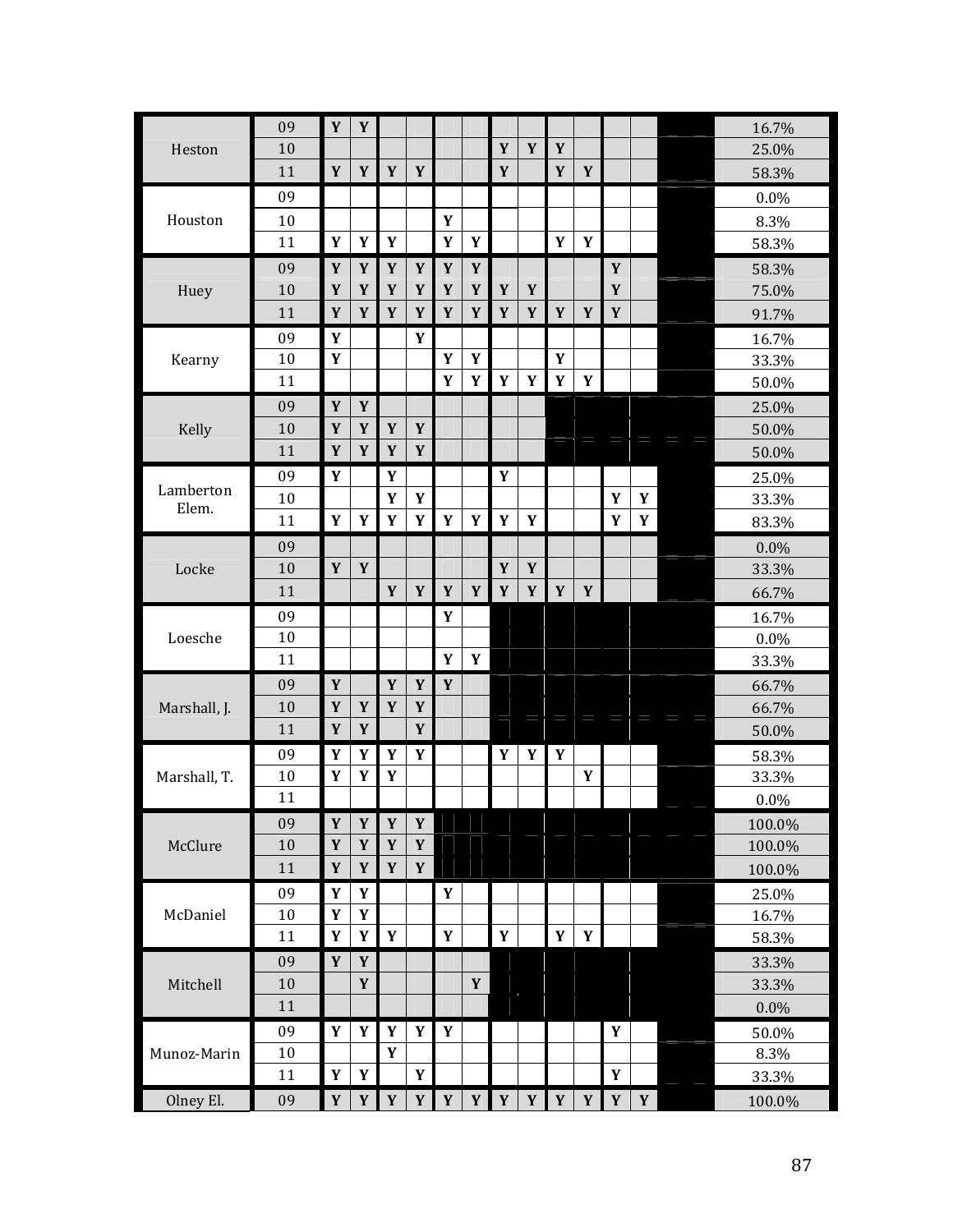|             | 10     |              |             |             |             |             |             |             |             |             |              |             |             | 0.0%    |
|-------------|--------|--------------|-------------|-------------|-------------|-------------|-------------|-------------|-------------|-------------|--------------|-------------|-------------|---------|
|             | 11     | $\mathbf Y$  | $\mathbf Y$ | $\mathbf Y$ |             | $\mathbf Y$ |             |             |             |             |              |             |             | 33.3%   |
|             | 09     | Y            |             | Y           |             |             |             |             |             |             |              |             |             | 50.0%   |
| Patterson   | 10     | $\mathbf Y$  |             | Y           |             |             |             |             |             |             |              |             |             | 50.0%   |
|             | 11     | $\pmb{Y}$    |             |             |             |             |             |             |             |             |              |             |             | 25.0%   |
|             | 09     |              |             | $\mathbf Y$ | Y           | $\mathbf Y$ |             |             |             |             |              |             |             | 37.5%   |
| Pollock     | 10     |              |             |             |             | $\mathbf Y$ | $\mathbf Y$ |             |             |             |              |             |             | 25.0%   |
|             | 11     |              |             | $\mathbf Y$ |             |             | Y           | Y           | $\mathbf Y$ |             |              |             |             | 50.0%   |
|             | 09     | Y            | Y           |             |             |             |             |             |             |             |              |             |             | 33.3%   |
| Rhawnhurst  | 10     |              |             |             |             |             |             |             |             |             |              |             |             | 0.0%    |
|             | 11     | $\pmb{Y}$    | $\pmb{Y}$   | $\pmb{Y}$   |             |             |             |             |             |             |              |             |             | 50.0%   |
|             | 09     | Y            |             |             |             |             |             |             |             |             |              |             |             | 16.7%   |
| Richmond    | 10     | Y            | Y           | Y           | $\mathbf Y$ |             |             |             |             |             |              |             |             | 66.7%   |
|             | 11     |              | $\mathbf Y$ | $\pmb{Y}$   |             |             |             |             |             |             |              |             |             | 33.3%   |
|             | 09     | $\mathbf Y$  |             |             |             | Y           |             |             |             |             |              |             |             | 33.3%   |
| Rowen       | 10     | Y            | $\pmb{Y}$   |             |             | Y           |             |             |             |             |              |             |             | 50.0%   |
|             | 11     |              |             | Y           | Y           |             |             |             |             |             |              |             |             | 33.3%   |
|             | 09     | $\mathbf Y$  | $\pmb{Y}$   | $\mathbf Y$ | $\mathbf Y$ |             |             |             |             |             |              |             |             | 66.7%   |
| Sullivan    | 10     |              |             | $\mathbf Y$ |             |             |             |             |             |             |              |             |             | 16.7%   |
|             | 11     |              |             | $\mathbf Y$ |             |             |             |             |             |             |              |             |             | 16.7%   |
|             | 09     | $\pmb{Y}$    |             |             |             |             |             | Y           | Y           | $\mathbf Y$ |              | Y           |             | 41.7%   |
| Welsh       | 10     | $\mathbf Y$  | $\mathbf Y$ |             |             |             |             |             | $\mathbf Y$ | $\pmb{Y}$   | Y            |             |             | 41.7%   |
|             | 11     |              | Y           |             | $\mathbf Y$ |             |             | $\pmb{Y}$   | Y           | $\pmb{Y}$   |              |             |             | 41.7%   |
|             | 09     | $\mathbf{Y}$ | Y           |             |             |             |             |             |             |             |              |             |             | 50.0%   |
| Willard     | 10     | $\mathbf Y$  | $\pmb{Y}$   | Y           | $\pmb{Y}$   |             |             |             |             |             |              |             |             | 100.0%  |
|             | 11     | $\mathbf Y$  | $\mathbf Y$ |             |             |             |             |             |             |             |              |             |             | 50.0%   |
|             | 09     |              |             |             |             |             |             |             |             |             |              |             |             | 0.0%    |
| Clemente    | $10\,$ |              |             |             |             |             |             |             |             |             |              |             |             | 0.0%    |
|             | 11     |              |             |             |             | Y           | Y           | Y           | Y           | Y           | Y            |             |             | 75.0%   |
|             | 09     |              |             |             |             |             |             |             |             |             |              |             |             | $0.0\%$ |
| Conwell     | 10     |              |             |             |             |             |             |             |             |             |              |             |             | $0.0\%$ |
|             | 11     |              |             |             |             |             |             |             |             |             |              | $\pmb{Y}$   |             | 12.5%   |
|             | 09     |              |             |             |             |             |             |             |             | $\mathbf Y$ |              |             |             | 25.0%   |
| Leeds       | 10     |              |             |             |             |             |             |             |             | $\pmb{Y}$   |              |             |             | 25.0%   |
|             | 11     |              |             |             |             |             |             |             |             |             |              | $\pmb{Y}$   |             | 25.0%   |
|             | 09     |              |             |             |             |             |             |             |             |             |              |             |             | 0.0%    |
| Penn Treaty | 10     |              |             |             |             |             |             |             |             | $\mathbf Y$ | $\mathbf{Y}$ | $\mathbf Y$ |             | 50.0%   |
|             | 11     |              |             |             |             |             |             | $\mathbf Y$ |             | $\pmb{Y}$   | $\mathbf{Y}$ | $\pmb{Y}$   | $\pmb{Y}$   | 83.3%   |
|             | 09     |              |             |             |             |             |             |             |             |             |              |             |             | 0.0%    |
| Pepper      | $10\,$ |              |             |             |             |             |             |             |             |             |              | $\pmb{Y}$   |             | 12.5%   |
|             | 11     |              |             |             |             |             |             | $\pmb{Y}$   |             | $\mathbf Y$ |              | $\mathbf Y$ |             | 37.5%   |
| Roosevelt   | 09     |              |             |             |             |             |             |             |             | $\mathbf Y$ | $\pmb{Y}$    | $\pmb{Y}$   | $\pmb{Y}$   | 100.0%  |
|             | $10\,$ |              |             |             |             |             |             |             |             | $\pmb{Y}$   | $\pmb{Y}$    | $\pmb{Y}$   | $\mathbf Y$ | 100.0%  |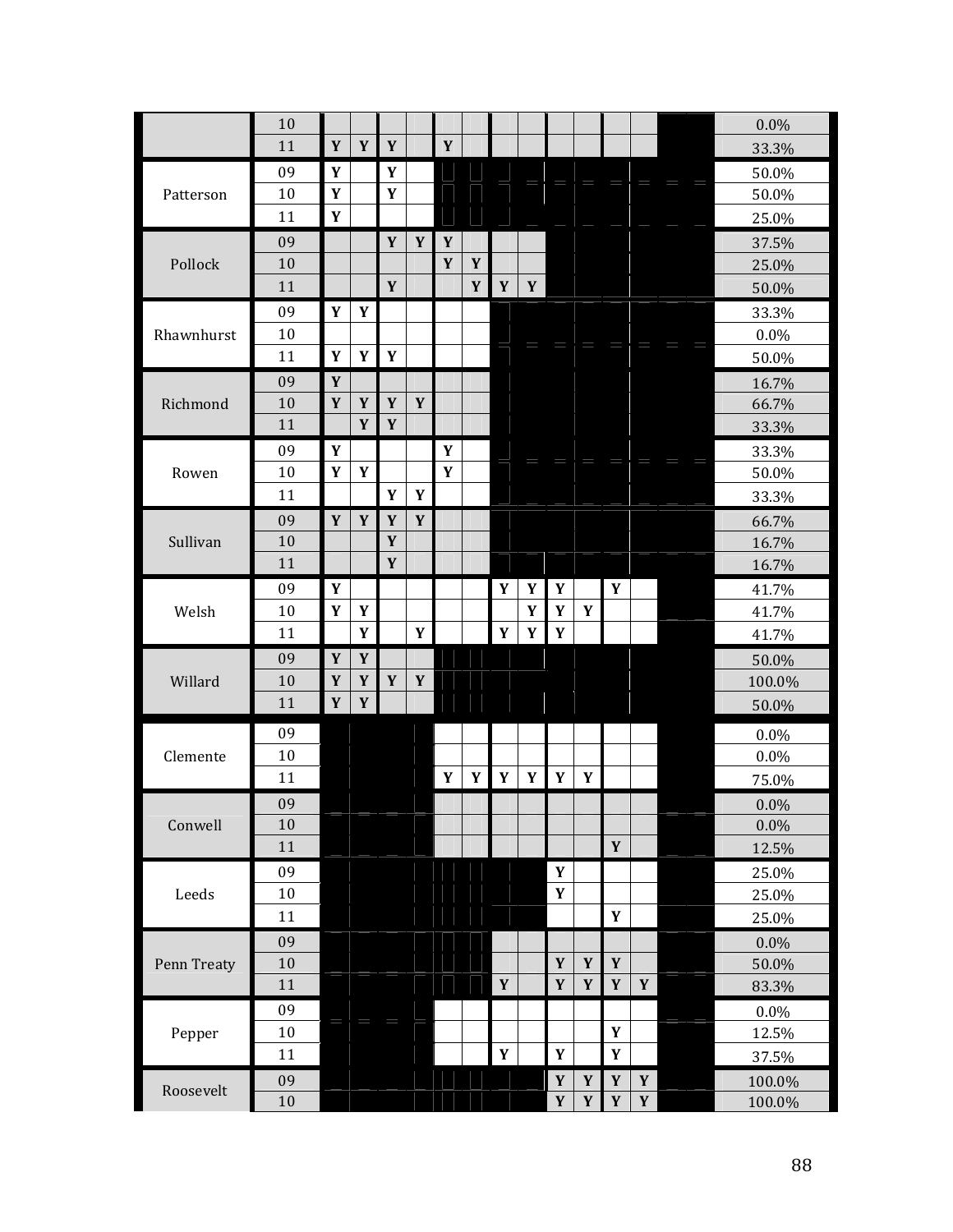|                       | 11     |  |             |           | $\mathbf Y$ | $\mathbf Y$ | Y           | $\mathbf Y$ |              |              | 100.0%  |
|-----------------------|--------|--|-------------|-----------|-------------|-------------|-------------|-------------|--------------|--------------|---------|
|                       | 09     |  | $\pmb{Y}$   | $\pmb{Y}$ | $\mathbf Y$ | Y           | $\mathbf Y$ | $\pmb{Y}$   |              |              | 100.0%  |
| Tilden                | 10     |  | $\mathbf Y$ | $\pmb{Y}$ | Y           | $\pmb{Y}$   | $\mathbf Y$ | Y           |              |              | 100.0%  |
|                       | 11     |  |             |           |             |             |             |             |              |              | 0.0%    |
|                       | 09     |  |             |           | $\mathbf Y$ | Y           | Y           | Y           |              |              | 66.7%   |
| Wagner                | 10     |  |             |           | $\mathbf Y$ | $\mathbf Y$ | Y           | Y           |              |              | 66.7%   |
|                       | 11     |  |             |           | $\mathbf Y$ |             |             | $\mathbf Y$ |              |              | 33.3%   |
|                       | 09     |  |             |           |             |             |             |             | $\mathbf Y$  | $\mathbf{Y}$ | 100.0%  |
| <b>Bok Tech</b>       | 10     |  |             |           |             |             |             |             | Y            | $\mathbf Y$  | 100.0%  |
|                       | 11     |  |             |           |             |             |             |             | $\mathbf Y$  |              | 50.0%   |
|                       | 09     |  |             |           |             |             |             |             | $\mathbf Y$  | $\mathbf Y$  | 100.0%  |
| Comm. Tech            | 10     |  |             |           |             |             |             |             | $\mathbf Y$  | Y            | 100.0%  |
|                       | 11     |  |             |           |             |             |             |             |              |              | $0.0\%$ |
|                       | 09     |  |             |           |             |             |             |             | $\mathbf Y$  |              | 50.0%   |
| Frankford             | 10     |  |             |           |             |             |             |             | Y            |              | 50.0%   |
|                       | 11     |  |             |           |             |             |             |             | $\mathbf Y$  |              | 50.0%   |
|                       | 09     |  |             |           |             |             |             |             |              |              | $0.0\%$ |
| Furness               | 10     |  |             |           |             |             |             |             | $\mathbf Y$  |              | 50.0%   |
|                       | 11     |  |             |           |             |             |             |             | Y            |              | 50.0%   |
|                       | 09     |  |             |           |             |             |             |             |              |              | $0.0\%$ |
| Kensington<br>CAPA    | 10     |  |             |           |             |             |             |             |              |              | $0.0\%$ |
|                       | 11     |  |             |           |             |             |             |             | Y            |              | 50.0%   |
|                       | 09     |  |             |           |             |             |             |             |              |              | $0.0\%$ |
| King                  | 10     |  |             |           |             |             |             |             |              |              | $0.0\%$ |
|                       | 11     |  |             |           |             |             |             |             | Y            |              | 50.0%   |
|                       | 09     |  |             |           |             |             |             |             | Y            |              | 50.0%   |
| Northeast             | 10     |  |             |           |             |             |             |             | $\mathbf{Y}$ | $\mathbf Y$  | 100.0%  |
|                       | 11     |  |             |           |             |             |             |             | $\mathbf Y$  | $\pmb{Y}$    | 100.0%  |
| Phila. Milatary       | 09     |  |             |           |             |             |             |             | $\mathbf Y$  |              | 50.0%   |
| Academy@              | 10     |  |             |           |             |             |             |             |              |              | 0.0%    |
| Elverson              | 11     |  |             |           |             |             |             |             | $\mathbf Y$  |              | 50.0%   |
|                       | 09     |  |             |           |             |             |             |             |              |              | 0.0%    |
| Randolph              | $10\,$ |  |             |           |             |             |             |             |              |              | $0.0\%$ |
|                       | 11     |  |             |           |             |             |             |             |              | $\mathbf Y$  | 50.0%   |
|                       | 09     |  |             |           |             |             |             |             | $\mathbf{Y}$ | $\mathbf{Y}$ | 100.0%  |
| Strawberry<br>Mansion | 10     |  |             |           |             |             |             |             | $\pmb{Y}$    | Y            | 100.0%  |
|                       | 11     |  |             |           |             |             |             |             | $\mathbf Y$  |              | 50.0%   |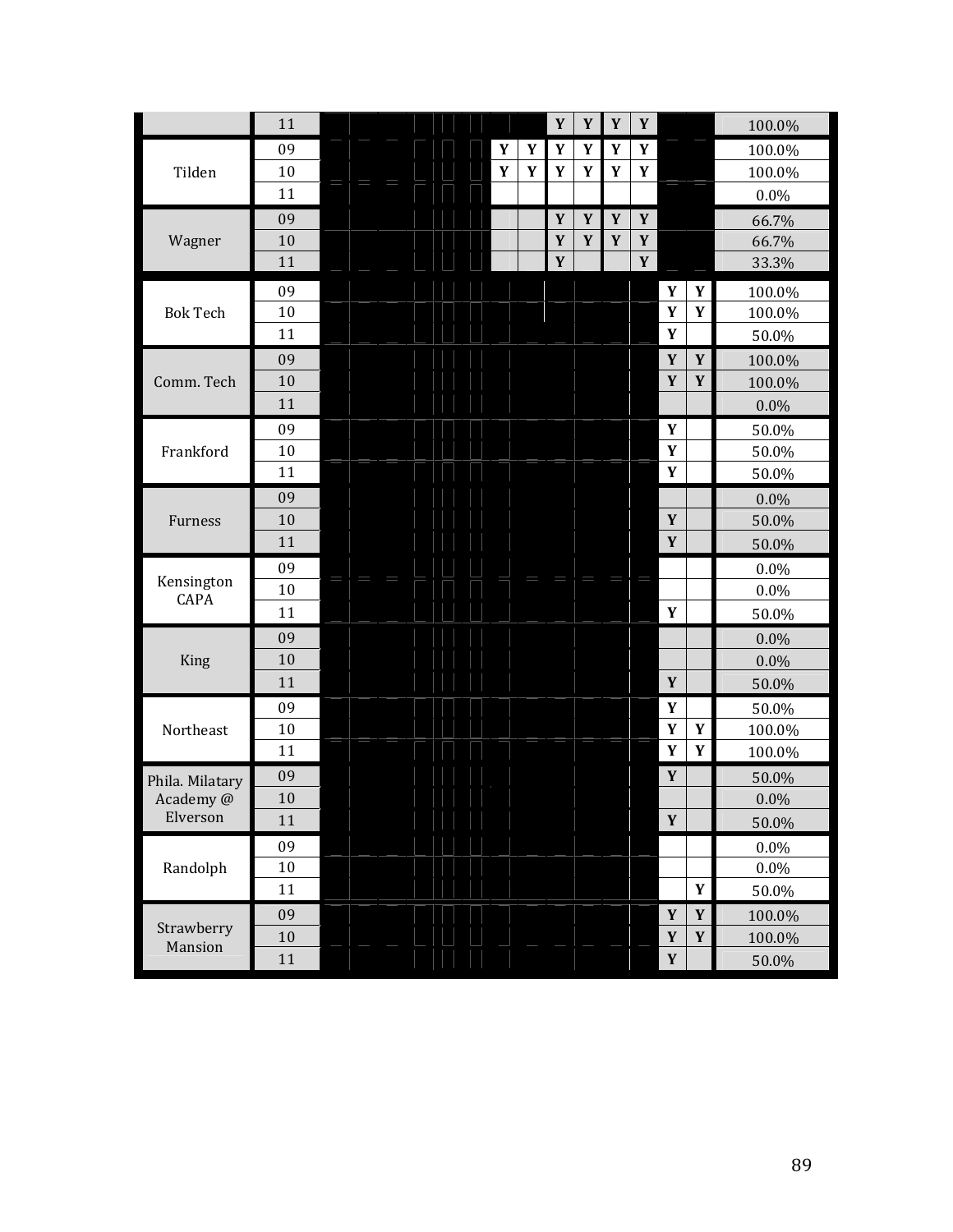# **Bibliography**

- Amrein-Beardsley, A.;Berliner, D.C.; Rideau, S.. "Cheating in the first, second, and third degree: Educators' responses to high-stakes testing". *Education Policy Analysis Archives*. Vol 18, No. 14. 2010.
- Anderman, Eric, & Murdock, Tamera. *Psychology of Academic Cheating*. Elsevier Academic Press. 2007. Pg. 292.
- Basham, Nick. "The Five-Year Legacy of Paul Vallas in Philadelphia". The *Philadelphia Inquirer*. June 2, 2007.
- Berliner, David. "Poverty and Potential: Out-of-School Factors and School Success". *The Great Lakes Center for Education Research & Practice*. March 2009.
- Butterfield, Sam. "Spend rainy-day fund, advocates tell governor". Pittsburgh Post-Gazette. June 17, 2011. http://www.postgazette.com/stories/local/breaking/spend‐rainy‐day‐fund‐ advocates‐tell‐governor‐302485/.
- Chudowsky, Naomi; Chudowsky, Victor. "Many States Have Take a 'Backloaded' Approach to No Child Left Behind Goal of All Students Scoring 'Proficient'". Center on *Education Policy*. May 19, 2008.
- Cizek, Gregory J. "Cheating on Tests and Other Dumb Ideas". *Education Week*. July 25, 2011. http://www.edweek.org/ew/articles/2011/07/25/37cizek.h30.html.
- "Costing Out the Resources Needed to Meet Pennsylvania's Public Education Goals". *Augenblick, Palaich and Associates, Inc.* December, 2007. Pg. ii.
- Dee, Thomas S., and Brian A. Jacob. "The Impact of No Child Left Behind on Students, Teachers, and Schools." *Brookings Papers on Economic Activity* 2010.2  $(2010): 149-207.$
- Editorial: Applaud, but lightly". The Philadelphia Inquirer. June 19, 2010. http://articles.philly.com/2010-06-19/news/24962627\_1\_mathgoals‐school‐aid‐test‐scores#axzz0rUrHFPX5.
- Fifield, Adam. "Power: Reformer R.I.P.". *Philadelphia Magazine*. September 2007. http://www.phillymag.com/articles/power‐reformer‐rip/.
- Gillum, Jack and Bello, Marisol. : When standardized test scores soared in D.C., were the gains?" *USA Today*. Mar. 30, 2011. http://usatoday30.usatoday.com/news/education/2011‐03‐28‐ 1Aschooltesting28 CV\_N.htm.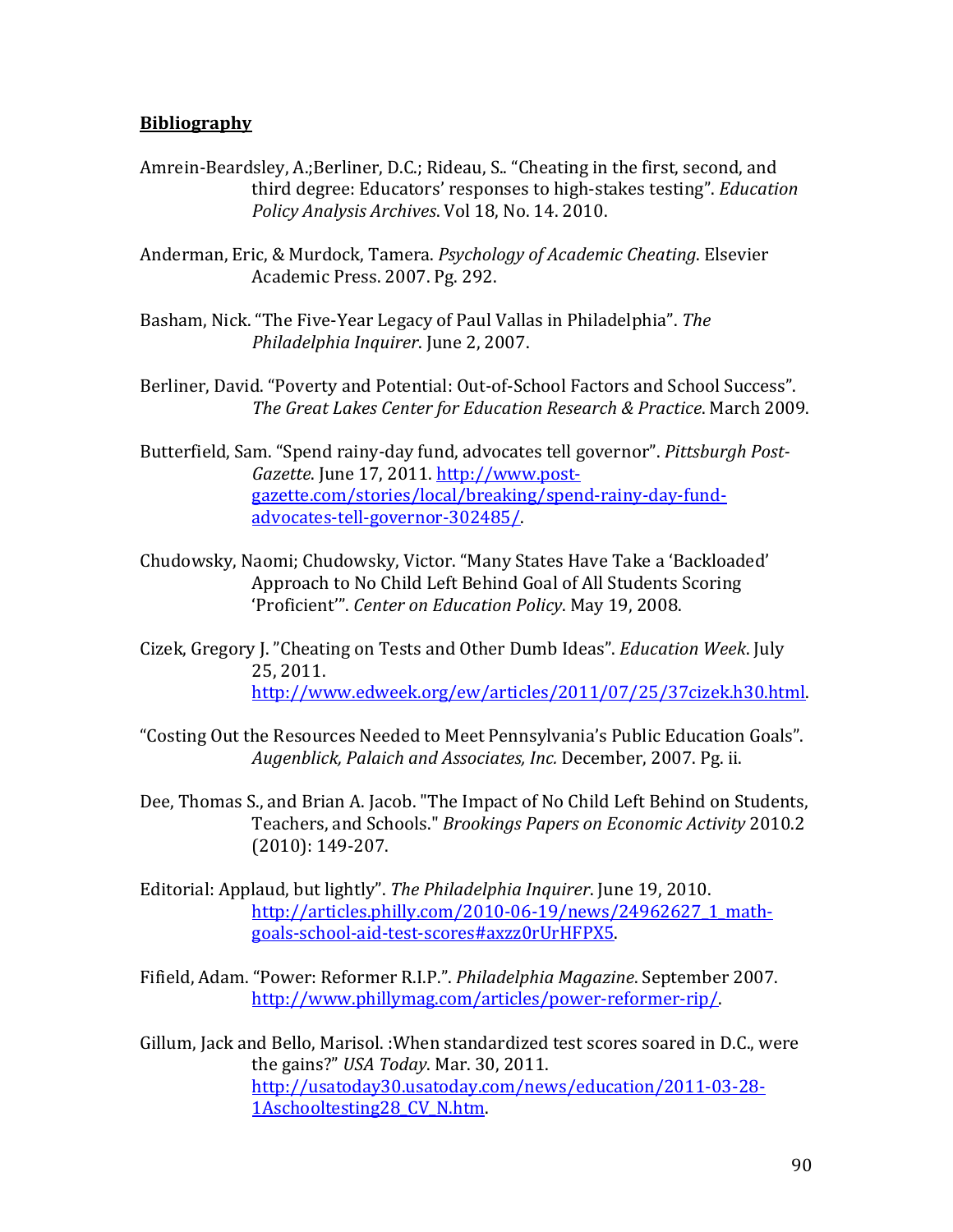Goldhaber, Dan. "The Mystery of Good Teaching". *Education Next*. Spring 2002. Vol. 2, No. 1.

Goldstein, Andrew. "Bush and Gore: Who's The Education President?". TIME *Magazine*. Nov. 6, 2000. http://www.time.com/time/magazine/article/0,9171,998406‐ 1,00.html. 

Graham, Kristen. "26 Philadelphia schools losing full-service kitchens". The *Philadelphia Inquirer.* June 30, 2011. http://articles.philly.com/2011-06‐30/news/29722033\_1\_school‐meals‐kitchens‐elementary‐schools.

Graham, Kristen. "A test-score milestone for Phila. schools". The Philadelphia *Inquirer*. June 17, 2010. http://articles.philly.com/2010-06-17/news/24966078\_1\_empowerment-schools-math-on-grade-levelschool‐reform‐commission#axzz0r7R5IiGi. 

Graham, Kristen. "Education chief orders reviews of state exams since '09". The *Philadelphia Inquirer.* July 14, 2011. http://articles.philly.com/2011-07-14/news/29773644\_1\_pssa-cheating-on-state-tests-educationsecretary‐ronald‐tomalis. 

Graham, Kristen. "Pa. education secretary orders reviews of all state exams since 2009, especially Phila.'s". *The Philadelphia Inquirer*. July 15, 2011. http://articles.philly.com/2011-07-15/news/29776859\_1\_pssaeducation‐secretary‐ronald‐tomalis‐analysis‐of‐testing‐data. 

Graham, Kristen. "Phila. District rejects claims of cheating at 2 schools". The *Philadelphia Inquirer*. July 7, 2011. http://articles.philly.com/2011‐ 07-07/news/29747354\_1\_pssa-cheating-teachers.

Graham, Kristen. "Philadelphia schools celebrate successful scores". The *Philadelphia Inquirer*. Aug. 21, 2010. http://articles.philly.com/2010‐ 08-21/news/24974100\_1\_special-education-pupils-persistentlydangerous‐school‐empowerment‐schools. 

Graham, Kristen. "Vallas on Ackerman". *The Philadelphia Inquirer: Philly School Files*. Sep. 6, 2011. http://www.philly.com/philly/blogs/school\_files/Vallas-on-Ackerman.html. 

Graham, Kristen; Purcell, Dylan. "City school's fast rising test scores questioned". *The Philadelphia Inquirer*. May 1, 2011. http://articles.philly.com/2011-05-01/news/29493382\_1\_pssaresults‐allegations‐of‐testing‐irregularities‐roosevelt‐teachers.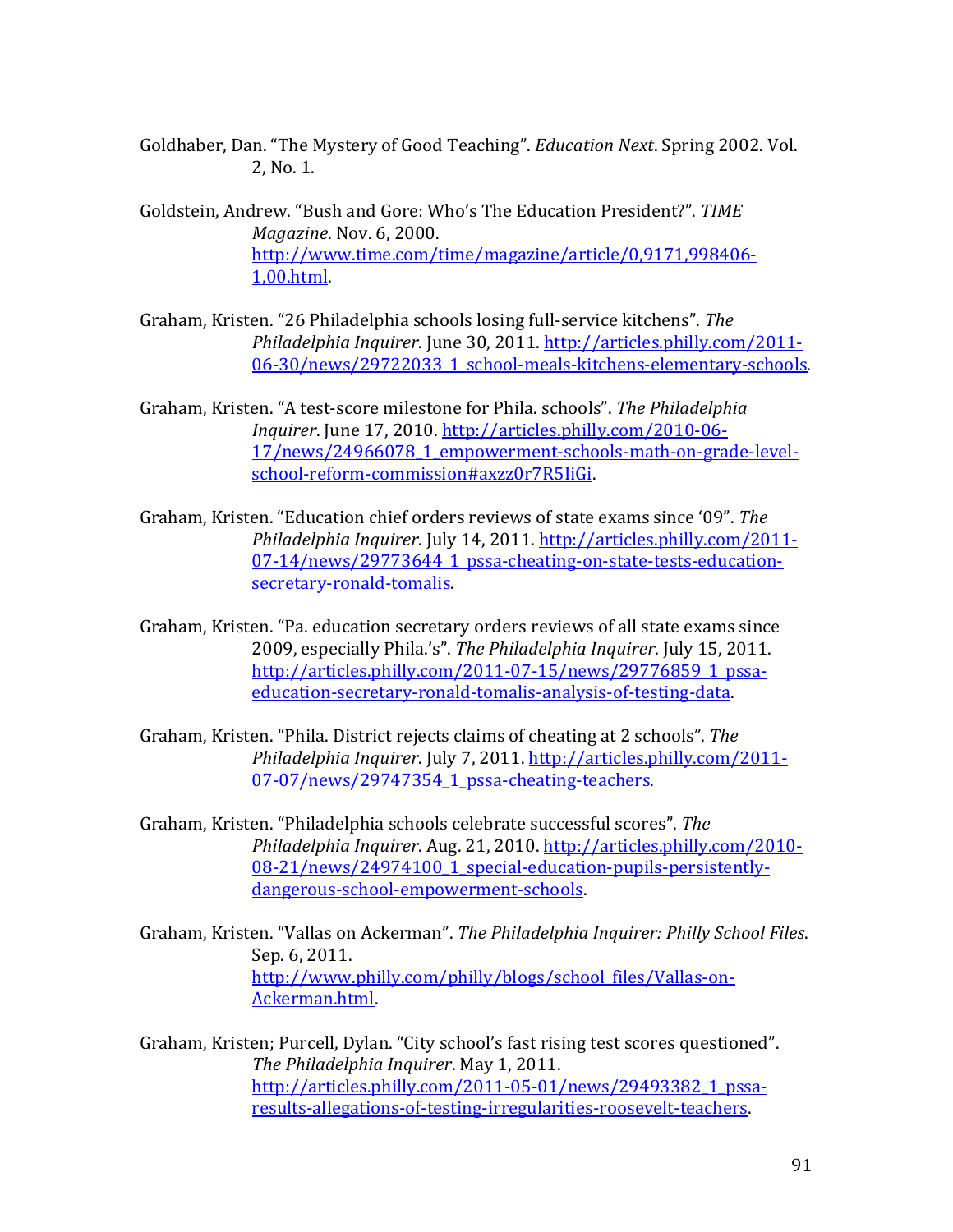- Graham, Kristen; Purcell, Dylan. "'Compelling' evidence of cheating in many Phila. Schools". The Philadelphia Inquirer. Mar. 11, 2012. http://articles.philly.com/2012-03-11/news/31145463\_1\_citycharter‐schools‐vanguard‐schools‐education‐secretary‐ronald‐ tomalis.
- Graham, Kristen; Purcell, Dylan. "PSSA-cheating reforms vield lower scores across Pa.". The Philadelphia Inquirer. July 30, 2012. http://articles.philly.com/2012-07-30/news/32924357\_1\_erasurepatterns‐education‐ronald‐tomalis‐pssa‐results.
- Hanushek, Eric A.; Kain, John F.; Rivkin, Steven G.. "Teachers, Schools, and Academic Achievement. *National Bureau of Economic Research*. Aug. 1998
- Hardy, Dan. "Corbett's Pennsylvania budget holds the line on school spending for the most part". The *Philadelphia Inquirer*. Feb. 8, 2012. http://articles.philly.com/2012-02-08/news/31038123\_1\_schooldistricts‐funding‐million‐gap.
- Hardy, Dan. "Pa. budget cuts hit poorer districts hardest, funding equity advocate says". The Philadelphia Inquirer. July 11, 2011. http://articles.philly.com/2011-07-11/news/29761528\_1\_schooldistricts‐funding‐formula‐education‐law‐center.
- Herold, Benjamin. "110 schools meet AYP targets" *The Philadelphia Public School Notebook*. Aug. 18, 2011. http://thenotebook.org/blog/113967/110‐ schools‐meet‐ayp‐targets.
- Herold, Benjamin. "New cheating concerns at Philly school met with 'baffling' response". *The Philadelphia Public School Notebook*. Oct 23, 2012. http://thenotebook.org/blog/125270/wagner-cheating-follow.
- Herold, Benjamin. "One-third of District schools had pattern of suspicious erasures". *The Philadelphia Public School Notebook*. July 11, 2011. http://thenotebook.org/blog/113873/one-third-district-schools-hadsuspicious‐erasures.
- Herold, Benjamin. "Pa. wants 90 schools investigated for 2009 cheating". The *Philadelphia Public School Notebook*. July 13, 2011. http://thenotebook.org/blog/113881/pa-wants-90-schoolsinvestigated‐2009‐cheating.
- Herold, Benjamin. "State cheating probe was widened to involve more than 50 District schools". *The Philadelphia Public School Notebook*. Feb. 16,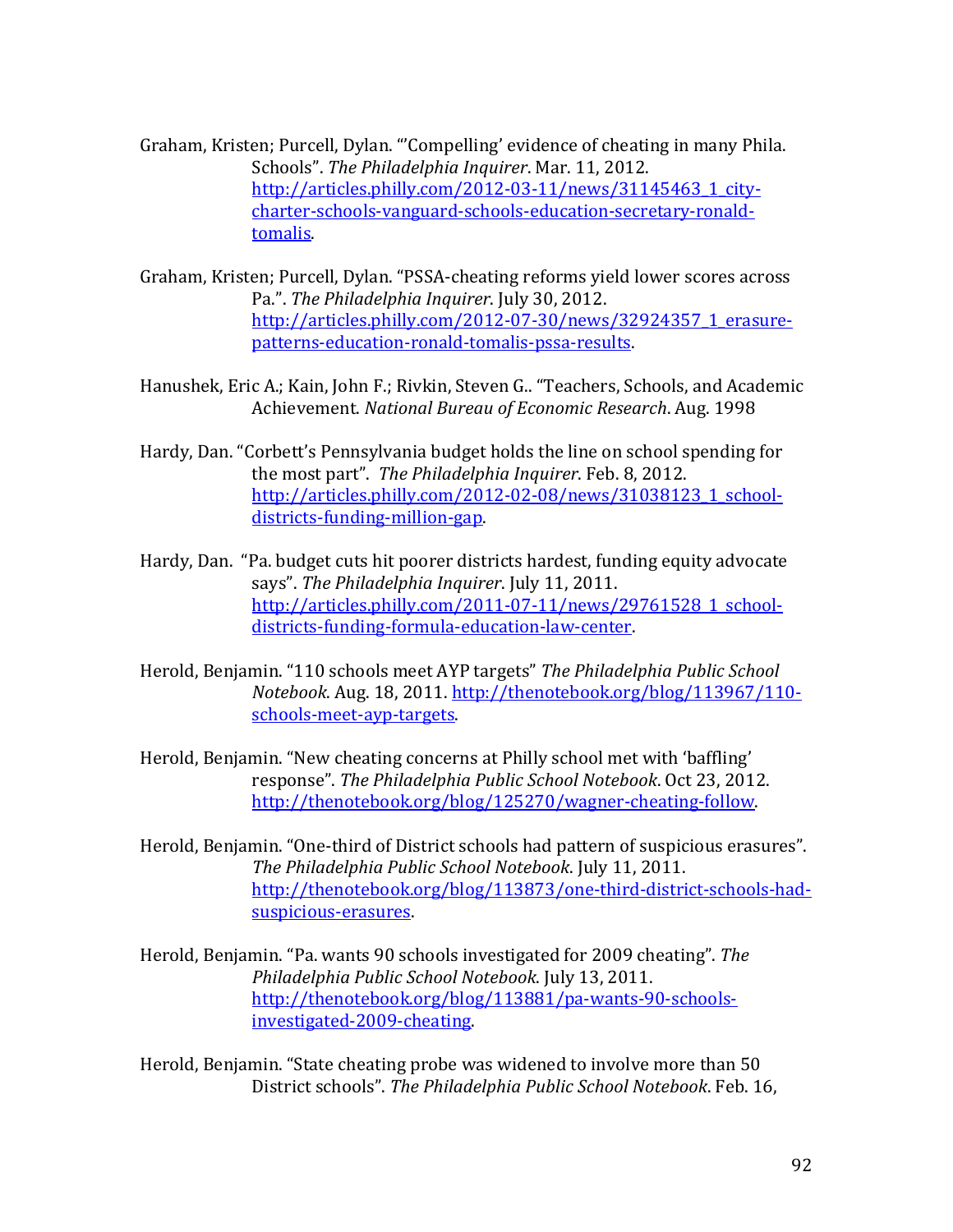2012. http://thenotebook.org/blog/124532/state-cheating-probewidened-involve-more-50-district-schools.

- Herold, Benjamin; Mezzacappa, Dale. "2009 report identified dozens of PA schools for possible cheating". *The Philadelphia Public School Notebook*. July 8, 2011. http://thenotebook.org/blog/113871/2009-report-identifiedpa‐schools‐possible‐cheating#list.
- Herold, Benjamin; Mezzacappa, Dale. "District promoted principals from schools under suspicion for cheating." *The Philadelphia Public School Notebook*. Sep. 18, 2012. http://thenotebook.org/blog/125145/district-promoted-principalsschools‐under‐suspicion‐cheating.
- Herold, Benjamin; Mezzacappa, Dale. "New evidence: Philadlephia test cheating is likely far worse than previously revealed". *The Philadelphia Public School Notebook*. Aug. 16, 2012. http://thenotebook.org/blog/125073/evidence-shows-state-testcheating‐philadelphia‐likely‐far‐worse‐previously‐revealed.
- "How bad is Texas, really?" *The Economist*. Oct. 19th, 2000. http://www.economist.com/node/397540.
- Jensen, Tom. "Corbett in dire shape for reelection". *Public Policy Polling*. Mar. 12, 2013. http://www.publicpolicypolling.com/main/2013/03/corbettin‐dire‐shape‐for‐reelection.html.
- Kerkstra, Patrick. "Nutter, Ackerman Split". The Philly Post. June 7, 2011. http://blogs.phillymag.com/the\_philly\_post/2011/06/07/nutterackerman‐split/.
- King, Larry. "Fairly or not, spikes in test scores haunt some schools". The *Philadelphia Inquirer*. July 16, 2011. http://articles.philly.com/2011‐ 07-16/news/29780910\_1\_pssa-results-charter-schools-proficientscore.
- Lecher, Colin. "What Are Your Odds Of Winning The Lottery? [Infographic]". *Popular Science*. Nov. 29, 2012. http://www.popsci.com/science/article/2012‐11/dismal‐odds‐ winning-lottery-infographic.
- Markosek, Joe. "Revenue Surplus Exceeds \$785 million". *PA House Appropriations Committee: Fast Facts.* July 1, 2011. http://www.pahouse.com/HACD/series/16/FF\_Revenue%20Est\_070 111.pdf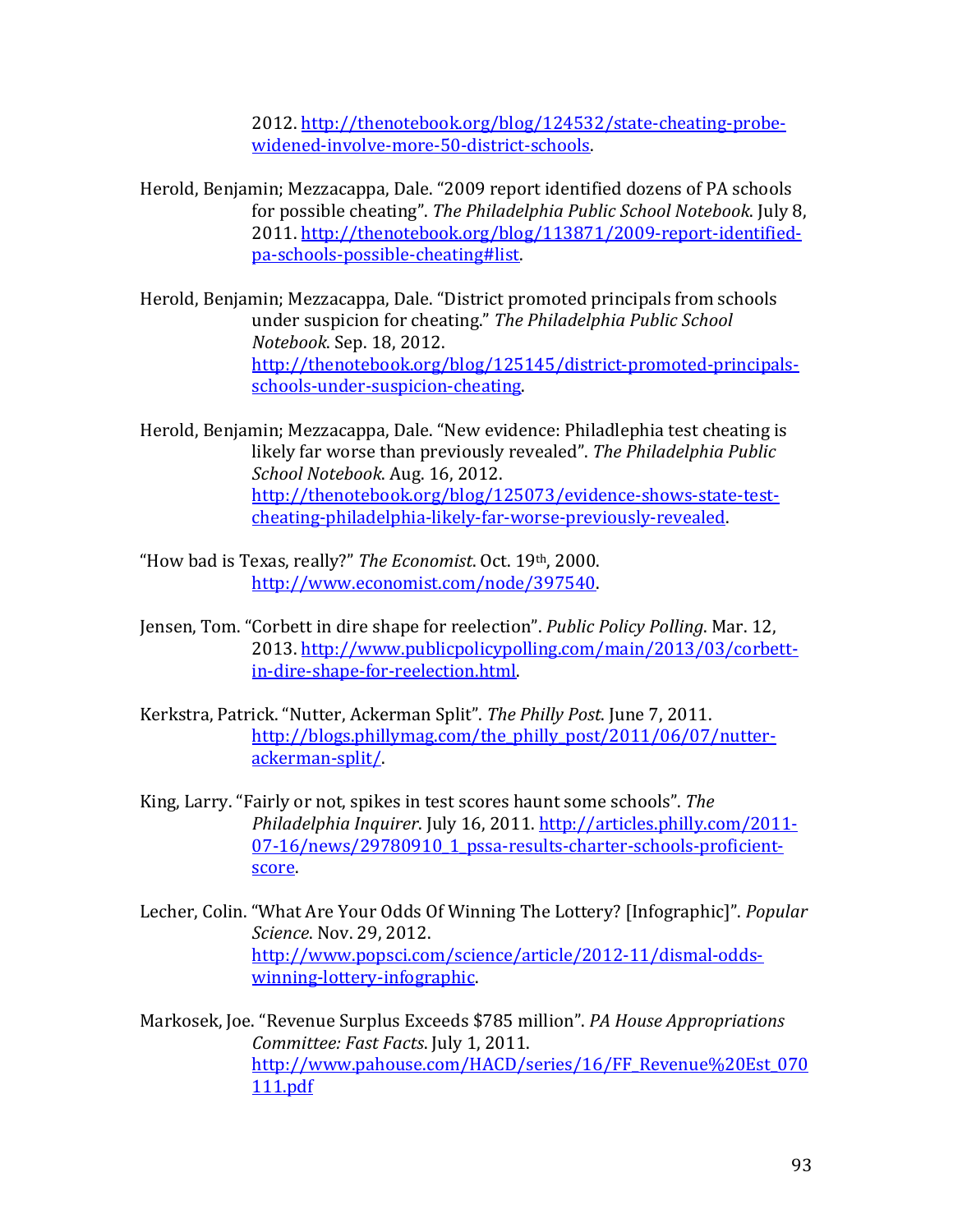Masch, Michael. "SDP Budget Update: Changes Since Initial Adoption on May 31, 2011". School District of Philadelphia. August 3, 2011. Slide 13.

- Mezzacappa, Dale. "Budget 'ominous,' further cuts required; District to hire recovery officer". *The Philadelphia Public School Notebook*. Jan 19, 2012. http://thenotebook.org/blog/124427/budget-ominous-further-cutsrequired‐district‐hires‐recovery‐officer.
- Mezzacappa, Dale. "Hite: New plan will result in fewer students moving to lowerperforming schools". *The Philadelphia Public School Notebook*. Feb. 19, 2013. http://thenotebook.org/blog/135657/hite-new-plan-willresult‐fewer‐students‐going‐lower‐performing‐schools.
- Mezzacappa, Dale. "Just in time for the holidays: more layoffs". The Philadelphia *Public School Notebook*. Dec. 22, 2011. http://thenotebook.org/blog/114382/just-time-holidays-morelayoffs.
- Mezzacappa, Dale. "State prohibits Philly teachers from administering PSSA to their own students". *The Philadelphia Public School Notebook*. Feb. 28, 2012. http://thenotebook.org/blog/124560/new-rule-teachers-cannotadminister‐pssa‐tests‐their‐own‐students.
- Nichols, Sharon L. and Berliner, David C.. *Collateral Damage: How High‐Stakes Testing Corrupts America's Schools*. Harvard Education Press. 2008. Pg. 34.
- Niederberger, Mary. "No Child Left Behind waiver to be sought by Pennsylvania". *Pittsburgh Post‐Gazette*. Nov. 28, 2012. http://www.post‐ gazette.com/stories/news/education/no‐child‐left‐behind‐waiver‐to‐ be‐sought‐by‐pennsylvania‐663943/.
- Olsen, Laura; Mauriello, Tracie. "Corbett's state budget plan cuts \$866 million". *Pittsburgh Post‐Gazette*. Mar. 9, 2011. http://www.post‐ gazette.com/stories/local/state/corbetts‐state‐budget‐plan‐cuts‐866‐ million‐211571/.
- Owens, Erika. "Ackerman's tenure in Philadelphia: 2008-11 key events". The *Philadelphia Public School Notebook*. October 2011. Vol. 19. No. 2.

"Philadelphia 2011: The State of the City". The Pew Charitable Trusts. Apr. 9, 2011.

"Philadelphia Superintendent Wins Nation's Top Prize". *Council of the Great City Schools*. Oct. 21, 2010.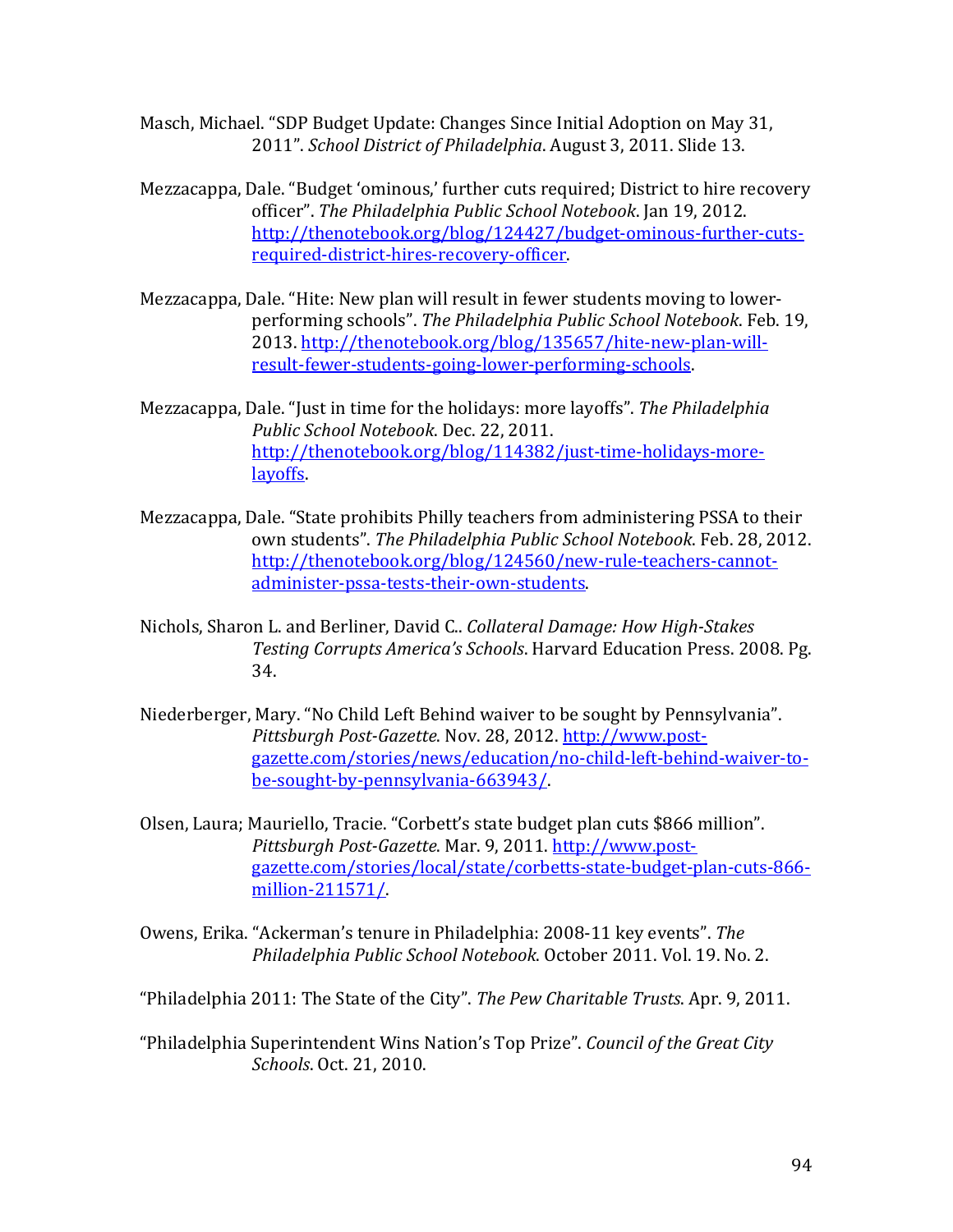Ravitch, Diane. "The Myth of Charter Schools". *The New York Review of Books*. Nov. 11, 2010. 

- Resmovits, Joy. "Atlanta Public Schools Shaken By Cheating Report". *The Huffington Post.* Sep. 4, 2011. http://www.huffingtonpost.com/2011/07/05/atlanta-publicschools-cheating\_n\_890526.html.
- Rosenbaum, David. "The 2000 Campaign: The Ad Campaign; Bush on Education". *The New York Times*. March, 18, 2000. http://www.nytimes.com/2000/03/18/us/the-2000-campaign-thead‐campaign‐bush‐on‐education.html.
- Samuels, Christina. "Cheating Scandals Intensify Focus on Test Presures". *Education Week*. Aug. 4, 2011. http://www.edweek.org/ew/articles/2011/08/04/37cheating\_ep.h3 0.html.
- Scott, Katherine. "3,800 Philadelphia school personnel face layoffs". 6ABC.com. June 6, 2011. http://abclocal.go.com/wpvi/story?section=news/local&id=8172513.
- Snyder, Susan. "Vallas facing sharp criticism". The Philadelphia *Inquirer*. Nov. 11, 2006. http://articles.philly.com/2006‐11‐ 11/news/25407400\_1\_paul-vallas-deficit-cuts.
- Socolar, Paul. "Cheating coverage honored". *The Philadelphia Public School Notebook*. April 2012. Vol 19. No. 5.
- Socolar, Paul. "District statement: We never got 2009 report". *The Philadelphia Public School Notebook.* July 9, 2011. http://thenotebook.org/blog/113872/district-we-never-got-2009report.
- Socolar, Paul. "Imagine 2014 gets a green light from the SRC". *The Philadelphia Public School Notebook*. Summer 2009. Vol. 16. No. 4.
- "Suspicious erasure patterns at 53 schools". *The Philadelphia Public School Notebook*. Aug. 16, 2012. http://thenotebook.org/blog/125074/suspicious-erasure-patterns.
- "Technical Report for the 2012 Pennsylvania System of School Assessment". *Data Recognition Corporation*. 2012.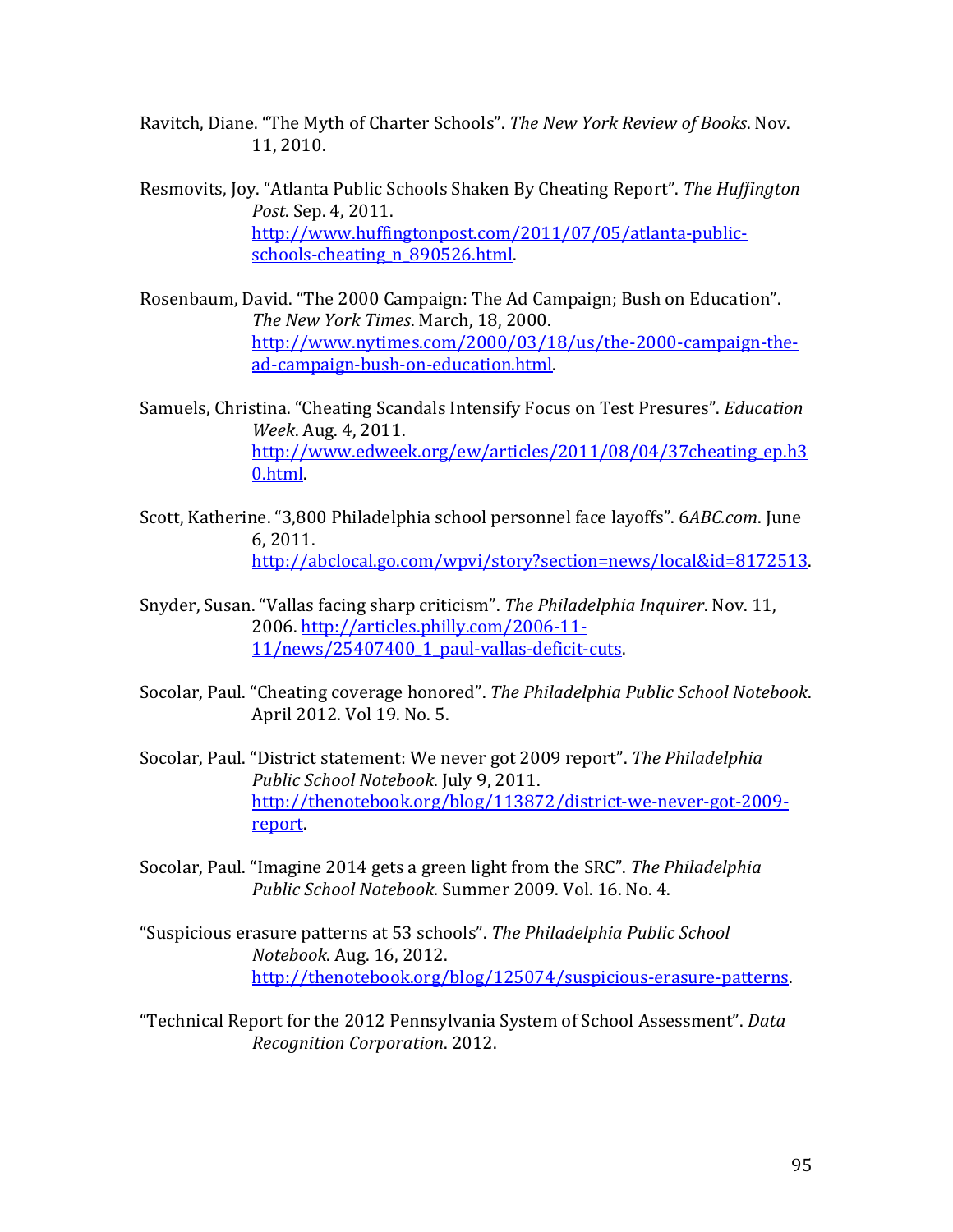- "Technical Report for the Pennsylvania System of School Assessment: 2009 Reading and Mathematics Grades 3, 4, 5, 6, 7, 8, and 11". *Data Recognition Corporation.* July 2009.
- U.S. Department of Education, Institute of Education Sciences, National Center for Education Statistics, National Assessment of Educational Progress (NAEP), 1992, 1994, 1998, 2002, 2003, 2005, 2007, 2009 and 2011 Reading and Mathematics Assessments.
- U.S. Department of Education, Institute of Education Sciences, National Center for Education Statistics, National Assessment of Educational Progress (NAEP) 2009 Reading and Mathematics Assessments. SY 2008-09 Consolidated State Performance Report Part I
- U.S. Department of Education: Mapping State Proficiency Standards Onto the NAEP Scales: Variation and Change in State Standards for Reading and Mathematics, 2005-2009. National Center for Education Statistics. 2011. pg. 14. http://nces.ed.gov/nationsreportcard/pdf/studies/2011458.pdf.
- Venkataramanan, Rajiv; Mezzacappa, Dale. "How state funding has changed since the costing‐out study". *The Philadelphia Public School Notebook*. October 2010. Vol. 18. No. 2.

White, Bill. "Pennsylvania Gov. Tom Corbett bombing public education into Stone Age". The Morning Call. Sept. 26, 2012. http://articles.mcall.com/2012‐09‐26/news/mc‐bw‐pennsylvania‐ gov-tom-corbett-bombing-public--20120926\_1\_tom-corbett-publiceducation‐charter‐school. 

White, Jeremy. "Education Reform: As Obama Pushes for Teacher Evaluations, Little Agreement on How." *International Business Times*. Oct. 28, 2011. http://www.ibtimes.com/education‐reform‐obama‐pushes‐teacher‐ evaluations‐little‐agreement‐how‐362690#. 

"Who runs the School District of Philadelphia?". *Education Voters of Pennsylvania*. 2013. http://www.educationvoterspa.org/index.php/site/issues/who-runsthe‐school‐district‐of‐philadelphia/. 

Winerip, Michael. "Ex-Schools Chief in Atlanta Is Indicted in Testing Scandal". The *New York Times*. Mar. 29, 2013. http://www.nytimes.com/2013/03/30/us/former-school-chief-inatlanta-indicted-in-cheating-scandal.html?pagewanted= $1& r=0$ .